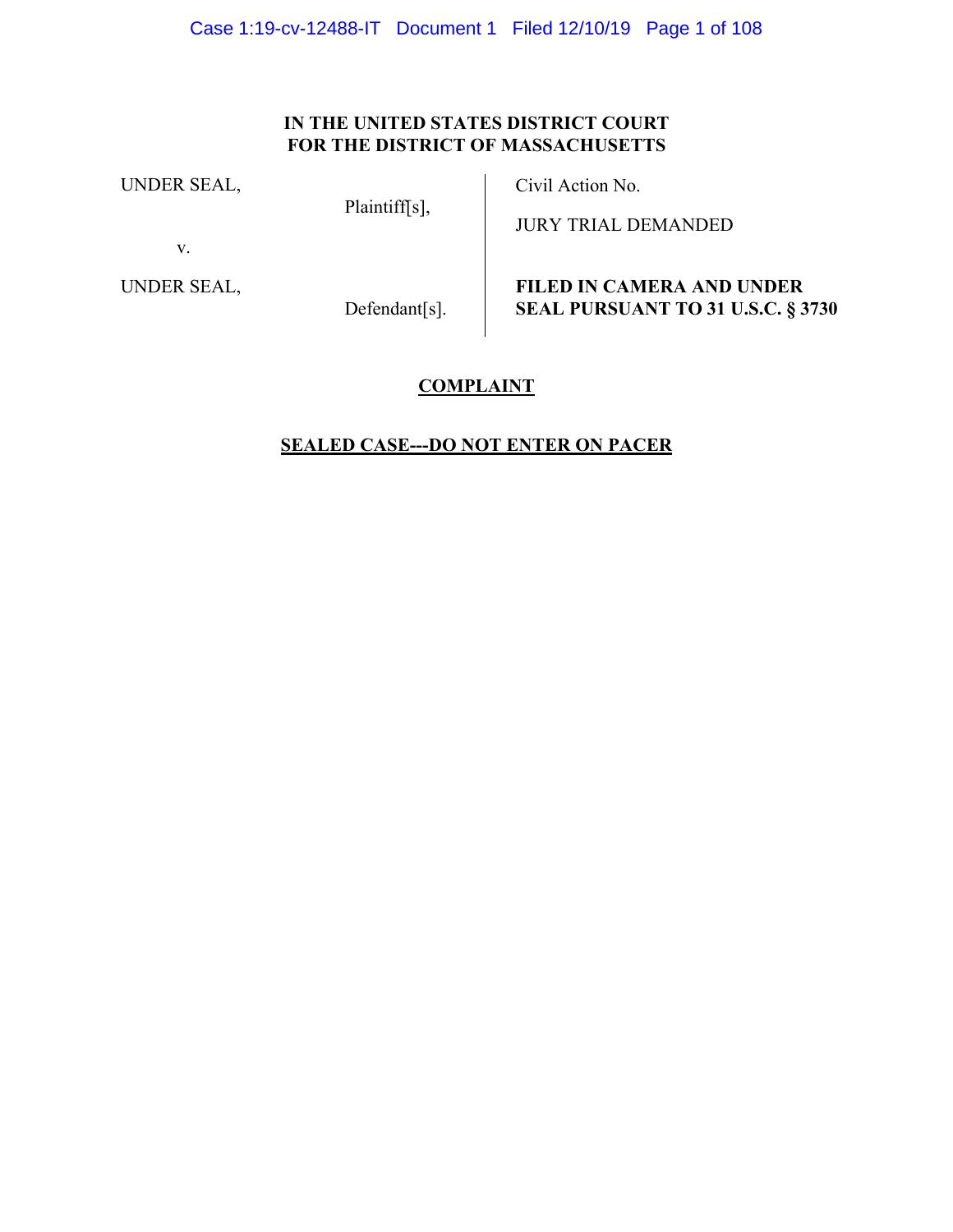## **TABLE OF CONTENTS**

| I.   |           |                                                                           |  |  |
|------|-----------|---------------------------------------------------------------------------|--|--|
|      | A.        |                                                                           |  |  |
|      | <b>B.</b> |                                                                           |  |  |
| II.  |           |                                                                           |  |  |
| III. |           |                                                                           |  |  |
|      | A.        |                                                                           |  |  |
|      | <b>B.</b> |                                                                           |  |  |
|      | $C$ .     |                                                                           |  |  |
|      | D.        |                                                                           |  |  |
| IV.  |           |                                                                           |  |  |
|      | A.        |                                                                           |  |  |
|      | <b>B.</b> |                                                                           |  |  |
|      | $C$ .     |                                                                           |  |  |
| V.   |           |                                                                           |  |  |
|      | A.        |                                                                           |  |  |
|      | <b>B.</b> |                                                                           |  |  |
|      | $C$ .     |                                                                           |  |  |
|      |           | 1.                                                                        |  |  |
|      |           | 2.                                                                        |  |  |
|      |           | 3.                                                                        |  |  |
|      |           | Upfront Payments Such as Prebates and Signing Bonuses Violate the<br>4.   |  |  |
|      |           |                                                                           |  |  |
|      |           | 5.                                                                        |  |  |
|      |           | 6.                                                                        |  |  |
|      | D.        | VitalSource GPO Was Used to Funnel Valuable Free SPD-provided Services to |  |  |
|      |           |                                                                           |  |  |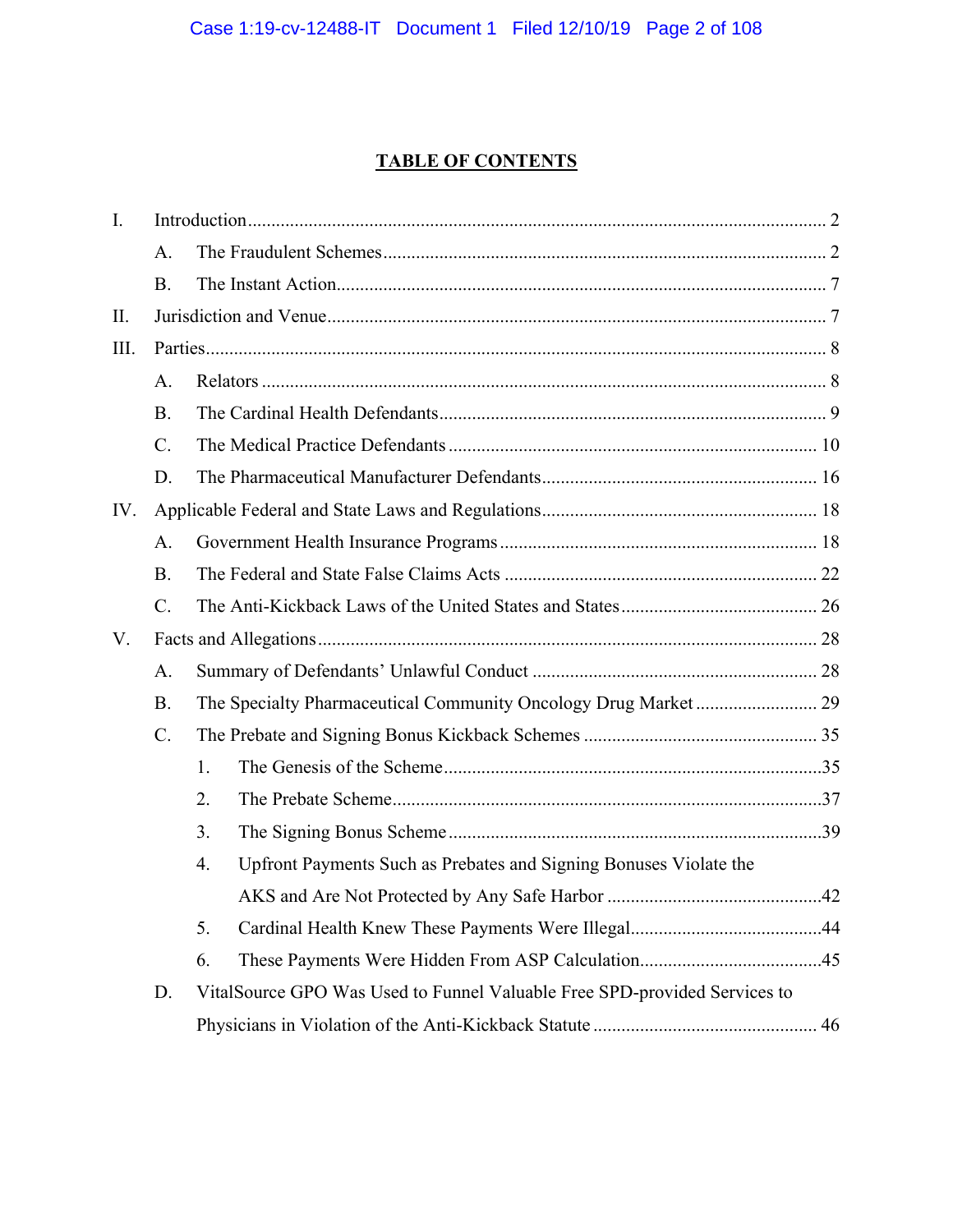|      | Ε. | VitalSource GPO, Its Member Providers, and Manufacturers Act in Concert to Grow |  |  |
|------|----|---------------------------------------------------------------------------------|--|--|
|      |    | Certain Manufacturers' "Market Share" by "Switching" to Those Manufacturers'    |  |  |
|      |    |                                                                                 |  |  |
|      | F. | VitalSource GPO Solicits and Accepts Payments From Manufacturers For Assisting  |  |  |
|      |    |                                                                                 |  |  |
|      |    | 1.                                                                              |  |  |
|      | G. |                                                                                 |  |  |
| VI.  |    |                                                                                 |  |  |
| VII. |    |                                                                                 |  |  |
|      |    |                                                                                 |  |  |
|      |    |                                                                                 |  |  |
|      |    |                                                                                 |  |  |
|      |    |                                                                                 |  |  |
|      |    |                                                                                 |  |  |
|      |    |                                                                                 |  |  |
|      |    |                                                                                 |  |  |
|      |    |                                                                                 |  |  |
|      |    |                                                                                 |  |  |
|      |    |                                                                                 |  |  |
|      |    |                                                                                 |  |  |
|      |    |                                                                                 |  |  |
|      |    |                                                                                 |  |  |
|      |    | Count Fourteen - Indiana Medicaid False Claims and Whistleblower Protection     |  |  |
|      |    |                                                                                 |  |  |
|      |    |                                                                                 |  |  |
|      |    | Count Sixteen - Louisiana Medical Assistance Programs Integrity Law 77          |  |  |
|      |    |                                                                                 |  |  |
|      |    |                                                                                 |  |  |
|      |    |                                                                                 |  |  |
|      |    |                                                                                 |  |  |
|      |    |                                                                                 |  |  |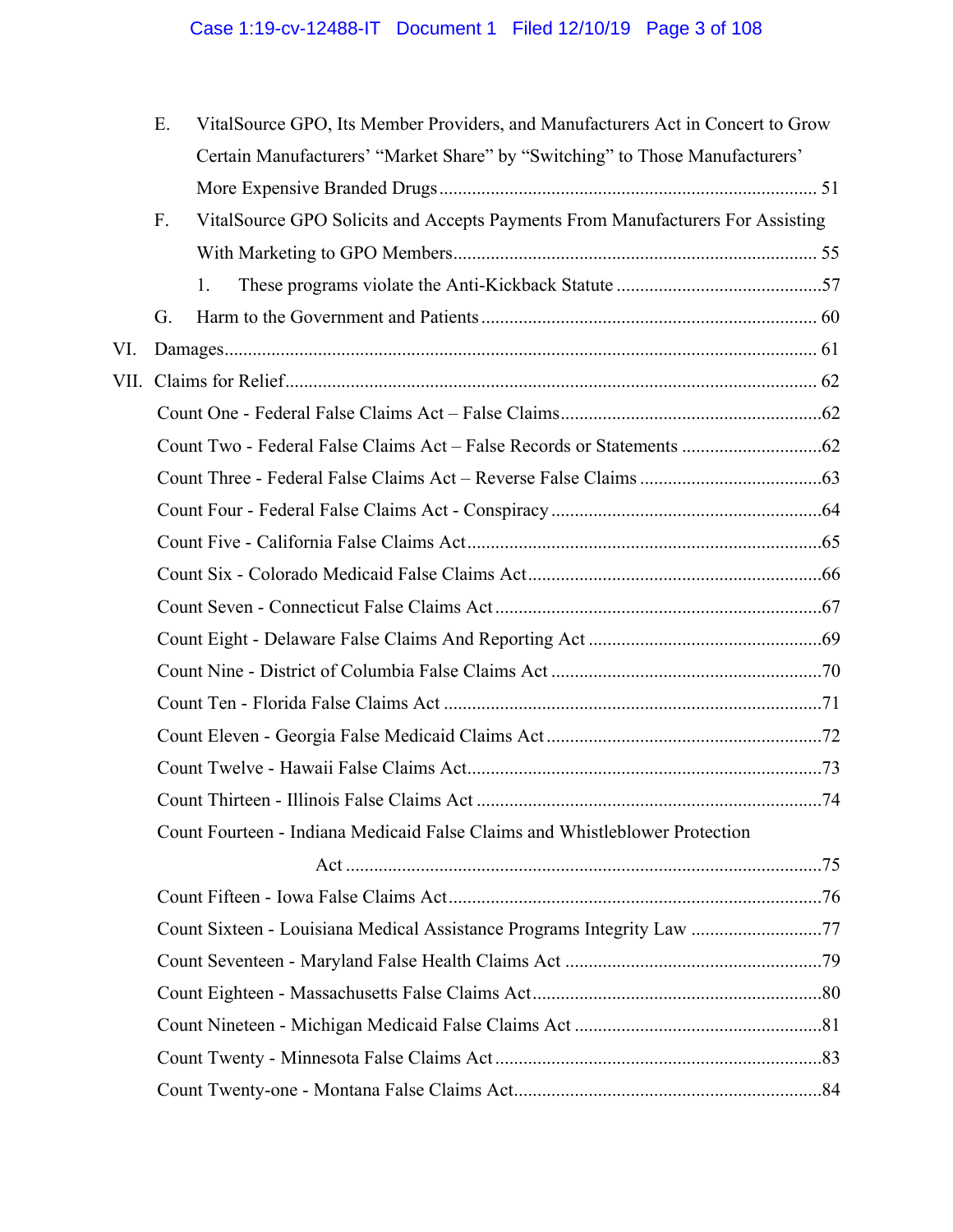| Count Twenty-two - Nevada Submission of False Claims To State Or Local         |  |
|--------------------------------------------------------------------------------|--|
|                                                                                |  |
|                                                                                |  |
|                                                                                |  |
|                                                                                |  |
|                                                                                |  |
|                                                                                |  |
| Count Twenty-eight - Fraudulent Claims to Programs, Contracts, and Services of |  |
|                                                                                |  |
|                                                                                |  |
|                                                                                |  |
|                                                                                |  |
|                                                                                |  |
|                                                                                |  |
| Count Thirty-four - Washington State Medicaid Fraud False Claims Act101        |  |
| Count Thirty-five - Wisconsin False Claims for Medical Assistance Act102       |  |
|                                                                                |  |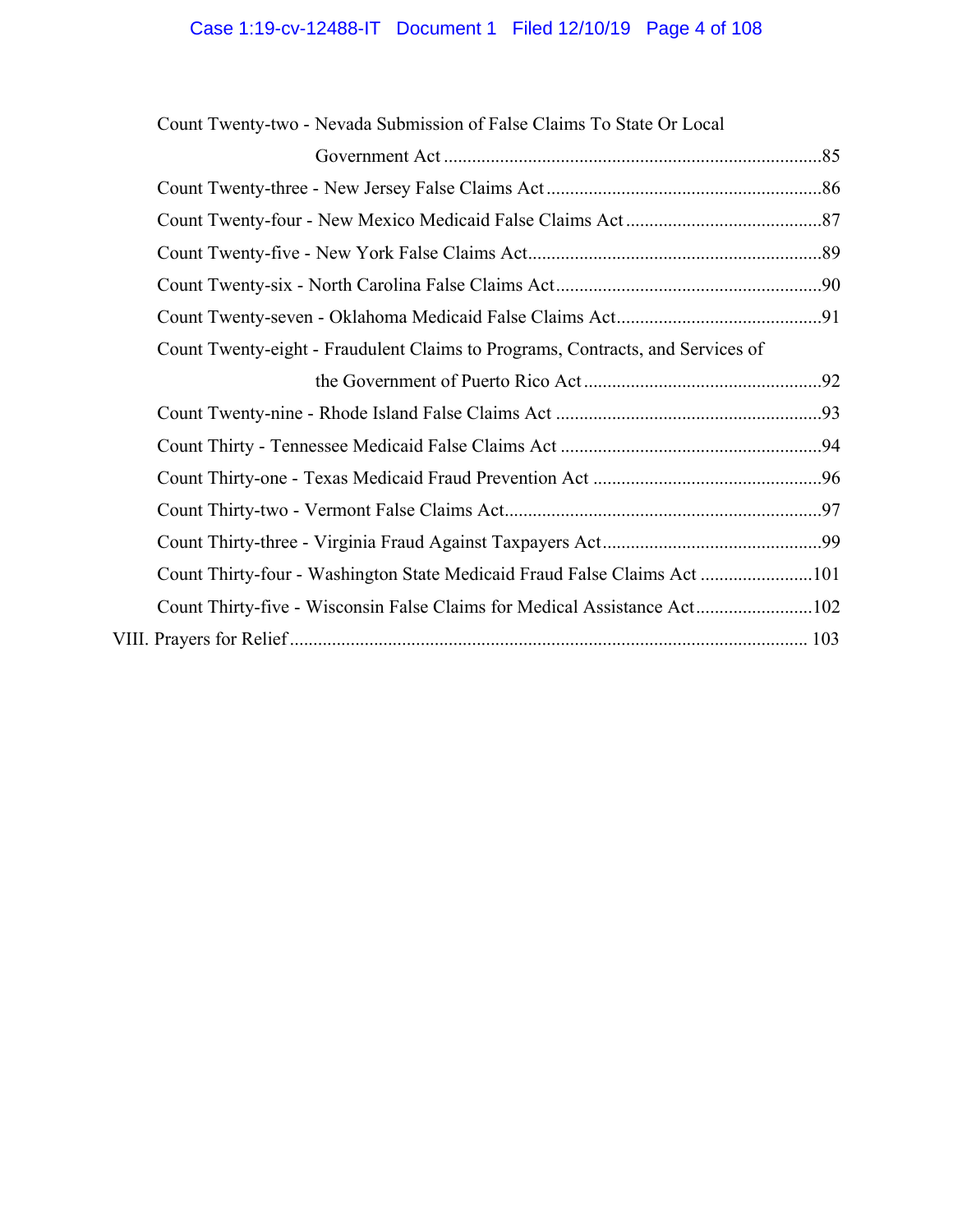## **UNITED STATES DISTRICT COURT DISTRICT OF MASSACHUSETTS**

UNITED STATES OF AMERICA, the STATES of CALIFORNIA, COLORADO, CONNECTICUT, DELAWARE, FLORIDA, GEORGIA, HAWAII, ILLINOIS, INDIANA, IOWA, LOUISIANA, MARYLAND, MICHIGAN, MINNESOTA, MONTANA, NEVADA, NEW JERSEY, NEW MEXICO, NEW YORK, NORTH CAROLINA, OKLAHOMA, RHODE ISLAND, TENNESSEE, TEXAS, VERMONT, WASHINGTON, WISCONSIN, the COMMONWEALTHS OF MASSACHUSETTS, PUERTO RICO, AND VIRGINIA, and the DISTRICT OF COLUMBIA, *ex rel.* JOHN DOES 1, 2, and 3,

Plaintiffs,

v.

CARDINAL HEALTH, INC., CARDINAL HEALTH SPECIALTY SOLUTIONS GROUP, CARDINAL HEALTH 108, LLC, CARDINAL HEALTH 118, LLC, TENNESSEE ONCOLOGY, PLLC, CALIFORNIA CANCER ASSOCIATES FOR RESEARCH AND EXCELLENCE, INC., BIRMINGHAM HEMATOLOGY AND ONCOLOGY ASSOCIATES, LLC, ONCOLOGY SPECIALISTS, PC, TENNESSEE CANCER SPECIALISTS, PLLC, SOUTH CAROLINA ONCOLOGY ASSOCIATES, PA, DAYTON PHYSICIANS, LLC, MICHIGAN HEALTHCARE PROFESSIONALS, PC, COLUMBUS ONCOLOGY ASSOCIATES, INC., AMERICAN ONCOLOGY PARTNERS, PA, MID-OHIO ONCOLOGY/HEMATOLOGY, INC., OHIO ONCOLOGY & HEMATOLOGY, LLC, NORTHWEST MEDICAL SPECIALTIES, PLLC, CANCER CARE NORTHWEST CENTERS, PS, MONTEREY BAY ONCOLOGY CORP., HEALTH FIRST MEDICAL, LLC, PLLC, BAYER CORP., EXELISIS, INC., AMGEN USA, INC. AMGEN, INC.,TAKEDA PHARMACEUTICALS AMERICA, INC. and MILLENIUM PHARMACEUTICALS, INC.,

Defendants.

Civil Action No.

JURY TRIAL DEMANDED

**FILED IN CAMERA AND UNDER SEAL PURSUANT TO 31 U.S.C. § 3730**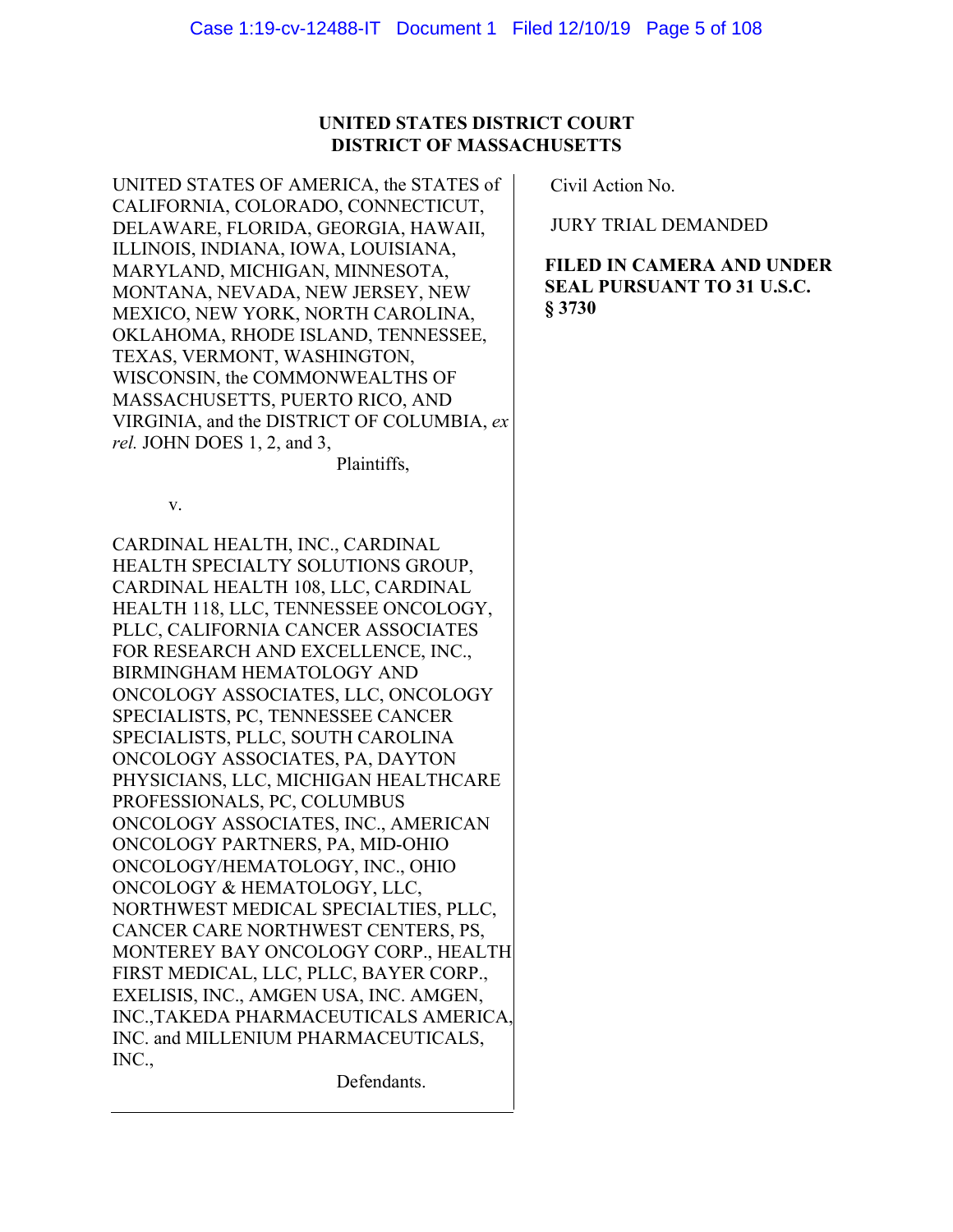## **COMPLAINT FOR VIOLATIONS OF THE FEDERAL AND STATE FALSE CLAIMS ACTS**

## **I. INTRODUCTION**

1. This is an action brought on behalf of the United States of America and certain States (the "States" or "*Qui Tam* States") pursuant to the *qui tam* provisions of the Federal False Claims Act, 31 U.S.C. §§ 3729 *et seq*. (the "FCA" or the "Federal FCA"), and the state false claims act statutes identified herein ("State *Qui Tam* statutes" or "State FCAs"), to recover damages, civil penalties, and other relief for false and/or fraudulent statements, records, and claims made and caused to be made to Government Health Care Programs such as Medicare and Medicaid, and for retained overpayments, and for conspiring to violate these statutes, by the Defendants and/or their agents, employees and subsidiaries.

#### **A. The Fraudulent Schemes**

2. Relators bring this action to challenge several illegal schemes perpetrated by Defendants Cardinal Health, Inc. and its subsidiaries, in conjunction with the Medical Practice Defendants and the Pharmaceutical Manufacturer Defendants.

3. Defendant Cardinal Health, Inc. ("Cardinal" or "Cardinal Health"), is a drug wholesaler and medical supplier with annual revenues of more than \$136 billion. Through its Specialty Pharmaceutical Distribution ("SPD") and VitalSource GPO (Group Purchasing Organization) and other wholly owned subsidiaries, it sells and distributes specialty pharmaceuticals, generating the nearly \$4 billion in annual revenue.

4. "Specialty pharmaceuticals" are expensive biological drugs that require special handling and are prescribed for serious diseases including cancer. The products at issue here are developed and manufactured by pharmaceutical manufacturing companies. Manufacturers

-2-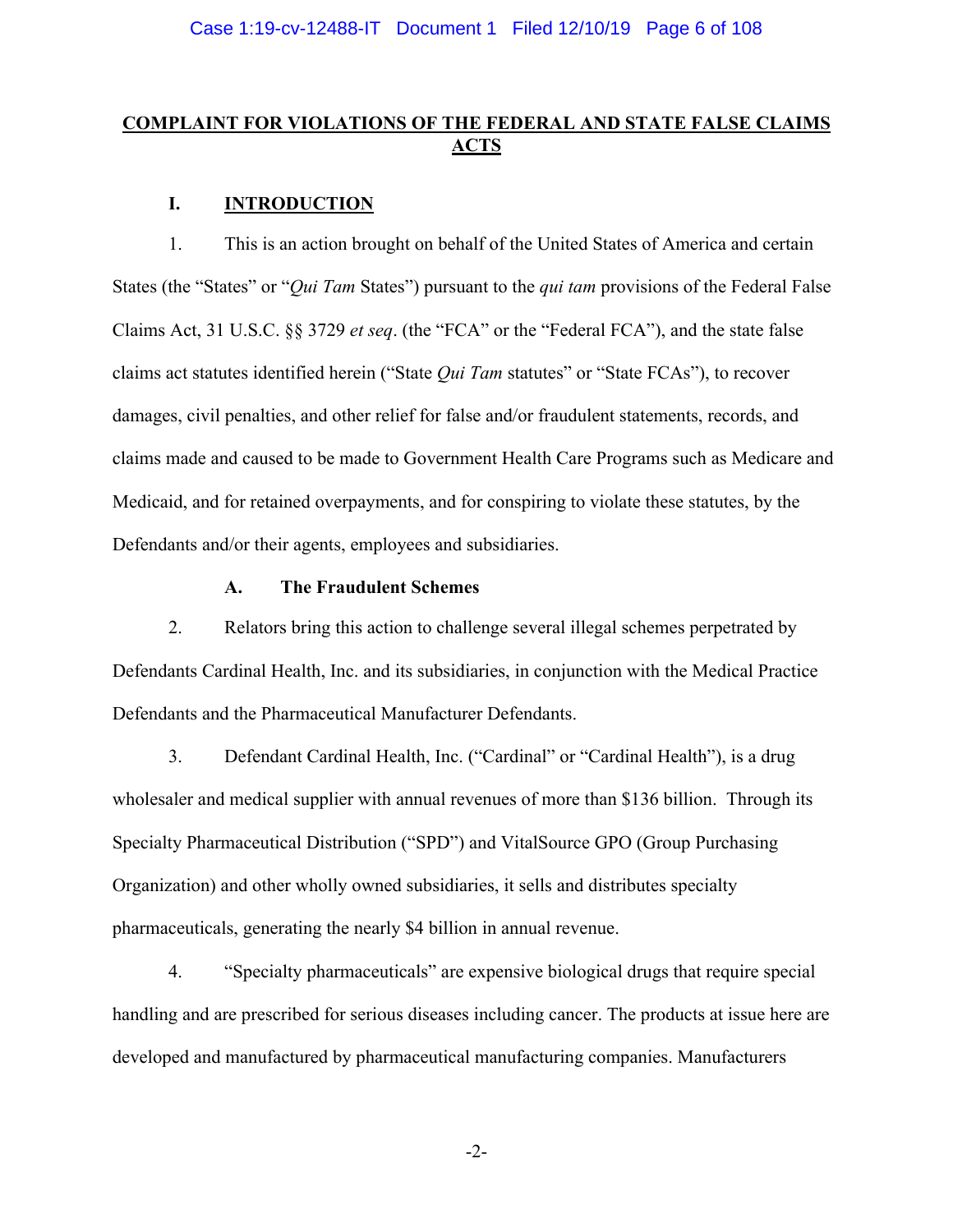#### Case 1:19-cv-12488-IT Document 1 Filed 12/10/19 Page 7 of 108

market specialty pharmaceuticals directly to providers but the product is shipped/distributed through wholesalers/distributors such as Cardinal.

5. The fraudulent schemes at issue here involve the marketing, sale, and distribution of specialty pharmaceuticals to community oncology and urology physician practices, *i.e.,*  physician practices outside of hospitals or nursing homes. The drugs administered by these practices are reimbursed by Government Health Care Programs such as Medicare and Medicaid.

6. As described more fully below, Cardinal created an "ecosystem" of strategies to incentivize providers to switch to Cardinal and to switch from generic to branded drug products which cost the government and patients more but are far more lucrative for Cardinal. These strategies were all interrelated, designed with the ultimate goal of increasing the profit to SPD and VitalSource GPO.

7. Cardinal Health offered kickbacks, often months or years in advance of any drug purchases, to induce providers to enter exclusive distribution deals. Cardinal recognized that the timing of payments to providers was a critical ingredient to gaining market share. By converting legal rebates (*i.e.,* refunds that are made *after* the purchase of the drugs) into illegal upfront "prebates" and "signing bonuses," SPD put cash in the hands of providers immediately, providing them a financial "float," making SPD a more attractive vendor than its competitors.

8. Each contract signed by a provider committed it to purchasing 95% of its branded and generic pharmaceutical products from SPD. The agreements also contained claw-back provisions which provided a potentially devastating financial deterrent to contract termination. The combination of the cash float "carrot" with the claw back "stick" effectively converted contracts terminable on ninety days written notice into binding multi-year commitments. Further,

-3-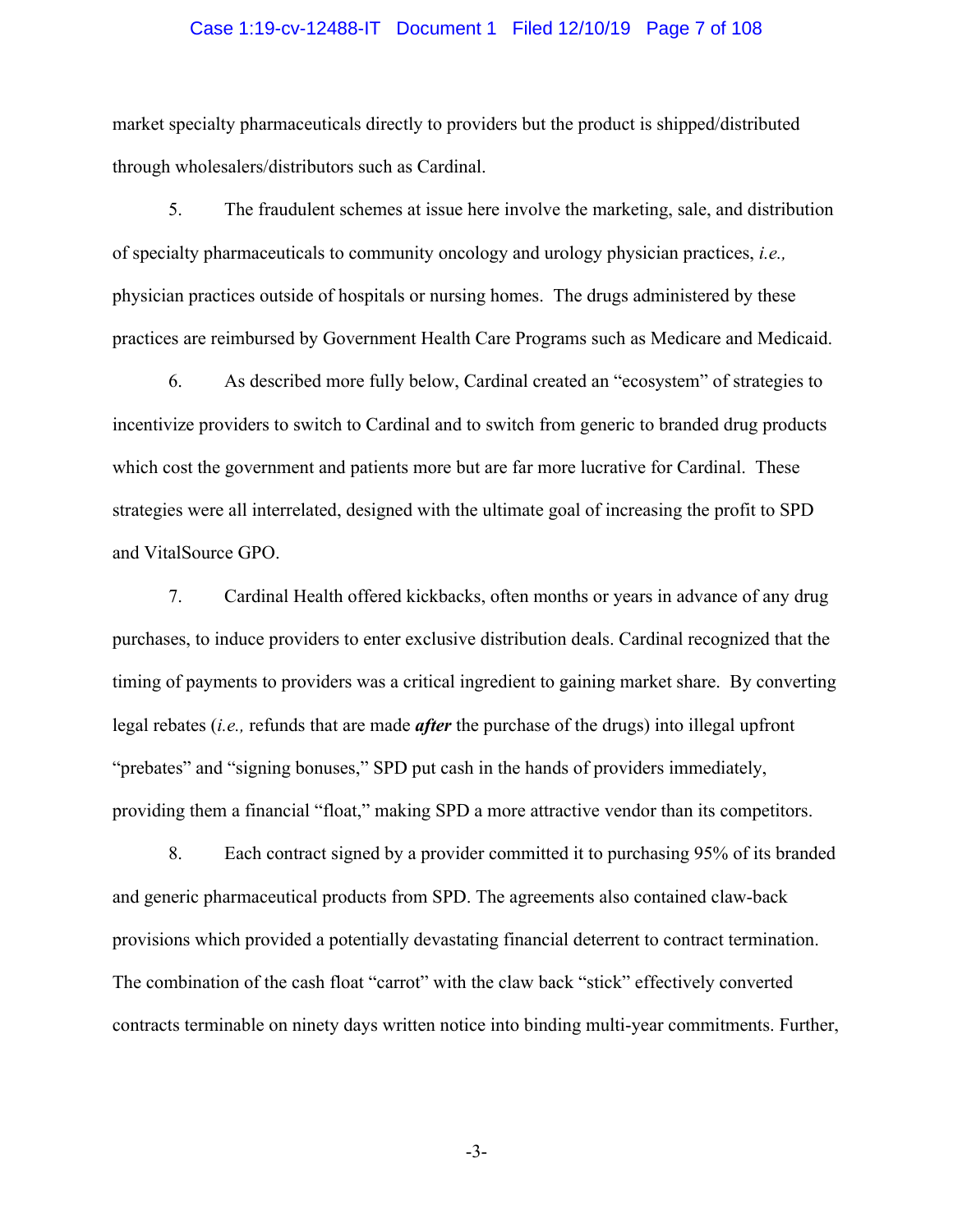#### Case 1:19-cv-12488-IT Document 1 Filed 12/10/19 Page 8 of 108

because of how these payments were calculated, these arrangements effectively prevented providers from wholesale switching to cheaper (typically non-branded) drugs.

9. To date, the Cardinal Health Defendants have unlawfully paid tens of millions of dollars to providers upfront in exchange for binding commitments to purchase billions of dollars of specialty drugs exclusively from them instead of through rival suppliers. Providers receiving kickbacks have in turn submitted billions of dollars in claims annually to Government Health Care Programs that include the cost of these drugs.

10. Cardinal Health successfully leveraged this ecosystem of tactics into a massive capture of market share. Between 2012 and 2018, Cardinal Health increased its community pharmaceutical distribution volume from less than \$400 million to almost \$4 billion and Cardinal's market share in the community oncology distribution business, relative to its competitors, went from less than 5% in 2012 to 20% at the end of 2018.

11. Further, the illegal signing bonuses, prebates, and other incentives such as socalled "off-invoice discounts" described below, meant that the practices paid less for the drug than the sales price reported by the manufacturer to Medicare for calculation in Average Sales Price ("ASP"). SPD was able to offer these discounts because it received distributor service fees from the manufacturers (in return for its services in distributing the drugs) that are excluded from the manufacturer's ASP calculation. However, these fees were not, in fact, *bona fide* service fees eligible for exemption from ASP because they were passed on to practices in the form of discounts. This scheme, therefore, fraudulently inflated the ASP of the drug, increasing the profit to providers who were reimbursed at 106% of the inflated ASP and causing the government to pay more for the drug to all providers.

-4-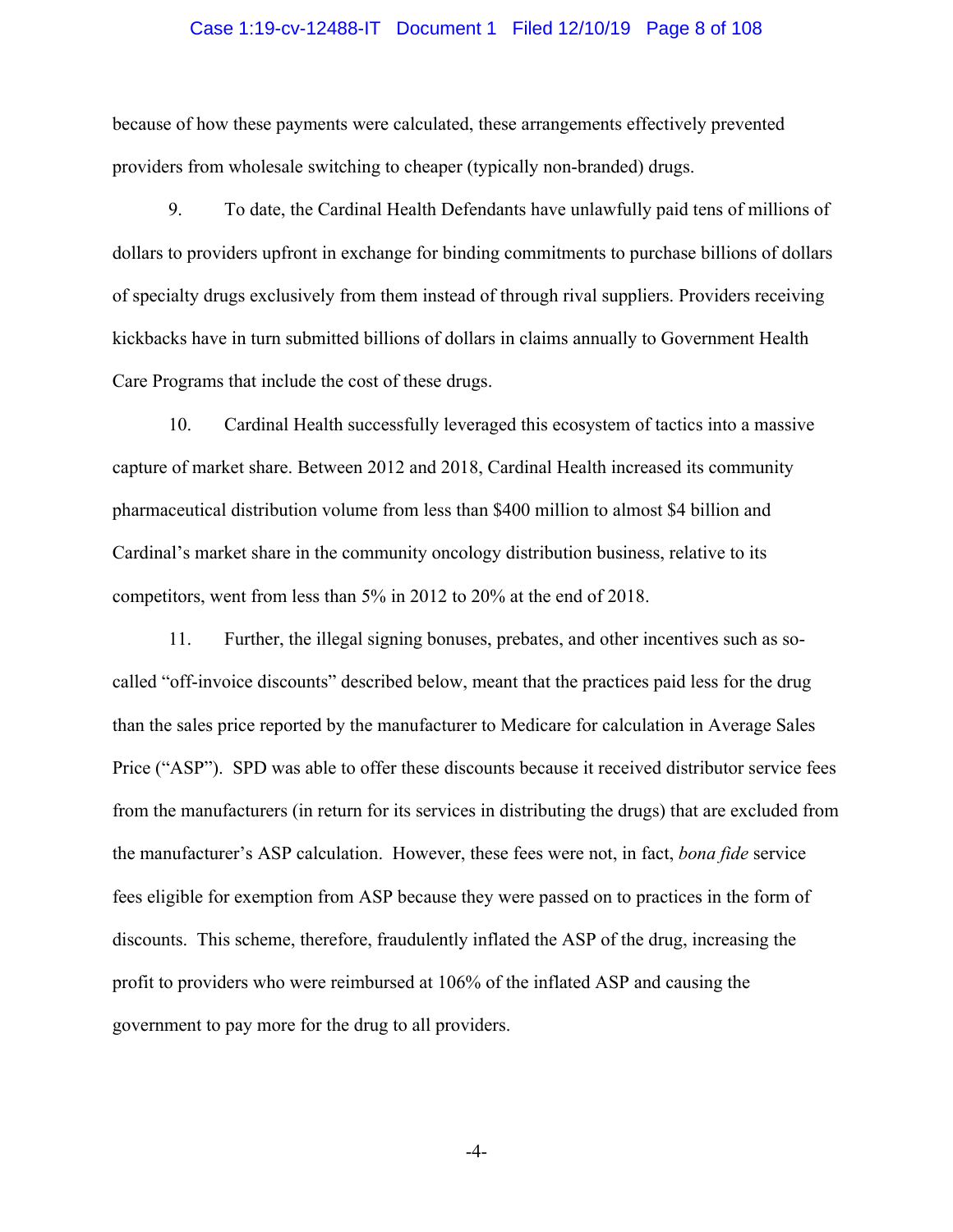#### Case 1:19-cv-12488-IT Document 1 Filed 12/10/19 Page 9 of 108

12. GPOs are buying consortiums or associations of healthcare providers designed to aggregate the purchasing power of members to drive down drug acquisition costs. They negotiate pricing with manufacturers, but do not purchase any drug product themselves. GPOs are expected to be independent of the vendors with whom they negotiate contracts, however, in the specialty pharmaceutical market, GPOs are captive entities wholly-owned and controlled by distributors, and membership in a particular GPO locks a provider into exclusive use of the affiliated specialty distributor. For example, VitalSource GPO set pricing solely for drugs distributed by SPD. Likewise, a provider contracting with VitalSource was locked into purchasing from SPD.

13. While GPOs are expected to act in the interest of their members and drive down drug acquisition costs, VitalSource GPO was corrupted by Cardinal Health to serve its profit interest. This interest took several relevant forms:

> a. Because branded drug manufacturers pay more to VitalSource GPO and SPD than do generic manufacturers, VitalSource utilized its position to push providers to increase the market share and revenue for branded drugs. Moreover, the higher prices of branded drugs compared with generics doubly benefited Cardinal because the same volume of drugs generated higher service fees for VitalSource GPO and SPD. VitalSource worked with pharmaceutical manufacturers to offer providers "product share" or "switching" contracts that rewarded providers for achieving particular market share milestones. "Switching" contracts are suspect under the Anti-Kickback Statute and do not qualify under the discount/rebate safe harbor.

> > -5-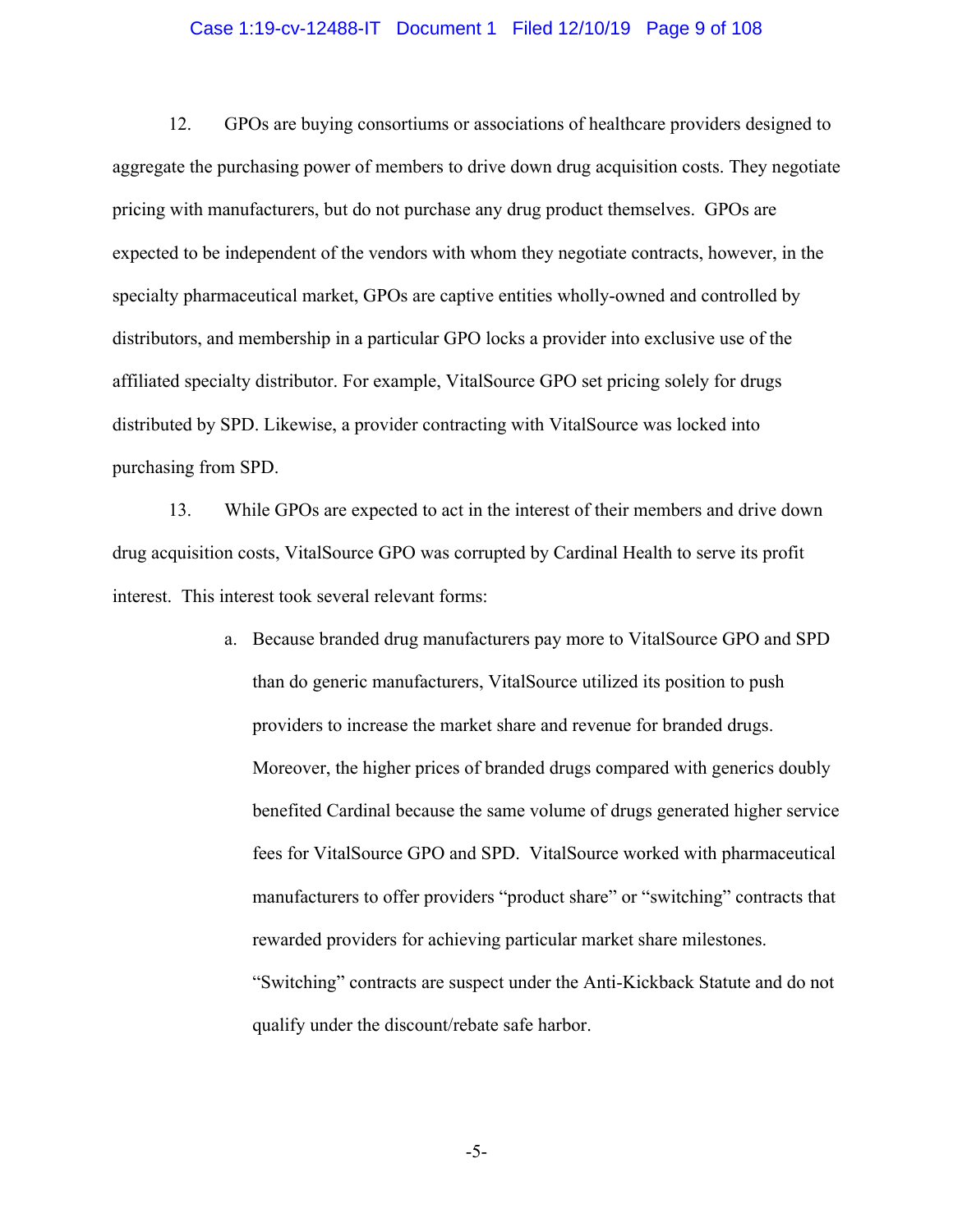- b. SPD utilized VitalSource GPO to funnel free services to providers to induce them to enter into exclusive distribution contracts with SPD. These services included access to complex software programs and expert legal, regulatory, and administrative consultants including licensed pharmacists, which enable providers (i) to establish and operate highly profitable in-practice pharmacies as well as (ii) choose treatment protocols for patients that maximized practice discounts and rebates. Defendants offered these services—which providers would otherwise have to pay for —as kickbacks to induce the practices to enter exclusive distribution deals and funneled them through VitalSource to avoid AKS scrutiny.
- c. VitalSource GPO was paid additional money by pharmaceutical manufacturers to help them market their product to providers. VitalSource GPO received millions of dollars to set up "strategic planning meetings" and "in practice meetings" between manufacturers and GPO member providers, all with the explicit purpose of influencing the purchasing behavior of its largevolume members. To induce the members' attendance at these marketing presentations, VitalSource gave them valuable data analyses not offered to smaller members.

14. Cardinal Health knew Government Health Care programs would ultimately pay for a large portion of its specialty pharmaceuticals sold through the use of these various forms of kickbacks. Cardinal Health knew also that Government Health Care Programs will not pay claims tainted by kickbacks of this sort. As such, Cardinal Health is liable under the Federal and State FCAs for knowingly causing providers to submit false certifications of compliance with the

-6-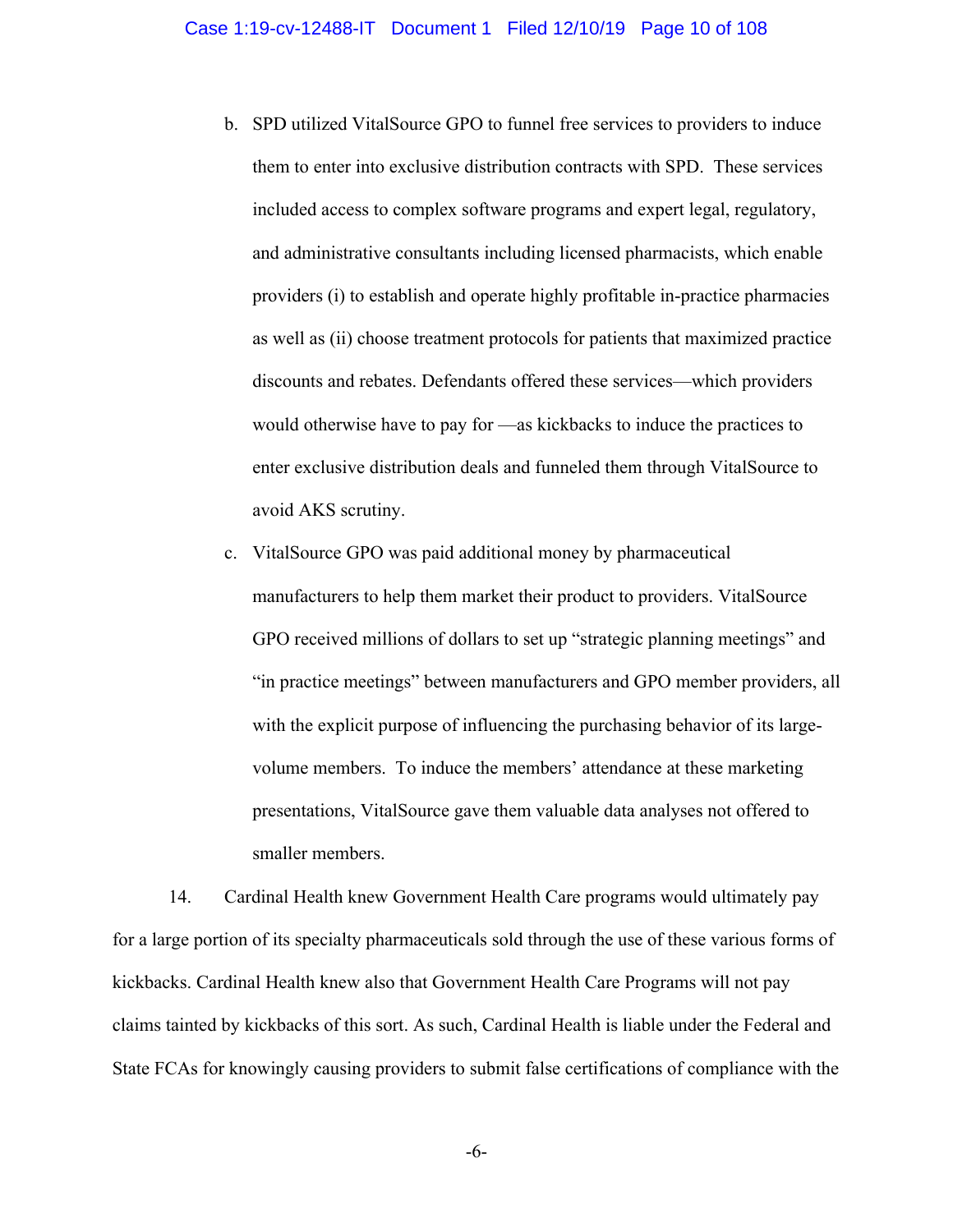#### Case 1:19-cv-12488-IT Document 1 Filed 12/10/19 Page 11 of 108

AKS and to submit false or fraudulent claims to get government funds paid or approved by the United States and the States.

#### **B. The Instant Action**

15. Based on the Federal FCA provisions, and comparable provisions of the State FCAs, *qui tam* Plaintiffs-Relators seek, through this action, to recover damages and civil penalties arising from the Defendants' knowing fraud against the United States and the States. Defendants have paid millions of dollars in bribes and induced billions of dollars in false or fraudulent claims to the Government since at least 2012.

16. The allegations set forth in this Complaint have not been publicly disclosed within the meaning of the Federal FCA, as amended, 31 U.S.C. § 3730(e)(4), or analogous provisions of the State FCAs. In the alternative, if the Court finds that there was a public disclosure of such allegations before the filing of this Complaint, Relators are an "original source" as that term is used in the Federal and State FCAs. *Id.*

17. Prior to the filing of this Complaint, Relators made substantive disclosures to the Government of facts and evidence underlying the allegations in this Complaint.

18. This action is filed *in camera* and under seal pursuant to the requirements of the federal and state false claims acts.

#### **II. JURISDICTION AND VENUE**

19. This Court has jurisdiction over this action pursuant to 28 U.S.C. §§ 1331, 1345, and 31 U.S.C. § 3732, which confers jurisdiction over actions brought pursuant to 31 U.S.C. §§ 3729 and 3730. This Court has original and supplemental jurisdiction over the State law claims pursuant to 31 U.S.C. § 3732(b) and 28 U.S.C. § 1367 because this action is brought under State laws for the recovery of funds paid by the *Qui Tam* States, and arises from the same transaction or occurrence as the claims brought on behalf of the United States under 31 U.S.C. § 3730.

-7-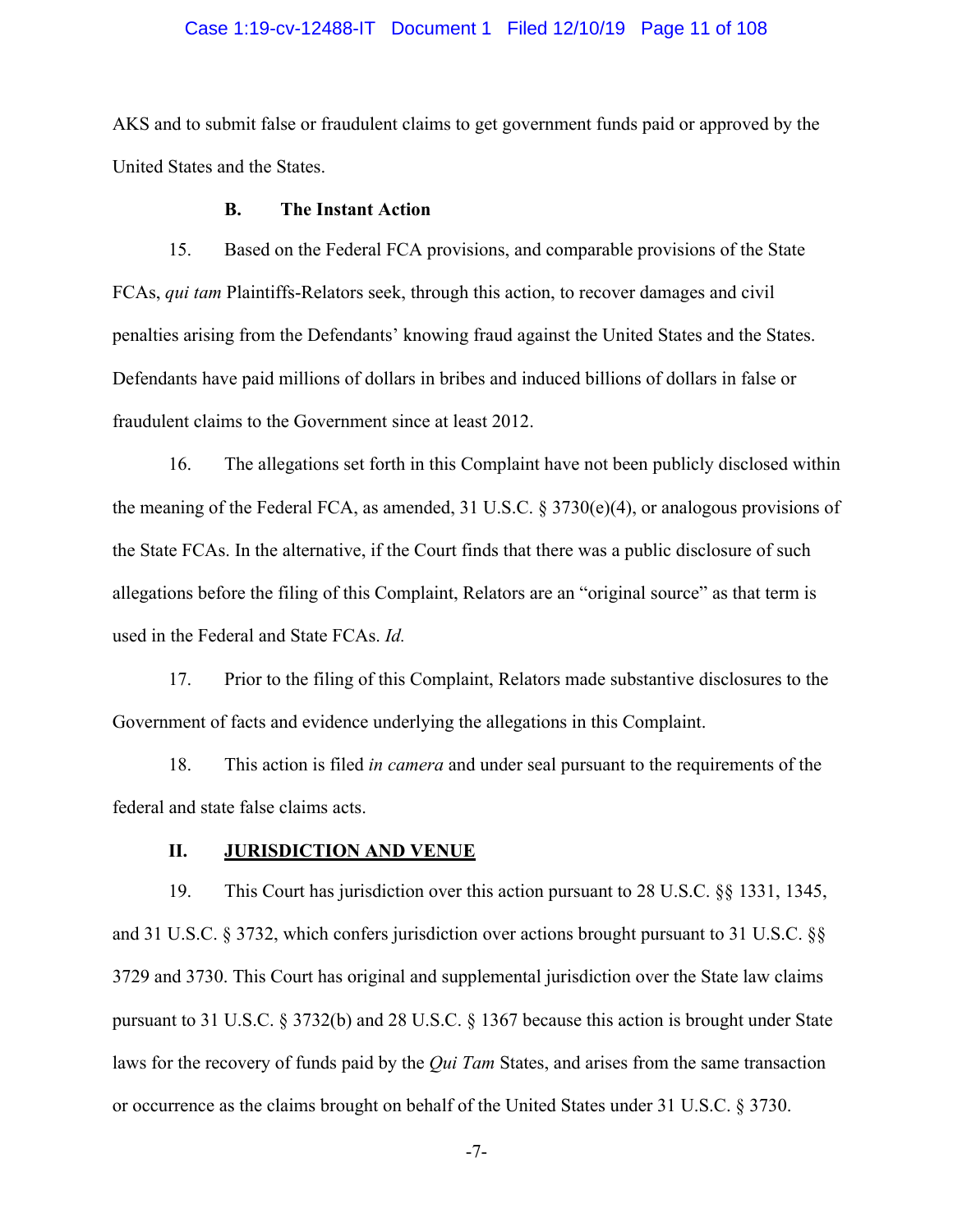#### Case 1:19-cv-12488-IT Document 1 Filed 12/10/19 Page 12 of 108

20. This Court has personal jurisdiction over Defendants pursuant to 31 U.S.C.

§ 3732(a) because one or more Defendants can be found in, resides in, and transacts substantial business in this district, including business related to Defendants' misconduct.

21. Venue is proper in this District pursuant to 31 U.S.C. § 3732(a), 28 U.S.C. § 1391, and 28 U.S.C. § 1395(a), because Defendant Cardinal Health transacts business in this District by supplying providers with prescription drugs.

## **III. PARTIES**

22. Plaintiffs the United States of America and the *Qui Tam* States are the real parties in interest with respect to the federal and state False Claims Act *qui tam* claims herein. Plaintiffs-Relators are prosecuting this action on the real parties' behalf pursuant to 31 U.S.C. § 3730(b) and comparable provisions of the State FCAs.

## **A. Relators**

23. Relator John Doe 1 is a resident and citizen of the United States who is familiar with and has knowledge of the Defendants' business operations and the allegations herein. Relator's identity and additional information regarding Relator's knowledge of the allegations herein have been and will continue to be provided to the government pursuant to the Federal and State FCAs.

24. Relator John Doe 2 is a resident and citizen of the United States who is familiar with and has knowledge of the Defendants' business operations and the allegations herein. Relator's identity and additional information regarding Relator's knowledge of the allegations herein have been and will continue to be provided to the government pursuant to the Federal and State FCAs.

25. Relator John Doe 3 is a resident and citizen of the United States who is familiar with and has knowledge of the Defendants' business operations and the allegations herein.

-8-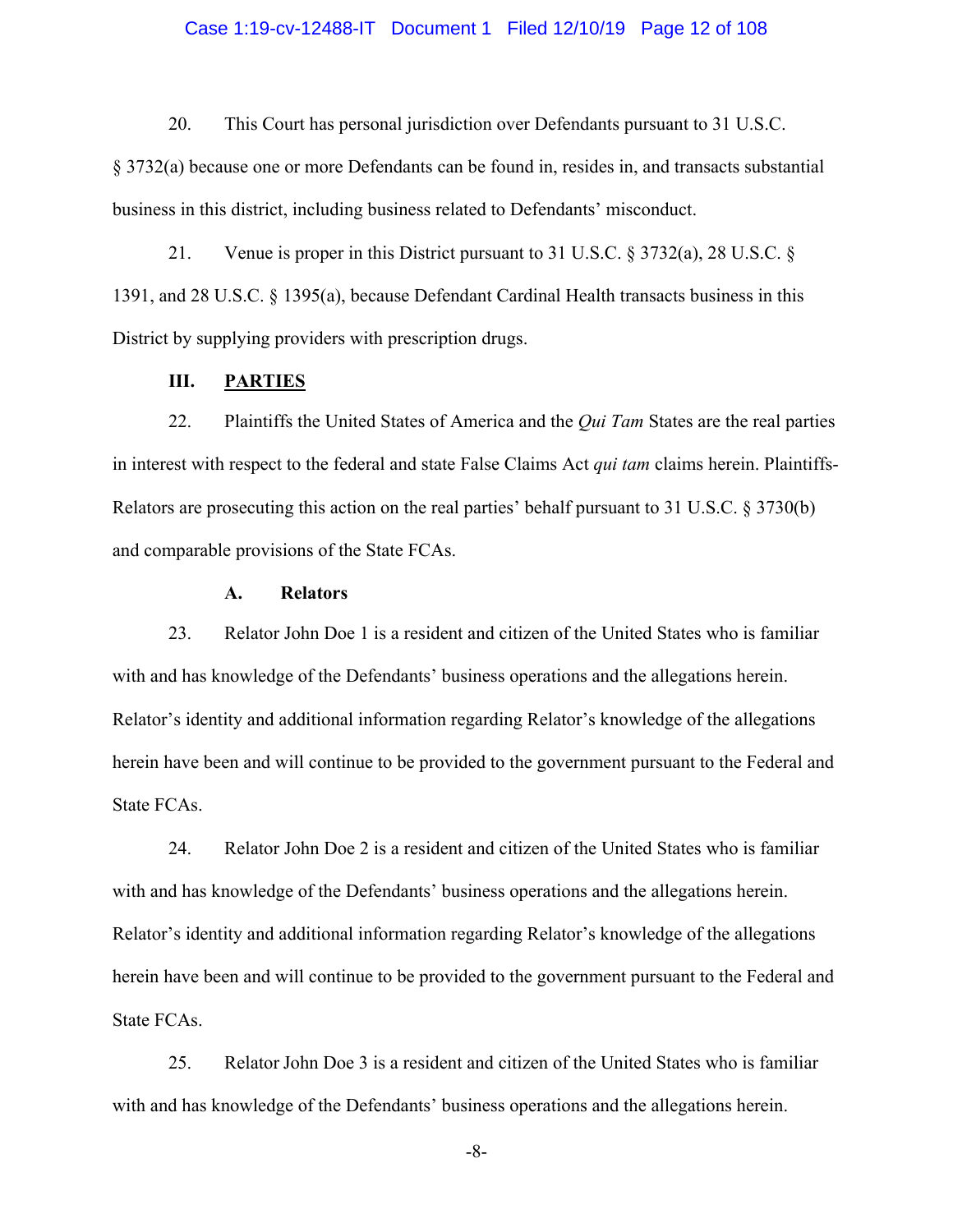#### Case 1:19-cv-12488-IT Document 1 Filed 12/10/19 Page 13 of 108

Relator's identity and additional information regarding Relator's knowledge of the allegations herein have been and will continue to be provided to the government pursuant to the Federal and State FCAs.

### **B. The Cardinal Health Defendants**

26. Defendant Cardinal Health, Inc. is a drug wholesaler and medical supplier incorporated in 1979 in Ohio. It is headquartered at 7000 Cardinal Place, Dublin, Ohio 43017. Cardinal Health is a Fortune 16 company, with annual revenues of more than \$136 billion.

27. Defendant Cardinal Health Specialty Solutions Group ("Cardinal Specialty Solutions") is a subsidiary of Defendant CHI. Cardinal Specialty Solutions is headquartered at 7000 Cardinal Place, Dublin, Ohio 43017. The majority of Cardinal Specialty Solutions' nearly \$20 billion annual revenue derives from its Provider Solutions Business Unit that is engaged in selling and distributing specialty pharmaceuticals. The Provider Solutions Business Unit includes Defendants Specialty Pharmaceutical Distribution and VitalSource GPO.

28. Defendant Cardinal Health 108, LLC, d/b/a Specialty Pharmaceutical Distribution ("SPD"), is a subsidiary of Cardinal Specialty Solutions. SPD is organized in Delaware and headquartered at 7000 Cardinal Place, Dublin, Ohio 43017. SPD is responsible for the distribution of specialty pharmaceuticals. It generates approximately \$13 billion annually, of which \$3.5 billion derives from sales to community oncology practices.

29. Defendant Cardinal Health 118, LLC d/b/a VitalSource GPO ("VitalSource GPO"), is a subsidiary of Cardinal Health that is operated by Cardinal Specialty Solutions. VitalSource GPO is a limited liability company organized in Delaware and headquartered at 7000 Cardinal Place, Dublin, Ohio 43017. It is responsible for negotiating prices on behalf of provider members with drug suppliers and manufacturers in exchange for administrative service fees. It generates approximately \$40 million annually with a profit margin in excess of 75%.

-9-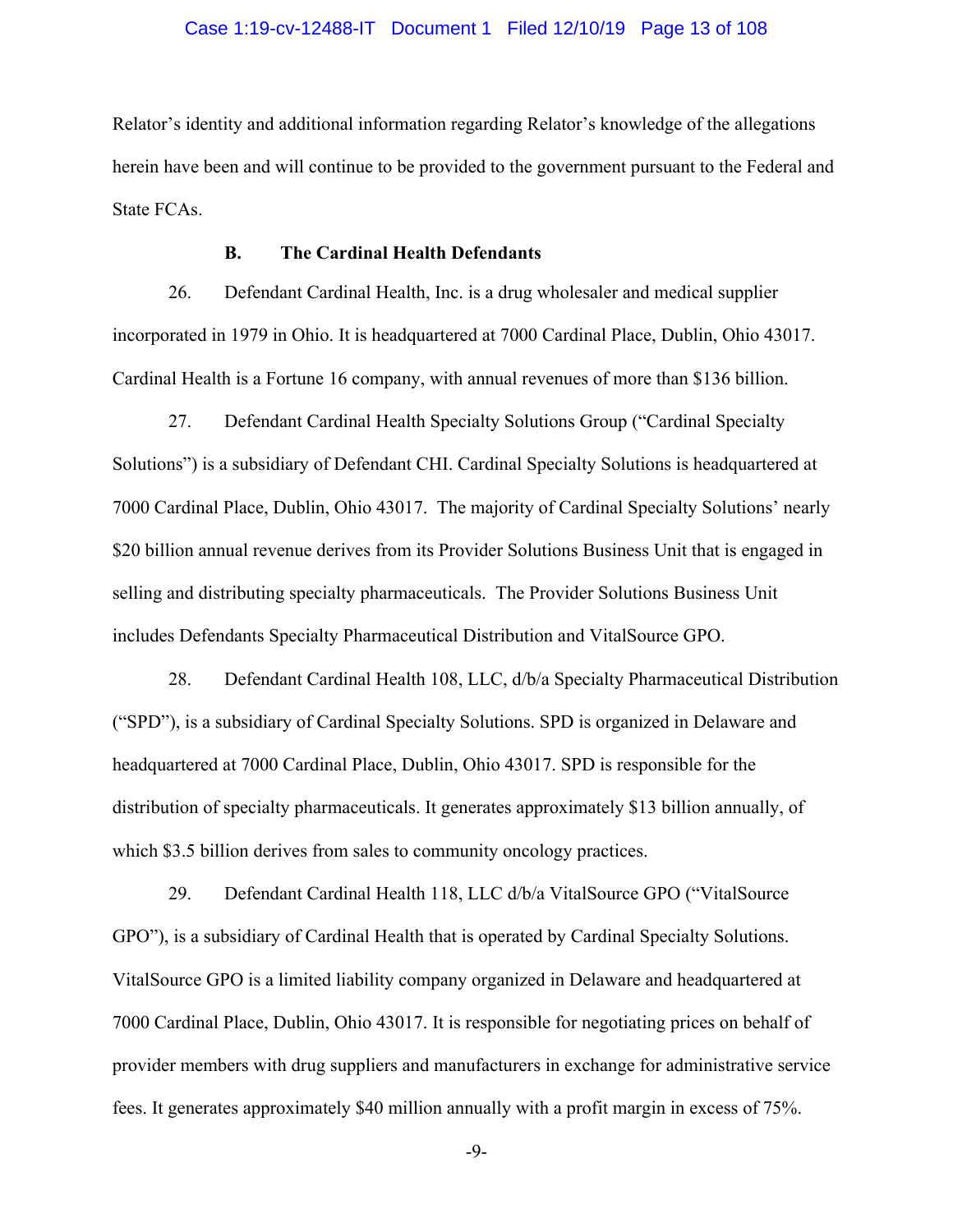#### Case 1:19-cv-12488-IT Document 1 Filed 12/10/19 Page 14 of 108

30. Defendants Cardinal Health, Inc., Cardinal Specialty Solutions, SPD, and VitalSource will be referred to collectively as "Cardinal Health" and/or the "Cardinal Health Defendants."

### **C. The Medical Practice Defendants**

31. Defendant Tennessee Oncology, PLLC ("Tennessee Oncology") is a professional limited liability company organized in 1996 in Tennessee. It is headquartered at 2004 Hayes St., Nashville, Tennessee, 37203. Tennessee Oncology is a community-based oncology practice with over 35 locations throughout Tennessee. It was a member of Defendant VitalSource GPO and granted SPD exclusive distribution rights since late 2014. Tennessee Oncology received illegal kickbacks including prebates worth nearly \$11 million dollars between 2015 and 2019, and a signing bonus of over \$620,000. Tennessee Oncology purchased approximately \$500 million in specialty pharmaceuticals from SPD annually. Tennessee Oncology also accepted valuable free data analysis from VitalSource in exchange for attending at least two marketing meetings with Pharmaceutical Manufacturer Defendants in 2017.

32. Defendant California Cancer Associates for Research and Excellence, Inc. ("cCARE"), was incorporated in 1993 in California and is headquartered at 1510 E. Herndon Ave., Suite 310, Fresno, California 93720. cCARE claims to be the largest full-service, private oncology and hematology practice in California, with locations in San Diego and Fresno. cCARE was a member of Defendant VitalSource GPO and granted SPD exclusive distribution rights since at least 2016. cCARE received illegal kickbacks including prebates worth at least \$2.4 million between 2015 and 2019 and a signing bonus of \$203,000. cCARE purchased approximately \$120 million in specialty pharmaceuticals from SPD annually.

33. Defendant Birmingham Hematology and Oncology Associates, LLC, d/b/a Alabama Oncology ("Alabama Oncology"), is a limited liability company organized in 1999 in

-10-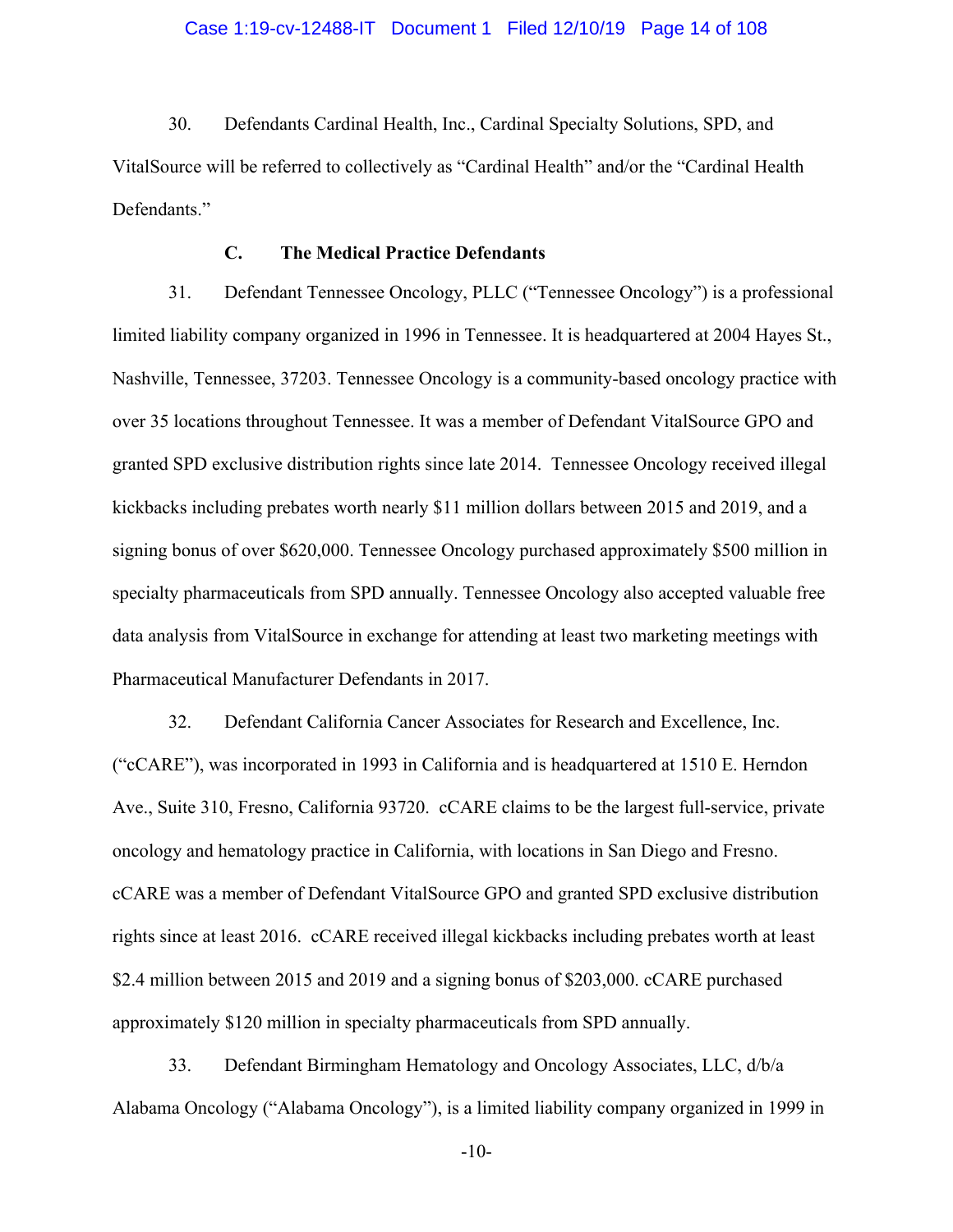#### Case 1:19-cv-12488-IT Document 1 Filed 12/10/19 Page 15 of 108

Alabama. Its registered agent is located at 810 St. Vincent Dr., Birmingham, Alabama 35205. Alabama Oncology is a community-based oncology practice with nine locations in the Birmingham, Alabama area. Alabama Oncology was a member of Defendant VitalSource GPO and granted SPD exclusive distribution rights since at least 2016. Alabama Oncology received illegal kickbacks including prebates worth at least \$3.36 million between 2014 and 2019 and a signing bonus of \$151,000. Alabama Oncology purchased approximately \$160 million in specialty pharmaceuticals from SPD annually.

34. Defendant Oncology Specialties, PC, d/b/a Clearview Cancer Institute ("Clearview Cancer"), is a domestic professional corporation organized in 1985 in Alabama. Its registered agent is located at 3601 CCI Dr. NW, Huntsville, Alabama 35805. Clearview Cancer is a community-based oncology and hematology practice with nine locations throughout northern Alabama. Clearview Cancer was a member of Defendant VitalSource GPO and granted SPD exclusive distribution rights since at least 2015. Clearview Cancer received illegal kickbacks including a signing bonus of \$1.5 million. Clearview Cancer purchased approximately \$200 million in specialty pharmaceuticals from SPD annually.

35. Defendant Tennessee Cancer Specialists, PLLC ("Tennessee Cancer Specialists") is a professional limited liability company organized in 2004 in Tennessee. It is headquartered at 900 E Hill Ave., Suite 230, Knoxville, Tennessee 37915. Tennessee Cancer Specialists claims to be the third largest community-based oncology and hematology practice in Tennessee, with fourteen locations. Tennessee Cancer Specialists was a member of Defendant VitalSource GPO and granted SPD exclusive distribution rights since at least 2016. Tennessee Cancer Specialists received illegal kickbacks including prebates worth at least \$4.4 million between 2015 and 2021

-11-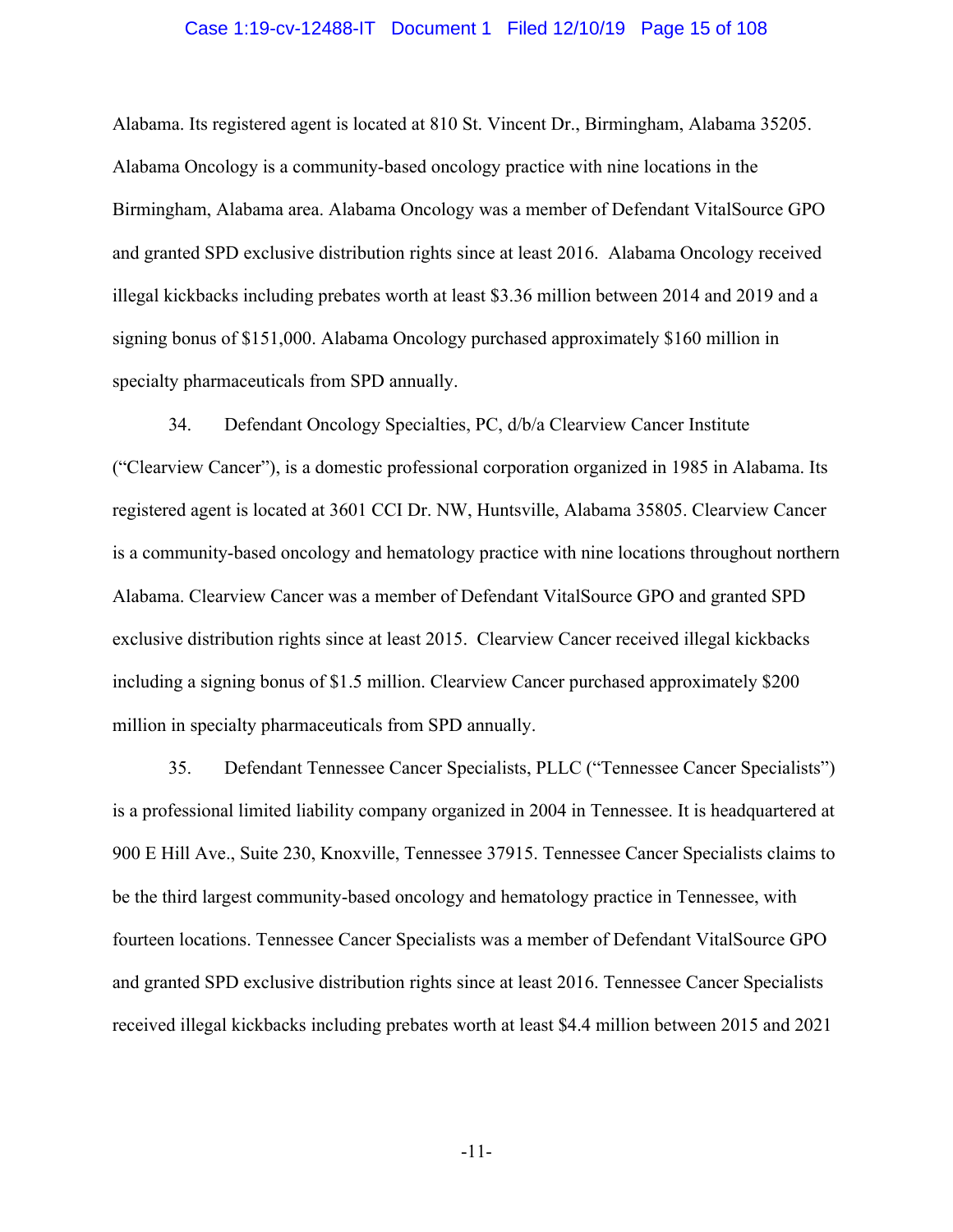#### Case 1:19-cv-12488-IT Document 1 Filed 12/10/19 Page 16 of 108

and a signing bonus of \$285,000. Tennessee Cancer Specialists purchased approximately \$170 million in specialty pharmaceuticals from SPD annually.

36. Defendant South Carolina Oncology Associates, PA ("South Carolina Oncology") was organized in 1990. Its registered agent is located at 166 Stoneridge Dr., Columbia, South Carolina 29210. South Carolina Oncology is a comprehensive cancer treatment center in South Carolina. South Carolina Oncology was a member of VitalSource GPO and granted SPD exclusive distribution rights since at least 2016. South Carolina Oncology received illegal kickbacks including prebates worth at least \$2.52 million between 2014 and 2019 and a signing bonus of \$150,000. South Carolina Oncology purchased approximately \$140 million in specialty pharmaceuticals from SPD annually. South Carolina Oncology also accepted valuable free data analysis from VitalSource in exchange for attending at least one marketing meeting with Pharmaceutical Manufacturer Defendants in 2017 and planning to attend others.

37. Defendant Dayton Physicians, LLC, d/b/a Dayton Physicians Network ("Dayton Physicians"), is a limited liability company organized in 2005 in Ohio. Its registered agent is located at 4400 Easton Commons Way, Suite 125, Columbus, Ohio 43219. Dayton Physicians is a community-based oncology, hematology, and urology practice with seven oncology and hematology locations in southwestern Ohio. Dayton Physicians was a member of Defendant VitalSource GPO and granted SPD exclusive distribution rights since at least 2017. Dayton Physicians received illegal kickbacks including a signing bonus of \$1 million. Dayton Physicians purchased approximately \$100 million in specialty pharmaceuticals from SPD annually. Dayton Physicians also accepted valuable free data analysis from VitalSource in exchange for attending at least one marketing meeting with Pharmaceutical Manufacturer Defendants in 2017 and planning to attend others in 2018.

-12-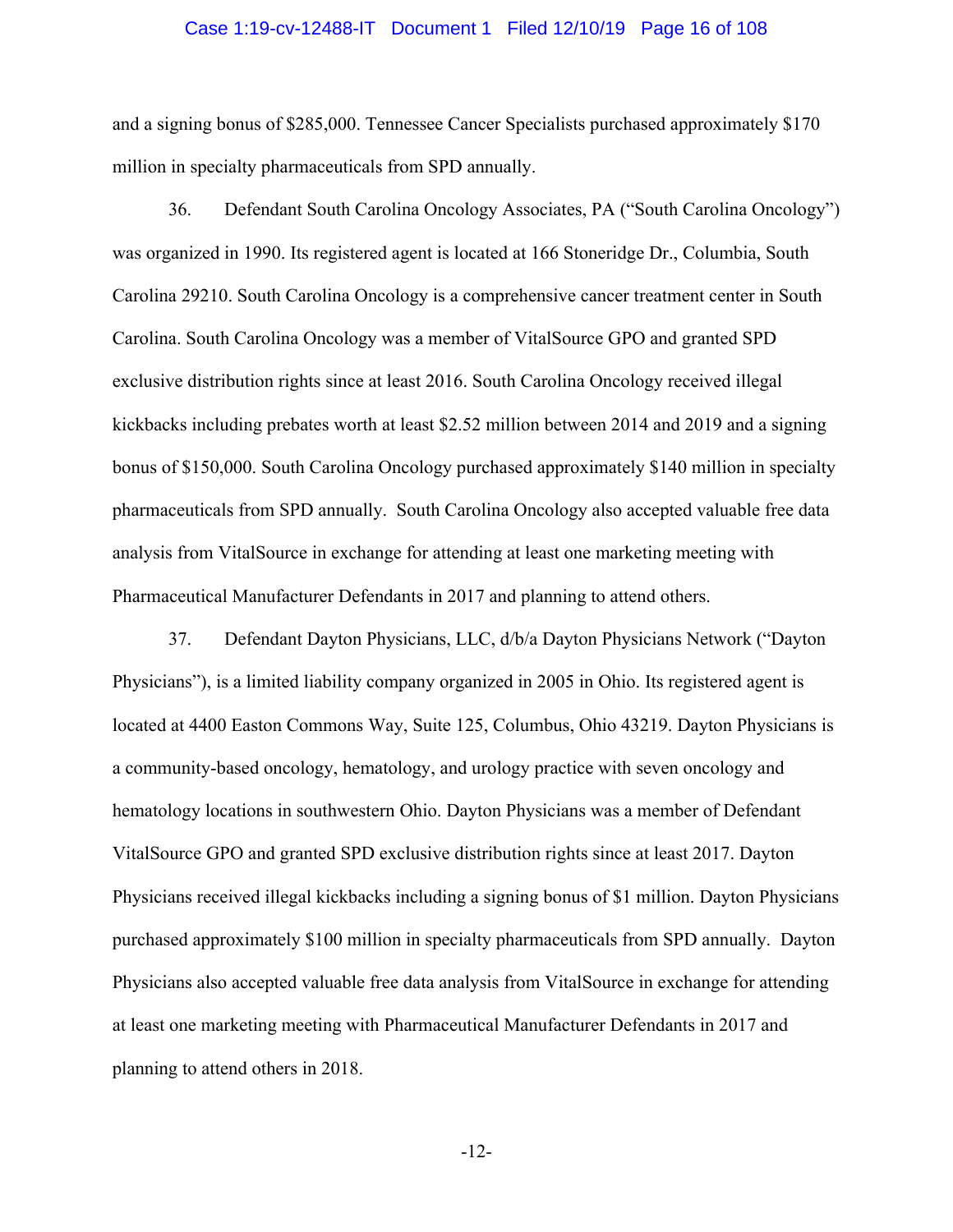#### Case 1:19-cv-12488-IT Document 1 Filed 12/10/19 Page 17 of 108

38. Defendant Michigan Healthcare Professionals, PC ("Michigan Healthcare"), is a professional service corporation organized in 2011 in Michigan. It is registered at 30000 Northwestern Hwy., Farmington Hills, Michigan 48334. Michigan Healthcare claims to be "a physician led and administered organization" with over 400 Michigan physicians offering a wide range of specialties, including oncology care. Michigan Healthcare was a member of Defendant VitalSource GPO and granted SPD exclusive distribution rights since at least 2017. Michigan Healthcare received illegal kickbacks including a signing bonus of \$2.34 million. Michigan Healthcare purchased approximately \$125 million in specialty pharmaceuticals from SPD annually.

39. Defendant "Ohio Oncology" is a group of related health care entities that purchases drugs together from Cardinal Health Defendants. Ohio Oncology was a member of VitalSource GPO and granted SPD exclusive distribution rights since at least 2017. Ohio Oncology received illegal kickbacks including prebates worth at least \$1.62 million between 2015 and 2020 and a signing bonus of \$92,000. Ohio Oncology purchased approximately \$90 million in specialty pharmaceuticals from SPD annually. Ohio Oncology planned to accept valuable free data analysis from VitalSource in exchange for attending at least one marketing meeting with Pharmaceutical Manufacturer Defendants in 2018. Ohio Oncology includes:

- a. Defendant Columbus Oncology Associates, Inc., d/b/a Columbus Oncology & Hematology Associates, a medical company incorporated in 1987 in Ohio. Its registered agent is located at 810 Jasonway Ave., Suite A, Columbus, Ohio 43214. It is a community-based oncology and hematology practice.
- b. Defendant American Oncology Partners, PA, d/b/a Zangmeister Cancer Center, a professional association organized in 2018 in Florida. Its registered

-13-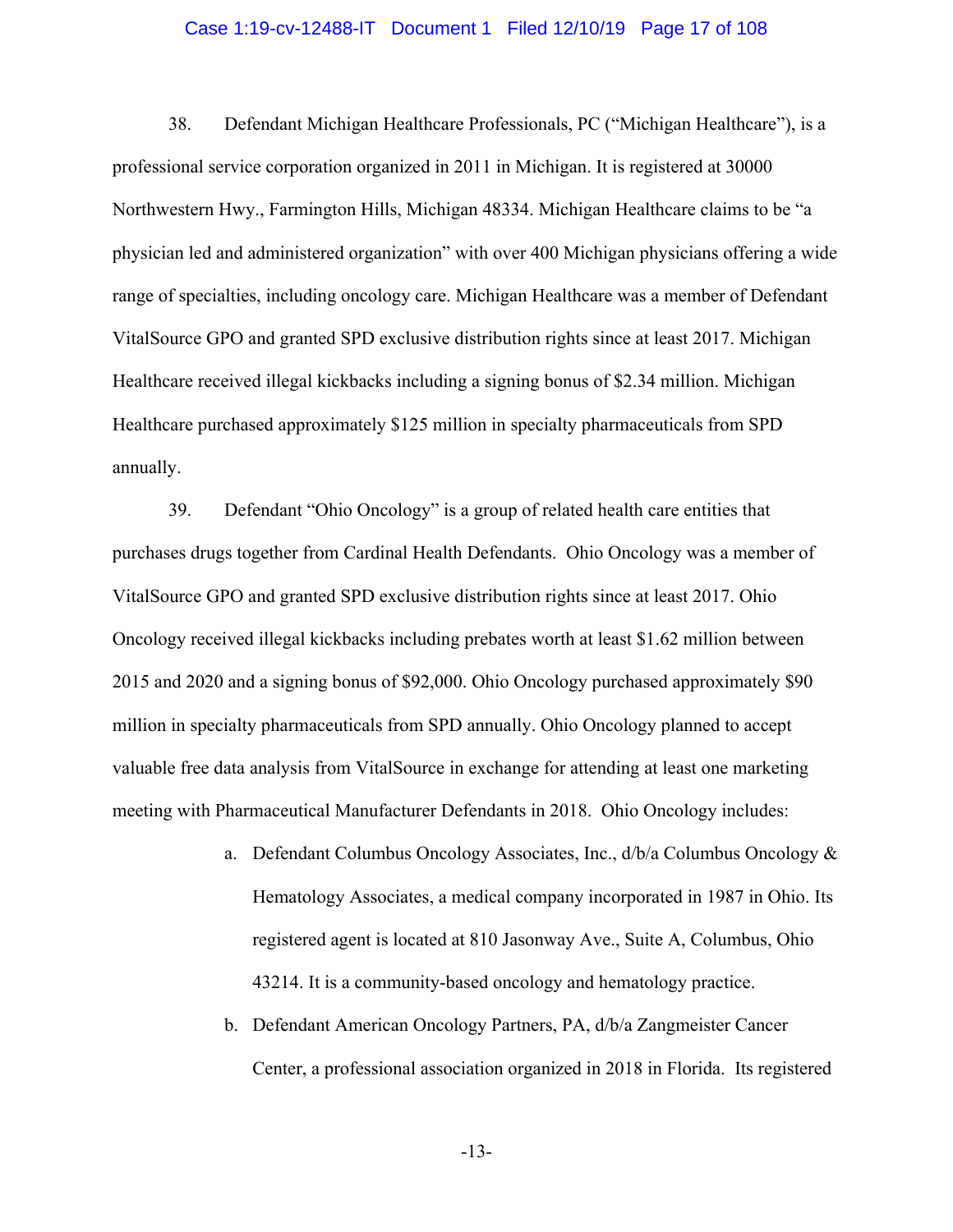agent is located at 1200 South Pine Island Road, Plantation, Florida 33324; it has an Ohio branch registered at 4400 Easton Commons Way, Suite 125, Columbus, Ohio 43219. Zangmeister Cancer Center is a community-based oncology and hematology practice with two locations in Ohio.

- c. Defendant Mid-Ohio Oncology/Hematology, Inc., is a medical company incorporated in Ohio in 1985. Its registered agent is located at 3100 Plaza Properties Blvd., Columbus, Ohio 43219. It is the pharmacy for Zangmeister Cancer Center.
- d. Defendant Ohio Oncology & Hematology, LLC, is limited liability company organized in 2012 in Ohio. Its registered agent, like Zangmeister Cancer Center, is located at 4400 Easton Commons Way, Suite 125, Columbus, Ohio 43219. Its president, Patrick C. Elwood, is a practicing physician at Zangmeister Cancer Center. Its practice, like Columbus Oncology & Hematology Associates, is located at 810 Jasonway Ave., Suite A, Columbus, Ohio 43214.

40. Defendant Northwest Medical Specialties, PLLC ("Northwest Medical"), is a professional limited liability company organized in 1997 in Washington. It is headquartered at 1624 South I Street, Suite 305, Tacoma, Washington 98405. Northwest Medical is a communitybased practice specializing in oncology, hematology, and infectious disease, with five locations throughout Washington state. Northwest Medical was a member of Defendant VitalSource GPO and granted SPD exclusive distribution rights since at least 2017. Northwest Medical received illegal kickbacks including a signing bonus of \$1.2 million. Northwest Medical purchased approximately \$100 million in specialty pharmaceuticals from SPD annually.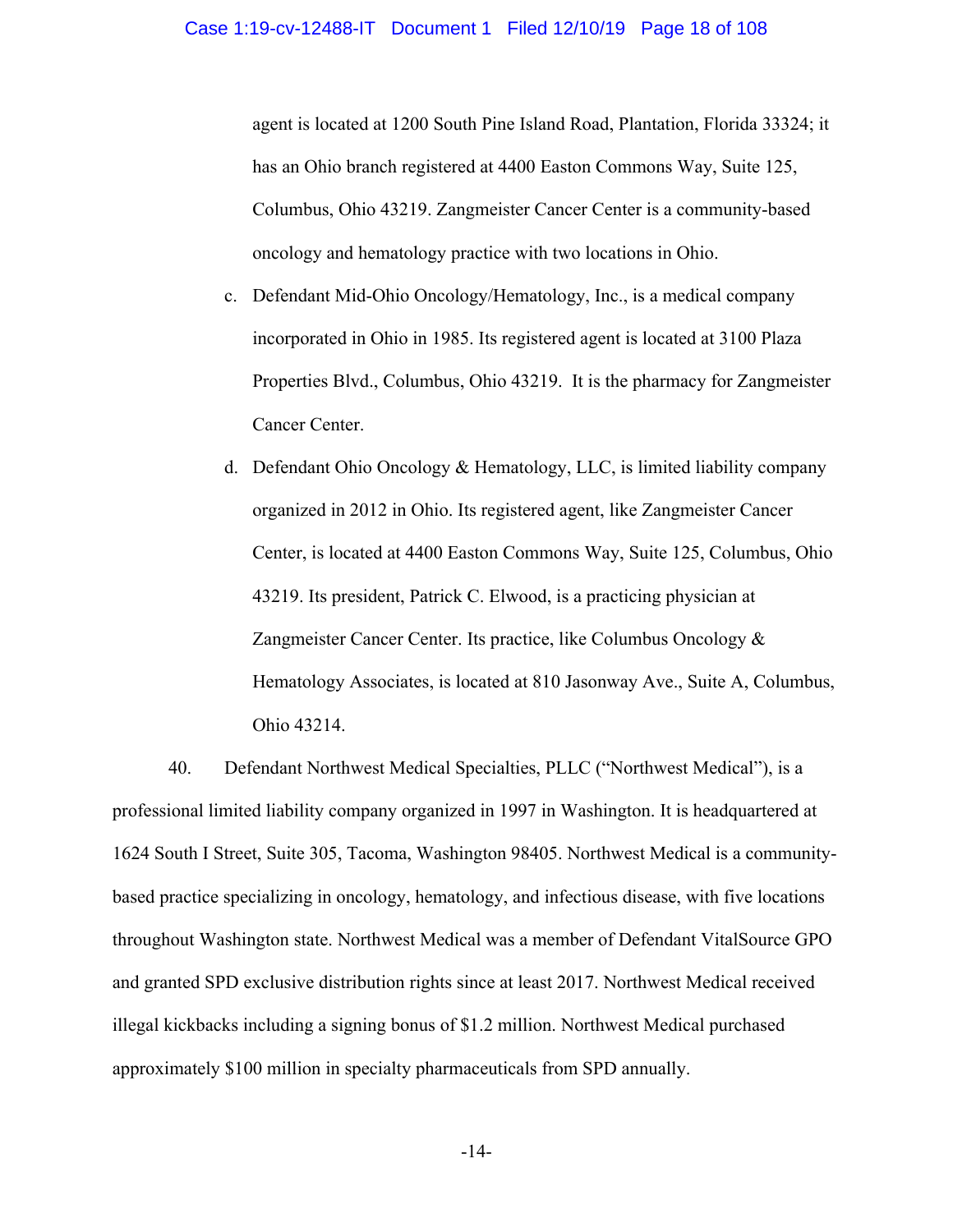#### Case 1:19-cv-12488-IT Document 1 Filed 12/10/19 Page 19 of 108

41. Defendant Cancer Care Northwest Centers, P.S. ("Cancer Care Northwest") is a professional service corporation organized in 1977 in Washington. It is registered at 1204 North Vercler Rd., Spokane Valley, Washington, 99216. Cancer Care Northwest claims to be the "Inland Northwest's premier cancer center" for cancer and blood-related diseases, with over 8 locations throughout the greater Spokane area. It was a member of Defendant VitalSource GPO and granted SPD exclusive distribution rights since mid-2015. Cancer Care Northwest received illegal kickbacks including prebates worth at least \$360,000 between 2016 and 2019. Cancer Care Northwest purchased approximately \$30 million in specialty pharmaceuticals from SPD annually.

42. Defendant Monterey Bay Oncology, a Medical Corporation, d/b/a Pacific Cancer Center ("Pacific Cancer Center"), is a company incorporated in 1996 in California. It is registered at 5 Harris Ct., Bldg. T, Suite 201, Monterey, California, 93940. Pacific Cancer Center is a community-based oncology and hematology practice. It was a member of Defendant VitalSource GPO and granted SPD exclusive distribution rights since early 2015. Pacific Cancer Center received illegal kickbacks including prebates worth at least \$350,000 between 2015 and 2019. Pacific Cancer Center purchased over \$27 million in specialty pharmaceuticals from SPD annually.

43. Defendant Health First Medical Group, LLC ("Health First Medical Group") is a limited liability company organized in 2012 in Florida. It has an agent registered at 6450 U.S. Highway 1, Rockledge, Florida 32955. Health First Medical Group claims to be the "largest multi-specialty physician group on the Space Coast" of Florida; its physician members include oncology specialists. It was a member of Defendant VitalSource GPO and granted SPD

-15-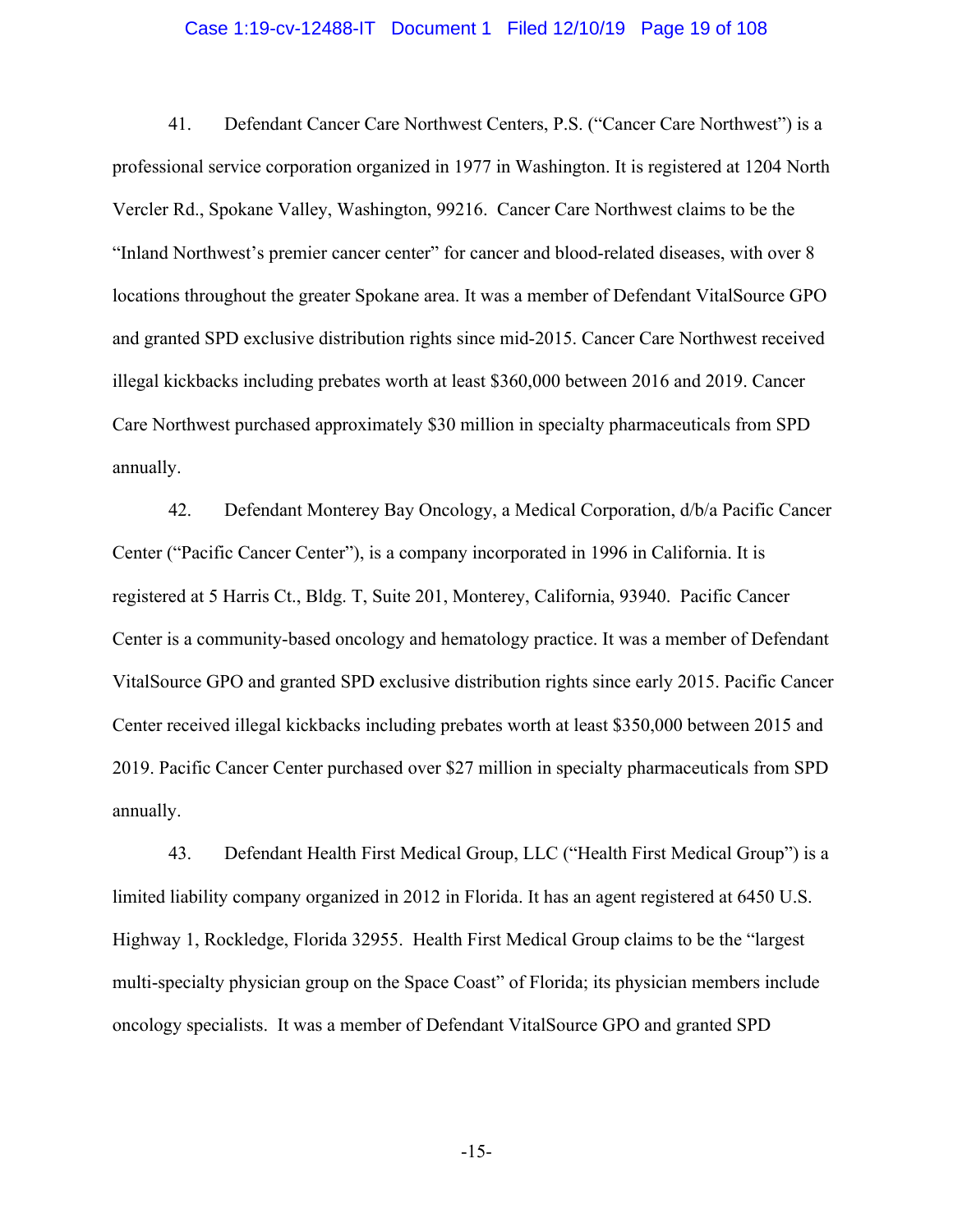#### Case 1:19-cv-12488-IT Document 1 Filed 12/10/19 Page 20 of 108

exclusive distribution rights since late 2015. Health First Medical Group received illegal kickbacks including prebates worth at least \$200,000 between 2015 and 2018.

#### **D. The Pharmaceutical Manufacturer Defendants**

44. Defendant Bayer Corp. ("Bayer") is an Indiana corporation with its principal place of business at 100 Bayer Road, Pittsburgh, Pennsylvania 15205. Bayer is the American subsidiary of Bayer AG, a multinational chemical and pharmaceutical manufacturer headquartered in Leverkusen, Germany with about \$30 billion in annual pharmaceutical revenues. Bayer manufactures and markets prescription products, including "specialty therapeutics in the areas of oncology, hematology and ophthalmology." Bayer paid Defendant VitalSource GPO to hold marketing meetings with large providers to induce referrals of its product Xofigo in violation of the Anti-Kickback Statute. VitalSource provided those providers with valuable data analysis among other things to induce them to attend the marketing meeting.

45. Defendant Exelixis, Inc. ("Exelixis") is a Delaware corporation headquartered at 1851 Harbor Bay Pkwy., Alameda, California 94502. Exelisis is a pharmaceutical manufacturer with about \$215 million in annual revenues. Exelixis paid Defendant VitalSource to hold marketing meetings with large providers to induce referrals of its product Cabometryx in violation of the Anti-Kickback Statute. VitalSource provided those providers with valuable data analysis among other things to induce them to attend the marketing meeting.

46. Defendant Takeda Pharmaceuticals America, Inc. ("Takeda") is a Delaware corporation with its principal place of business at 1 Takeda Pkwy., Deerfield, Illinois 60015. Takeda is the American subsidiary of Takeda Pharmaceuticals Company Ltd., a multinational pharmaceutical manufacturer headquartered in Tokyo, Japan with about \$16 billion in annual pharmaceutical revenues. Takeda paid Defendant VitalSource GPO to hold marketing meetings with large providers to induce referrals of its product Ninlaro in violation of the Anti-Kickback

-16-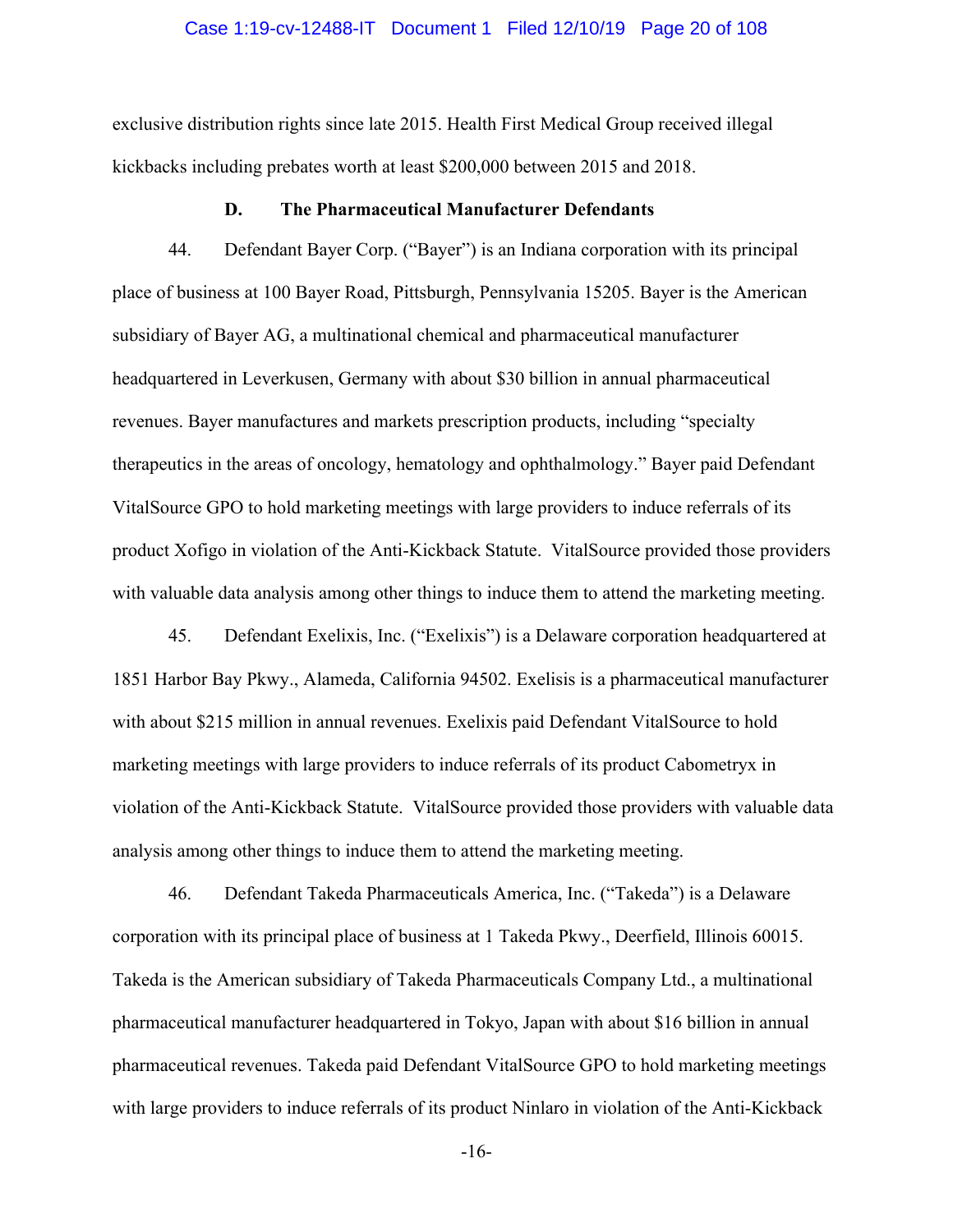#### Case 1:19-cv-12488-IT Document 1 Filed 12/10/19 Page 21 of 108

Statute. VitalSource provided those providers with valuable data analysis among other things to induce them to attend the marketing meeting.

47. Defendant Millennium Pharmaceuticals, Inc. ("Millennium Pharmaceuticals") is an American biopharmaceutical company primarily engaged in the development and commercialization of drug therapies designed for use in the areas of oncology and inflammation. It is headquartered in Cambridge, Massachusetts and a subsidiary of Defendant Takeda Oncology Company. Millennium Pharmaceuticals conducts business throughout the United States (including New York) and in many other countries. It was one of the co-developers of Velcade® (bortezomib) ("Velcade"), approved by the FDA in 2003 for the treatment of patients with multiple myeloma who have received at least two prior therapies, in 2005 for the treatment of patients with mantle cell lymphoma who have received at least one prior therapy, and in 2008 for the initial treatment of patients with multiple myeloma. Since 2003, Millennium Pharmaceuticals has been responsible for the distribution and marketing of Velcade in the United States. In 2012, sales of Velcade totaled more than \$2.3 billion. Millennium and VitalSource GPO utilized illegal switching agreements to induce sales of Velcade.

48. Defendant Amgen USA, Inc. ("Amgen USA") operates as a subsidiary of Defendant Amgen, Inc. ("Amgen"). Amgen, a Fortune 500 company, is a publicly-traded diversified, human therapeutics company in the biotechnology industry. Its principal place of business is Thousand Oaks, California. Amgen engages in the discovery, development, manufacture, and delivery of biotherapeutics (*e.g.*, prescription drugs) for various medical needs. The company provides products for the treatment of various human ailments, including anemia, arthritis, psoriasis, cancer treatment side effects, and side effects of dialysis. Three of its largest

-17-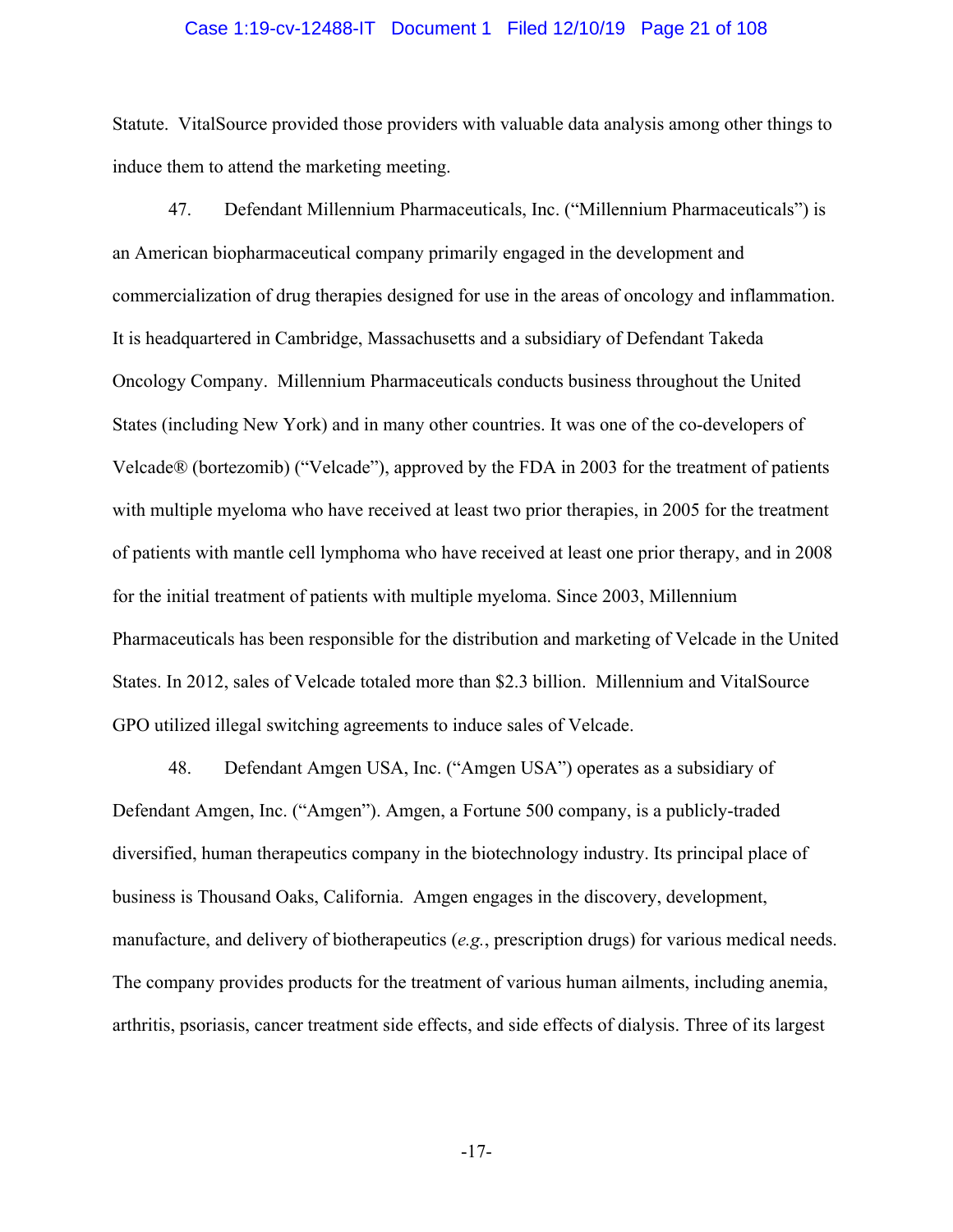#### Case 1:19-cv-12488-IT Document 1 Filed 12/10/19 Page 22 of 108

selling drugs are XGEVA, Neulasta, and Aransesp. In 2018, Medicare paid over \$1.7 billion for those three products.

49. Amgen expressly linked the amount of Administrative Service Fees (ASF) it would pay to VitalSource GPO to the market share that its drugs enjoyed among VitalSource's GPO members. For example, at one point, Amgen increased the ASF it paid on Aranesp and Neulasta from 1% to 2% (which equated to an additional \$1 million per year of profit for VitalSource) as a reward for the market share of its drugs exceeding 10%. In addition, Amgen and VitalSource engaged in a successful campaign to switch GPO members to XGEVA from competitor drugs including generic Pamidronate.

50. Amgen also paid Defendant VitalSource to hold marketing meetings with large providers in violation of the Anti-Kickback Statute. VitalSource provided those providers with valuable data analysis to induce them to attend the marketing meeting.

# **IV. APPLICABLE FEDERAL AND STATE LAWS AND REGULATIONS**

#### **A. Government Health Insurance Programs**

51. The Health Insurance for the Aged and Disabled Program, known as Medicare, Title XVIII of the Social Security Act, 42 U.S.C. §§ 1395, *et seq*. ("Medicare"), is a health insurance program administered by the United States Government and funded by taxpayer revenue. The United States Department of Health and Human Services ("HHS"), through its Centers for Medicare and Medicaid Services ("CMS"), oversees Medicare.

52. Medicare was designed to be a health insurance program and to provide for payment of, among other things, medical services and equipment to persons over 65 years of age and certain others who qualify under Medicare's terms and conditions. The Medicare program has four parts: Part A, Part B, Part C, and Part D. Medicare Part A, the Basic Plan of Hospital Insurance, covers the cost of inpatient hospital services and post-hospital nursing facility care.

-18-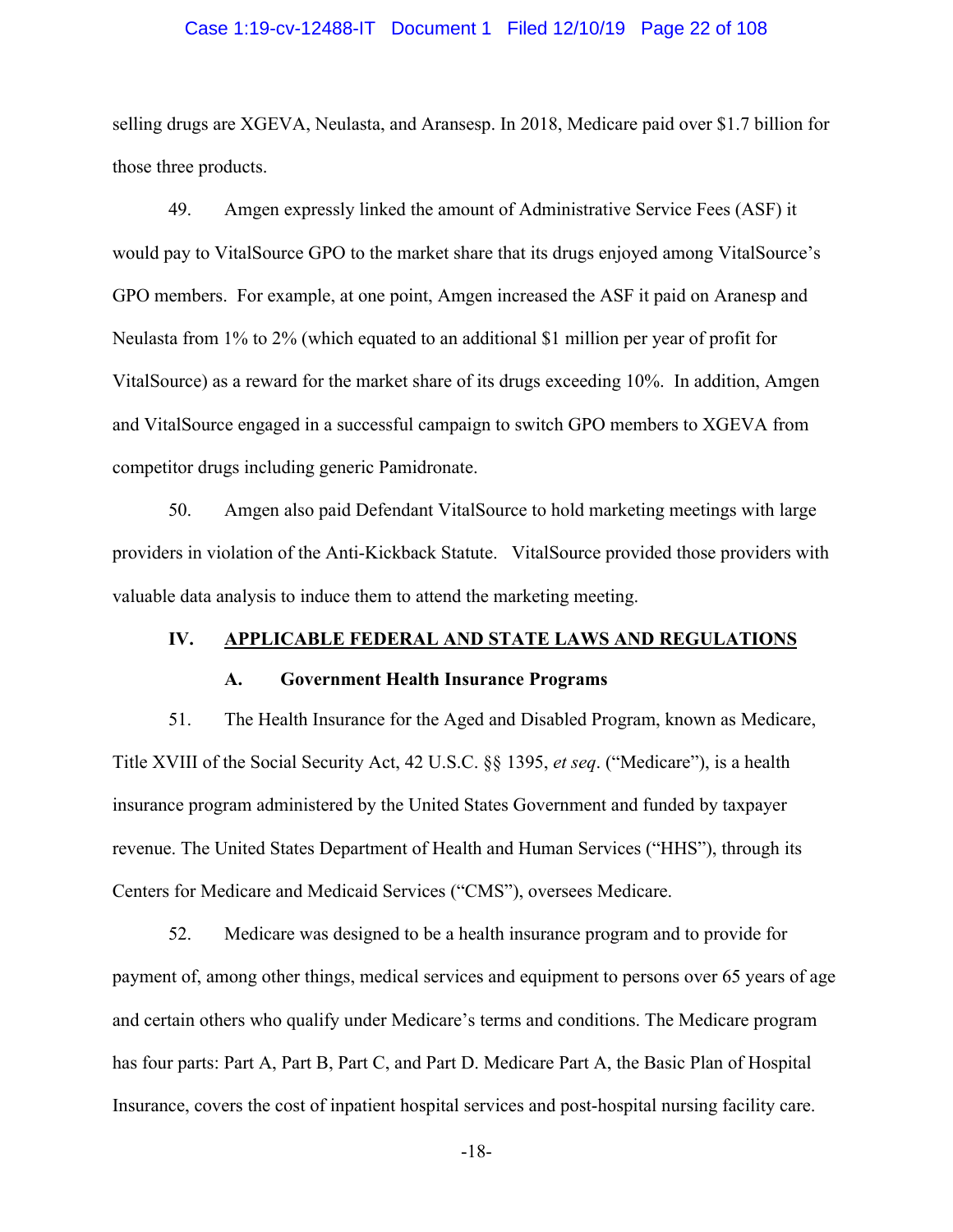#### Case 1:19-cv-12488-IT Document 1 Filed 12/10/19 Page 23 of 108

*See* 42 U.S.C. §§ 1395c-1395i-4. Medicare Part B, the Voluntary Supplemental Insurance Plan, covers the cost of services performed by physicians and certain other health care providers, such as services provided to Medicare patients by physicians, laboratories, and diagnostic testing facilities. *See* 42 U.S.C. §§ 1395k, 1395l, 1395x(s). Medicare Part C covers certain managed care plans, and Medicare Part D provides subsidized prescription drug coverage for Medicare beneficiaries.

53. The Medicaid program, Title XIX of the Social Security Act, 42 U.S.C. §§ 1396- 1396v ("Medicaid"), is a health insurance program administered by the United States Government and the States and is funded jointly by state and federal taxpayer revenue. CMS and HHS oversee Medicaid jointly with agencies in each State. Each named Plaintiff State participates in Medicaid.

54. Medicaid is designed to assist participating States in providing medical services, medical equipment, and prescription drugs to needy individuals. The States and the United States share reimbursement costs. States directly pay providers, and then obtain the federal contribution from accounts drawn on the United States Treasury. 42 C.F.R. §§ 430.0, *et seq*. Federal funding for the Medicaid Program includes support for Medicare Savings Programs which help qualifying Medicare beneficiaries pay Part A and B premiums, co-payments, co-insurance, and deductibles. The Medicare Savings Programs consist of the Qualified Medicare Beneficiary Program, 42 U.S.C. § 1396d(p)(1), the Specified Low-Income Medicare Beneficiary Program, 42 U.S.C. § 1396a(a)(10)(E)(iii), the Qualifying Individual Program, 42 U.S.C. § 1396a(a)(10)(E)(iv), and the Qualified Disabled and Working Individuals Program, 42 U.S.C. § 1396d(s). Medicaid may serve as the primary insurer, or in some instances as the secondary insurer (e.g., with Medicare or private insurance providing primary coverage). Medicaid sets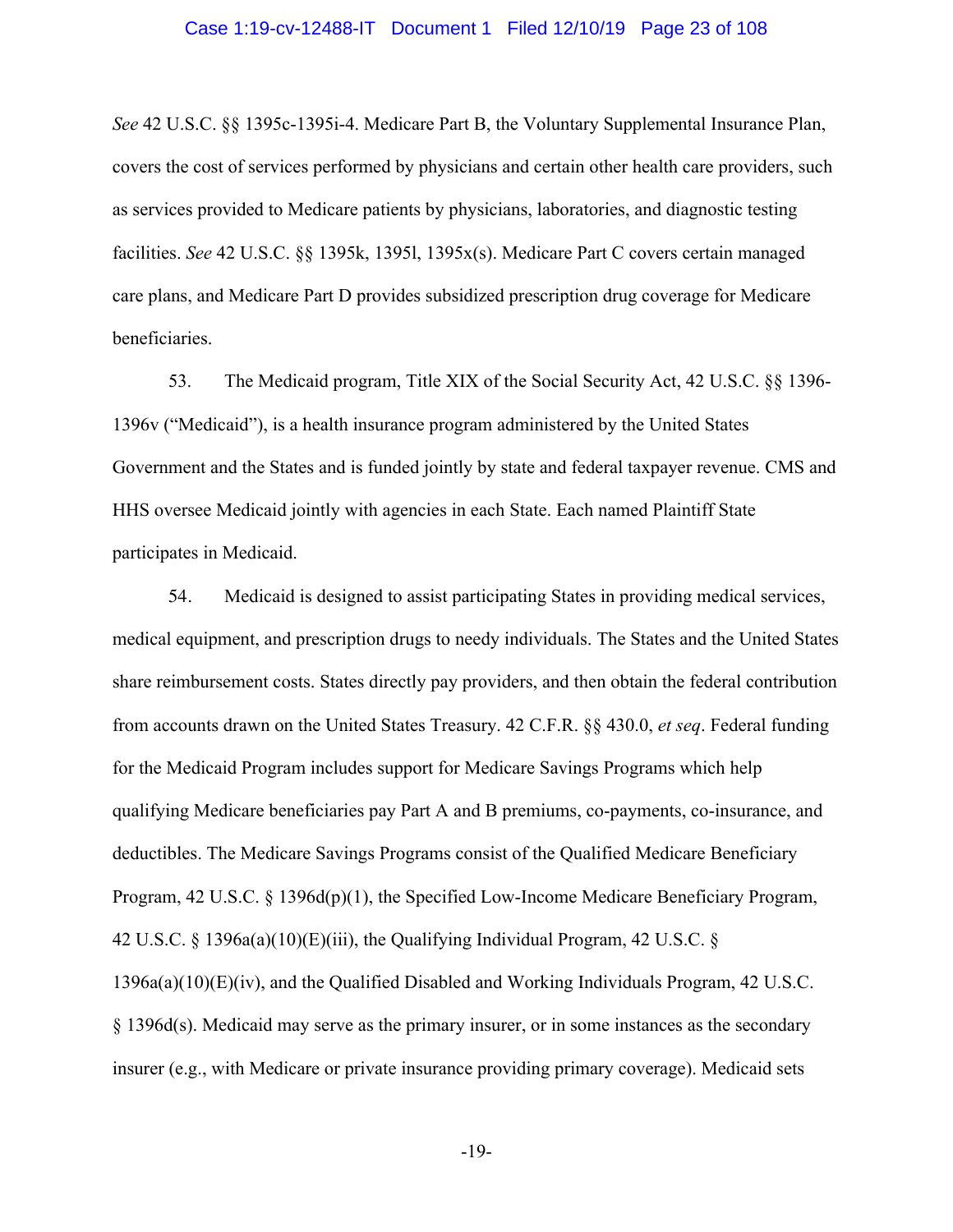#### Case 1:19-cv-12488-IT Document 1 Filed 12/10/19 Page 24 of 108

forth minimum requirements for state Medicaid programs to qualify for federal funding; each participating state adopts its own state plan and regulations governing the administration of the state's Medicaid program.

55. The Civilian Health and Medical Program of the United States (now known as "TRICARE"), 10 U.S.C. §§ 1071-1106, provides benefits for health care services furnished by civilian providers, physicians, and suppliers to members of the Uniformed Services and to spouses and children of active duty, retired, and deceased members. TRICARE pays for, among other things, prescription drugs for its beneficiaries. CHAMPVA, administered by the United States Department of Veterans Affairs ("VA"), is a health care program for the families of veterans with 100-percent service-connected disability, or for those who died from a VA-ratedservice-connected disability.

56. The federal government operates hospitals, including through its Departments of Defense and VA, and receives and uses federal funds to provide medication to patients treated at these facilities and otherwise, as well as outpatient services. A network of already established VA hospitals and services make up the VA health care system.

57. The Federal Employee Health Benefits Program ("FEHBP") provides healthcare benefits for qualified federal employees and their dependents. It pays for, among other things, prescription drugs for its beneficiaries. Under the FEHBP, the federal employee is covered by private payer health insurance which is in turn subsidized in part by the federal government. As a result, fraud on a patient covered by the FEHBP constitutes fraud on the federal government and the loss of federal funds.

58. The Office of Workers' Compensation Programs ("OWCP") of the U.S. Department of Labor ("DOL") administers federal workers' compensation programs under four

-20-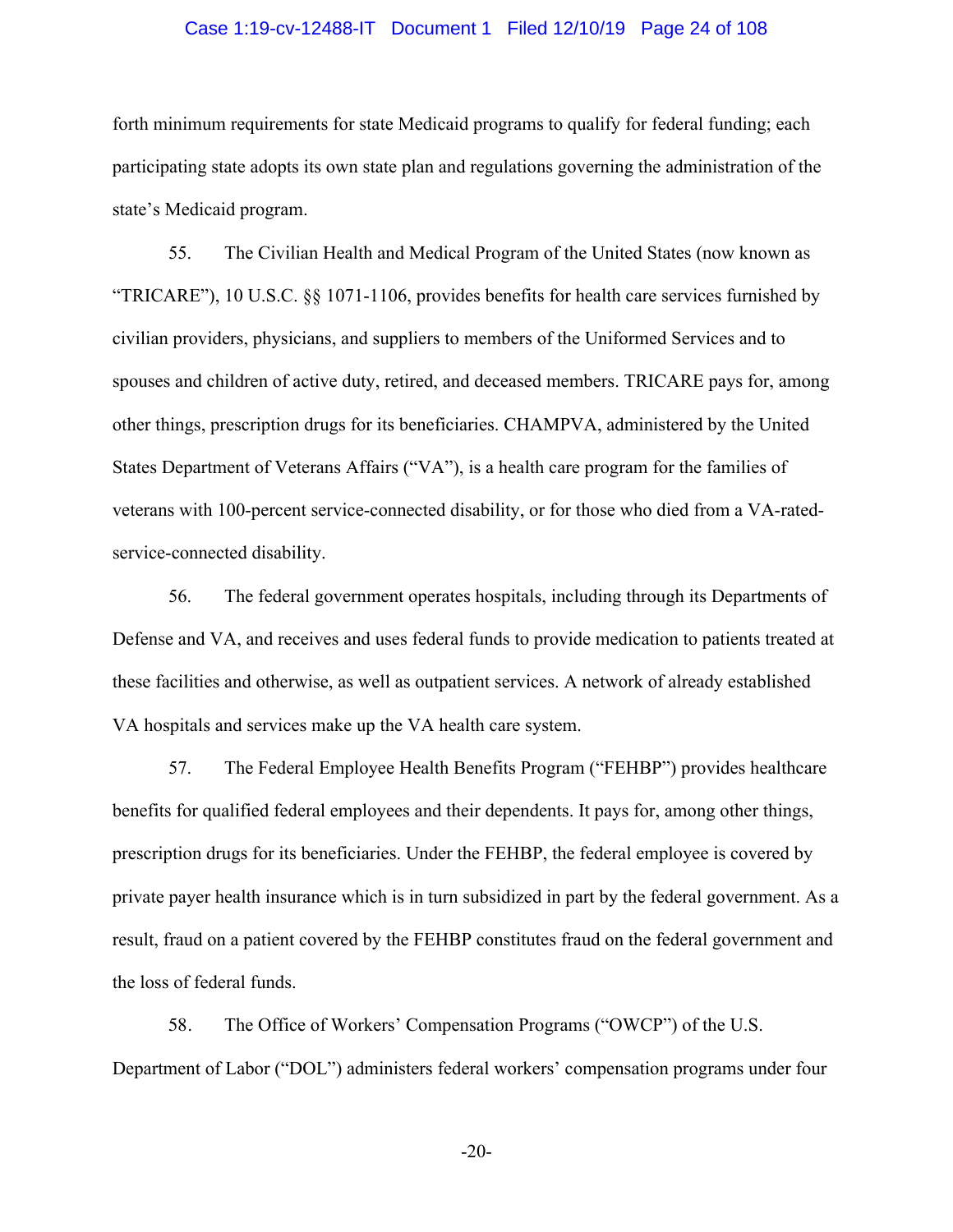#### Case 1:19-cv-12488-IT Document 1 Filed 12/10/19 Page 25 of 108

statutes: (1) the Federal Employees' Compensation ("FECA"), 5 U.S.C. §§ 8101, *et seq*.; (2) the Longshore and Harbor Workers' Compensation Act ("LHWCA"), 33 U.S.C. §§ 901, *et seq*.; (3) the Federal Black Lung Benefits Act ("FBLBA"), 30 U.S.C. §§ 901, *et seq*.; and (4) the Energy Employees Occupational Illness Compensation Program Act ("EEOIC") (also known as the "Beryllium Exposure Compensation Act"), 42 U.S.C.A. §§ 7384, *et seq*.

59. The largest of these workers' compensation programs is the FECA program, which provides coverage for approximately three million federal and postal workers for employment-related injuries and occupational diseases. Under the provisions of FECA, OWCP authorizes payment for medical services, including prescription drugs, and establishes limits on the maximum payment for such services.

60. Together, the programs described above, and any other government-funded healthcare programs, are referred to as "Government Health Care Programs."

61. Physicians and hospitals enter into Provider Agreements with CMS to establish their eligibility to seek Medicare reimbursements. As part of those agreements, the provider must sign the following certification:

I agree to abide by the Medicare laws, regulations and program instructions that apply to [me] . . . The Medicare laws, regulations, and program instructions are available through the fee-for-service contractor. I understand that payment of a claim by Medicare is conditioned upon the claim and the underlying transaction complying with such laws, regulations, and program instructions (*including, but not limited to, the Federal anti-kickback statute* and the Stark law), and on the supplier's compliance with all applicable conditions of participation in Medicare.

Form CMS-855I, at 25 (emphasis added) (for physicians and non-physician practitioners); *see*  CMS-855A, at 48 (similar for institutional providers); State Medicaid programs require similar certifications.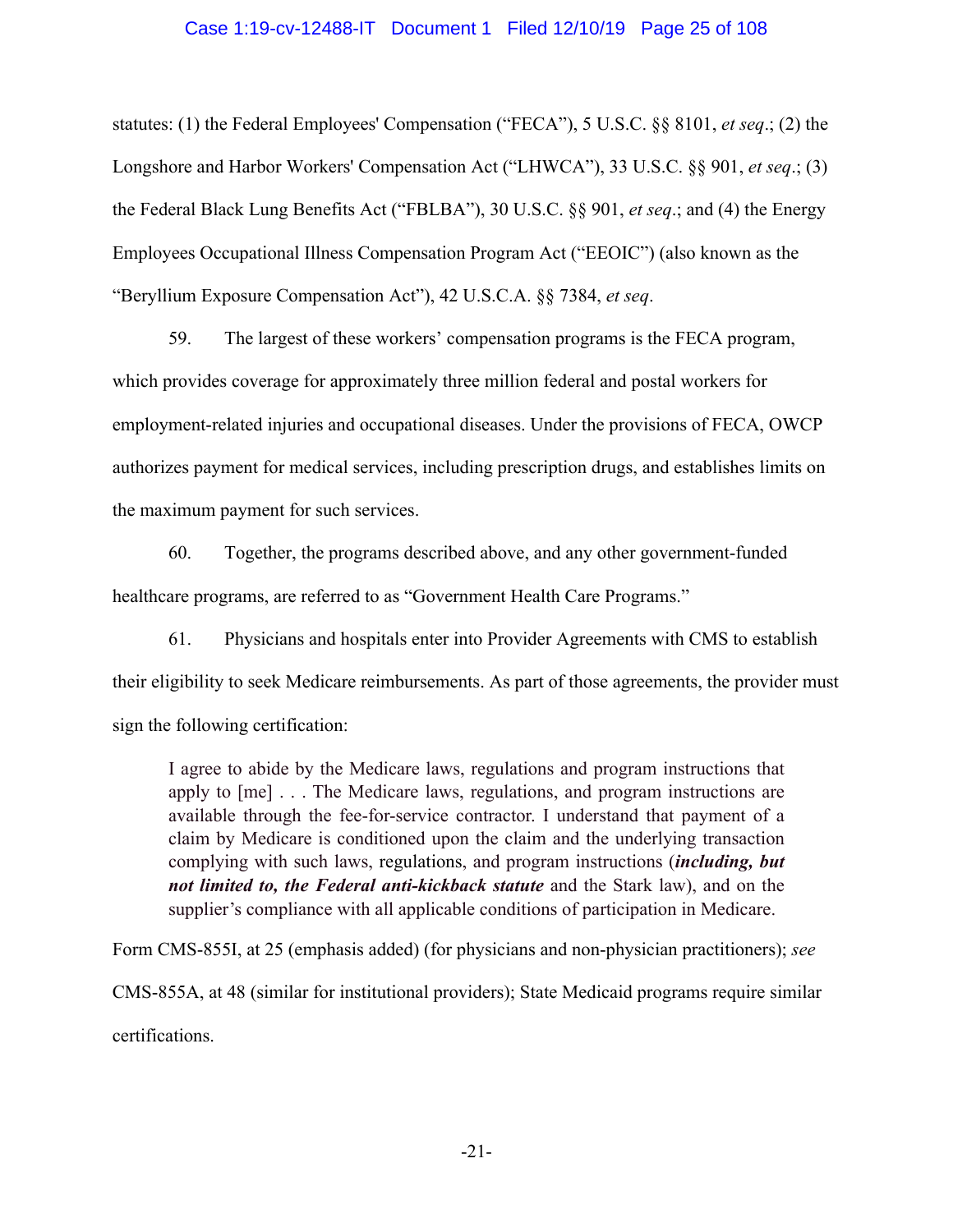#### Case 1:19-cv-12488-IT Document 1 Filed 12/10/19 Page 26 of 108

62. Claims submitted by providers to Government Health Care Programs contain similar representations and certifications. *See, e.g.*, Forms CMS-1500 (paper provider claim form used for Medicare and Medicaid). When submitting a claim for payment, a provider does so subject to and under the terms of his certification to the United States that the services were delivered in accordance with federal law, including, compliance with the federal and state antikickback statutes. Government Health Care Programs require compliance with these certifications as a material condition of payment, and claims that violate these certifications are false or fraudulent claims under the False Claims Act. CMS, its fiscal agents, and relevant State health agencies will not pay claims for services provided in violation of relevant state or federal laws including the federal and state anti-kickback statutes.

63. When submitting a claim for services under Government Health Care Programs, the provider designates a numeric code assigned to that service or procedures by CMS. These codes are known as the Healthcare Common Procedure Coding System (HCPCS) codes. HCPCS codes are used by health care providers to represent what services have been provided and for which they are seeking reimbursement.

#### **B. The Federal and State False Claims Acts**

- 64. The Federal FCA creates liability for "any person who," among other things:
	- a. "knowingly presents, or causes to be presented, a false or fraudulent claim for payment or approval." 31 U.S.C.  $\S 3729(a)(1)(A)$ .
	- b. "knowingly makes, uses, or causes to be made or used, a false record or statement material to a false or fraudulent claim." 31 U.S.C.  $\S 3729(a)(1)(B)$ .
	- c. "conspires to commit a violation of subparagraph  $(A)$ ,  $(B)$ ,  $(D)$ ,  $(E)$ ,  $(F)$ , or (G)." 31 U.S.C.  $\S 3729(a)(1)(C)$ .

-22-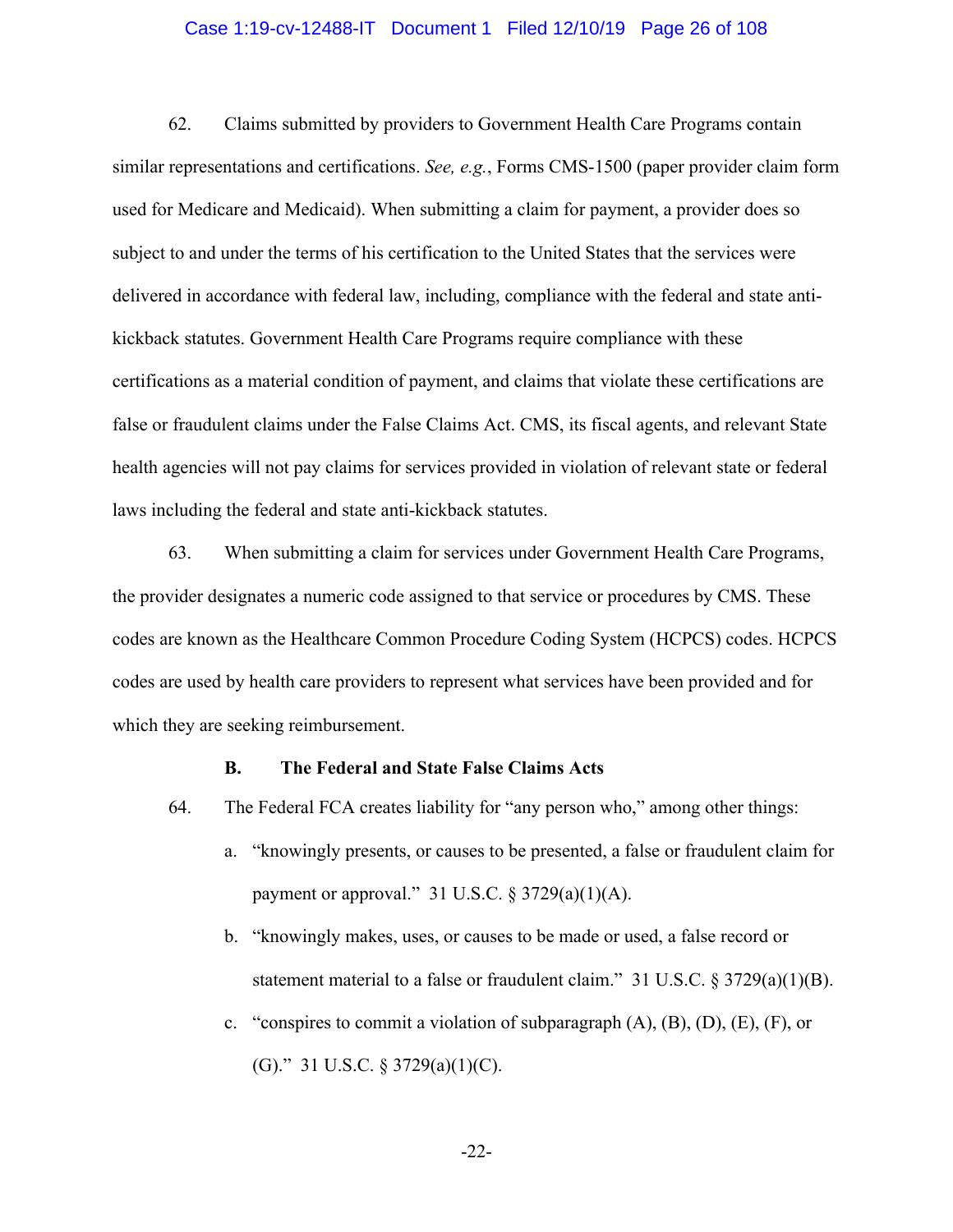d. "knowingly makes, uses, or causes to be made or used, a false record or statement material to an obligation to pay or transmit money or property to the government, or knowingly conceals or knowingly and improperly avoids or decreases an obligation to pay or transmit money or property to the Government." 31 U.S.C. § 3729(a)(1)(G).

65. The FCA further provides that any person who violates the FCA "is liable to the United States for a civil penalty of not less than \$5,000 and not more than \$10,000, as adjusted by the Federal Civil Penalties Inflation Adjustment Act of 1990 . . . , plus 3 times the amount of damages which the Government sustains because of the act of that person." 31 U.S.C. § 3729(a)(1). For violations occurring between September 28, 1999 and November 1, 2015, the civil penalty amounts range from a minimum of \$5,500 to a maximum of \$11,000. See 28 C.F.R. § 85.3; 64 Fed. Reg. 47099, \*47103 (1999). For violations occurring on or after November 2, 2015, the civil penalty amounts range from a minimum of \$11,181 to a maximum of \$22,363. 28 C.F.R. § 85.5.

66. The FCA provides that "the terms 'knowing' and 'knowingly'  $-(A)$  mean that a person, with respect to information – (i) has actual knowledge of the information; (ii) acts in deliberate ignorance of the truth or falsity of the information; or (iii) acts in reckless disregard of the truth or falsity of the information; and (B) require no proof of specific intent to defraud." 31 U.S.C. § 3729(b)(1).

67. The FCA provides that "the term 'claim'  $-(A)$  means any request or demand, whether under a contract or otherwise, for money or property and whether or not the United States has title to the money or property, that— (i) is presented to an officer, employee, or agent of the United States; or (ii) is made to a contractor, grantee, or other recipient, if the money or

-23-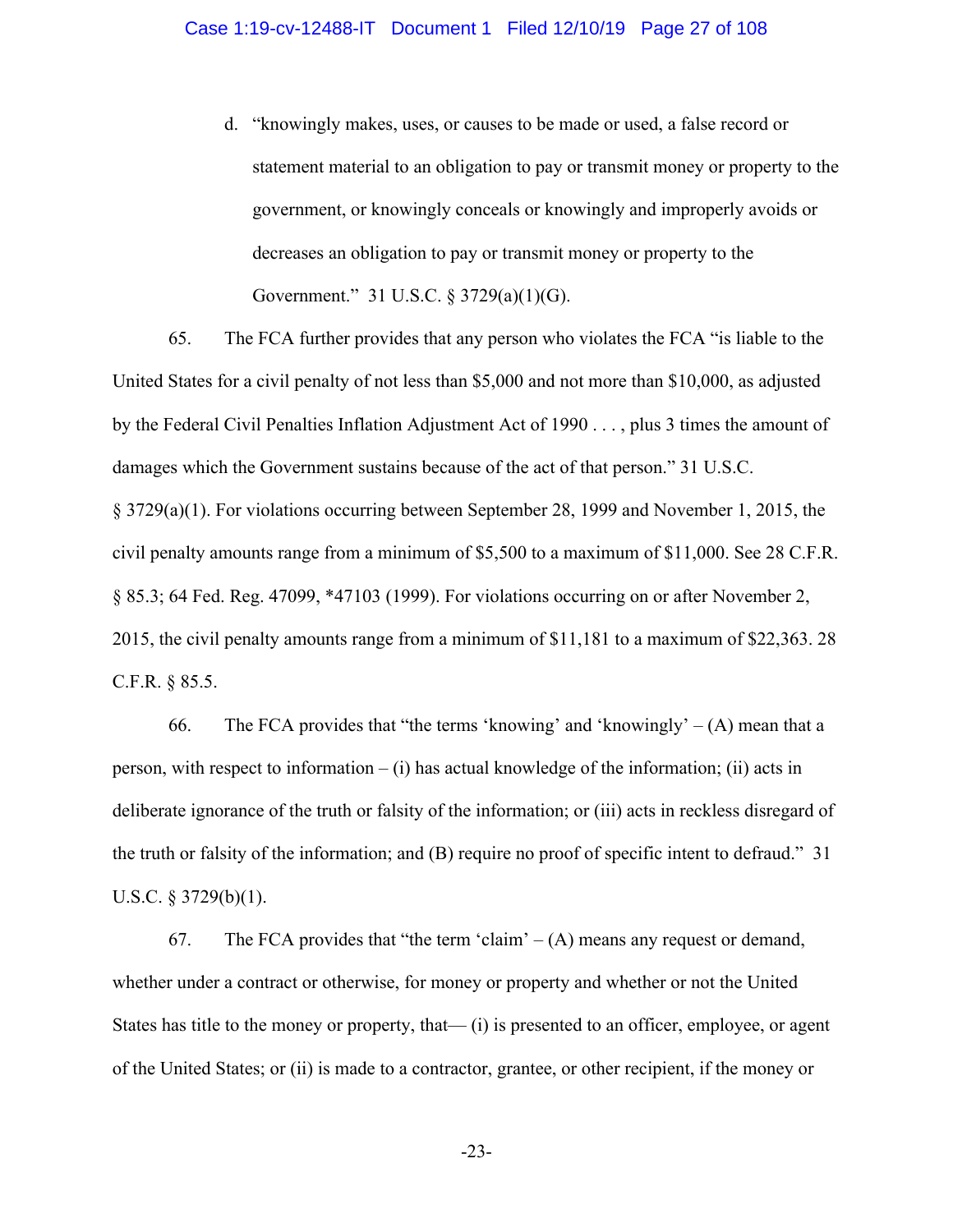#### Case 1:19-cv-12488-IT Document 1 Filed 12/10/19 Page 28 of 108

property is to be spent or used on the Government's behalf or to advance a Government program or interest, and if the United States Government— (I) provides or has provided any portion of the money or property requested or demanded; or (II) will reimburse such contractor, grantee, or other recipient for any portion of the money or property which is requested or demanded." 31 U.S.C. § 3729(b)(2).

68. The FCA provides that "the term 'obligation' means an established duty, whether or not fixed, arising from an express or implied contractual, grantor-grantee, or licensor-licensee relationship, from a fee-based or similar relationship, from statute or regulation, or from the retention of any overpayment." 31 U.S.C. § 3729(b)(3). Moreover, in the health care context, such as Medicare and Medicaid, the term "obligation" is further defined as "Any overpayment retained by a person after the deadline for reporting and returning the overpayment…is an obligation (as defined [in the FCA])", and an overpayment must be reported "By the later of…60 days after the date on which the overpayment was identified…or the date any corresponding cost report is due, if applicable." Patient Protection and Affordable Care Act, March 23, 2010 ("PPACA"), Pub. L. 111-148 (Mar. 23, 2010), Section 6404(a), codified at 42 U.S.C. § 1128J9(d). See also 42 U.S.C. § 1320a-7k(d).

69. The FCA provides that "the term 'material' means having a natural tendency to influence, or be capable of influencing, the payment or receipt of money or property." 31 U.S.C.  $§$  3729(b)(4).

70. Additionally, many states have passed False Claims Act laws, which in most instances closely track the Federal FCA. The State FCAs apply, *inter alia*, to the state portion of Medicaid losses caused by false or fraudulent Medicaid claims to the jointly federal-state funded Medicaid program and failure to report and return any overpayments therefrom. The Defendants'

-24-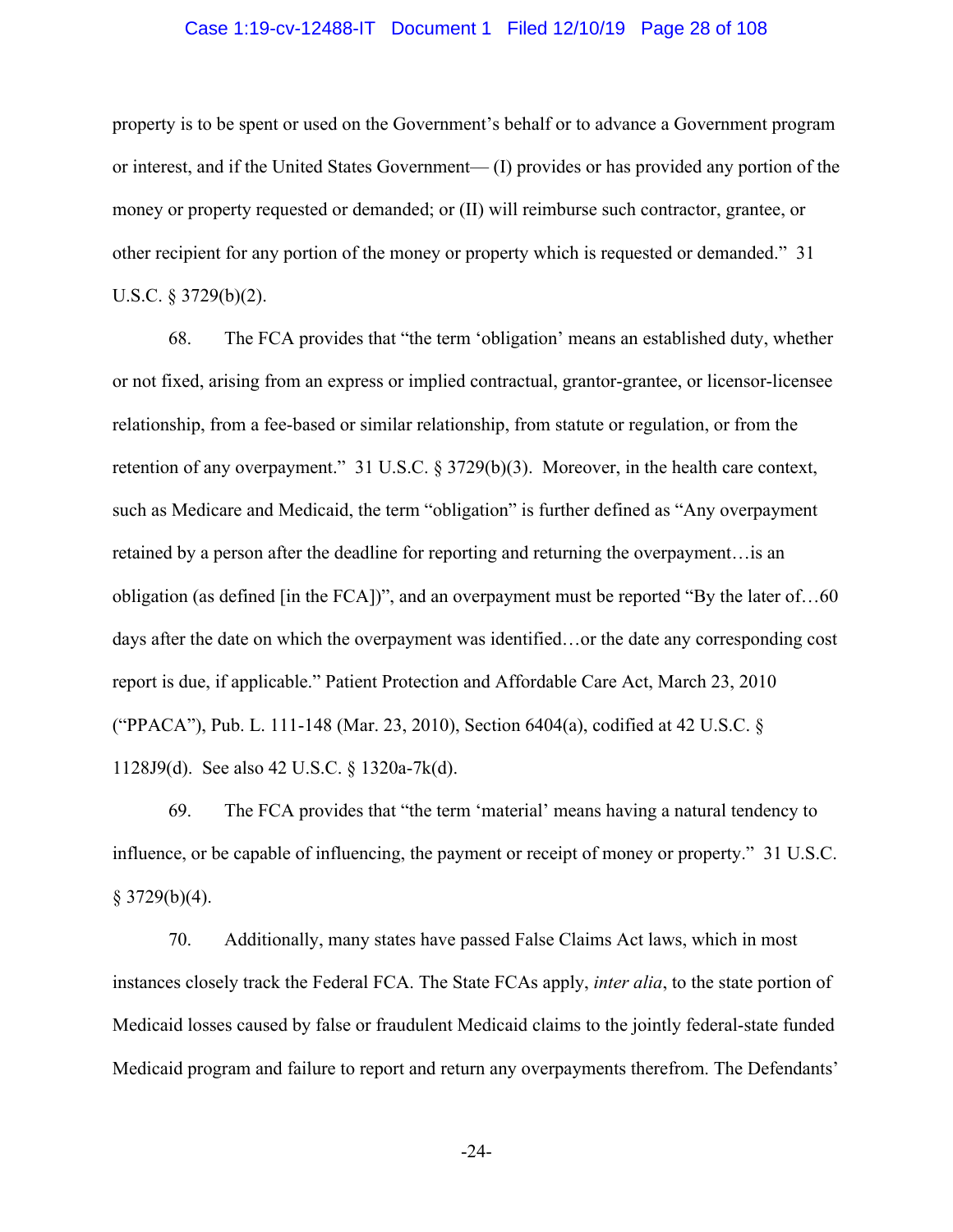#### Case 1:19-cv-12488-IT Document 1 Filed 12/10/19 Page 29 of 108

acts alleged herein also constitute violations of the California False Claims Act, Cal. Govt. Code § 12650, *et seq*.; the Colorado Medicaid False Claims Act, Colo. Rev. Stat. 25.5-4-303.5, *et seq*.; the Connecticut False Claims Act, Conn. Gen. Stat. § 4-274, *et seq*.; the Delaware False Claims and Reporting Act, Del. Code Ann. Tit. 6, § 1201, *et seq*.; the Florida False Claims Act, Fla. Stat. § 68.081, *et seq*.; the Georgia Medicaid False Claims Act, Ga. Code. Ann. § 49-4-168, *et seq*.; the Hawaii False Claims Act, Haw. Rev. Stat. § 661-21, *et seq*.; the Illinois False Claims Act, 740 Ill. Comp. Stat. § 175/1, *et seq*.; the Indiana Medicaid False Claims and Whistleblower Protection Act, Ind. Code § 5-11-5.7, *et seq*.; the Iowa False Claims Act, Iowa Code § 685.1, *et seq*.; the Louisiana Medical Assistance Programs Integrity Law, La. Rev. Stat. Ann. § 46:437.1, *et seq*.; the Maryland False Health Claims Act, Md. Code Ann. Health-Gen § 2-601, *et seq*.; the Massachusetts False Claims Act, Mass. Ann. Laws Ch. 12 § 5A, *et seq*.; the Michigan Medicaid False Claims Act, Stat. Mich. Comp. Laws Serv. § 400.601, *et seq*.; the Minnesota False Claims Act, Minn. Stat. § 15C.01, *et seq*.; the Montana False Claims Act, Mont. Code Ann. § 17-8-401, *et seq*.; the Nevada Submission of False Claims to State and Local Government Act, Nev. Rev. Stat. § 357.010, *et seq*.; the New Jersey False Claims Act, N.J. Stat. Ann. § 2A:32C-1, *et seq*.; the New Mexico Medicaid False Claims Act, N.M. Stat. Ann. § 27-14-1, *et seq*.; the New York False Claims Act, N.Y Fin. Law § 187, *et seq*.; the North Carolina False Claims Act, N.C. Gen. Stat. § 1-605, *et seq*.; the Oklahoma Medicaid False Claims Act, Okla. Stat. § 63-5053, *et seq*. (2007); the Fraudulent Claims to Programs, Contracts, and Services of the Government of Puerto Rico Act, P.R. Laws Ann. tit. 32, § 2934, *et seq*. (2018); the Rhode Island False Claims Act, R.I. Gen. Laws § 9-1.1-1, *et seq*.; the Tennessee Medicaid False Claims Act, Tenn. Code Ann. § 71- 5-181, *et seq*.; the Texas Medicaid Fraud Prevention Act, Tex. Hum. Res. Code § 36.001, *et seq*.; the State of Vermont False Claims Act, 32 V.S.A. Chapter 7, Subchapter 8, *et seq*.; the Virginia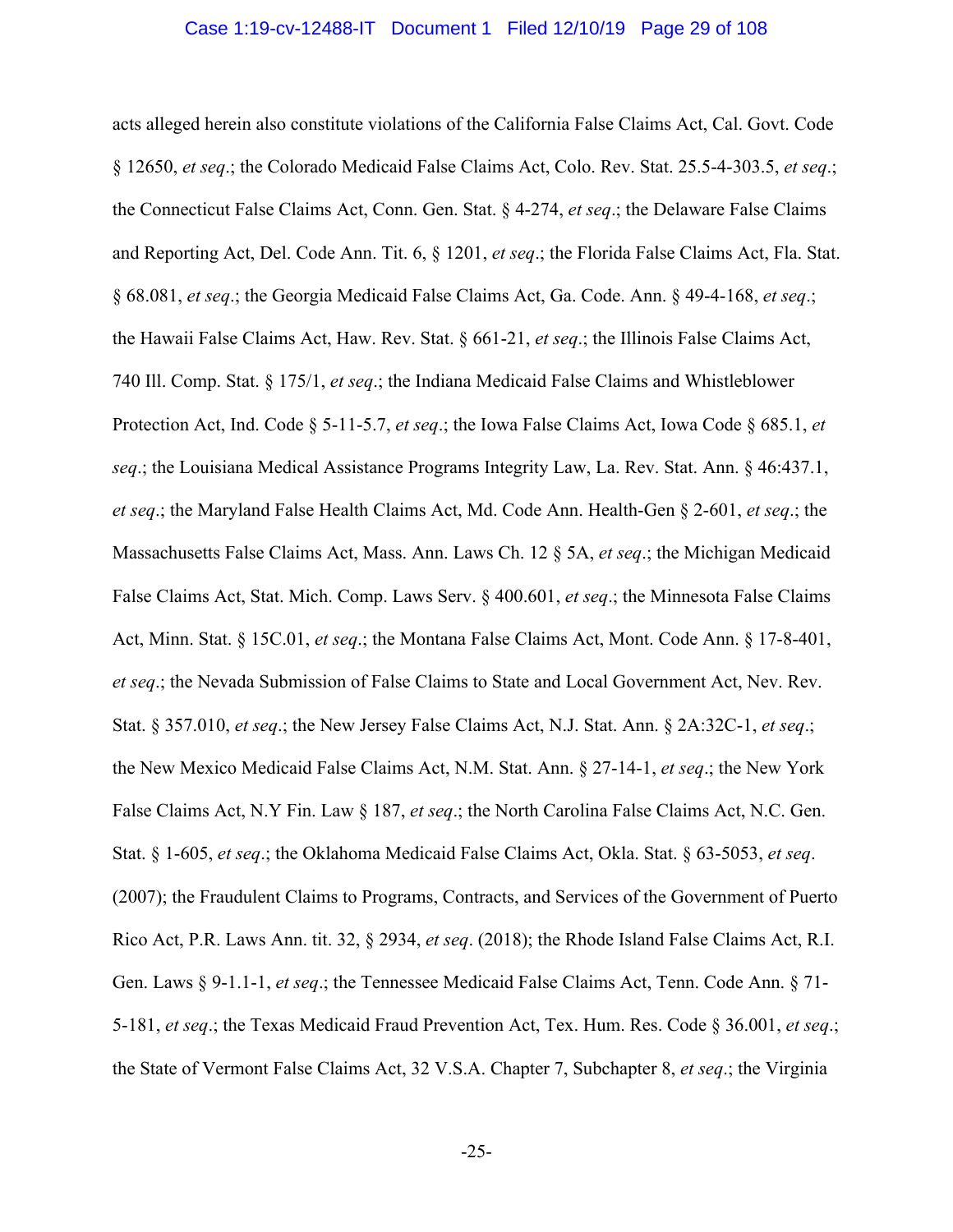#### Case 1:19-cv-12488-IT Document 1 Filed 12/10/19 Page 30 of 108

Fraud Against Taxpayers Act, Va. Code Ann. §§ 8.01-216.1, *et seq*.; the Washington State Medicaid Fraud False Claims Act, Wash. Rev. Code § 74.66.005, *et seq*.; the Wisconsin False Claims For Medical Assistance Act, Wis. Stat. Ann. § 20.931, *et seq*. (repealed non-retroactively effective July 14, 2015); and the District of Columbia False Claims Act, D.C. Code Ann. § 2- 381.01, *et seq*. Each of the statutes listed above contains *qui tam* provisions governing, *inter alia*, a relator's right to claim a share of the State's recovery.

### **C. The Anti-Kickback Laws of the United States and States**

71. The Medicare and Medicaid Fraud and Abuse Statute (the "Anti-Kickback Statute" or "AKS"), 42 U.S.C. § 1320a-7b(b), was enacted under the Social Security Act in 1972 and has been amended many times since. The Anti-Kickback Statute arose out of Congressional concern that payoffs to those who can influence health care decisions corrupts medical decisionmaking and can result in goods and services being provided that are medically inappropriate, unduly costly, medically unnecessary, of poor quality, or even harmful to a vulnerable patient population. To protect the integrity of Government Health Care Programs from these difficult to detect harms, Congress enacted a prohibition against the payment of kickbacks in any form, regardless of whether the particular kickback actually gives rise to overutilization or poor quality of care.

72. The Anti-Kickback Statute prohibits any person or entity from making or accepting "any remuneration" to induce or reward any person for referring, recommending, or arranging for the purchase of any item for which payment may be made under a federally-funded health care program. 42 U.S.C. § 1320a-7b(b). The statute's prohibition applies to both sides of an impermissible kickback relationship (i.e., the giver and the recipient of the kickback). The statute provides, in pertinent part:

(b) Illegal remunerations\*\*

-26-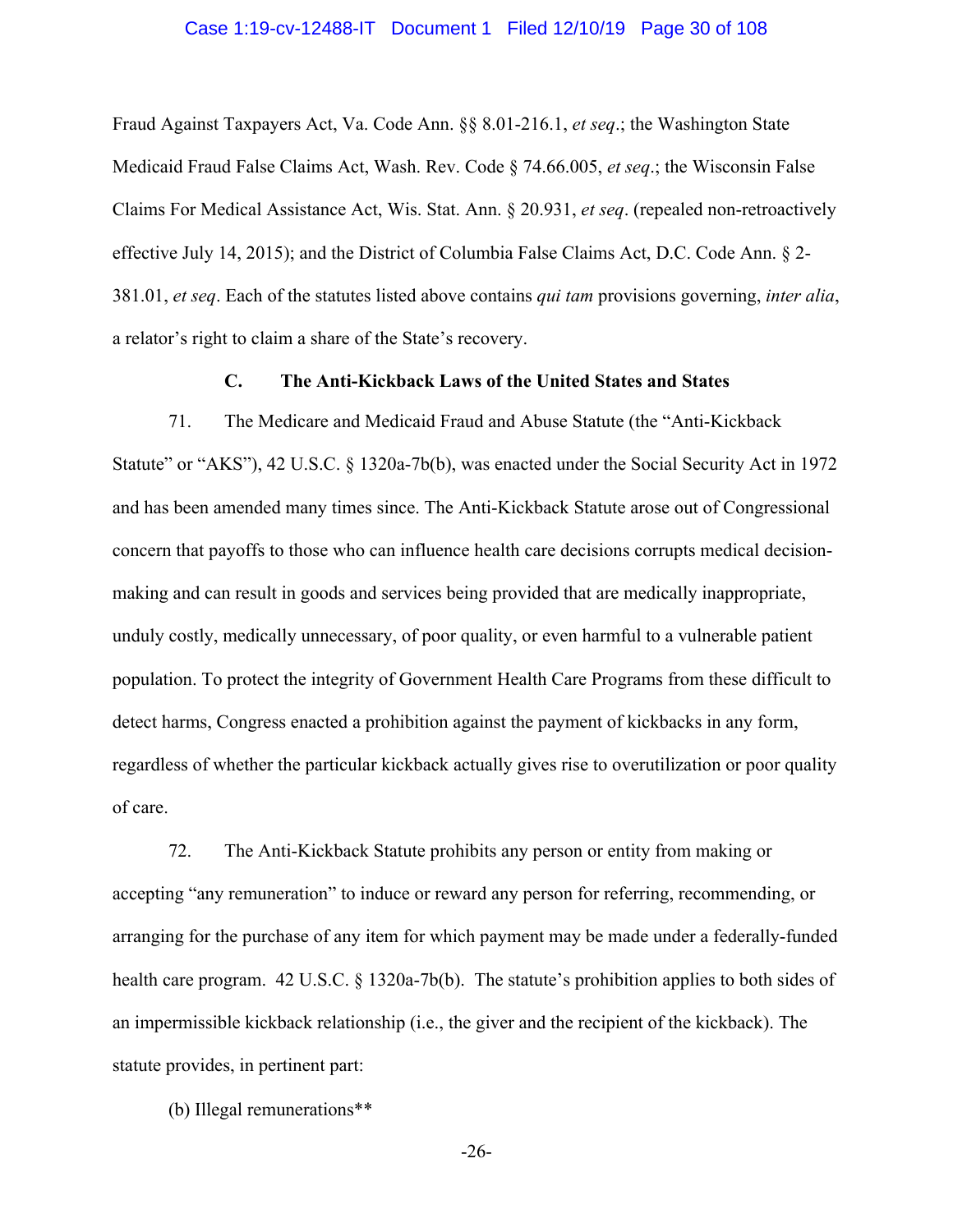(2) Whoever knowingly and willfully offers or pays any remuneration (including any kickback, bribe, or rebate) directly or indirectly, overtly or covertly, in cash or in kind to any person to induce such person –

a. To refer an individual to a person for the furnishing or arranging for the furnishing of any item or service for which payment may be made in whole or in part under Federal health care program, or

b. To purchase, lease, order or arrange for or recommend purchasing, leasing or ordering any good, facility, service, or item for which payment may be made in whole or in part under a Federal health care program,

Shall be guilty of a felony and upon conviction thereof, shall be fined not more than \$25,000 or imprisoned for not more than five years, or both.

42 U.S.C. § 1320a-7b(b).

73. Underscoring the breadth of the statutory definition of remuneration, the

Department of Health and Human Services, Office of Inspector General (HHS-OIG) Anti-

Kickback Provisions, broadly define the term "remuneration" as "anything of value in any form whatsoever." 56 Fed. Reg. 35952, 35958 (1991).

74. Compliance with the federal and state anti-kickback laws is a precondition to participation and to payment as a health care provider under Medicare and Medicaid. *See generally United States ex rel. Hutcheson v. Blackstone Medical, Inc.*, 647 F.3d 377 (1st Cir. 2011) (Medicare); *State of New York v. Amgen Inc.*, 652 F.3d 103 (1st Cir. 2011) (Medicaid). Violations of the AKS subject the perpetrator to liability under the federal FCA and no actual knowledge of the section or specific intent to commit a violation of the section is required. 42 U.S.C. §1320a-7b (g), (h). Accordingly, claims for payment for services that result from kickbacks are false or fraudulent under the FCA.

75. Violation of the Anti-Kickback Statute subjects the violator to exclusion from participation in federal health care programs, civil monetary penalties, and imprisonment of up to five years per violation. 42 U.S.C. § 1320a-7(b)(7), 1320a-7a(a)(7).

-27-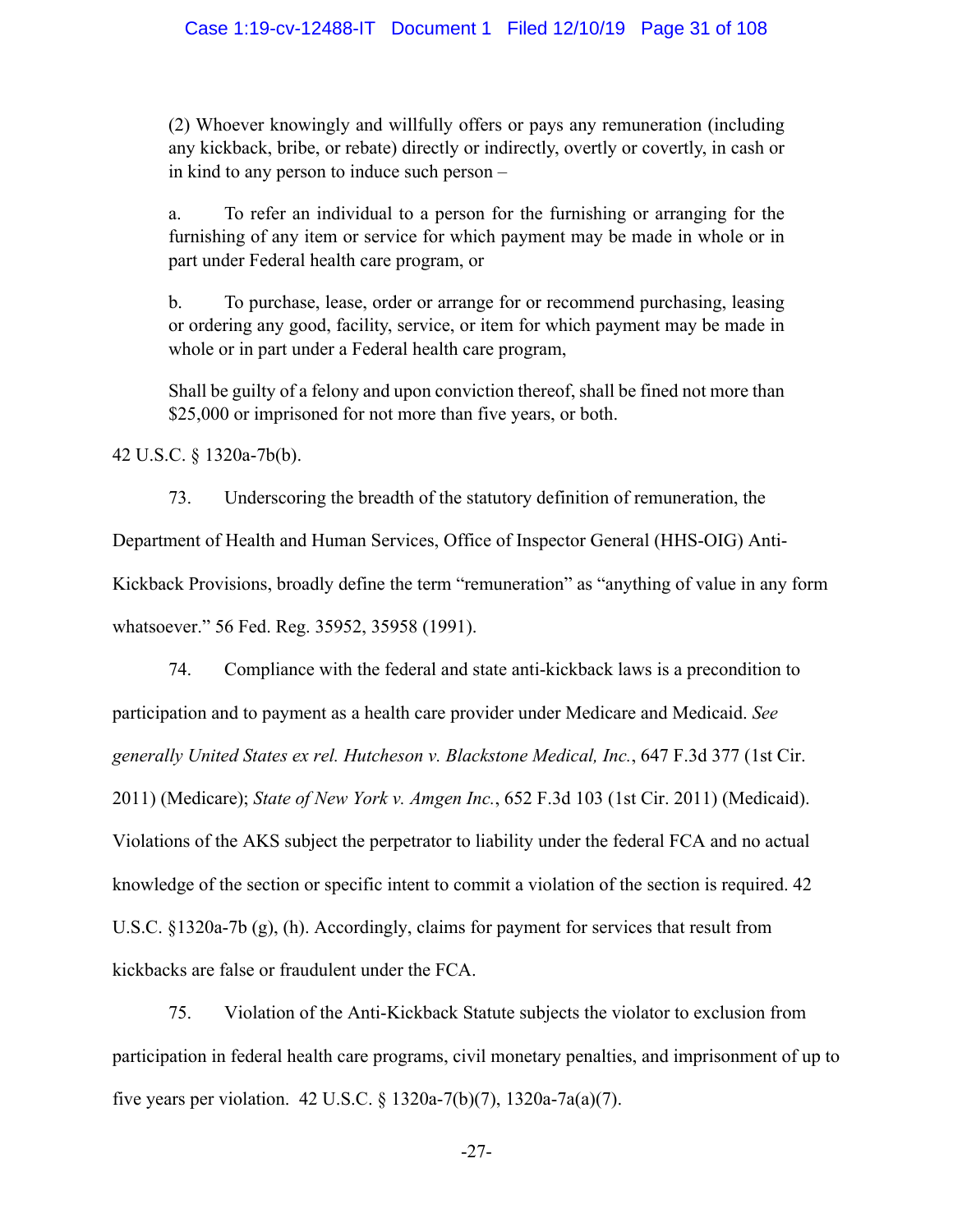#### Case 1:19-cv-12488-IT Document 1 Filed 12/10/19 Page 32 of 108

76. Many of the named Plaintiff States also have anti-kickback laws similar to the AKS, which apply to medical providers and entities participating in their Medicaid programs, including, without limitation, the States of California, Cal. Welf. & Inst. Code § 14107.2; Delaware, Del. Code. Ann. Tit. 31, § 1005; Florida, Fla. Stat. § 409.920(2)(a)(5); Illinois, 305 Ill. Comp. Stat. 5/8A; Louisiana, La. Rev. Stat. Ann. § 46:438.2; Massachusetts, Mass. Gen. Laws ch. 118E, § 41; Michigan, Mich. Comp. Laws § 400.604; New York, N.Y. Soc. Serv. Law § 366 d; and Virginia, Va. Code Ann. § 32.1-315. Pursuant to provider agreements and claim forms, providers who participate in a federal health care program including Medicare Part B generally must certify that they have complied with all applicable federal and State rules and regulations, including applicable anti-kickback statutes. *See* discussion *supra* at ¶¶ 61-63.

77. The Anti-Kickback Statute contains safe harbors that exempt certain transactions from its prohibitions. *See* 42 U.S.C. § 1320a-7(b)(3). Once the Government has demonstrated each element of a violation of the Anti-Kickback Statute, the burden shifts to the defendant to establish that defendant's conduct at issue was protected by such a safe harbor or exception. The Government need not prove as part of its affirmative case that defendant's conduct at issue does not fit within a safe harbor.

78. As explained below, none of the safe harbors that would potentially apply to the kickbacks in this case exempt the relevant transactions.

#### **V. FACTS AND ALLEGATIONS**

#### **A. Summary of Defendants' Unlawful Conduct**

79. Cardinal engaged in a suite of related tactics to incentivize providers to switch to Cardinal and to switch from generic to branded drug products which cost the government and the patients more but are far more lucrative for Cardinal.

-28-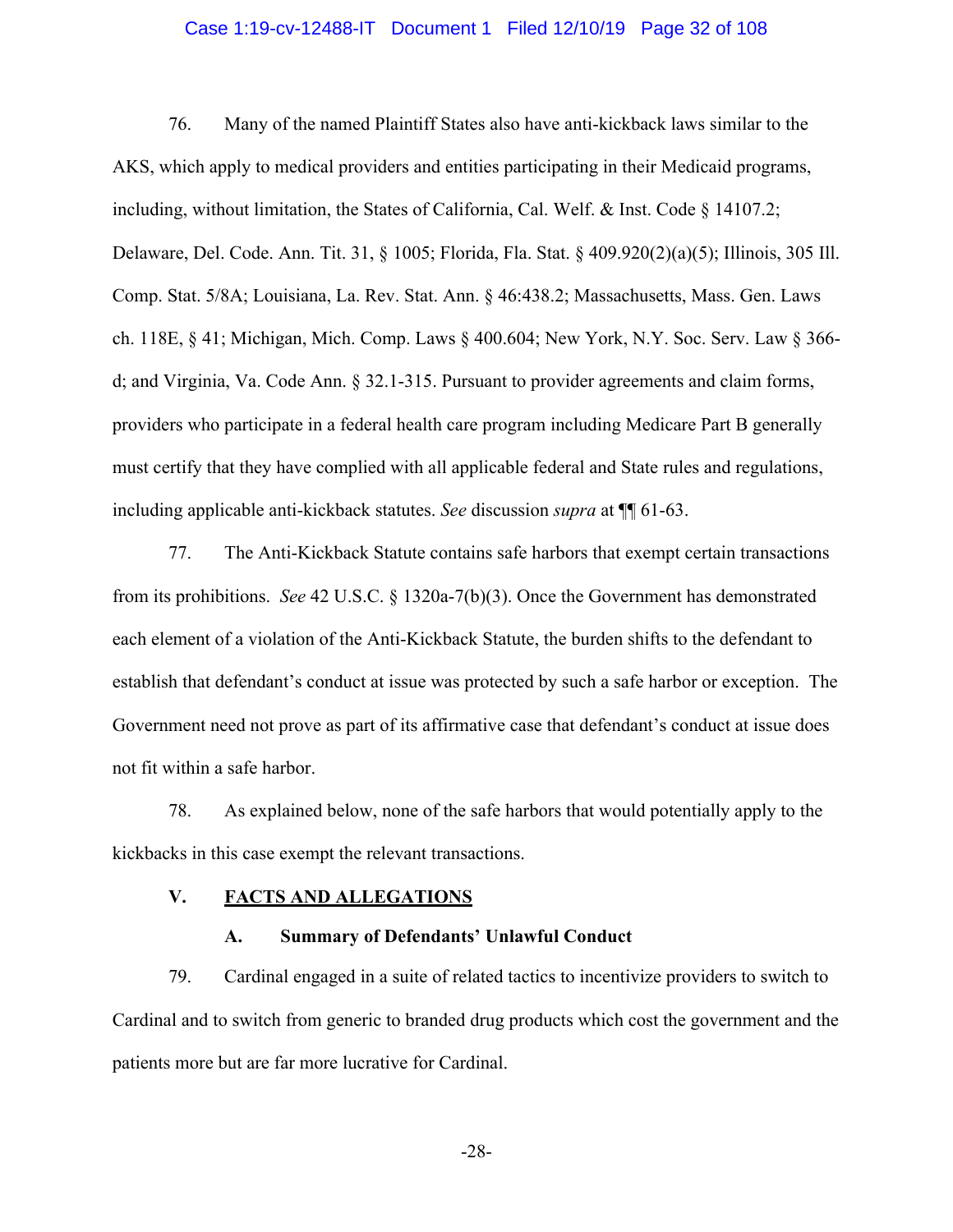#### Case 1:19-cv-12488-IT Document 1 Filed 12/10/19 Page 33 of 108

80. Cardinal Health offered illegal kickbacks in the form of prebates and signing bonuses, well in advance of drug purchases, to induce providers to enter exclusive distribution deals with it.

81. Further, these bribes fraudulently inflated the ASP of the drug, increasing the profit to providers who were reimbursed at 106% of the inflated ASP and causing the government to pay more for the drug to all providers.

82. VitalSource GPO served the interests of pharmaceutical drug manufacturers and helped them financially incent providers to switch their patients from low-cost generics to high cost branded drugs.

83. SPD utilized VitalSource GPO to funnel free goods and services to providers in order to induce them to enter into exclusive distribution contracts with SPD.

84. VitalSource GPO received of millions of dollars to use its position of trust with providers to assist pharmaceutical drug manufacturers to market drugs directly to them.

85. Through these schemes, which are detailed further below, the Cardinal Health Defendants have paid millions of dollars in illegal kickbacks to providers and induced billions of dollars in claims by the Medical Practice Defendants as a result; the Pharmaceutical Manufacturer Defendants have paid tens of millions of dollars in kickbacks to VitalSource and induced billions of dollars in claims; and the Medical Practice Defendants have submitted billions of dollars in false or fraudulent claims to Government Health Care Programs.

**B. The Specialty Pharmaceutical Community Oncology Drug Market**

86. "Specialty pharmaceuticals" are expensive biological drugs requiring special handling and prescribed for serious diseases including cancer. The products at issue here are developed and manufactured by pharmaceutical manufacturing companies. Manufacturers market specialty pharmaceuticals directly to providers.

-29-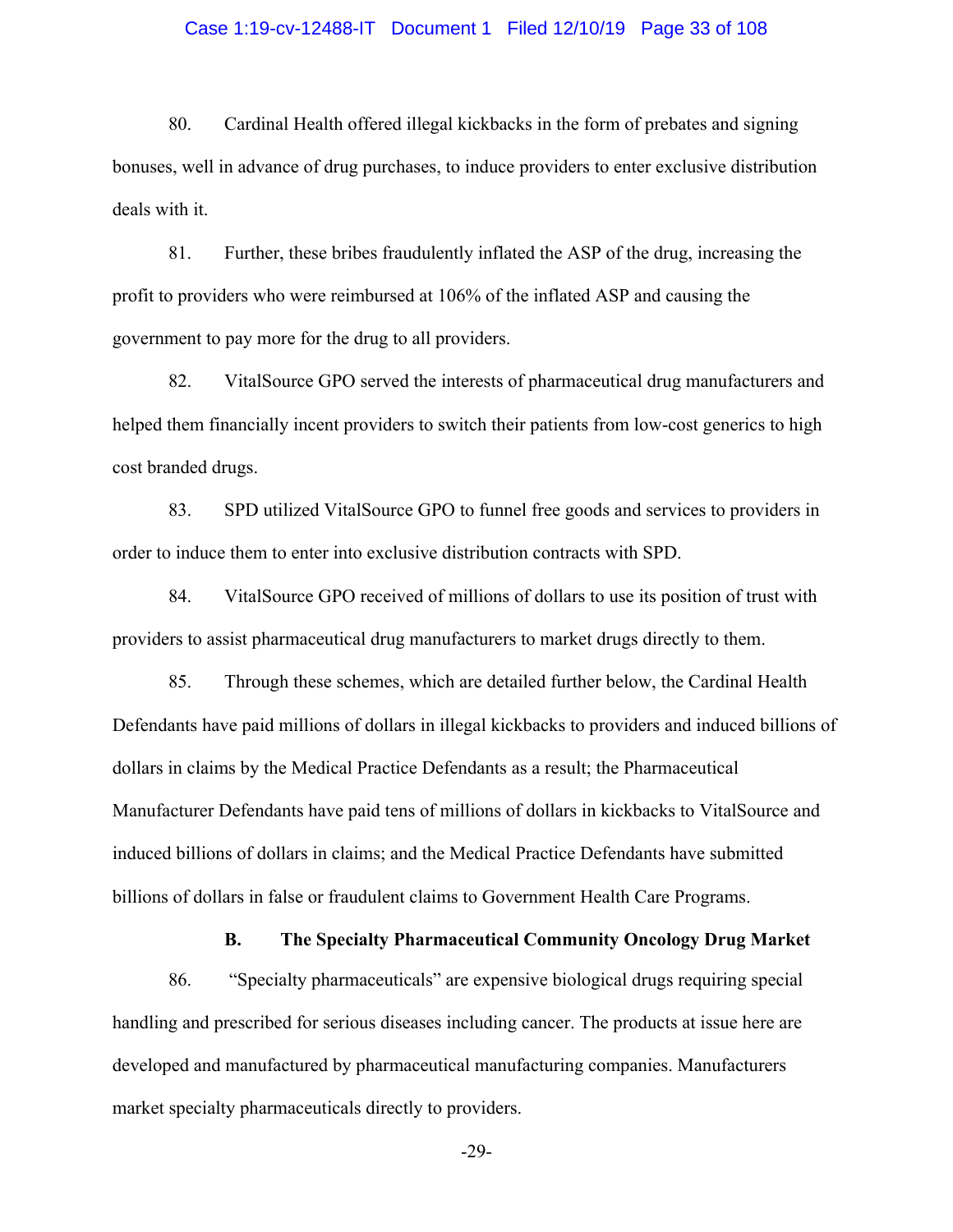#### Case 1:19-cv-12488-IT Document 1 Filed 12/10/19 Page 34 of 108

87. Specialty pharmaceuticals are provided in several settings. At issue here is the community practice setting, *i.e.*, oncologist, hematologist, and urologist physician practices not part of hospitals. As explained below, these providers purchase drugs from distributors and bill insurers such as Government Health Care Programs for the administration of the drugs. The market is heavily weighted towards government payers, with Medicare Part B representing half of the relevant market.

88. When a community provider purchases drugs, it does so through a distributor such as Defendant SPD. The distributor makes wholesale purchases of drugs from the manufacturer and pays a negotiated price based on the Wholesale Acquisition Cost (WAC). WAC is a wholesale or benchmark price for the drug. For example, SPD would commonly pay WAC minus 1-2% for drugs.

89. The distributor then sells the drugs to a provider for substantially less than WAC at a price negotiated by the provider's Group Purchasing Organization (GPO). GPOs are buying consortiums or associations of healthcare providers designed to aggregate the purchasing power of members to drive down drug acquisition costs. GPOs negotiate pricing with manufacturers, but do not purchase any drug product themselves. Once a contract is in place, the member providers can make purchases at the contracted prices. GPOs are paid an Administrative Service Fees (ASF) by the manufacturer that must be 3% or less of purchases to stay within the AKS safe harbor for GPO fees. Department of Health and Human Services Office of Inspector General ("OIG") Report: "Review of Revenue from Vendors at Three Group Purchasing Organizations and Their Members," (A-05-03-00074) (Jan. 19, 2005).

90. Unique to the specialty pharmaceutical market, GPOs are not independent or controlled by their members, but instead captive entities wholly-owned and controlled by the

-30-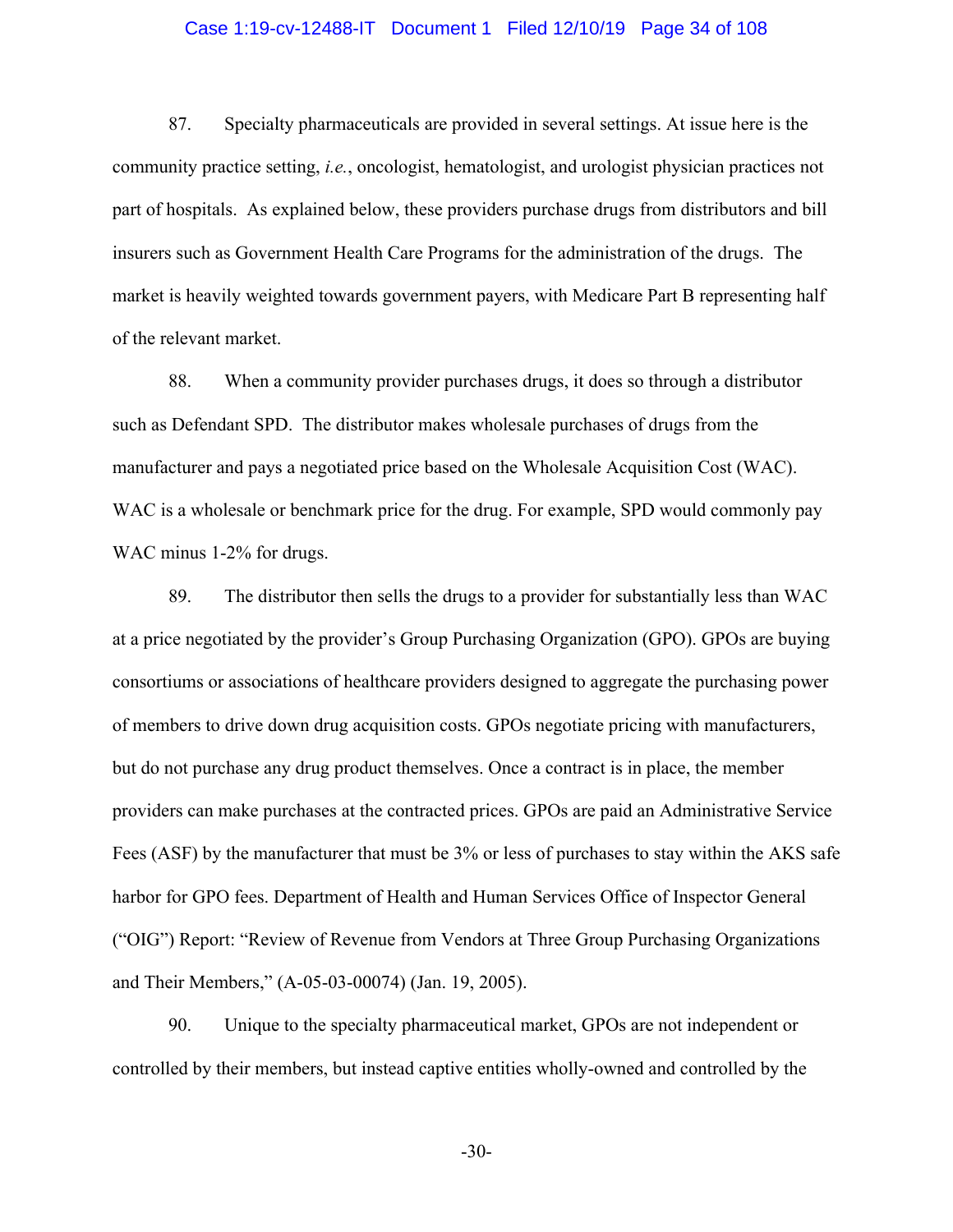#### Case 1:19-cv-12488-IT Document 1 Filed 12/10/19 Page 35 of 108

distributor, and membership in a particular GPO locks a provider into exclusive use of the affiliated specialty distributor. For example, VitalSource set pricing solely for drugs distributed by SPD. Likewise, a provider contracting with VitalSource was locked into purchasing from SPD.

91. Cardinal was well-aware of the symbiotic relationship between VitalSource and SPD and touted its success. For example, a 2015 internal GPO Business Review Presentation indicated that the GPO revenue growth was "primarily driven by. . . increased SPD volume." VitalSource providers were also aware of this relationship. When VitalSource would report to its members the Administrative Service Fees it received from manufacturers, providers would regularly call SPD executives and insist that SPD offer additional off-invoice discounts. These demands were frequently met. Cardinal Health pushed this symbiosis further than its competitors Amerisource and McKesson. Both competitors maintained separate GPO and distribution sales forces for compliance reasons. Cardinal sales representatives, however, "wore both hats" at the same time, eroding any practical separation between the entities and enabling sales force to offer price discounts beyond those negotiated with manufacturers.

92. Subsequent to the provider's purchase of drugs, the manufacturer makes several payments back to the distributor. First, the manufacturer pays the difference between the distributor price and the negotiated GPO price; this is called a chargeback. Then the manufacturer pays an approximate 1% discount for prompt payment by the distributor. Finally, the manufacturer pays a distributor fee of approximately .5% and additional service fees of about .25%.

93. Likewise, the distributor makes additional payments to the provider determined by the contract between them. In general, these discounts take the form of an across-the-board

-31-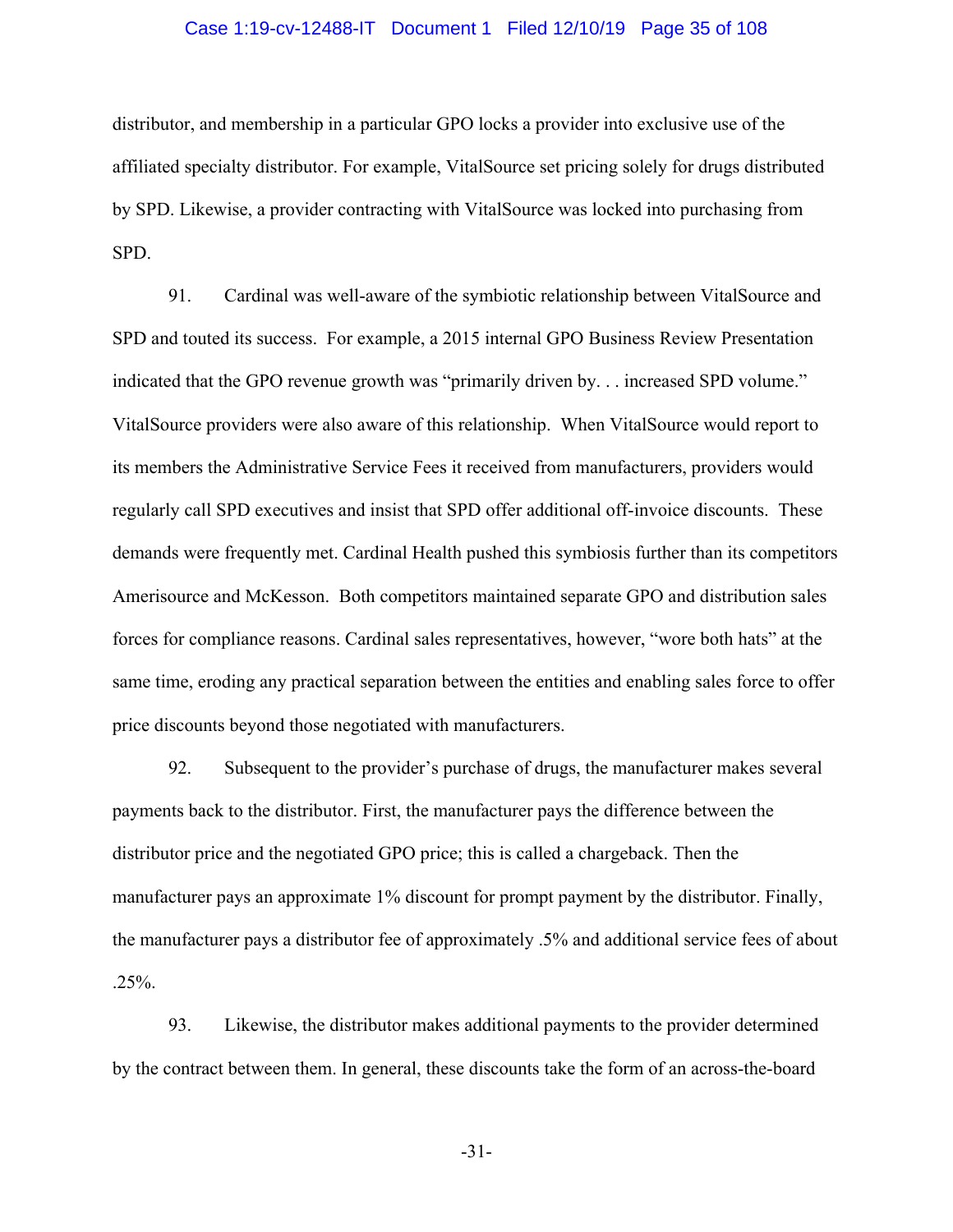## Case 1:19-cv-12488-IT Document 1 Filed 12/10/19 Page 36 of 108

discount to or rebate of the purchase price of every drug supplied by the distributor. Providers that do more overall volume generally receive better distributor discounts. SPD gave providers Signing Bonuses, prebates, and other "off-invoice discounts" that equated to approximately 1.25% of the negotiated GPO price paid by the provider.

94. This flow of payments is illustrated in the following figure:

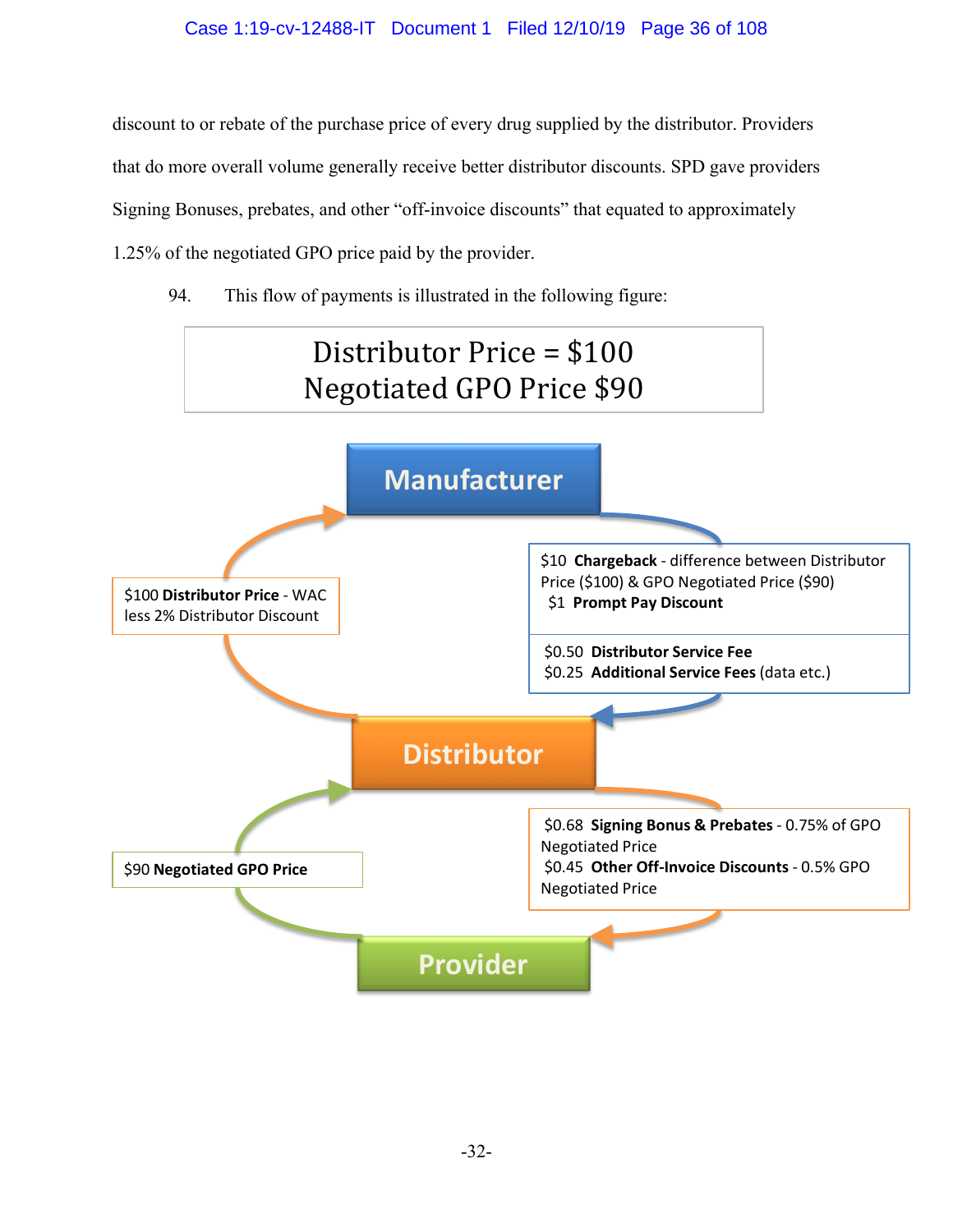#### Case 1:19-cv-12488-IT Document 1 Filed 12/10/19 Page 37 of 108

95. Much of the complexity of the back and forth payments is explained by the manufacturer's attempts to comply with and the distributor's attempts to circumvent the calculation of the Average Sales Price (ASP).

96. Each quarter the manufacturer must report to the government the ASP of the drugs it sold. *See* 42 C.F.R. § 414.804. ASP is intended to reflect the actual price that providers pay for the purchase of the drugs. In calculating the ASP, the manufacturer must deduct "price concessions," including discounts, rebates, and chargebacks, but "*bona fide* service fees" are not considered a concession. *See* 42 C.F.R. § 414.804(a)(2) (emphasis added).

97. In the example above, the manufacturer would report an ASP of \$89 dollars reflecting the \$100 it was paid, less the \$10 chargeback and the \$1 prompt payment discount to the distributor. It would not deduct the distributor and additional service fees it pays to the distributor because *bona fide* fees are excluded from ASP, nor would it deduct the Signing Bonus, Prebates, or other off-invoice discounts the distributor pays to the provider as the manufacturer is presumably unaware of those payments.

98. When the manufacturer submits its quarterly ASP-required information to CMS, the manufacturer's CEO, CFO, or Authorizing Official must certify that "the reported Average Sales Prices were calculated accurately and that all information and statements made in this submission are true, complete, and current to the best of my knowledge and belief and are made in good faith. I understand that the information contained in this submission may be used for Medicare reimbursement purposes." 42 C.F.R. § 414.805 and Form Addendum B.

99. When a provider administers a drug to a patient who is covered by a Government Health Care Program, it submits a claim to the program that includes the HCPCS code accurately representing the drug. Codes with a J prefix (known as J codes) represent the administration of a

-33-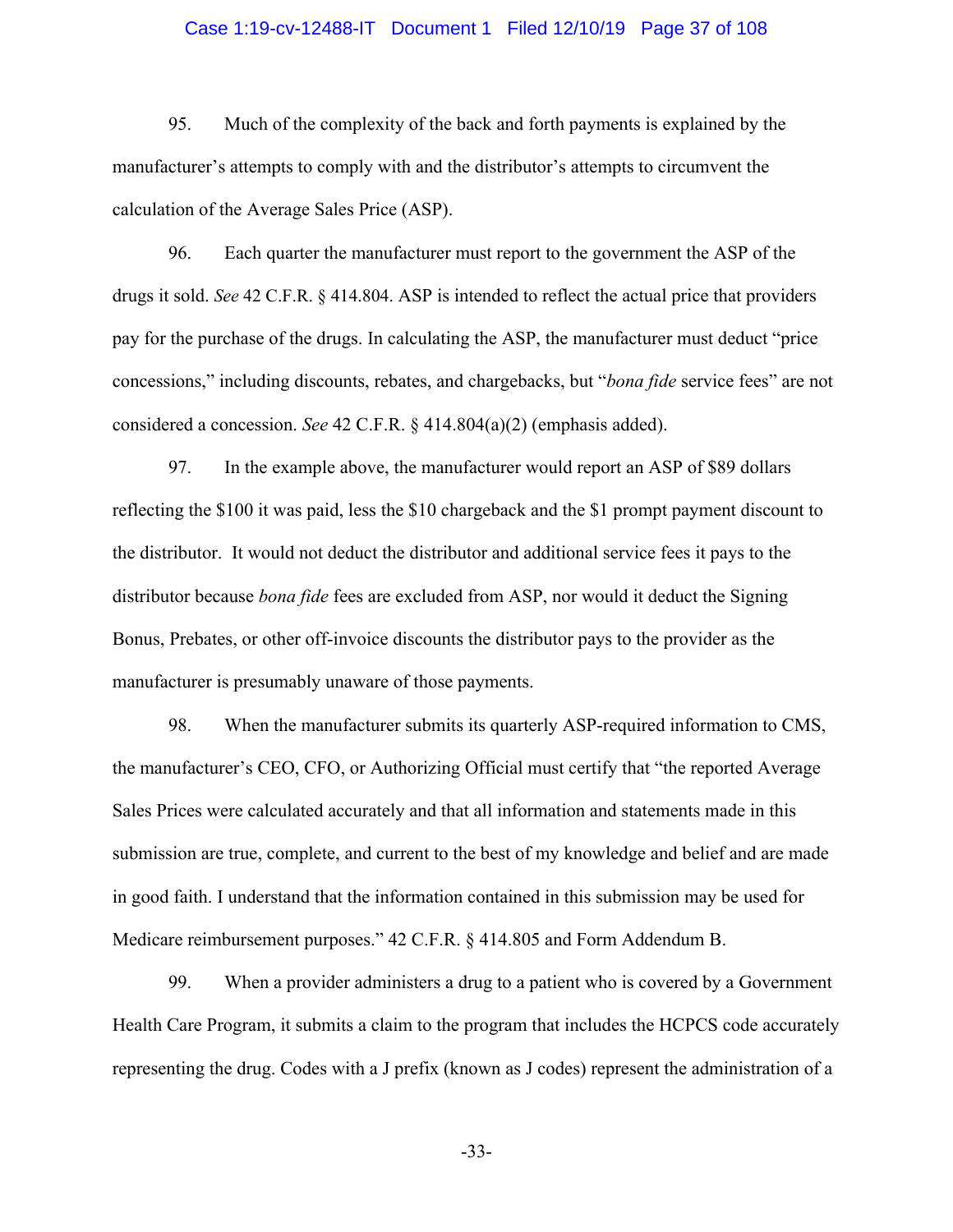#### Case 1:19-cv-12488-IT Document 1 Filed 12/10/19 Page 38 of 108

drug covered under Medicare Part B. For example, J9070 represents the administration of 100 mg of cyclophosphamide, a common chemotherapy drug. Under Medicare Part B, CMS reimburses the provider 106% of the ASP. This reflects a judgment on the part of the government that the appropriate "profit" to the provider is  $6\%$  of the cost of the drugs.<sup>1</sup> In the example above, the provider would receive a reimbursement of \$94.34.

100. However, insofar as a provider can lower its actual acquisition cost without unduly reducing the drug's ASP, it increases the profit that it realizes on each administration. There are two basic ways that Cardinal facilitated below-ASP prices to favored providers.

101. The first was relatively simple. VitalSource GPO negotiated tiered discount arrangements with manufacturers that ensured the largest, favored practices paid well below average for the drugs. VitalSource divided its membership into three tiers. Non-Prime, Prime, and "Super Tankers." "Super Tankers" were a select group of about ten practices each generating annual revenues of over \$60 million. VitalSource would often negotiate tiered discounts, the best of which were available only to "Super Tankers" and ensured that the GPOnegotiated price that they paid was far below the ultimate ASP. For example, the Amgen XGEVA switching agreement discussed at ¶¶ 158-160, gave large practices the opportunity to reduce the price of the drug a further 6%, essentially doubling the Government's intended profit.

102. The second method for lowering acquisition costs without impacting reimbursement rates is to provide discounts to providers that are not reported to the government as part of its ASP calculation. Cardinal Health did that with its Signing Bonus, prebates, and offinvoice discounts.

<sup>1</sup> Other Government Health Care Programs operate similarly but utilize different methodologies for setting the price of the drug.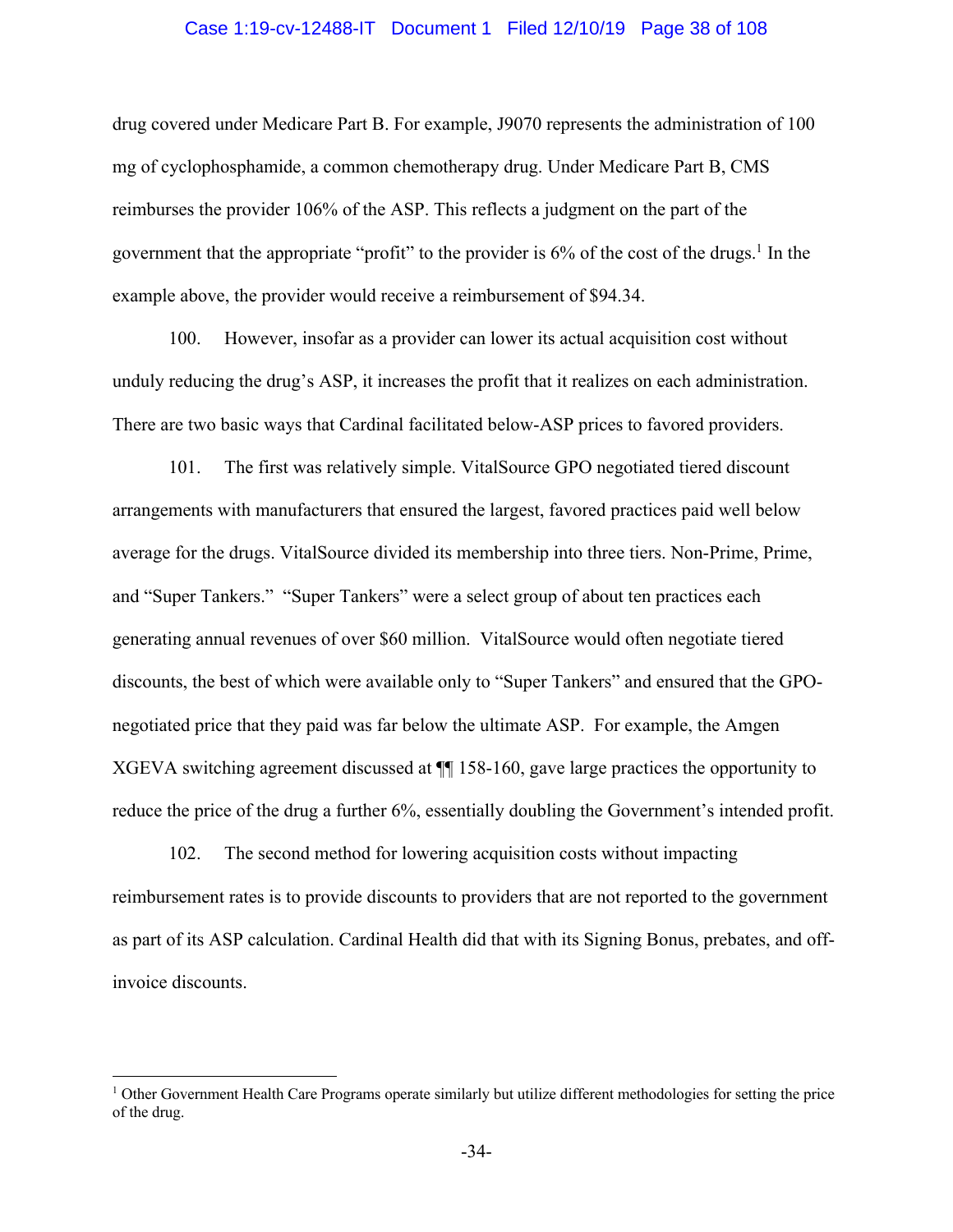#### Case 1:19-cv-12488-IT Document 1 Filed 12/10/19 Page 39 of 108

103. In the example above, the provider receives from the distributor an unreported \$1.13 in Signing Bonus, Prebates, and off-invoice discounts. "Super Tankers" that purchase upwards of \$500 million in goods annually, can realize an additional \$5,650,000 each year from these discounts. As explained, at Part V.C.6 *infra*, some of these discounts caused the manufacturers to falsely report the ASP and forced the government to overpay for all drugs.

104. Because the actual acquisition cost of the drug is opaque to the government and the services provided by the distributer are identical and fungible, there is a strong temptation to induce business from providers through the use of kickbacks, including in the form of unreported discounts, that increase the spread between the actual acquisition cost the provider pays and the ASP upon which government reimbursement is based.

#### **C. The Prebate and Signing Bonus Kickback Schemes**

### *1. The Genesis of the Scheme*

105. Before 2012, Cardinal Health had no real presence in the community oncology specialty distribution market. At that time, the market was dominated by Cardinal Health competitors AmerisourceBergen and McKesson. Cardinal Health realized the enormous profits to be generated in this segment and moved aggressively to carve out a role for itself.

106. SPD faced a dilemma in trying to build a specialty pharmaceutical distribution business. Because its competitors sold the same products made by the same manufacturers and transported by the same means, providers correctly recognized that the services offered were essentially indistinguishable. Distributors generally compete on price, seeking to provide these drugs for the lowest costs. However, as a new market participant, SPD lacked the distribution volume and VitalSource GPO lacked the provider membership that would enable it to offer the same prices as its established competitors.

-35-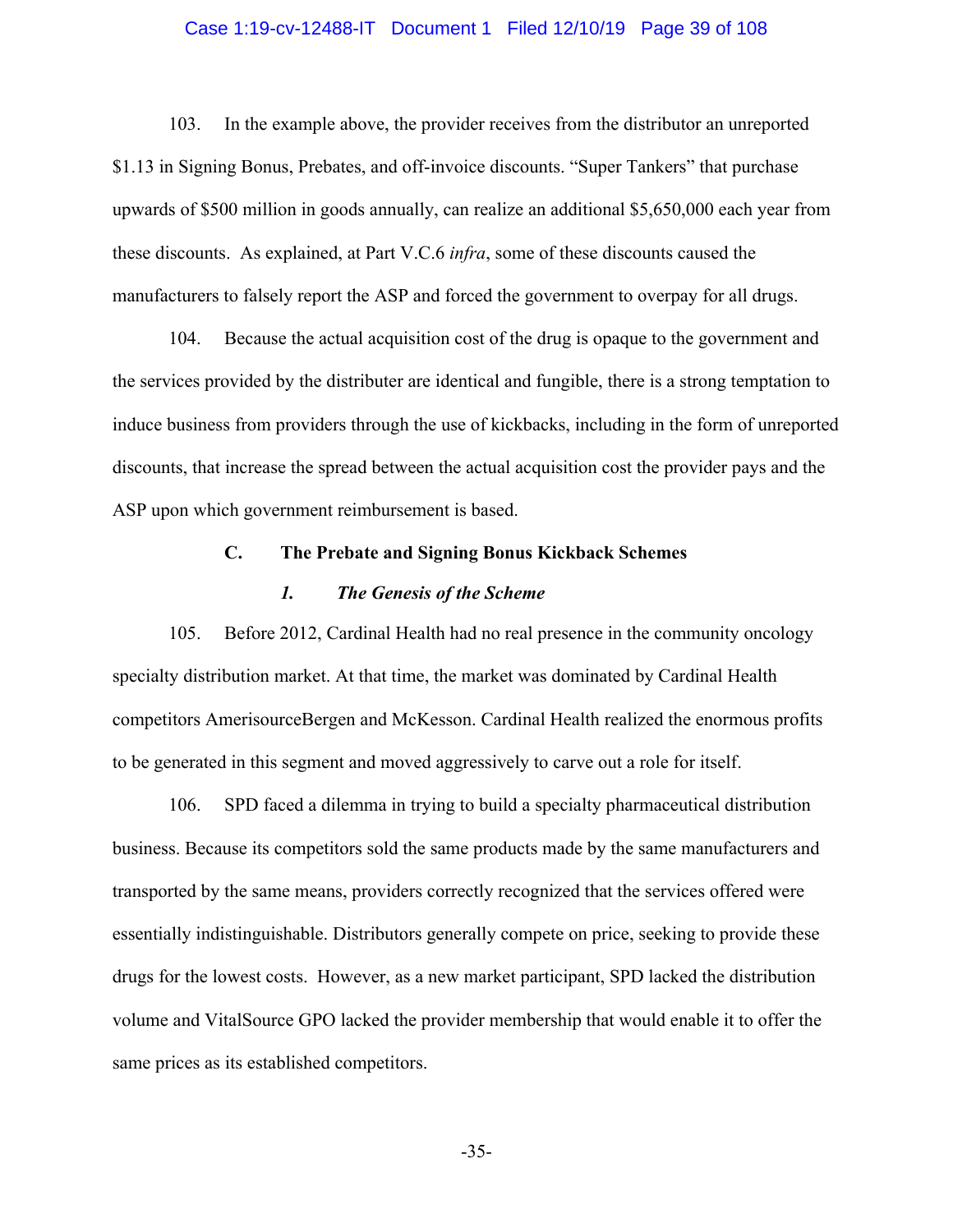#### Case 1:19-cv-12488-IT Document 1 Filed 12/10/19 Page 40 of 108

107. SPD recognized that the community specialty pharmaceutical market is unique in that providers purchase expensive specialty prescription drugs up front, administer the drugs, bill patients, and then wait at least 30 days to collect the reimbursement from an insurer. These upfront outlays run into the tens of millions of dollars each month for large oncology practices.

108. This structure means that the timing of payments plays an outsized importance in community oncology provider finances. SPD recognized this and made it an integral part of its highly successful strategy to capture market share. It did so by converting the ordinary rebate model (in which money follows the purchase of drugs) into two separate schemes in which Cardinal Health paid remuneration to practices months and years *before* purchases were made: the "Signing Bonus Scheme" and the "Prebate Scheme." As explained below, both of these schemes violate the AKS.

109. By structuring its inducements as upfront payments, SPD accomplished several goals.

110. First, the schemes were highly attractive to providers and Cardinal Health was able to leverage these payments into a massive capture of market share. Between 2012 and 2018, Cardinal Health used these agreements to increase its community oncology distribution volume from less than \$400 million to almost \$4 billion. Each contract signed by a provider committed it to purchasing 95% of its branded and generic pharmaceutical products from SPD.

111. Second, the clawback provisions made these agreements financially devastating for providers to terminate and had the effect of turning distribution contracts that permitted termination on ninety days written notice into effectively binding three-year commitments. While the clawback provisions were never actually enforced, they were used as a threat to deter defection by providers.

-36-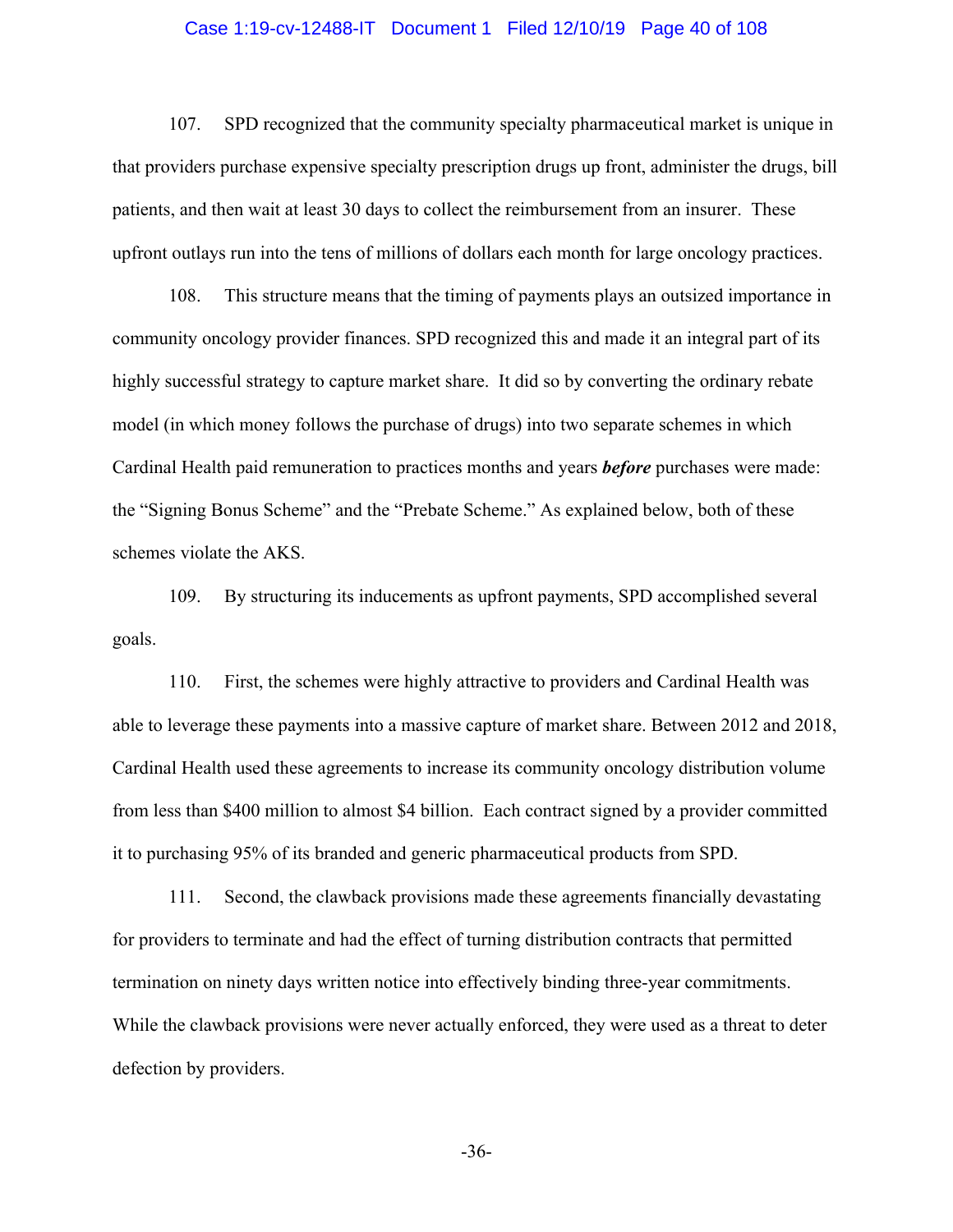#### Case 1:19-cv-12488-IT Document 1 Filed 12/10/19 Page 41 of 108

112. Finally, these payments perverted the fundamental incentive structure imposed by Government Health Care Providers by inducing providers to purchase and seek reimbursement for the most expensive drugs possible, even where lower cost generic drugs were equally beneficial and far more economical.

113. The government's 106% of ASP reimbursement model means that a provider earns modestly more when administering a more expensive drug, particularly where the provider can acquire the drug for less than the ASP. However, a physician must first purchase and pay for the drugs, administer them, and then await payment. This cash-flow issue provides a practical limit on the amount that a provider can outlay for drugs to enjoy a modestly higher profit. However, by offering physicians millions of dollars a year in upfront payments, Cardinal removes that limit from providers, aligning their interests in prescribing more expensive drugs.

114. This was of great value to Cardinal because not only are the GPO Administrative Service Fees and SPD distributor fees based on the cost of the drugs its providers purchase, but pharmaceutical manufacturers do not pay GPO Administrative Service Fees for generic drugs. Thus, Cardinal had a powerful incentive to move providers to more expensive drugs whenever possible and upfront payments facilitated this interest. This behavior had and has an orders-ofmagnitude impact on Cardinal's revenue and profit as well as harm to Medicare and patients where they pay for a branded drug; for example, Medicare paid and still pays \$2,300 for XGEVA when the \$37 generic Pamidronate was and is available.

### *2. The Prebate Scheme*

115. SPD Letters of Commitment (LOC) with providers contain a "Prebate Provision" described as an Annual Upfront Discount. It states that annually, SPD will pay the member a lump sum invoice credit based upon a negotiated percent of *estimated future purchases*.

-37-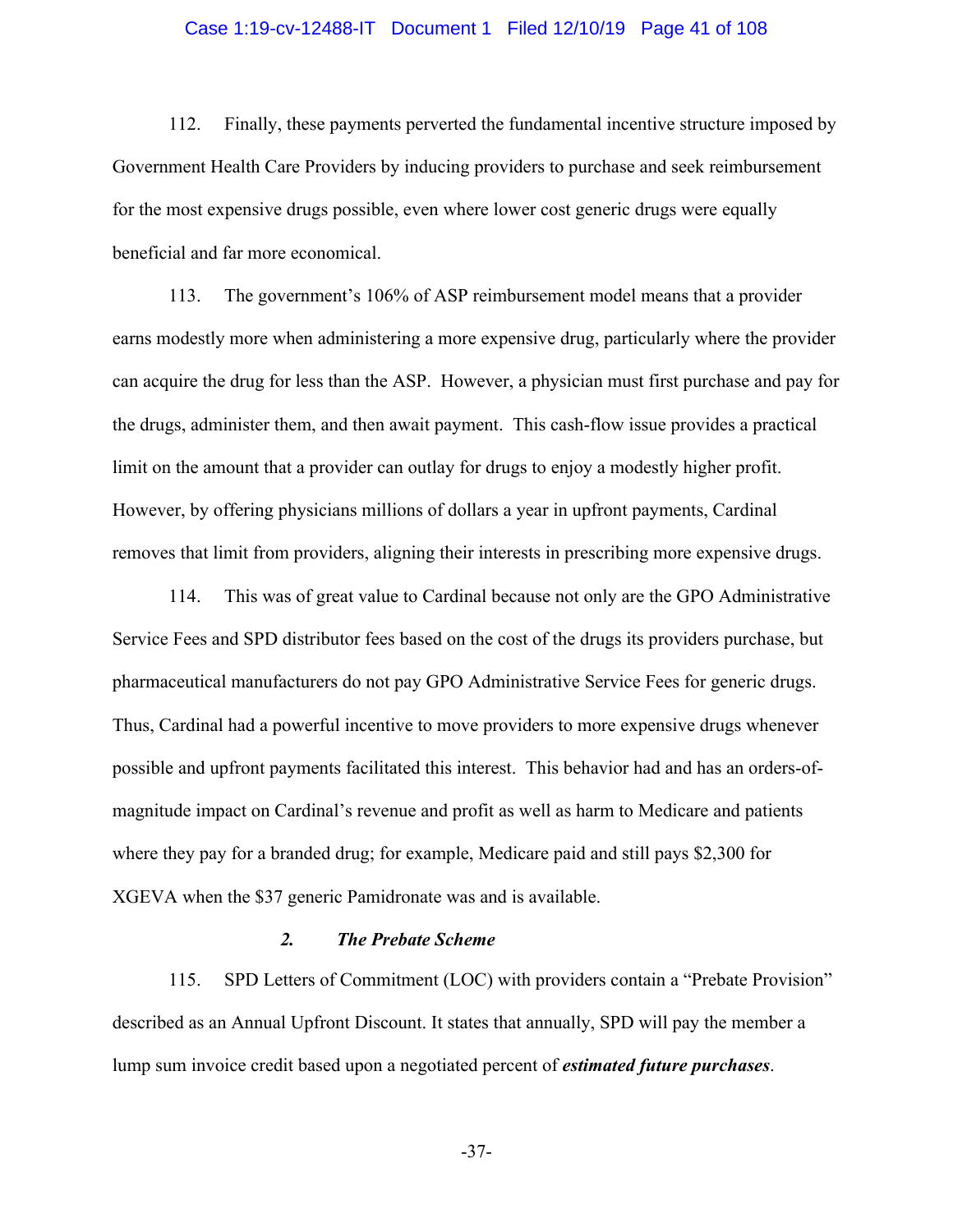# 116. For example, in October 2014, SPD signed a Letter of Commitment with

Defendant Tennessee Oncology, a Nashville-based oncology practice with approximately \$500

million in annual purchases. That agreement contains a Prebate Provision that reads in part:

Annual Upfront Discount. No later than January 15 of each calendar year during the term of this LOC, Specialty Distribution shall pay to RainTree<sup>2</sup> Committed Member a 40 basis point discount on RainTree Committed Member's estimated future purchases of IV and injectable products from Specialty Distribution during the upcoming calendar year ("Annual Upfront Discount"). Estimated purchases for a calendar year will be equivalent to RainTree Committed Member's net purchases of all pharmaceutical products during the preceding calendar year. For the first calendar year, the Annual Upfront Discount dollar amount to be paid will be \$768,475.57. Such discount shall be paid in the form of a credit to Committed Member's account.

In June, 2016 the agreement was extended for another two years and the Prebate was increased

to 43 basis points. The Prebate Provision contains a clawback/trueup provision that requires

calculation of the actual purchases and repayment of any "unearned" prebates in the event the

provider terminates the agreement before the three-year term ends or the earned rebates fall

below the amount paid at the start of the year.

117. For example, the Tennessee Oncology Agreement clawback provision states in

part:

If (i) this LOC is terminated for any reason prior to the end of the calendar year in which an Annual Upfront Discount was paid pursuant to this Section, or (ii) RainTree Committed Member's actual net purchases of all pharmaceutical products from Specialty Distribution multiplied by the applicable discount rate (the result of which is the "Actual Earned Discount") results in an Actual Earned Discount which is less than the Annual Upfront Discount payment for that calendar year, then RainTree Committed Member shall repay to Specialty Distribution the difference between (a) the actual Annual Upfront Discount amount paid to RainTree Committed Member for that calendar year and (b) the Actual Earned Discount for that same calendar year ("Repayment Amount").

<sup>2</sup> RainTree was a predecessor GPO that Cardinal Health acquired to jump-start VitalSource.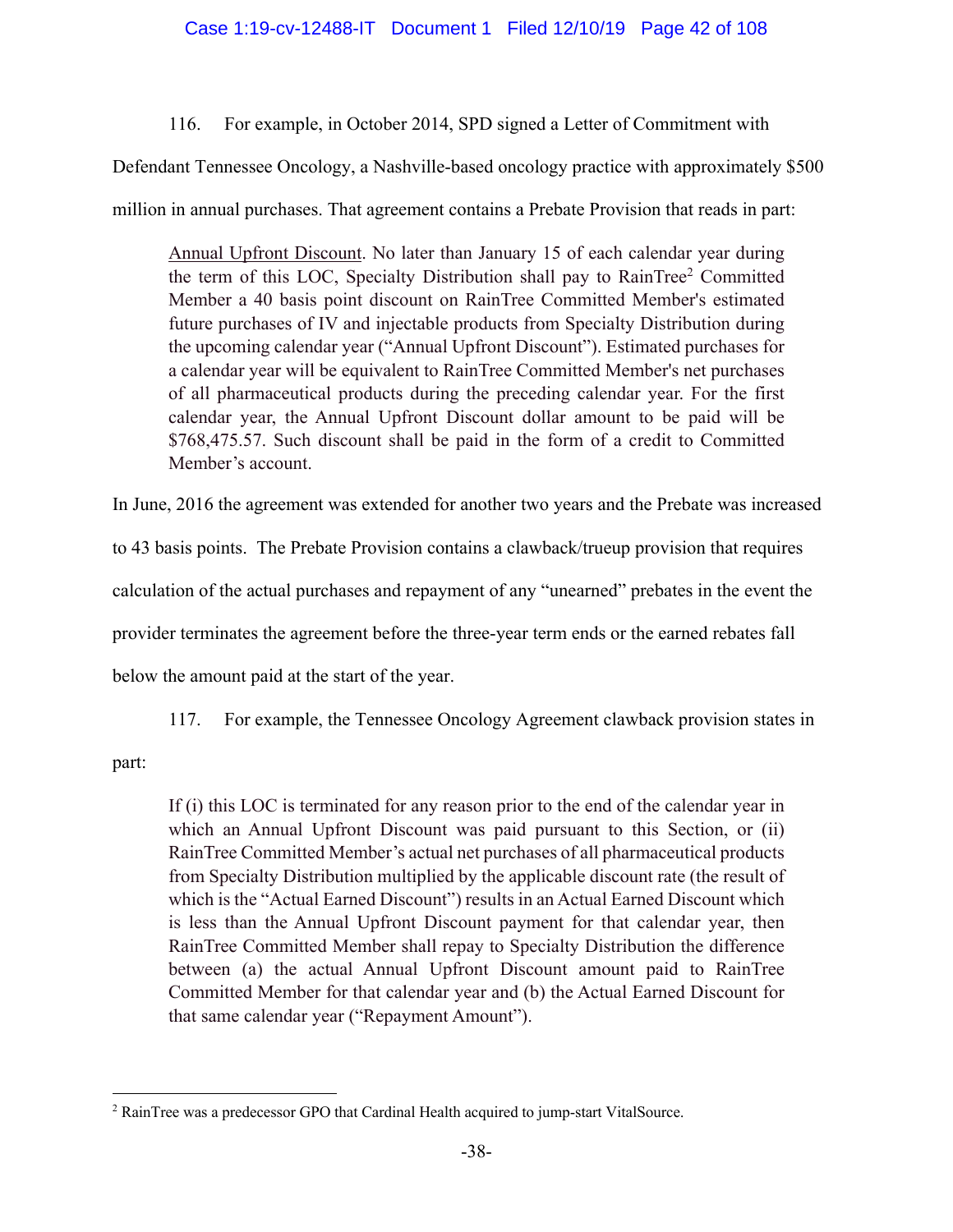### Case 1:19-cv-12488-IT Document 1 Filed 12/10/19 Page 43 of 108

118. While the provision suggests that the Prebates were intended to accurately track earned rebates, in practice this provision was merely used as a threat to prevent contract termination or wholesale switching to cheaper drugs. The trueup amount was never calculated and no practice was ever asked to return prebates under it.

119. SPD entered into letters of commitment or extensions containing Prebate Provisions with many high-volume providers. These prebates totaled nearly \$26 million between 2014 and 2021, generating over \$1.237 billion in sales each year.

| <b>Provider</b>      | <b>Dates</b> | <b>Annual Prebates</b> | <b>Estimated</b> | <b>Estimated</b> | <b>Estimated</b> |
|----------------------|--------------|------------------------|------------------|------------------|------------------|
|                      |              | Paid                   | <b>Annual</b>    | <b>Annual</b>    | <b>Total</b>     |
|                      |              |                        | <b>Purchase</b>  | <b>Prebate</b>   | <b>Prebate</b>   |
|                      |              |                        | <b>Volume</b>    |                  |                  |
| Tennessee            | 2015-2019    | 43bps of previous      | \$500,000,000    | \$2,150,000      | \$10,750,000     |
| Oncology             |              | 12 months sales        |                  |                  |                  |
| cCARE                | 2015-2019    | 40bps of previous      | \$120,000,000    | \$480,000        | \$2,400,000      |
|                      |              | 12 months sales        |                  |                  |                  |
| Alabama              | 2014-2019    | 35bps of previous      | \$160,000,000    | \$560,000        | \$3,360,000      |
| Oncology             |              | 12 months sales        |                  |                  |                  |
| Tennessee            | 2015-2021    | 37bps of previous      | \$170,000,000    | \$629,000        | \$4,403,000      |
| Cancer               |              | 12 months sales        |                  |                  |                  |
| Specialists          |              |                        |                  |                  |                  |
| South                | 2014-2019    | 30bps of previous      | \$140,000,000    | \$420,000        | \$2,520,000      |
| Carolina             |              | 12 months sales        |                  |                  |                  |
| Oncology             |              |                        |                  |                  |                  |
| Ohio                 | 2015-2020    | 30bps of previous      | \$90,000,000     | \$270,000        | \$1,620,000      |
| Oncology             |              | 12 months sales        |                  |                  |                  |
| <b>Cancer Care</b>   | 2016-2019    | 30bps of previous      | \$30,000,000     | \$90,000         | \$360,000        |
| Northwest            |              | 12 months sales        |                  |                  |                  |
| Pacific              | 2015-2019    | 25bps of previous      | \$27,600,000     | \$70,000         | \$350,000        |
| <b>Cancer Center</b> |              | 12 months sales        |                  |                  |                  |
| <b>Health First</b>  | 2015-2018    | \$50,000               |                  | \$50,000         | \$200,000        |
| Medical              |              |                        |                  |                  |                  |
| Group                |              |                        |                  |                  |                  |
| <b>Total</b>         | 2014-2021    |                        | \$1,237,600,000  | \$4,719,000      | \$25,963,000     |

## *3. The Signing Bonus Scheme*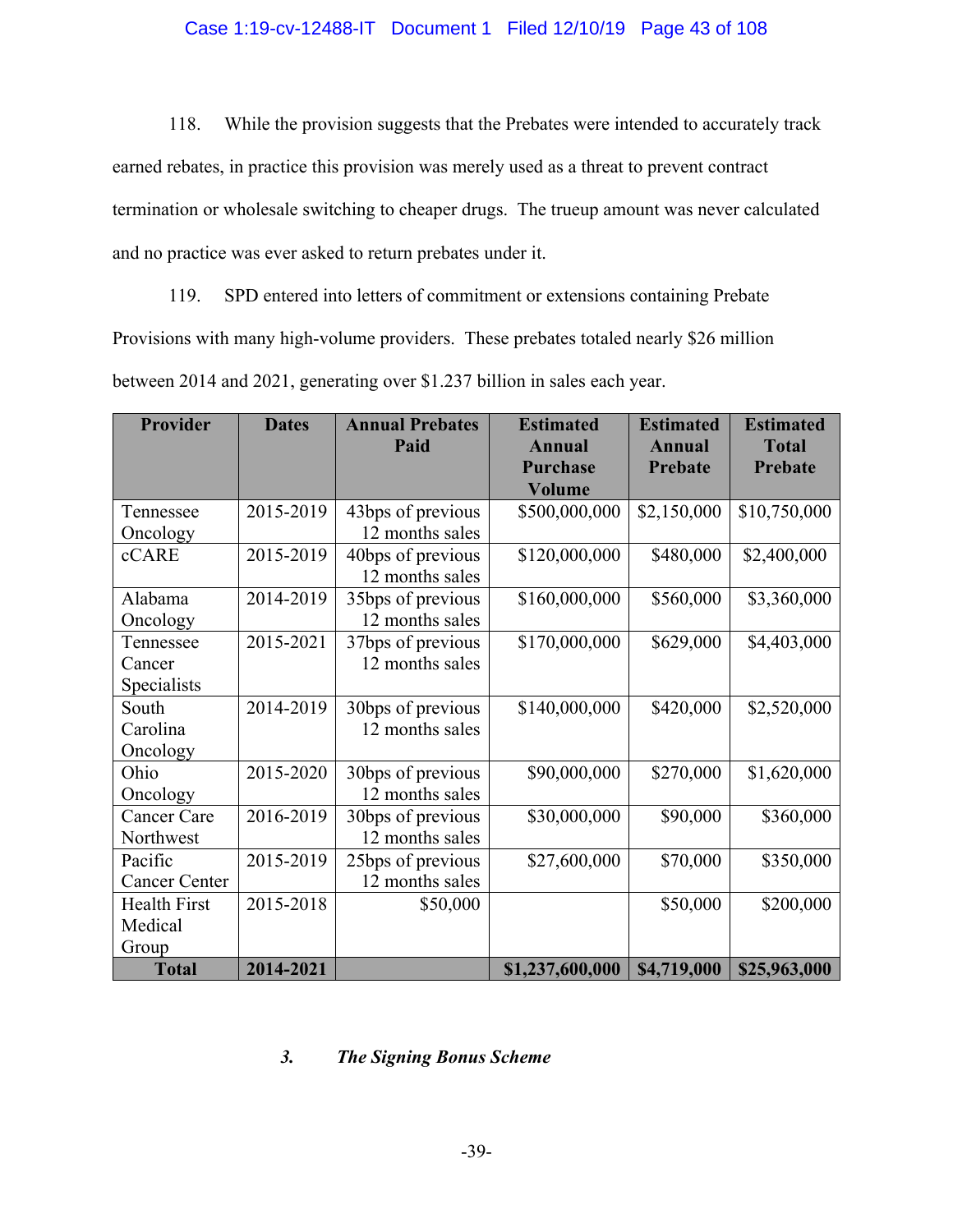#### Case 1:19-cv-12488-IT Document 1 Filed 12/10/19 Page 44 of 108

120. SPD Letters of Commitment also contain a "Signing Bonus Provision" described as an Upfront Rebate. It states that within 30 days of the execution of the agreement, SPD will pay the member a lump sum "upfront discount" in the form of a check or credit memo on "*future* 

## *purchases to be made.*"

121. For example, in June 2016 (some twenty-one months after signing a thirty-sixmonth Letter of Commitment in October 2014), SPD and Tennessee Oncology amended their agreement to extend its term for an additional two years and to include the payment of a \$620,815 Signing Bonus:

Upfront Discount. Within the first thirty (30) days following the execution of this Amendment, Specialty Distribution shall pay to Committed Member an upfront discount in the amount of \$620,815 on future purchases to be made by the Committed Member during the term of this LOC ("Upfront Discount"). Such discount shall be paid in the form of a check or credit memo to Committed Member.

122. While the Signing Bonus purports to be a discount on future purchases, the contract does not provide any basis for calculating the Signing Bonuses. The dramatically different Signing Bonuses paid to various providers suggest that there was no principled basis for their determination, and they were simply the result of SPD's negotiation and the provider's insistence.

123. Similarly, while the provision indicates that the payment may be made by check or credit memo, the payments were invariably made by check within 30 days of the execution of the LOC consistent with the purpose of the payment as a bribe to induce a provider to sign or extend the Letter of Commitment.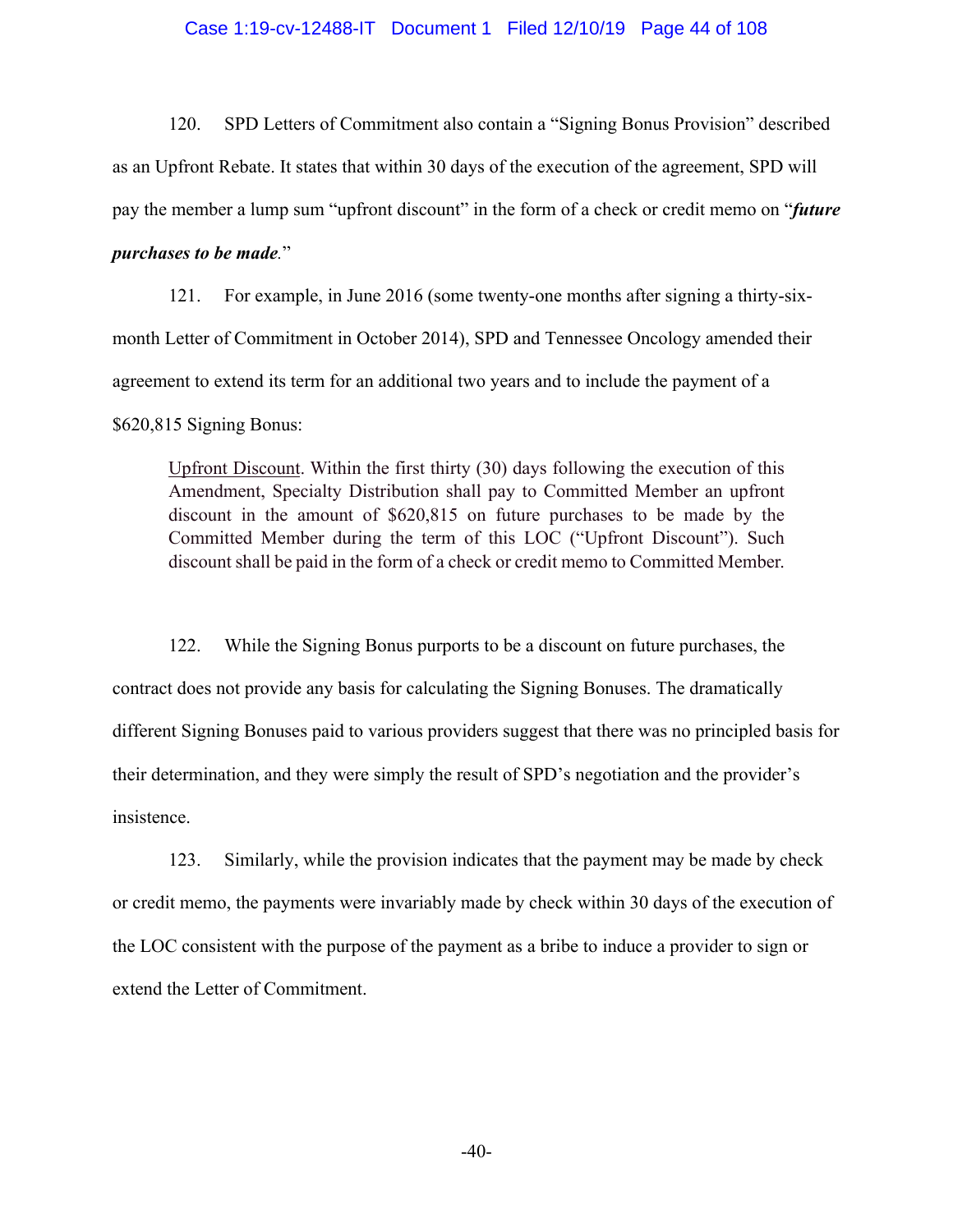### Case 1:19-cv-12488-IT Document 1 Filed 12/10/19 Page 45 of 108

124. Unlike the Prebate Provisions, the Signing Bonus Provisions contain no trueup provision that would modify the "discount" based on the actual amount of purchases. This is unsurprising given the lack of any objective basis for determining the Signing Bonus Amount.

125. Similarly, the Signing Bonus clawback provision is not based on a reconciliation of actual sales, as it is in the Prebate Provision. Instead, it is based on amortizing the Signing Bonus over the life of the LOC. For example, the Tennessee Oncology Amendment clawback provision states in relevant part:

If this LOC is terminated for any reason prior to the end of the term of this LOC, Committed Member shall repay to Specialty Distribution the unearned portion of the Upfront Discount. The unearned portion shall be determined by multiplying the Upfront Discount amount by a fraction, the numerator of which shall be the number of months remaining until the end of the term of this LOC at the time of termination and the denominator of which shall be the total number of months remaining in the Term of the LOC (as extended pursuant to this Amendment) as of the effective date of this Amendment ("Repayment Amount")

126. This too indicates that the Signing Bonus is falsely described as a "discount" when it is in fact simply an inducement to enter into the binding contract. Indeed, the Signing Bonus contains no requirement that the practice purchase anything.

127. SPD entered into LOCs and extensions containing Signing Bonus Provisions with many high-volume providers. These Signing Bonuses totaled over \$7.5 million, generating over \$1.7 billion in annual sales between 2015 and 2022.

| <b>Customer</b>                     | <b>LOC</b> Period | <b>Signing</b> | <b>Annual</b>  |
|-------------------------------------|-------------------|----------------|----------------|
|                                     |                   | <b>Bonus</b>   | Purchase       |
| Tennessee Oncology                  | 2016-2019         | \$620,815      | \$500,000,000, |
| cCARE                               | 2016-2019         | \$203,206      | \$120,000,000  |
| Alabama Oncology                    | 2016-2019         | \$150,881      | \$160,000,000  |
| <b>Clearview Cancer</b>             | 2015-2019         | \$1,500,000    | \$200,000,000  |
| <b>Tennessee Cancer Specialists</b> | 2016-2021         | \$285,302      | \$170,000,000  |
| South Carolina Oncology             | 2016-2019         | \$149,810      | \$140,000,000  |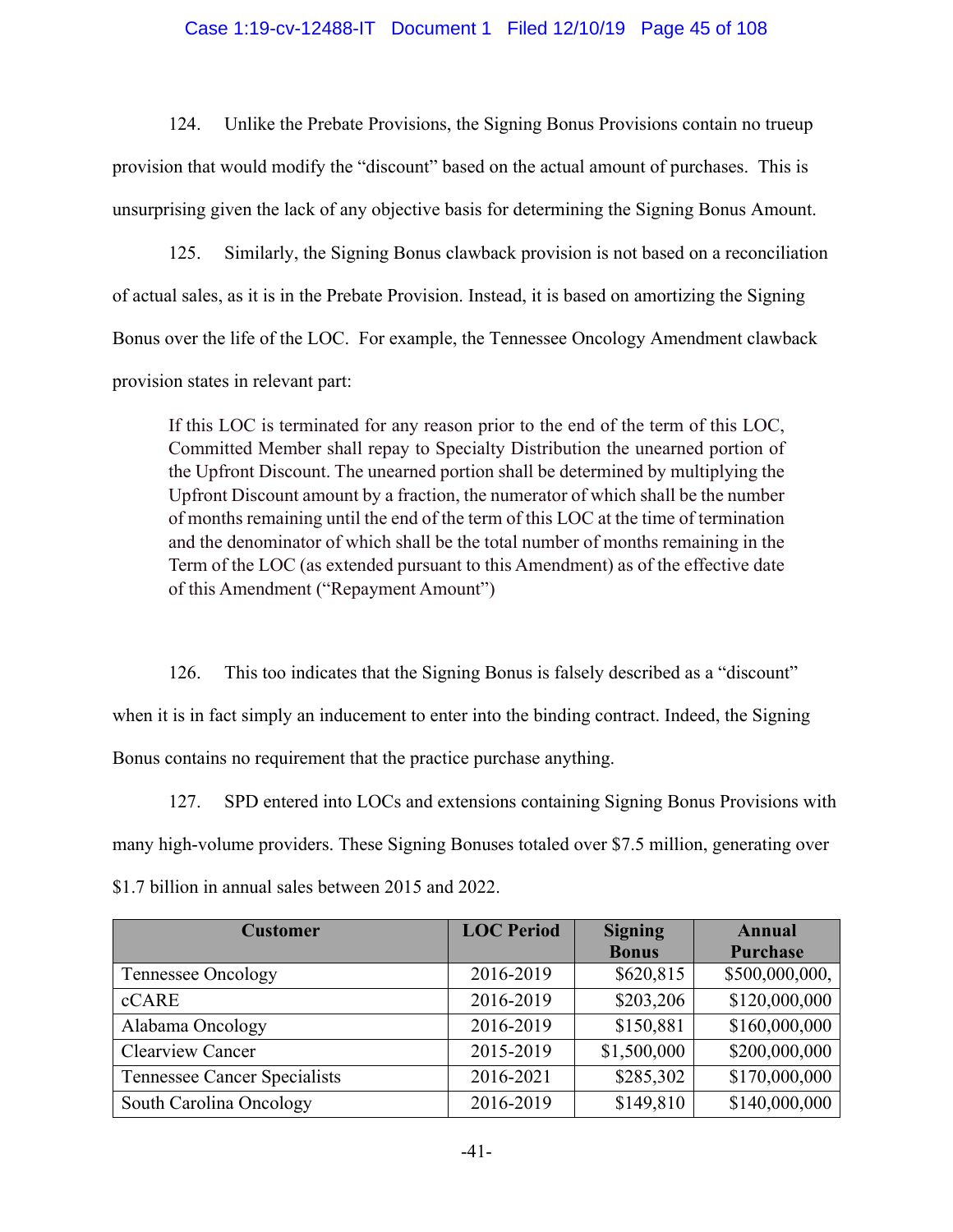#### Case 1:19-cv-12488-IT Document 1 Filed 12/10/19 Page 46 of 108

| Dayton Physicians   | 2017-2019 | \$926,543   | \$100,000,000   |
|---------------------|-----------|-------------|-----------------|
| Michigan Healthcare | 2017-2022 | \$2,340,000 | \$125,000,000   |
| Ohio Oncology       | 2016-2020 | \$92,930    | \$90,000,000    |
| Northwest Medical   | 2017-2020 | \$1,200,000 | \$100,000,000   |
| Total               | 2015-2022 | \$7,469,487 | \$1,705,000,000 |

### *4. Upfront Payments Such as Prebates and Signing Bonuses Violate the AKS and Are Not Protected by Any Safe Harbor*

128. The upfront payments that Cardinal Health paid to providers constitute remuneration under the AKS, which includes cash payments and discounts. *See* 42 U.S.C. § 1320a-7b(b). HHS-OIG has made this clear in regulatory guidance that "examples of remuneration in connection with a sale include, but are not limited to, 'prebates' and 'upfront payments,' other free or reduced-price goods or services, and payments to cover the costs of 'converting' from a competitor's product." HHS-OIG, Compliance Program Guidance for Pharmaceutical Manufacturers, 68 Fed. Reg., 23731, 23736 (May 05, 2003) ("HHS-OIG Compliance Program Guidance").

129. Cardinal Health's signing bonuses and prebates were intended to induce providers to change their purchasing behavior and purchase drugs from Cardinal rather than its competitors. Moreover, Defendants knew these drugs were reimbursable under Medicare as the program covers over half the specialty drug prescriptions in this market. *See* 42 U.S.C. § 1320a-7b(b).

130. No AKS safe harbor permits the SPD's prebates and signing bonuses. In particular, the "Discount Safe Harbor" only protects discounts that are "made at the time of the sale," or rebates whose terms are "fixed and disclosed in writing to the buyer at the time of the initial sale" 42 C.F.R. § 1001.952(h)(1)(iii)(A).

131. HHS-OIG has repeatedly emphasized that upfront payments, prebates, or signing bonuses, whether or not labeled a "discount" or a "rebate," do not meet the requirements of the

-42-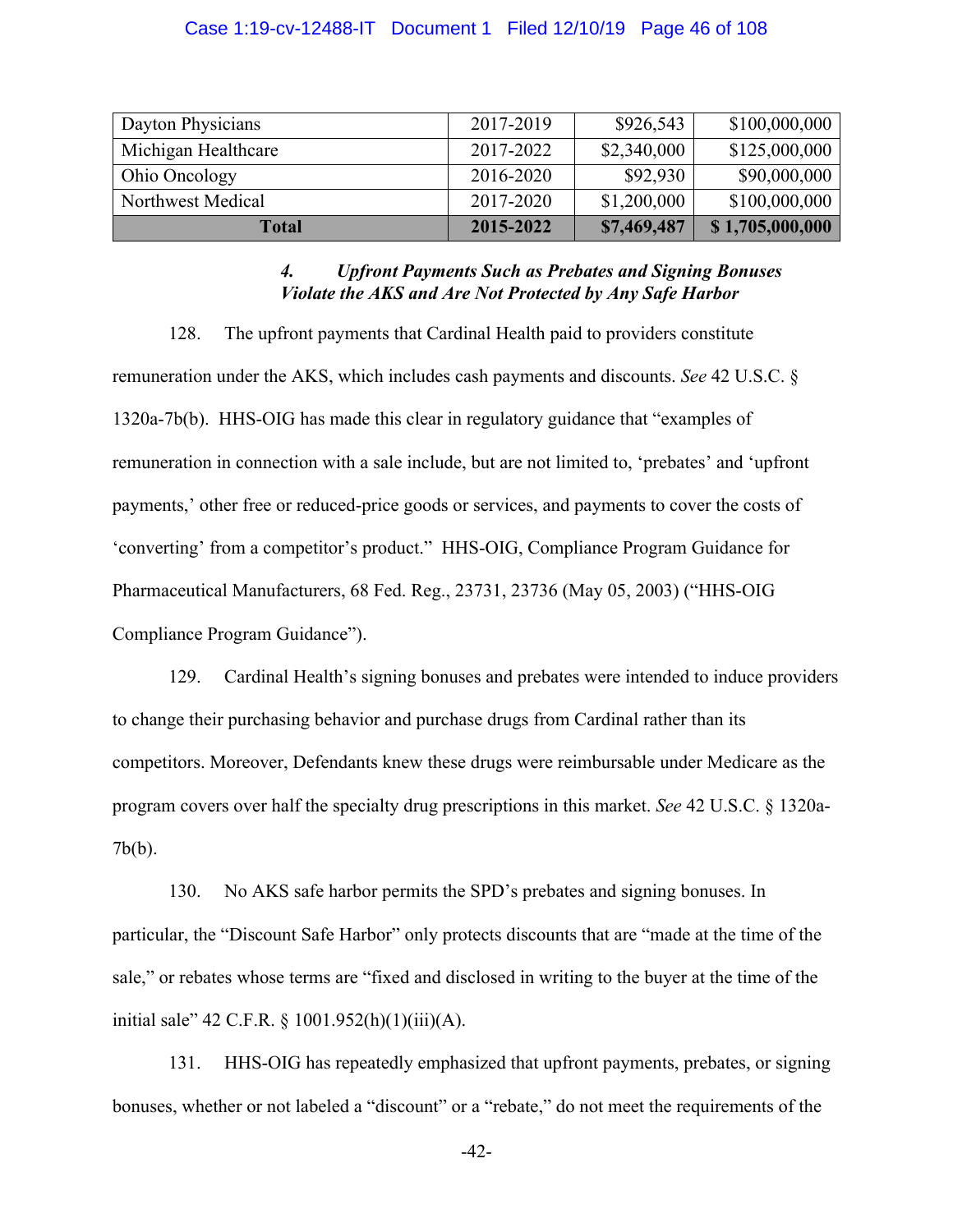#### Case 1:19-cv-12488-IT Document 1 Filed 12/10/19 Page 47 of 108

discount safe harbor. For example, in 2003 HHS-OIG explained that the discount "exception covers only reductions in the product's price" and only if the discount is "given at the time of sale or, in certain cases, set at the time of sale, even if finally determined subsequent to the time of sale (i.e., a rebate)." HHS-OIG, Compliance Program Guidance, 68 Fed. Reg., at 23735. That document further categorizes "'prebates' and 'upfront payments,'" not as "discounts" but as "other remuneration to purchasers" in connection with a sale that "potentially implicates the antikickback statute and should be carefully reviewed." *Id.* at 23736.

132. Further, in July 2000, HHS-OIG further explained the inapplicability of the safe harbor to upfront payments in response to a medical product seller's inquiry into whether "arrangements involving advance contractual payments, variously described as (i) 'up-front rebates', (ii) 'signing bonuses', and (iii) 'prebates', implicate the Medicare and Medicaid antikickback statute." HHS-OIG, "Up front Rebates," "Prebates" and "Signing Bonus" Payments", Opinion Letter (Jul. 17, 2000) https://oig.hhs.gov/fraud/docs/safeharborregulations/prebate.htm. The payments discussed in the Opinion Letter are indistinguishable from those paid by SPD. There, the seller agreed "to pay substantial up-front payments to the Purchasers upon execution of the contract and may provide for additional advance payments to be made at various times during the terms of the contracts. The contracts would not provide for any refund to the Seller upon failure of the Purchasers to satisfy any minimum purchase requirements and may establish an exclusive purchasing relationship between the parties." *Id.*

133. HHS-OIG explained that these payments did not fall within the discount safe harbor because "they are made *prior* to any purchase and are *not attributable to identifiable purchases of items or services*. Simply put, *discounts are price reductions at the time of sale of goods, and rebates are discounts subsequent to the sale*." *Id.* (emphasis added).

-43-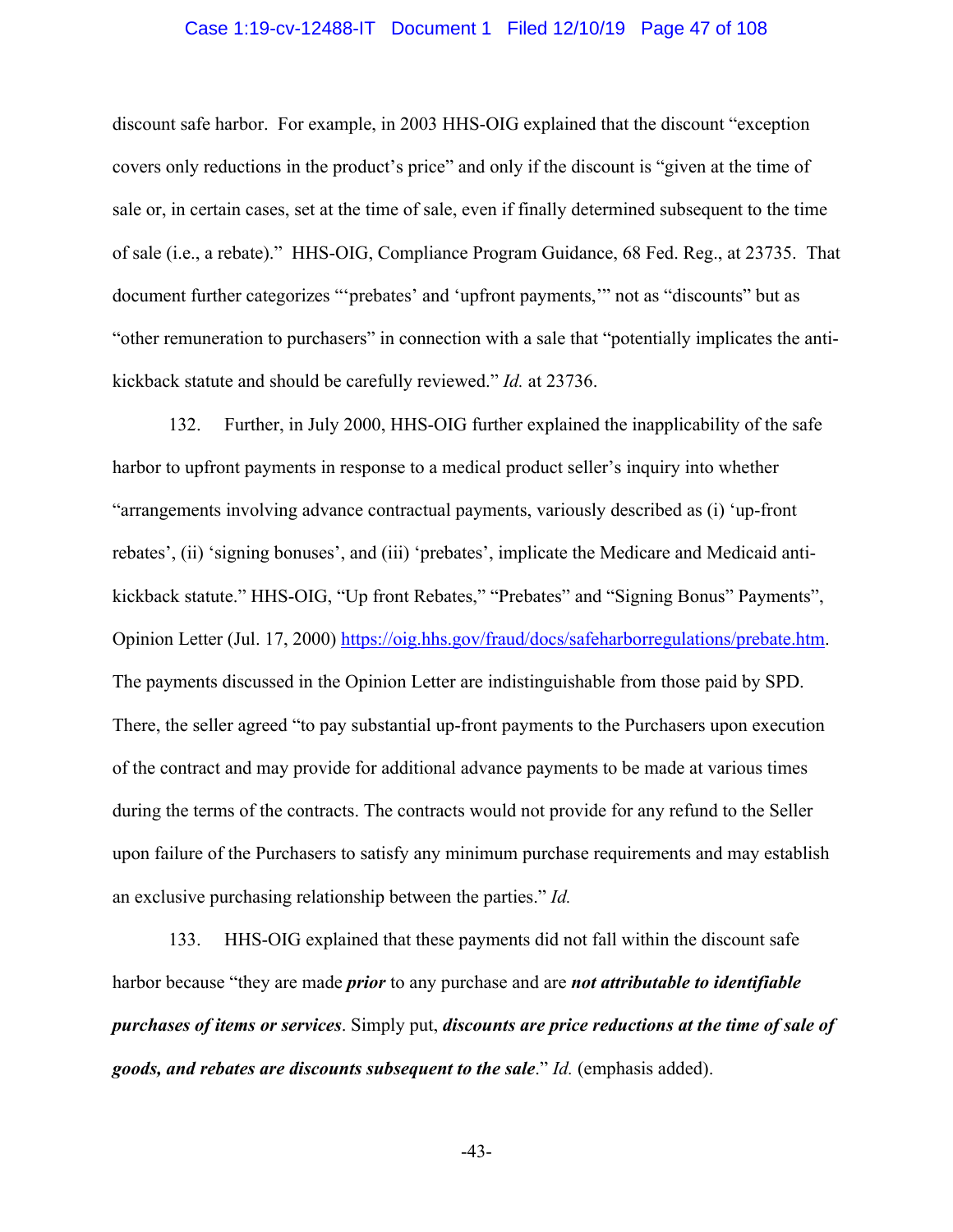#### Case 1:19-cv-12488-IT Document 1 Filed 12/10/19 Page 48 of 108

134. HHS-OIG further explained that prebates and signing bonuses "pose *a significant risk of fraud and abuse*" for two reasons. First, they are "difficult to trace to ensure proper disclosure" as required by the safe harbor. Second, they "have the practical effects of *'locking in' the purchasers for an extended period of time,* increasing the potential for overutilization and interfering with a purchaser's normal cost/quality considerations in ordering specific goods or services." *Id.* (emphasis added).

135. Cardinal Health's prebates and signing bonuses plainly fall outside of the safe harbor and represent a significant risk of fraud and abuse as they were set months, if not years, in advance of any sales. The prebates were set and paid at the beginning of each year, up to twelve months in advance of the purchases for which they were ostensibly discounting. Likewise, the signing bonus was set and paid at the signing of an exclusivity contract years before all of the purchases that the Bonus ostensibly discounted.

136. These agreements had the practical effect, as HHS-OIG feared, of locking Medical Practice Defendants into multi-year exclusive purchasing relationships with Cardinal Health.

### *5. Cardinal Health Knew These Payments Were Illegal*

137. In 2008, Cardinal settled *United States ex rel. Saleaumua v. Cardinal Health, Inc*, a False Claims Act case involving nearly identical behavior to that described here. The United States alleged that Cardinal Health bribed the owners of a chain of community pharmacies with a \$440,000 signing bonus to expand market share over its competitor, McKesson, and thereby "weaken[ed] Medicare and Medicaid by steering taxpayer dollars into provider pockets, rather than into sound patient care." Press Release, DOJ, Ohio-Based Cardinal Health Inc. to Pay U.S. \$8 Million to Resolve False Claims Act Allegations (Apr. 21, 2011). In settling the matter, Cardinal was plainly aware that such payments are illegal kickbacks under the AKS and FCA.

-44-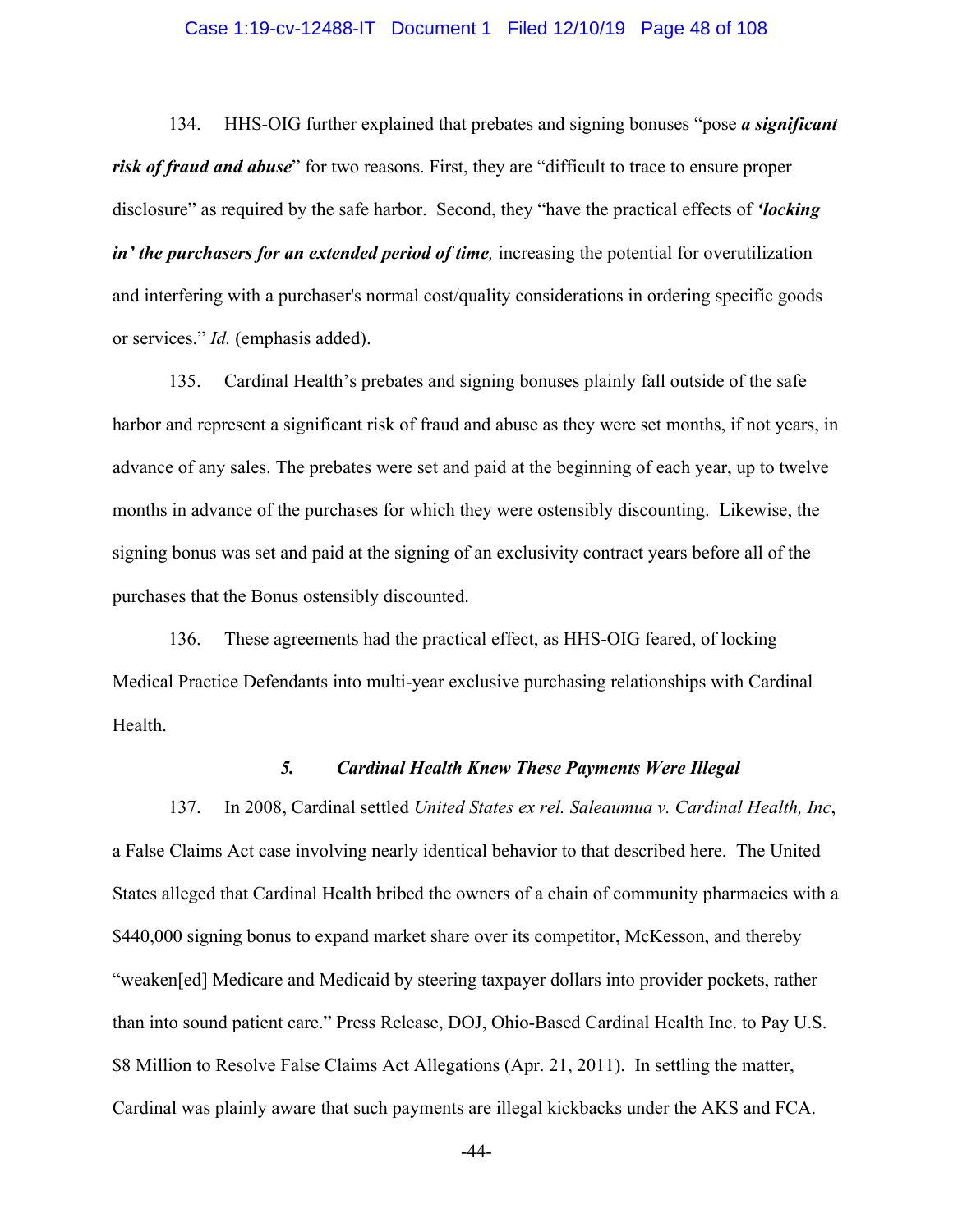#### Case 1:19-cv-12488-IT Document 1 Filed 12/10/19 Page 49 of 108

138. Cardinal Health Specialty Solutions executives were aware of *Saleaumua*. The case was addressed at several compliance meetings during the pendency of SPD's signing bonus and prebate schemes.

139. Cardinal's prebates and signing bonuses were a powerful economic differentiator. Competitors AmerisourceBergen and McKesson were not offering them and quickly began to lose market share to Cardinal

140. Amerisource initially fought back against Cardinal's strategy by telling providers that Cardinal's signing bonuses and prebates were illegal. This information made its way back to Cardinal Health executives providing yet another basis for their knowledge that the scheme was improper.

141. However, after losing several large practices to Cardinal, including, notably Defendants Tennessee Oncology, cCARE, and Tennessee Cancer Specialists, Amerisource began to offer competing prebates and signing bonuses. Since Amerisource's about-face, "Super Tankers" Tennessee Oncology, South Carolina Oncology, and cCARE have ceased to do business with Cardinal and now contract with Amerisource.

#### **6.** *These Payments Were Hidden From ASP Calculation*

142. Cardinal Health has undermined the true ASP reported by drug manufacturers to Medicare (and other prices relative to other Government Health Care Programs) and increased the profit to providers.

143. Insofar as a provider can lower its actual acquisition cost below the drug's ASP, it increases the profit that it realizes on each administration. In the example, *supra*, ¶¶ 94-99, the provider effectively pays \$90 less the unreported \$1.13 in Signing Bonus, Prebates, and offinvoice discounts that it receives from the distributor, or \$88.87 – \$.13 less than ASP. While an additional .13% discount on a drug with a WAC of \$100 may seem small, large providers

-45-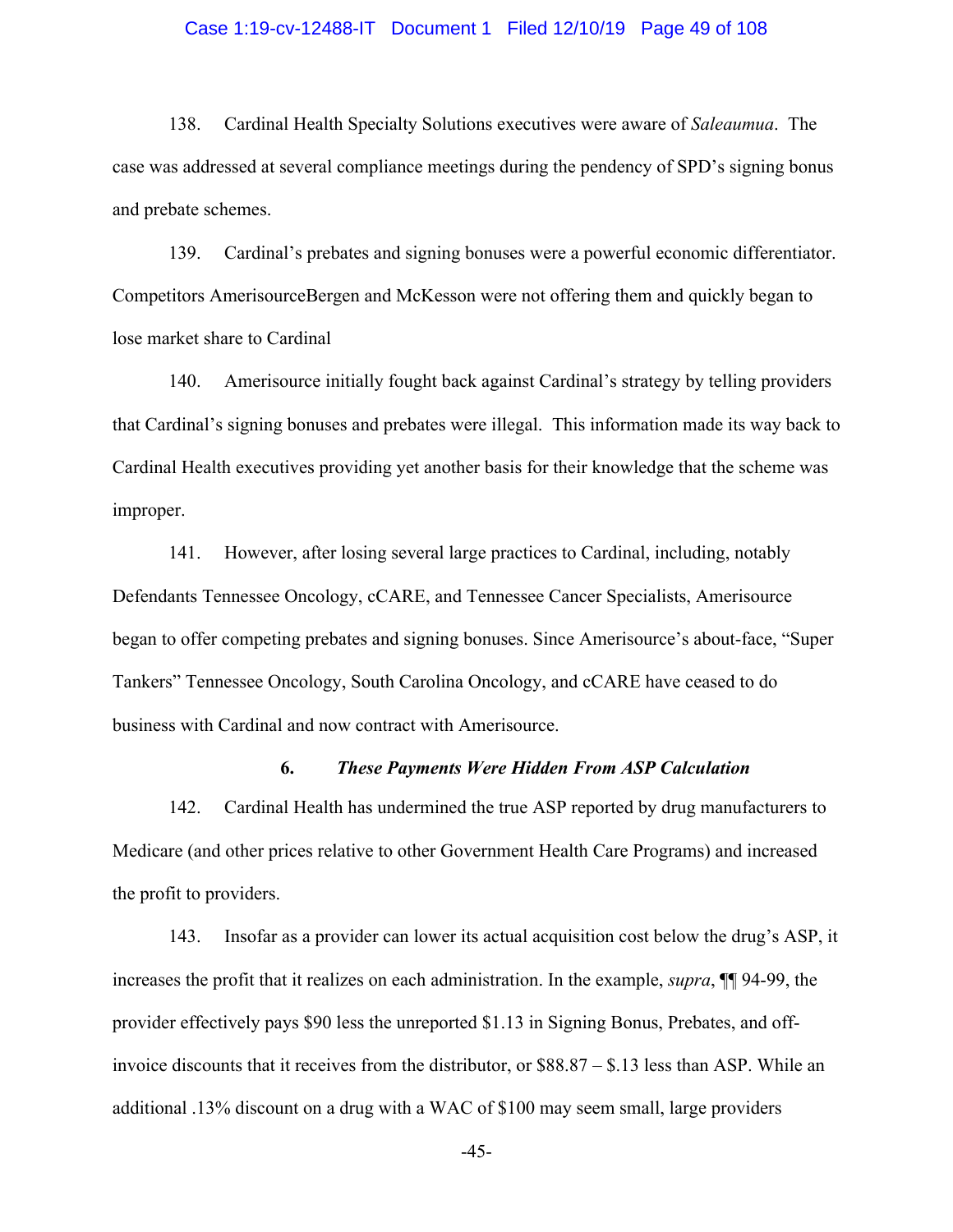#### Case 1:19-cv-12488-IT Document 1 Filed 12/10/19 Page 50 of 108

purchase upwards of \$500 million in goods annually, so that small difference translates to an additional \$650,000 each year.

144. As set forth above, since July 1, 2005, Medicare has based reimbursement for most Part B drugs on ASP, reported quarterly by the manufacturer to CMS. Manufacturers must deduct all "price concessions" from the calculation of ASP. 42 C.F.R. § 414.804(a)(3). Failure to do so inflates the ASP and results in Medicare overpaying for the drug.

145. "Price concession" *excludes* "*bona fide* service fees," such as the fees paid to distributors, *provided* that they represent fair market value for an itemized service actually performed on behalf of the manufacturer, *and that are not passed on*, in whole or in part, to a client or customer of an entity, whether or not the entity takes title to the drug. 42 C.F.R. § 414.802.

146. Thus, because they were structured as "service fees," the pharmaceutical manufacturers would not deduct SPD's distributor service fee and additional service fees from the ASP calculation. However, these fees do not in fact meet the requirements for *bona fide* service fees because they were passed on in part to SPD's clients as signing bonuses, prebates, and other illegal off-invoice discounts.

147. Cardinal Health fraudulently described the fees as *bona fide* service fees, when in fact they included money used to pay illegal kickbacks. As a result, manufacturers falsely reported a higher ASP to Medicare, compounding the value of the kickback to the provider by causing an artificially large reimbursement by Government Health Care Programs.

# **D. VitalSource GPO Was Used to Funnel Valuable Free SPD-provided Services to Physicians in Violation of the Anti-Kickback Statute**

148. The AKS prohibits knowingly and willfully offering or paying remuneration directly or indirectly to induce a person to purchase goods paid for by a Government Health Care

-46-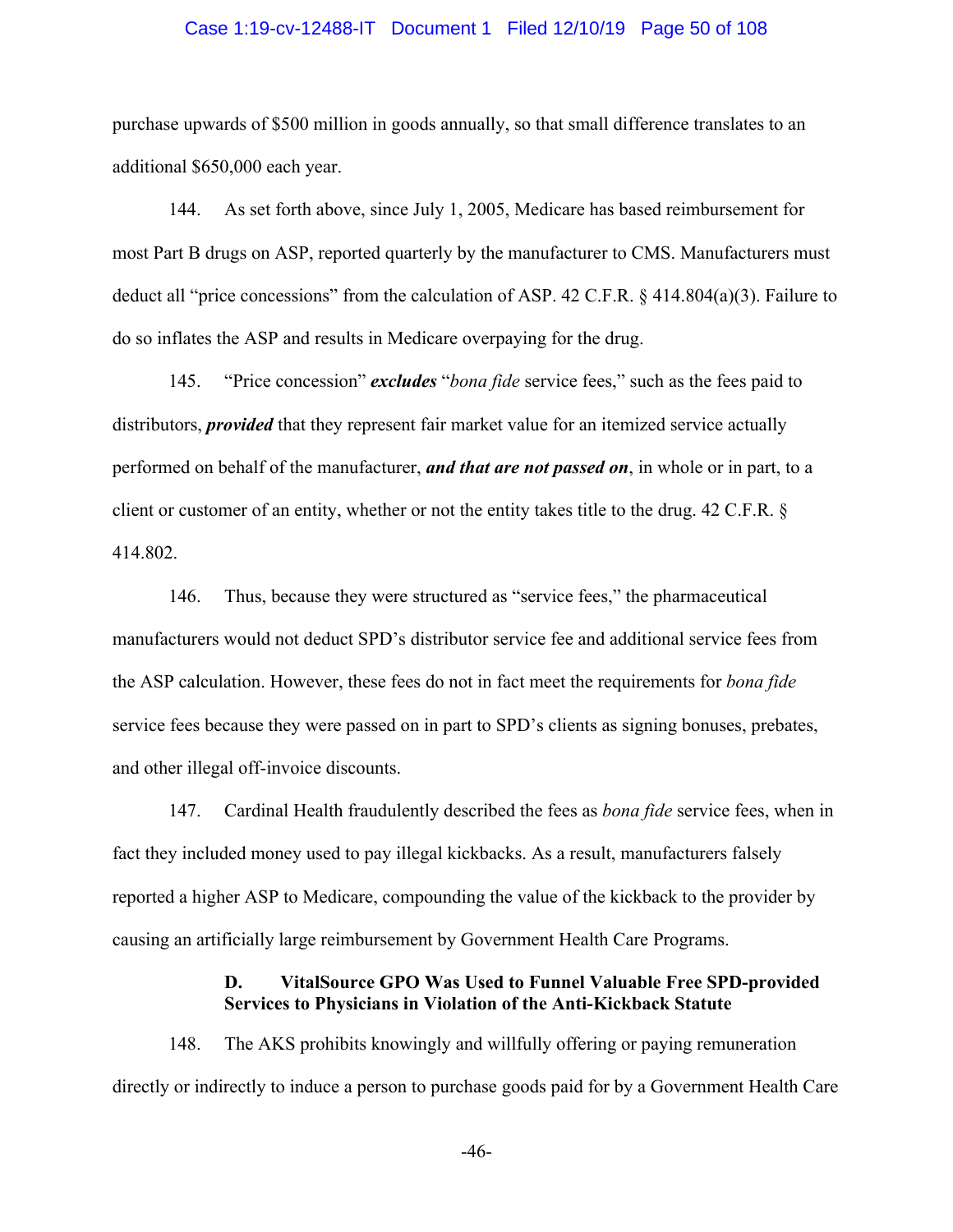#### Case 1:19-cv-12488-IT Document 1 Filed 12/10/19 Page 51 of 108

Program. 42 U.S.C. § 1320a-7b(b)(2)(B). "Examples of remuneration in connection with a sale include, but are not limited to, . . . free or reduced-price goods or services." HHS-OIG, Compliance Program Guidance, 68 Fed. Reg., at 23736.

149. Cardinal Health uses VitalSource GPO to funnel free SPD-funded (and other) services to GPO members to induce them to enter into exclusive distribution contracts with SPD thereby increasing the service fees SPD receives from manufacturers. In some cases, these services ostensibly carried fees, but Cardinal Health regularly waived these fees or offered offsetting billing credits to the practices for the services.

150. Cardinal Health provided the following valuable services that, in the absence of Cardinal's offers, would have to be purchased by the providers themselves. Beyond the economic incentives that Cardinal offered, these services provided a major point of differentiation on which practices chose to contract with Cardinal Health.

- a. **USP 800** educational resources devoted to helping providers obtain "knowledge of handling, preparing, administering and disposing of hazardous materials in preparation for the upcoming USP 800 standard." These expensive resources are necessary for oncology practices to open and operate a pharmacy.
- b. **Practice Consultants** highly compensated experts holding advanced degrees (PharmD and MBA) who are provided to practices free of charge to help providers set up and operate their own pharmacies. Without this service, providers would have to locate and hire their own consultants. These experts provide free "Consultative Services," "Pharmacy Operations," and

-47-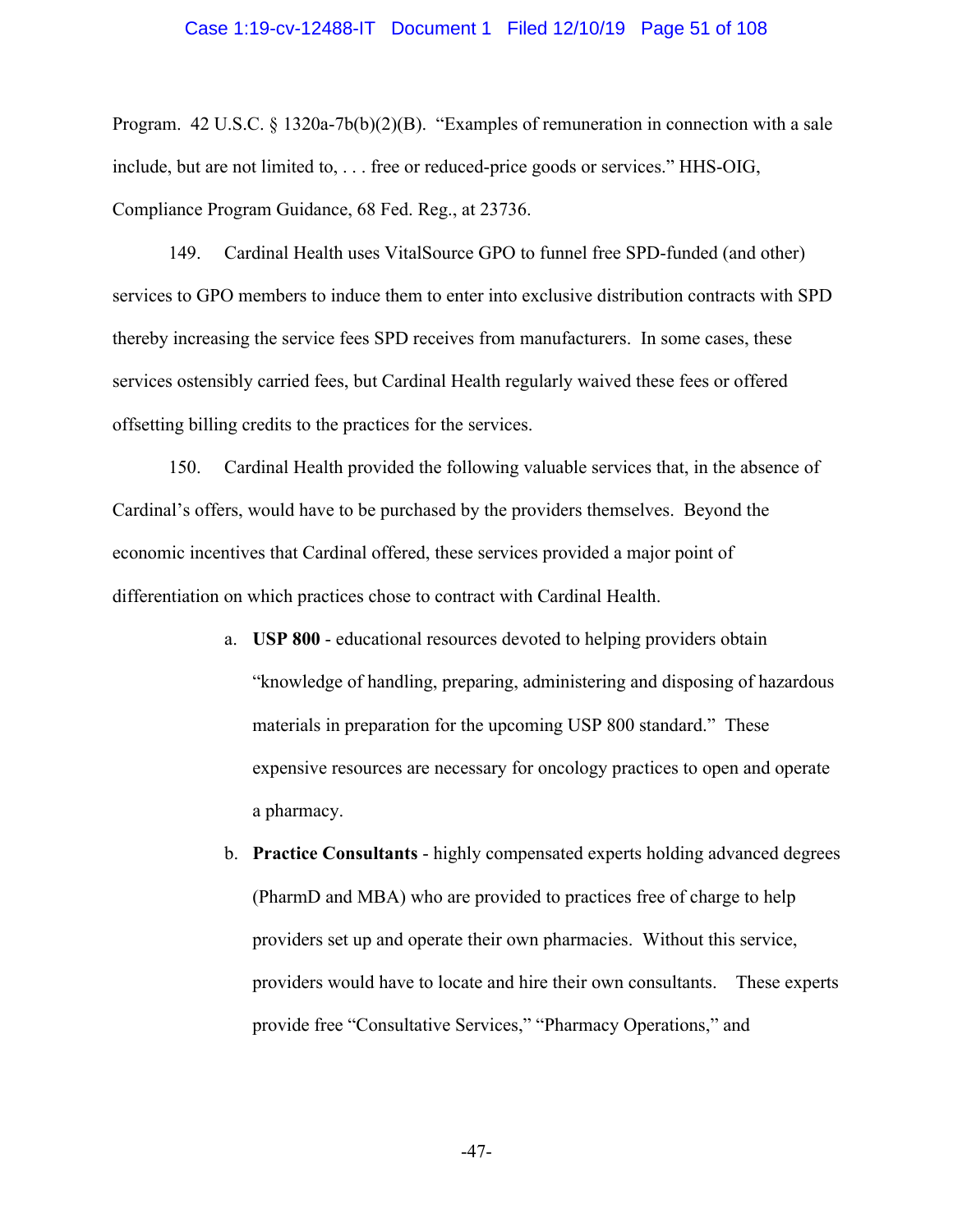"Formulary Analyzer Consultative Services" that help providers increase profit.

- c. **Site of Care Dispensing Program End-to-End Solution** regulatory, legal, and management services necessary to opening and operating a pharmacy on site at the provider's office. These services include "research[ing] state regulations," "evaluat[ing] financial feasibility," "establish[ing] practice's NCPDP/NABP number," "perform[ing] necessary credentialing with payers," and "training staff."
- d. **GPO Account Management Team** full time consultants who help providers ensure patients are being treated in a manner to maximize discounts and rebates.
- e. **FUSE by Cardinal Health** Cardinal spent millions of dollars per year on a software development subsidiary called FUSE, which has over 100 employees. FUSE develops, installs, maintains, and updates software and hardware that is given free of charge to providers. These services, software, and hardware save providers millions of dollars in operating expenses. In fact, it would be virtually impossible for providers to replicate these capabilities on their own. FUSE's software "integrate[s] data analytics with 70+ EMRs and pharmacy systems . . . Drive[s] insights with cognitive and AI capabilities for payers, providers and manufacturers . . . and Captures data metrics to inform care options, improve workflow and decrease inefficiencies and cost." FUSE products given to practices include, among others, the following: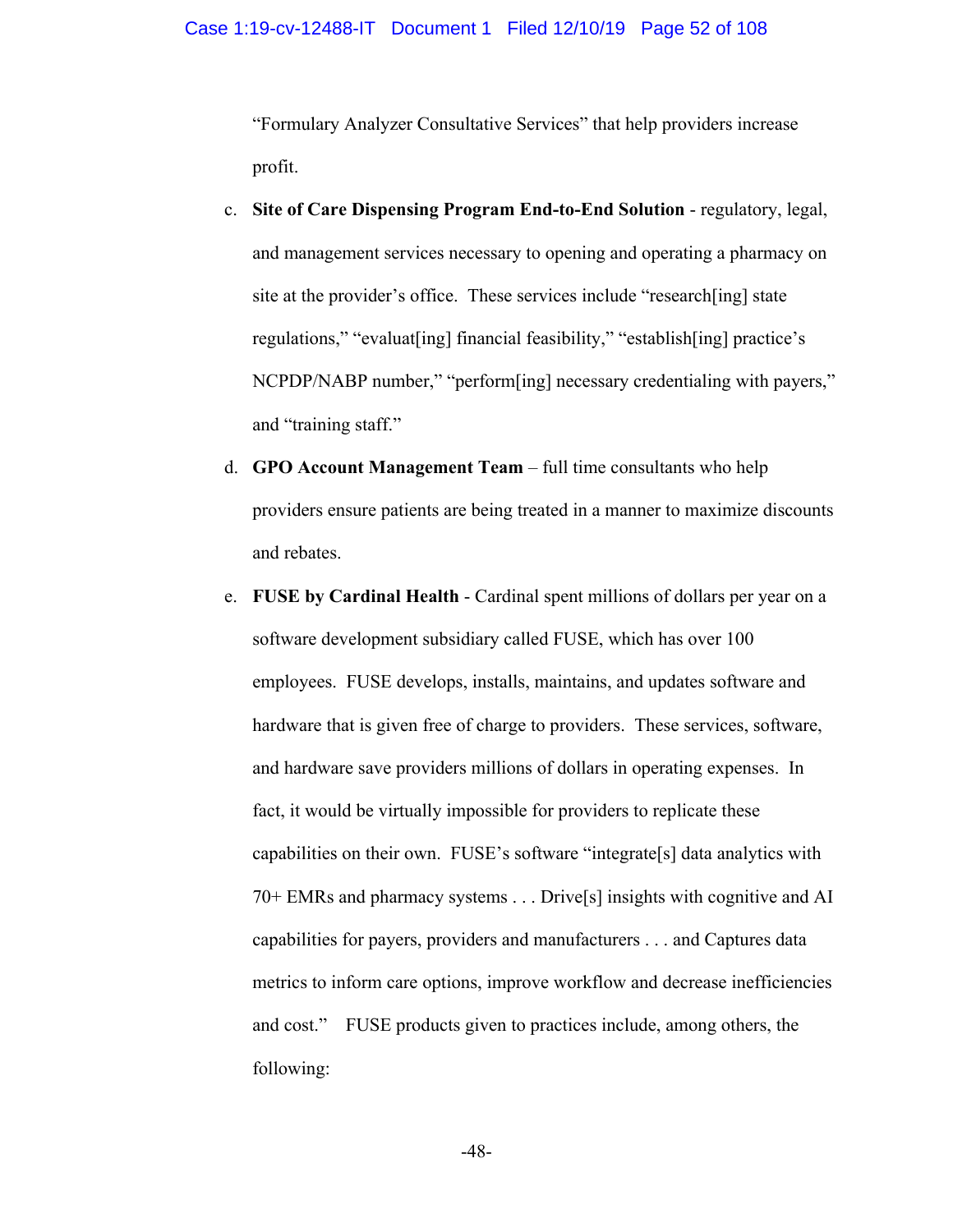i. **Practice Analytics – Core and Advanced** – Data analytics that ensure that the practice treats patients using drugs that maximize market share and aggregates rebates and discounts. Includes "GPO Contract Performance Dashboard," additional complex software to make sure the practice is treating patients in a way that maximizes rebates and discounts. The FUSE budget for these products was nearly \$1.5 million annually.**Regimen Analyzer** – a web-based financial analysis tool that helps practices understand the financial implications of treatment decisions.

151. Cardinal documents make clear that many of these above services, though ostensibly offered by VitalSource GPO, are in fact "owned" by SPD. For example, a 2015 VitalSource Business Overview presentation described the "Practice Analytics – CORE offering" as "Core analytics provided to GPO members as part of SPD/GPO customer business". The presentation also explains that "Specialty Online," a web-based ordering product, and "VitalPath Inventory Management Solutions" are free services "owned by SPD."

152. Part of the intent behind these free and reduced-cost services is to induce providers to purchase drugs from SPD. As such, they are straightforward kickbacks in violation of the Anti-Kickback Statute.Cardinal used the services and value provided by VitalSource membership to increase the profit to SPD. For example, in 2016, VitalSource GPO designed a presentation to exhort its members to "Move as One" and act in concerted effort to obtain concessions from manufacturers. However, the concessions sought in at least some cases were for the exclusive benefit of SPD, and posed potential harms to VitalSource's members.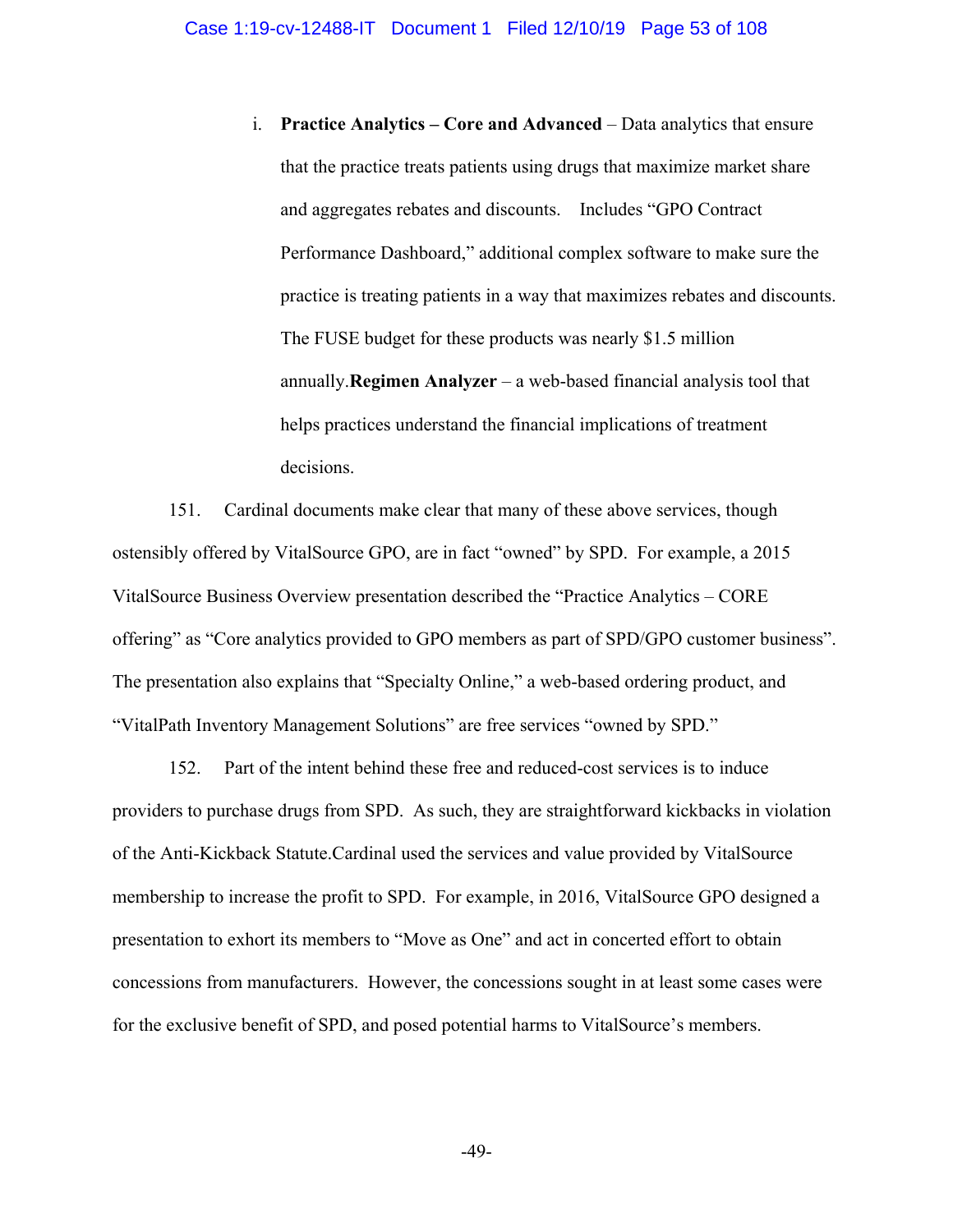#### Case 1:19-cv-12488-IT Document 1 Filed 12/10/19 Page 54 of 108

153. For example, that presentation highlighted two cases in which manufacturers had chosen to distribute drugs outside of SPD. VitalSource requested that its members "reinforce[] the membership's position" and "[r]eward manufacturer partners who support our culture and our Community Oncology." In this case "support our culture and Community Oncology" meant increase the profits to SPD.Novartis was criticized for "elect[ing] to implement exclusive channel strategy," and forcing GPO membership "to order Novartis products through drop-ship from non-preferred distributor." The ultimate message to members was that "Novartis is making the job of community oncology more difficult solely to increase profitability." However, the request was driven not by VitalSource's concern for its members, but by its own interest in increasing the profit to its corporate sibling SPD which stood to lose out on lucrative distributor fees under Novartis's strategy.

154. VitalSource GPO members followed Cardinal's request and limited the access they granted Novartis's sales representatives. Novartis eventually caved and permitted SPD to distribute their drugs.

155. Likewise, Pharmacyclics was criticized for forcing "VitalSource GPO membership . . . to order Imbruvica through a non-preferred distributor." Again, the message to GPO membership was that "Pharmacyclics is making the job of community oncology more difficult solely to increase profitability." And again, the request was driven not by VitalSource's concern for its members, but by its own interest in increasing the profit to its corporate sibling SPD who stood to lose out on lucrative distributor fees under Pharmacyclics's strategy.VitalSource GPO members followed Cardinal's request and limited the access they granted Pharmacyclics's sales representatives. Pharmacyclics eventually caved and permitted SPD to distribute Imbruvica.

-50-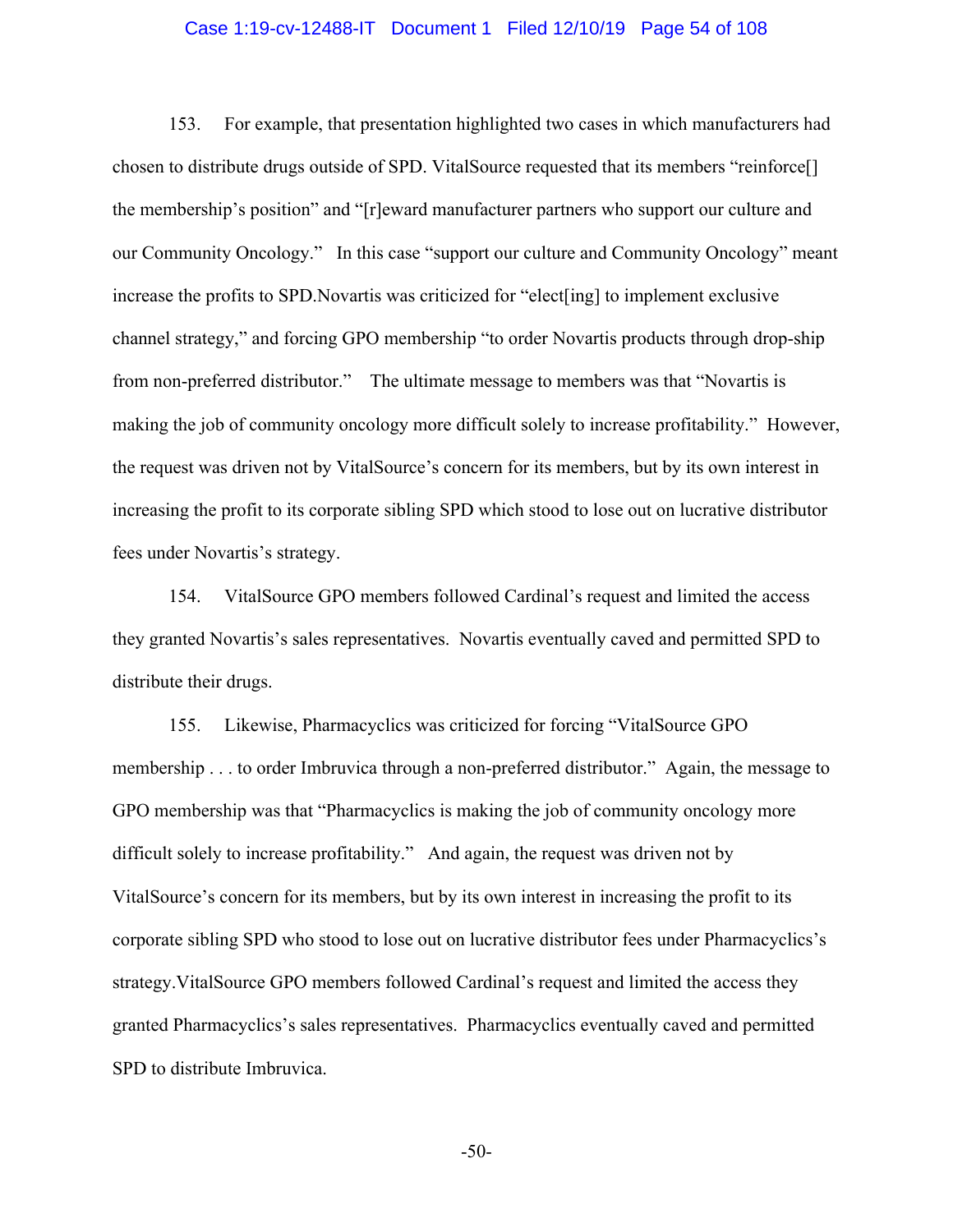#### Case 1:19-cv-12488-IT Document 1 Filed 12/10/19 Page 55 of 108

156. Providers rely on visits from manufacturer representatives to (i) keep them up to date on new studies and treatments in the field as well as (ii) communicate their questions or concerns about products directly to the manufacturer. Providers who limited their access to manufacturers at VitalSource's request lost out on these benefits, both to the detriment of the providers' interests as well as their patients' safety. In requesting providers make sacrifices for SPD's profit, VitalSource operated as an extension of SPD, rather than a GPO on behalf of its members.

## **E. VitalSource GPO, Its Member Providers, and Manufacturers Act in Concert to Grow Certain Manufacturers' "Market Share" by "Switching" to Those Manufacturers' More Expensive Branded Drugs**

157. VitalSource GPO offers, even touts, to the manufacturers of branded drugs, its ability to leverage the GPO relationship on behalf of pharmaceutical manufacturers to encourage or cause the GPO members to switch some or all of their prescribing from one drug, typically a cheaper generic drug, to that manufacturer's drug. This is done in part through the use of socalled product share (*i.e.* "switching") contracts between VitalSource and the manufacturer through which the GPO member can access certain pricing which offers purported manufacturer "discounts" and/or "rebates" as higher levels of product share are achieved. In other words; the provider uses more of the contracted manufacturer's product and less of the (often cheaper) competing products. Under these contracts, the GPO member receives higher rebates/better pricing from the manufacturer the higher the market share achieved.

158. For example, Amgen and VitalSource engaged in a successful campaign to switch GPO members to Amgen's XGEVA from competitor drugs including generic Pamidronate. They did so by entering into a GPO agreement for the "product" XGEVA. The agreement prohibited VitalSource from "counter-detailing," *i.e.* directly encouraging a GPO customer to switch its order to a product that competes with XGEVA, except in certain limited situations, and

-51-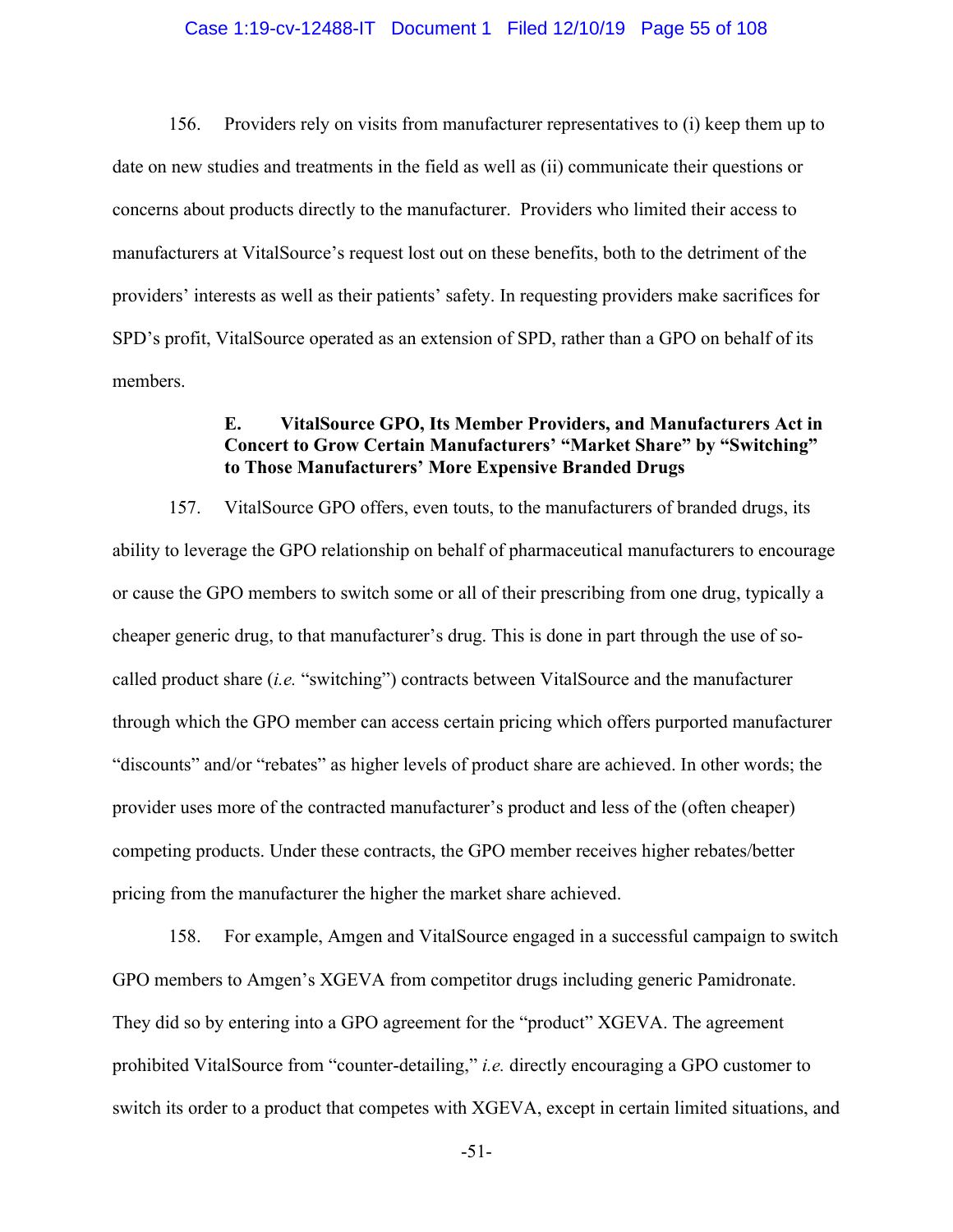#### Case 1:19-cv-12488-IT Document 1 Filed 12/10/19 Page 56 of 108

provided multiple types of discounts to providers. Four of the five discounts were not determined using the volume of XGEVA purchased and used. Rather, they were based on the market or product share of the GPO member's purchases of XGEVA versus "competitive products" including Pamidronate, Zometa and pamidronic acid plus any new drug that might receive FDA approval during the contract period. These discounts included:

- a. a "Product Share Invoice Discount" of 1% for product share less than 30%, 1.0% for product share over 30% but less than 45%, 2% for product share over 45% but less than 60%, and 3% for product share greater than 60%;
- b. a Loyalty Discount of 2.0% if the XGEVA product share exceeds 30% (and 0% for anything below that);
- c. a "Large Practice XGEVA Invoice Discount" which generally speaking was calculated based on LP Aggregate XGEVA Product Share, i.e., the volume of XGEVA purchased divided by the total volume of XGEVA and competitive products purchased; if the LP Aggregate Product Share was 38% or higher, the practice was eligible to receive a further discount of 1.0 % (recently amended to increase the discount from 1% to 6% maximum, depending on market share achieved).
- d. a Base Invoice Discount of 2% applied to the WAC of the drug for a member who became a new purchaser of XGEVA (i.e. had no purchases of XGEVA prior to the effective date of their joining the GPO); and
- e. a 1.0 % Volume Invoice Discount if a provider's purchases of XGEVA exceeded a certain number of units during the period.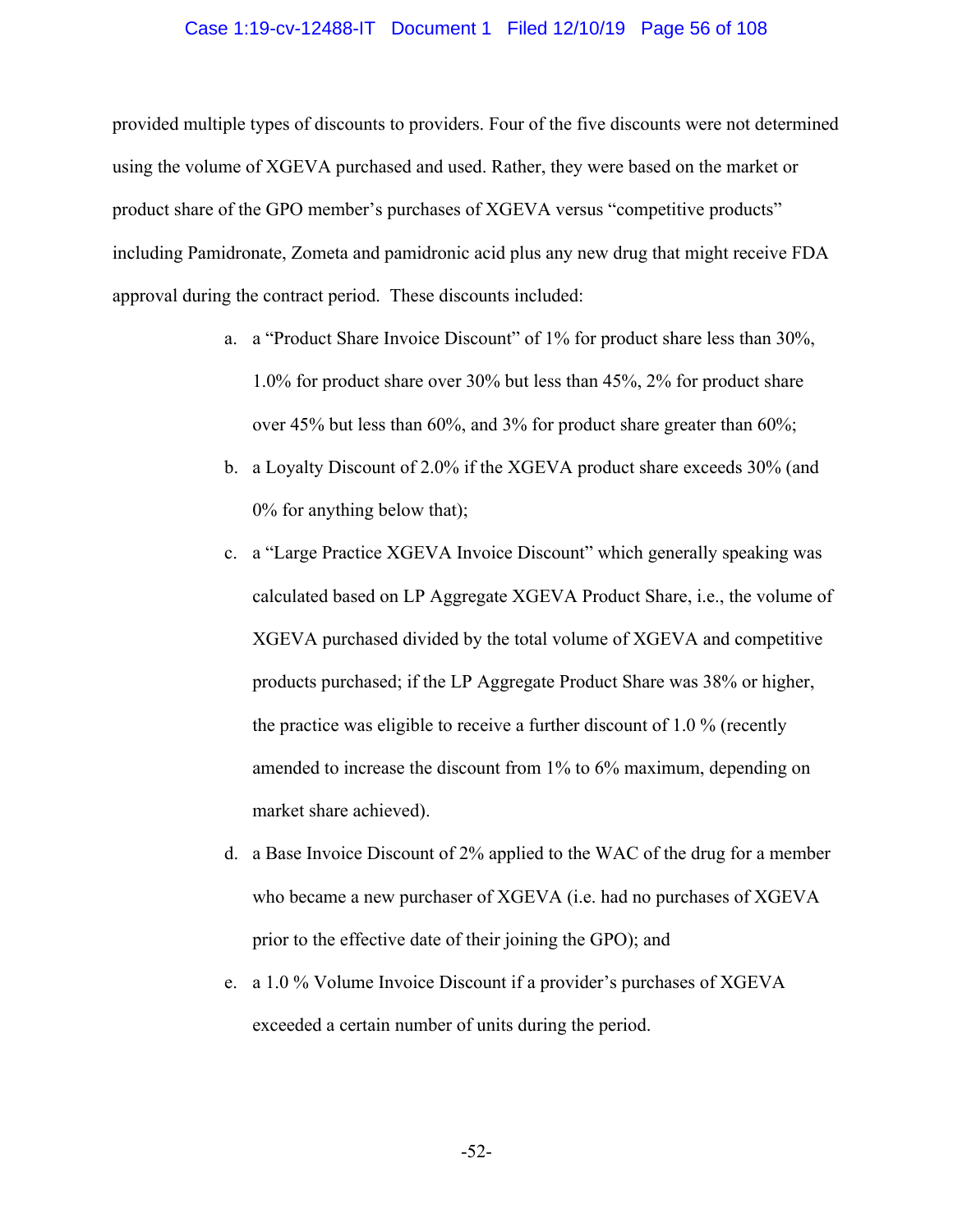#### Case 1:19-cv-12488-IT Document 1 Filed 12/10/19 Page 57 of 108

159. Of these five types of discounts, only the Volume Invoice Discount was actually based on sales volume. The other discounts were based either on (a) the ratio of XGEVA used compared to competitor products by the GPO member/physician practice (your volume could actually go down because of fewer patients, for example, but you could still receive the discount); or (b) if you were a new XGEVA user (regardless of how much you purchased). When combined, they permitted large practices to reduce the cost of XGEVA a further 6% or essentially doubling the government's intended profit to the physician.

160. In all cases, under the agreement, the only authorized wholesaler from whom XGEVA could be distributed to the provider was Cardinal.

161. This arrangement had a dramatic effect on the prescribing habits of VitalSource members. In 2014, XGEVA enjoyed a market share of between 41% and 45% among VitalSource providers enrolled in the program. However, by the fourth quarter of 2016, XGEVA had achieved a nearly 100% market share (99.97% to be precise).

162. With other manufacturers, including Millennium Pharmaceuticals (for the drug Velcade) and Eli Lilly and Company (for the drug Alimta), the GPO agreements between VitalSource and the manufacturer provide so-called "growth" discounts if a group of practices can grow their aggregate use of the relevant drug by a certain amount. Such "growth discounts" are in fact disguised market share discounts given that there is a finite cohort of cancer patients in any given area.

163. Moving aggregate market share could also result in VitalSource receiving a higher ASF from a manufacturer. For example, at one point in time, Amgen increased the ASF on Aranesp and Neulasta from 1% to 2% (which equated to an additional \$1 million per year for

-53-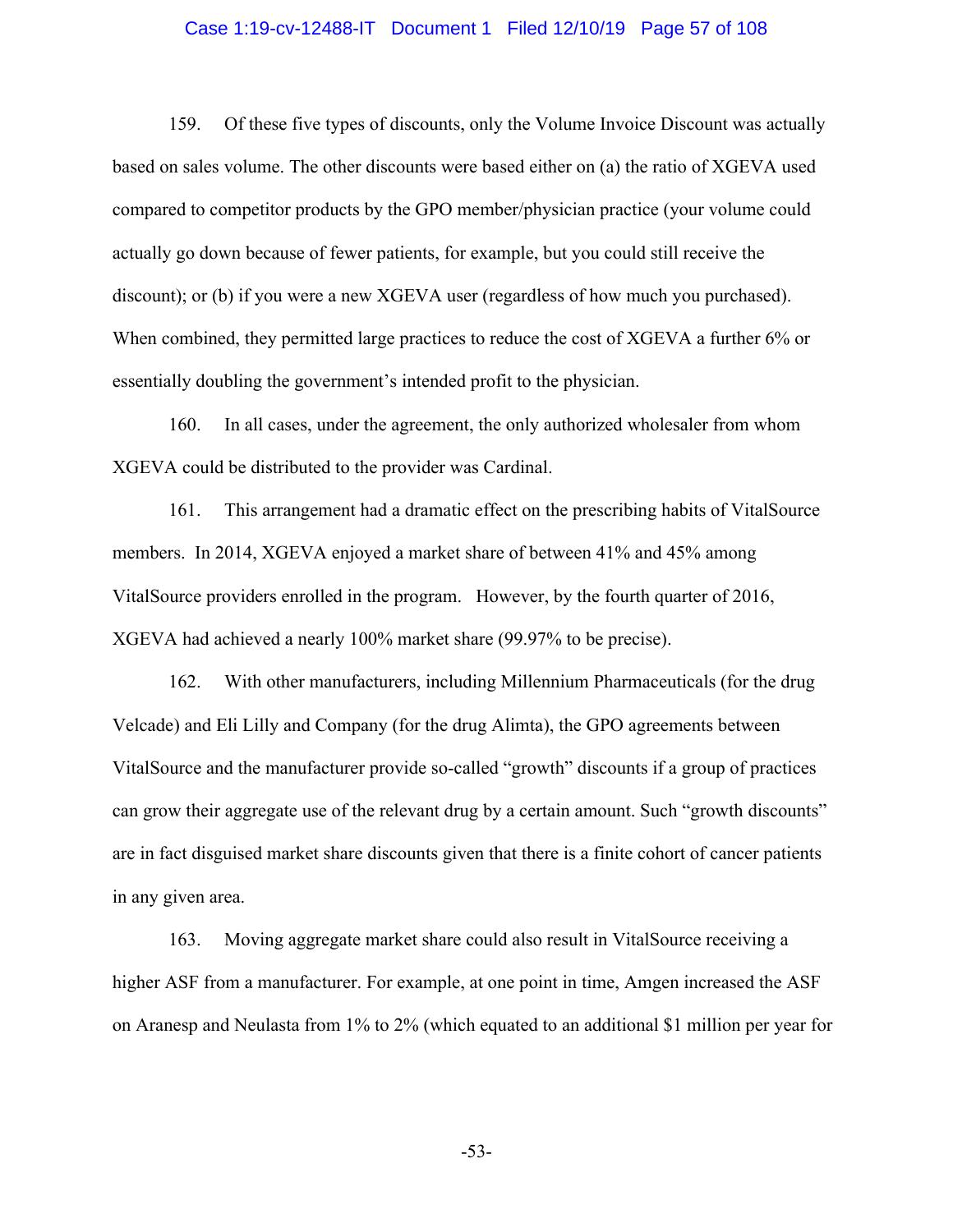#### Case 1:19-cv-12488-IT Document 1 Filed 12/10/19 Page 58 of 108

VitalSource) as a reward for the aggregate market share of its drugs exceeding 10% across the GPO's membership.

164. In 2003, the HHS-OIG Compliance Program Guidance noted that: "Product conversion arrangements (also known as 'switching arrangements') are suspect under the antikickback statute. Switching arrangements involve pharmaceutical manufacturers offering physicians or others cash payment or other benefits each time a patient's prescription is changed to the manufacturer's product from a competing product. This activity clearly implicates the statute… ." *Id.*, 68 Fed. Reg., at 23738. "Payments to pharmacies for switching patients from one drug to another, and for other efforts to increase a drug's utilization do not qualify as protected price reductions simply because the payments are labeled as 'rebates' or 'discounts'." Statement of Interest on Behalf of the United States of America in Response to Defendants' Motion to Dismiss the Complaint ("*Organon* Statement of Interest") at 5, *United States ex rel. Banigan & Templin v. Organon USA Inc.*, No. 07-12153-RWZ, (D. Mass. 2012).

165. Thus, "payments by drug manufacturers" to customers "in return for efforts to switch patients to the manufacturers' drugs and increase utilization are not 'discounts,' and therefore do not implicate either the discount exception in the Anti-Kickback Statute, 42 U.S.C. § 1320a-7b(b)(3)(A), or the discount regulatory safe harbor, 42 C.F.R. § 1001.952(h)." *See Organon* Statement of Interest at 2; *see also* Memorandum Decision and Order, *United States ex rel. Kester v. Novartis Pharms. Corp.*, No. 11 Civ. 8196 CM (S.D.N.Y. Jan. 6, 2015); *United States ex rel. Kester v. Novartis Pharms. Corp.*, 23 F. Supp. 3d 242 (S.D.N.Y. 2014); *United States ex rel. Banigan & Templin v. Organon USA Inc.*, 883 F. Supp. 2d 277, 295-296 (D. Mass. 2012).

-54-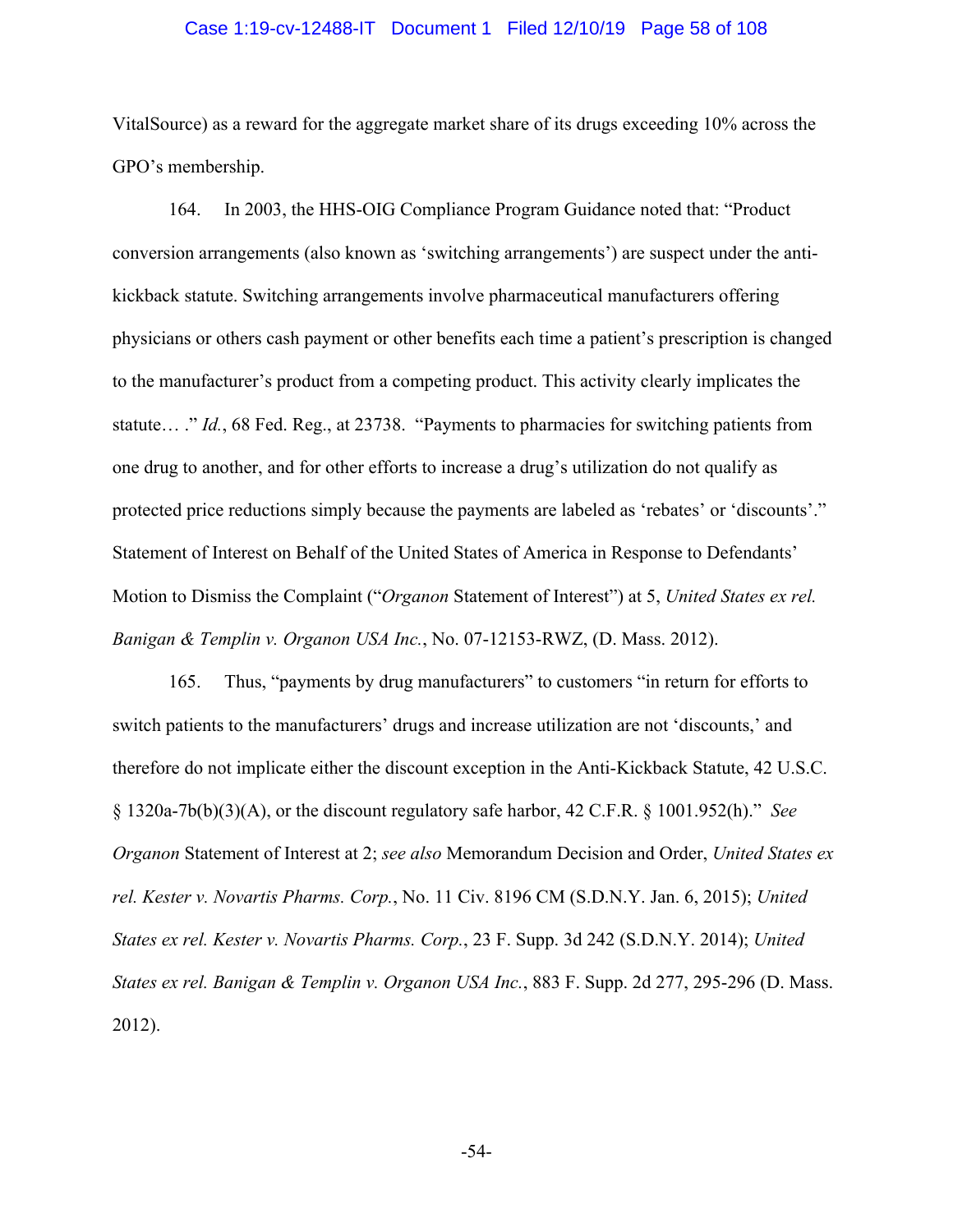## **F. VitalSource GPO Solicits and Accepts Payments From Manufacturers For Assisting With Marketing to GPO Members**

166. VitalSource successfully solicited and received millions of dollars in payments from the Pharmaceutical Manufacturer Defendants to arrange meetings, called "Strategic Planning Meetings," between the manufacturers and high-volume GPO members. These kinds of meetings were, to Relators' knowledge, not offered by VitalSource's counterparts at AmerisourceBergen or McKesson.

167. VitalSource sold to these manufacturers a package of 4 meetings for approximately \$78,000, nearly \$20,000 per one-hour session, and explained the value to manufacturers in explicit marketing terms. Manufacturers were told that the meeting would "Help pharma understand practice decision making, prescribing patterns and clinical experience" as well as "[f]oster manufacturer, practice and GPO relationship building," and contain an "interactive discussion to share information and discover collaborative opportunities." In reality, VitalSource and the manufacturers recognized these phrases to mean that pharmaceutical sales and marketing staff could directly lobby physicians to switch patients to their drugs, including by discussing the economic incentives.

168. Part of the marketing package involved "data pull and analysis." VitalSource obtained this information directly from the practice's electronic health records, pursuant to a clause in its contract with the provider. VitalSource then performed sophisticated data analytics on it producing a "market basket report for targeted drugs by prescriber and patient." This granular level prescribing data permitted the manufacturer to laser focus its marketing presentation.

169. Prior to these meetings, manufacturers were permitted to craft a survey regarding a practice's experiences. These surveys tended to focus on physicians' reasons for choosing

-55-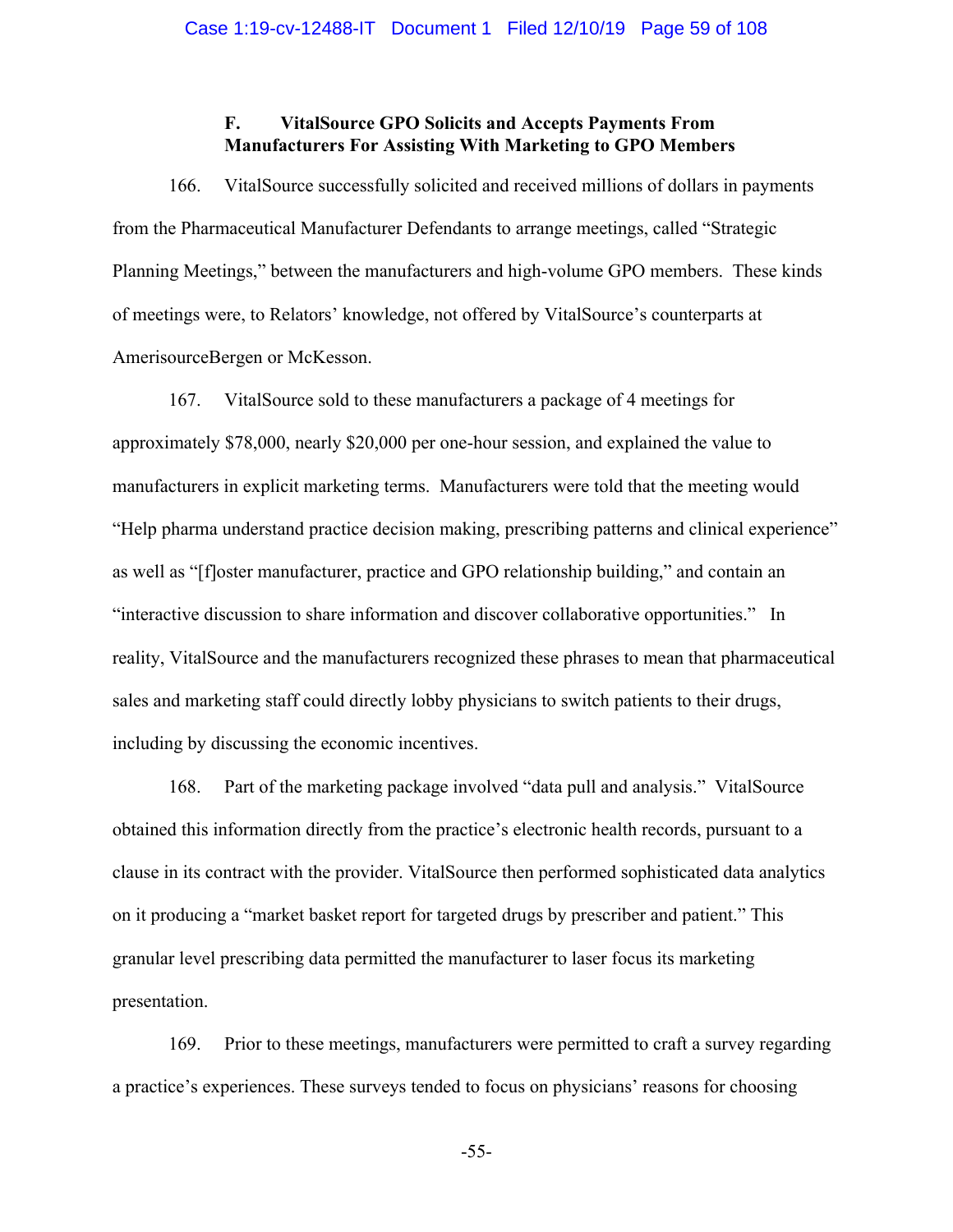#### Case 1:19-cv-12488-IT Document 1 Filed 12/10/19 Page 60 of 108

competitors' drugs. Practice physicians were paid approximately \$300/hour to complete the surveys. VitalSource would collate the survey results and provide them to the manufacturer. This would facilitate the in-meeting discussions which centered around how the manufacturer could convince the practice to switch to their products.

170. The meetings would typically be attended by the medical practice's CEO, Chief Medical Officer, and Director of Pharmacy. Manufacturers could (and generally did) insist that "Target MDs" attend as well. The pharmaceutical manufacturer would send high-ranking (Vice President-level or higher) executives from sales, medical, and marketing, and would expect commensurate results for the investment.

171. These meetings were sold to manufacturers on the basis of the sales and marketing opportunities. These discussions encompassed not only medical bases for choosing their drugs over a competitors' or a generic, but also the relative reimbursement rates and the extent to which choosing their drug would impact the physician's bottom-line.

172. As an expensive marketing opportunity, manufacturers were interested in purchasing Strategic Planning Meetings only with large volume providers. This created difficulty because all the manufacturers wanted to hold meetings with the same few providers, such as Tennessee Oncology and cCARE, because those practices would drive volume for them, but those providers did not want to spend all of their time in these meetings.

173. To induce the practices to attend these meetings, VitalSource offered them the same data it produced for manufacturers. It claimed the data would provide a better understanding of any differences between perceived treatment practices and actual treatment practices based on actual treatment data by physician in the practice. Moreover, it gave the practice a unique opportunity to discuss pricing issues directly with the manufacturer executive.

-56-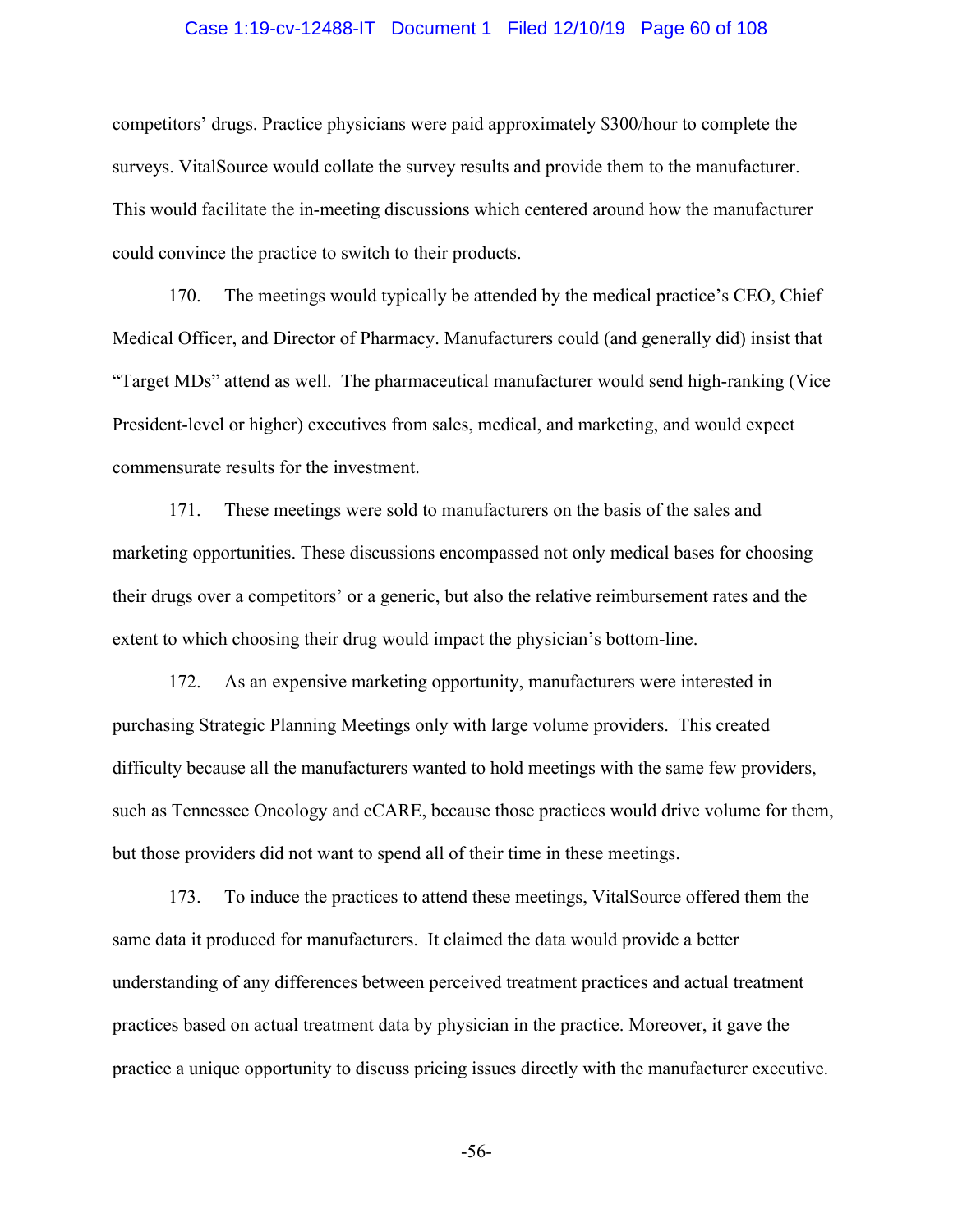#### Case 1:19-cv-12488-IT Document 1 Filed 12/10/19 Page 61 of 108

174. In total, VitalSource sold \$507,500 worth of Strategic Planning Meetings to pharmaceutical manufacturers in 2017 and 2018. For example, Defendant Bayer purchased meetings to market its drug Xofigo; Defendant Exelixis purchased meetings to market its drug, Cabometyx, and Defendant Takeda purchased meetings to market Ninlaro. In return for these purchases, VitalSource induced many high-volume providers to attend these meetings. For example, in 2017, Defendants South Carolina Oncology and Dayton Physicians each attended one Strategic Planning Meeting, and Tennessee Oncology attended two; Defendant South Carolina Oncology also made plans to attend one additional meeting. In 2018, Defendants Ohio Oncology, and Dayton Physicians each planned to attend one Strategic Planning Meeting.

175. VitalSource also sold a more traditional marketing opportunity it called In-Practice Programming for \$16,500 per session. This was also described in explicitly sales-related terms. VitalSource explained that it provided manufacturers value by providing a "structured environment to deliver promotional product or disease state messaging to member practice." Meetings similar to these were also held by McKesson and AmerisourceBergen.

176. VitalSource sold In Practice Programming to many pharmaceutical manufacturers and induced many high-volume providers to attend. In total, VitalSource sold \$2,646,000 of these meetings in 2017 and 2018.

## *1. These programs violate the Anti-Kickback Statute*

177. As explained above, the Anti-Kickback Statute makes it a criminal offense to offer, pay, solicit, or receive any remuneration in return for purchasing, leasing, ordering, or arranging for or recommending purchasing, leasing, or ordering any good reimbursable under Government Health Care Programs. 42 U.S.C. § 1320a-7b(b). For purposes of the AKS, "remuneration" includes the transfer of anything of value, in cash or in-kind, directly or indirectly, covertly or overtly. *Id.* 

-57-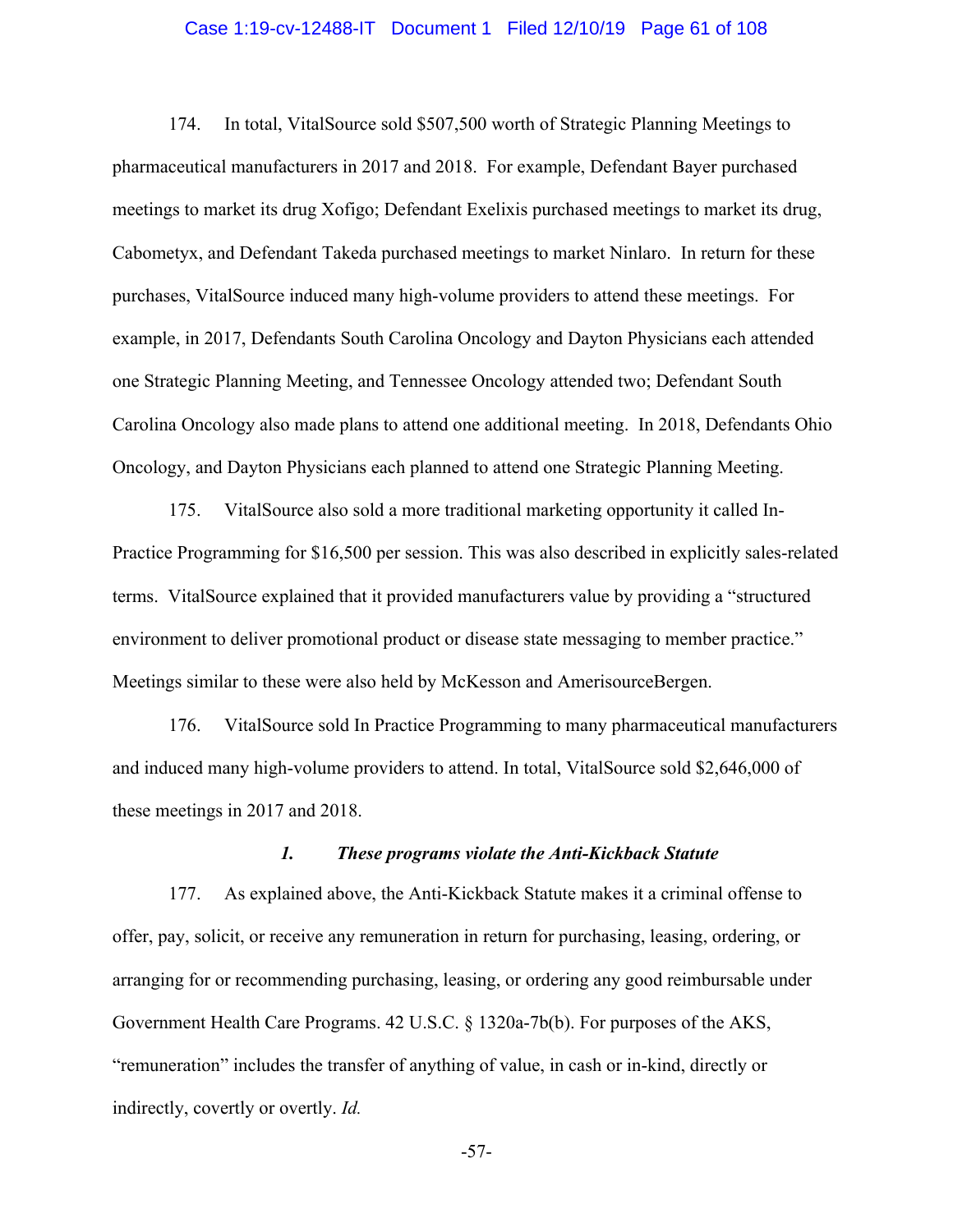#### Case 1:19-cv-12488-IT Document 1 Filed 12/10/19 Page 62 of 108

178. Here VitalSource solicits "remuneration" from the Pharmaceutical Manufacturer Defendants to arrange or recommend the purchase of Government Health Care Program-paid drugs. Further, VitalSource provides "remuneration" in the form of expensive data analysis to physician practices to induce their attendance at these meetings where they are influenced to buy these drugs. By its terms, the statute imposes liability on both parties on both sides of the impermissible transactions.

179. HHS-OIG has long understood that marketing and sales agreements are likely to violate the AKS, noting in the preamble to the 1991 final safe harbor rules that "prohibited conduct includes not only remuneration intended to induce referrals of patients, but remuneration also intended to induce the purchasing, leasing, ordering, or arranging for any good, facility, service, or item paid for by Medicare or State health care programs." 56 Fed. Reg. 35952, 35952 (July 29, 1991). That same rulemaking explicitly concluded that "many marketing and advertising activities may involve at least technical violations of the statute." *Id.* HHS-OIG went on to explain that "many of these advertising and marketing activities do not warrant prosecution in part because (1) they are passive in nature, *i.e.*, the activities do not involve direct contact with program beneficiaries, or (2) the individual or entity involved in these promotions is not involved in the delivery of health care. Such individuals or entities are not in a position of public trust in the same manner as physicians or other health care professionals who recommend or order products and services for their patients." *Id.*

180. Likewise, HHS-OIG has understood that the relationship between a pharmaceutical manufacturer and GPO is a "remunerative relationship[] with persons or entities in a position to refer, order, or prescribe – *or influence the referral, ordering, or prescribing of* – the manufacturer's products, even though the persons or entities may not themselves purchase

-58-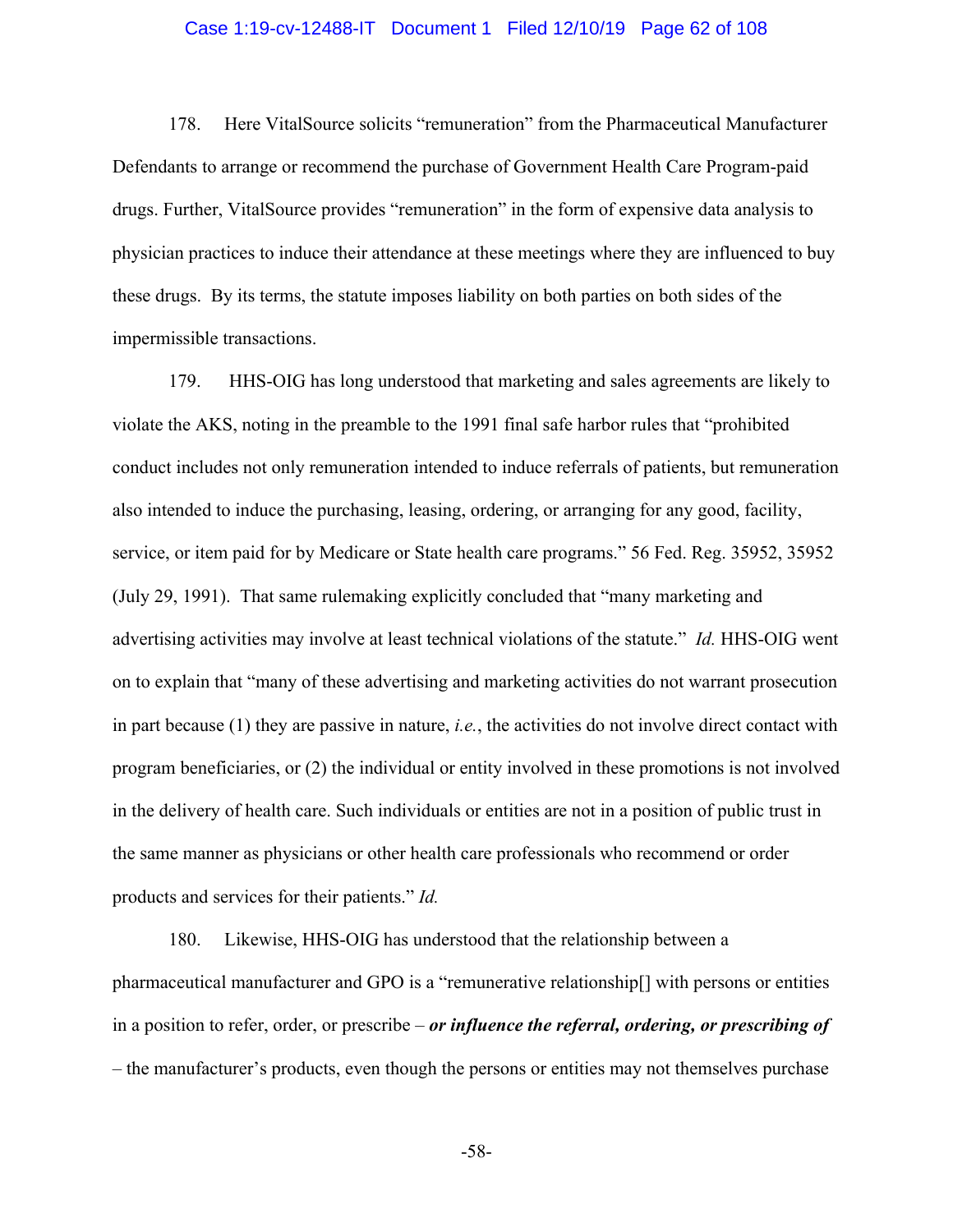#### Case 1:19-cv-12488-IT Document 1 Filed 12/10/19 Page 63 of 108

(or, *in the case of GPOs* or PBMs, arrange for the purchase of) those products." HHS-OIG Compliance Program Guidance, 68 Fed. Reg., at 23736. Thus, HHS-OIG has stated that these "remunerative relationships potentially implicate the anti-kickback statute." *Id.* 

181. The AKS violation becomes more certain when, as with all such marketing and sales expenditure, one purpose of the remuneration is to induce the sale of goods.

182. HHS-OIG advises that "prudent manufacturers and their agents or representatives should structure relationships" with entities in a position to influence referrals "to fit in an available safe harbor" such as the personal services safe harbor. *Id.* Furthermore, the "arrangement must fit squarely in a safe harbor to be protected." *Id.* 

183. Pharmaceutical manufacturers pay remuneration (nearly \$20,000) to VitalSource and one purpose for this payment is to influence the purchase of Medicare reimbursed drugs. VitalSource pays remuneration in the form of valuable data analysis to the providers to induce them to attend these meetings and be influenced.

184. No safe harbor protects the pharmaceutical manufacturer's payment of nearly \$20,000 or VitalSource's offer of valuable data analysis.

185. The Personal Services exception is the only safe harbor potentially applicable to this behavior, and does not apply on these facts. Even if these payments met all other requirements of the safe harbor, they are not "consistent with fair market value in arms-length transactions" and they are "determined in a manner that takes into account the volume or value of any referrals or business otherwise generated between the parties." 42 C.F.R. § 1001.952(d)(5).

186. The legitimate services obtained by the pharmaceutical manufacturer in exchange for the payment of \$20,000 include the nominal value of setting up a meeting, administering and

-59-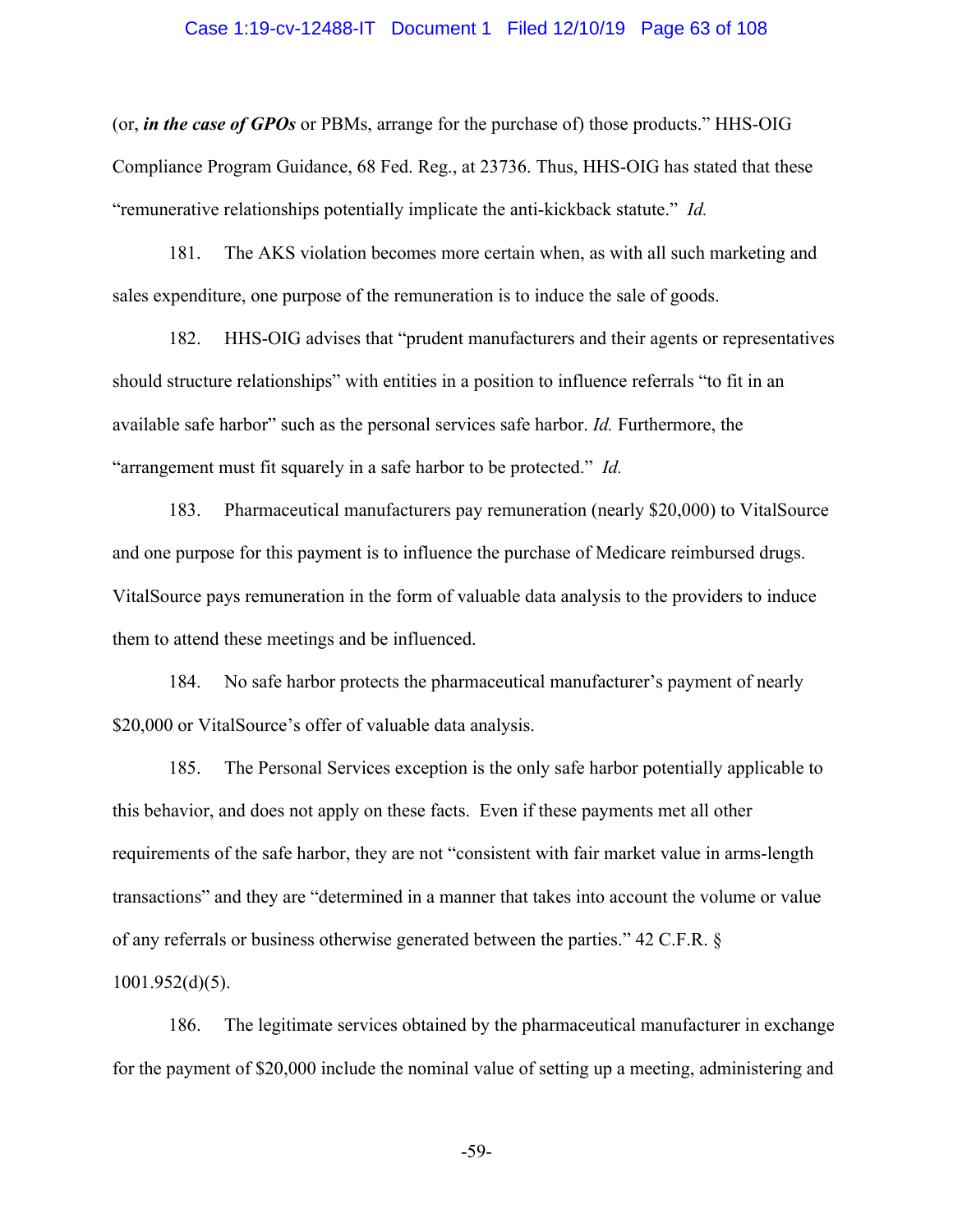#### Case 1:19-cv-12488-IT Document 1 Filed 12/10/19 Page 64 of 108

collating physicians' surveys, and the proprietary data analytics performed on the provider data. Thus, in any fair market value analysis, most of the "value" of the purchase would have to be allocated to the data analysis. However, that same data and analysis were given free to the physicians and providers to induce them to attend the meeting. Thus, under any fair market value analysis, the manufacturer's payment of tens of thousands of dollars for the meeting would mean that the providers had been given an incredibly valuable service at no cost as an inducement to attend marketing sessions.

187. Cardinal Health determined the payments to providers in a manner that took into account the volume and value of referrals, because these meetings were offered primarily to the providers with the largest purchasing volume. This makes sense of course; as an expensive marketing opportunity, manufacturers could not justify the expense for marginal sales opportunities. But it also means that the valuable data analytics were given to providers on the basis of their purchasing volume, precluding application of the safe harbor.

#### **G. Harm to the Government and Patients**

188. The illegal arrangements described above were a "win, win, win" for the Cardinal, Medical Practice, and Pharmaceutical Manufacturer Defendants.

- a. Between 2012 and 2018, Cardinal Health increased its community oncology distribution volume from less than \$400 million to almost \$4 billion. Cardinal's market share in the community oncology distribution business, relative to its competitors, went from less than 5% in 2012 to 20% at the end of 2018.
- b. Medical Practices received lucrative upfront payments and other benefits that were not included in the Manufacturers' calculation of ASP, enabling the

-60-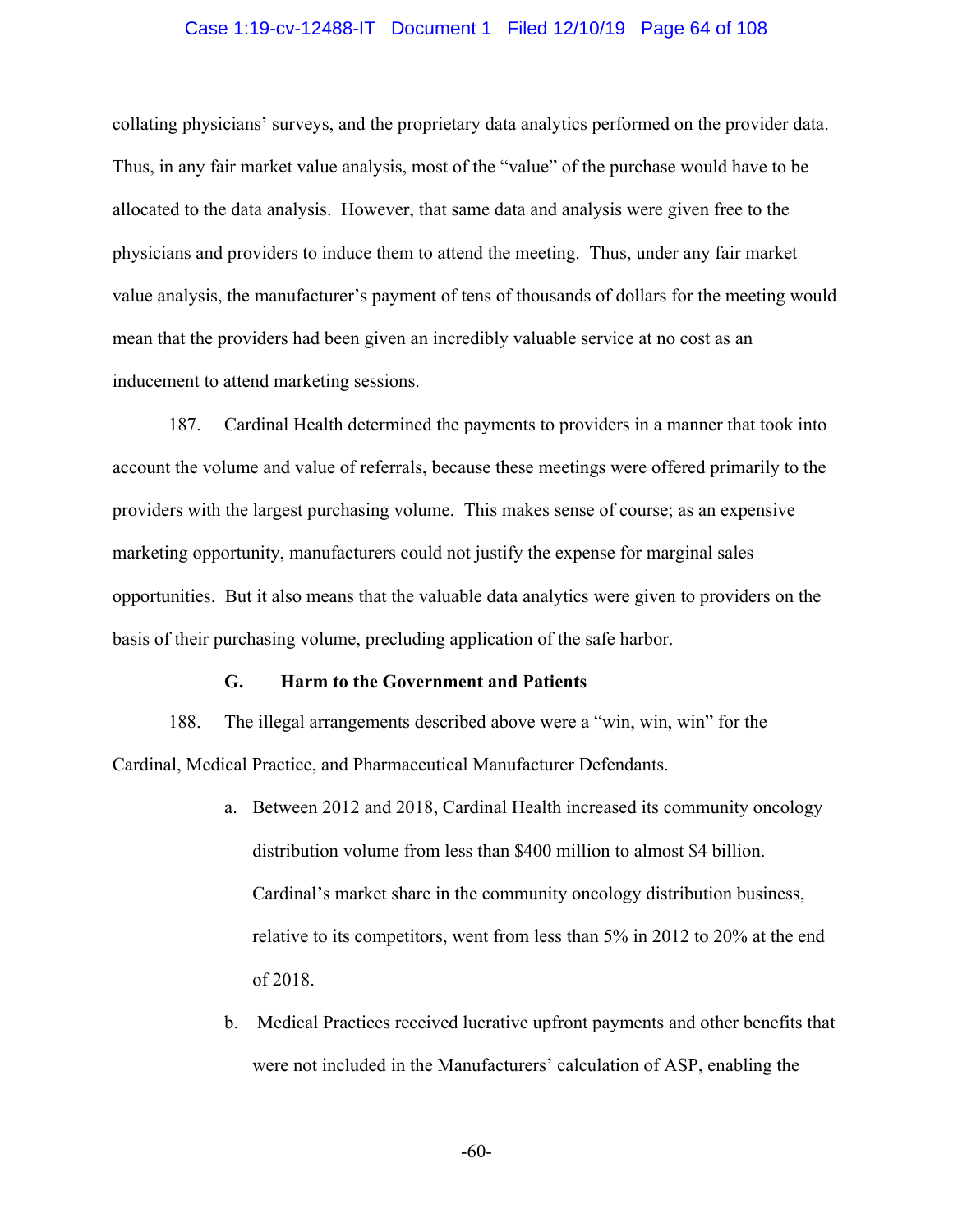providers to be reimbursed at an inflated ASP and an increased profit margin on the drugs they purchased and administered.

c. Pharmaceutical manufacturers who made and sold expensive branded specialty pharmaceuticals were able to grow the market share for their drugs over competitors' drugs and over much less expensive generic drugs.

189. Conversely, the Government was harmed by paying higher prices for drugs. So too patients were harmed through more expensive co-pays and deductibles. For example, Medicare reimburses Amgen's XGEVA at \$2,300, when \$37 generic Pamidronate was and is available.

190. Moreover, providers may have not only prescribed a more expensive drug, but ones that were less desirable for the patient's treatment; in one instance, a manufacturer noted that without the rebates, it would not have hit its growth and revenue targets on a cancer drug "particularly as a 12 year old product with a competitor having lower toxicity." In other words, a cancer patient received a more expensive drug with a higher toxicity rather than an established drug with a lower toxicity.

## **VI. DAMAGES**

191. Through these schemes, the Cardinal Health Defendants have paid millions in illegal kickbacks to providers and induced billions in claims by the Medical Practice Defendants as a result. For example, \$7.5 million of (1) undisclosed/unreported signing bonuses paid by (2) Cardinal to oncologists (3) upon contract execution (4) years prior to any product purchases (5) to switch and/or lock in *\$1.7 billion per year* in purchases in (6) an exclusive purchasing arrangement.

192. In addition, the Pharmaceutical Manufacturer Defendants have paid millions in kickbacks to VitalSource and induced billions in claims.

-61-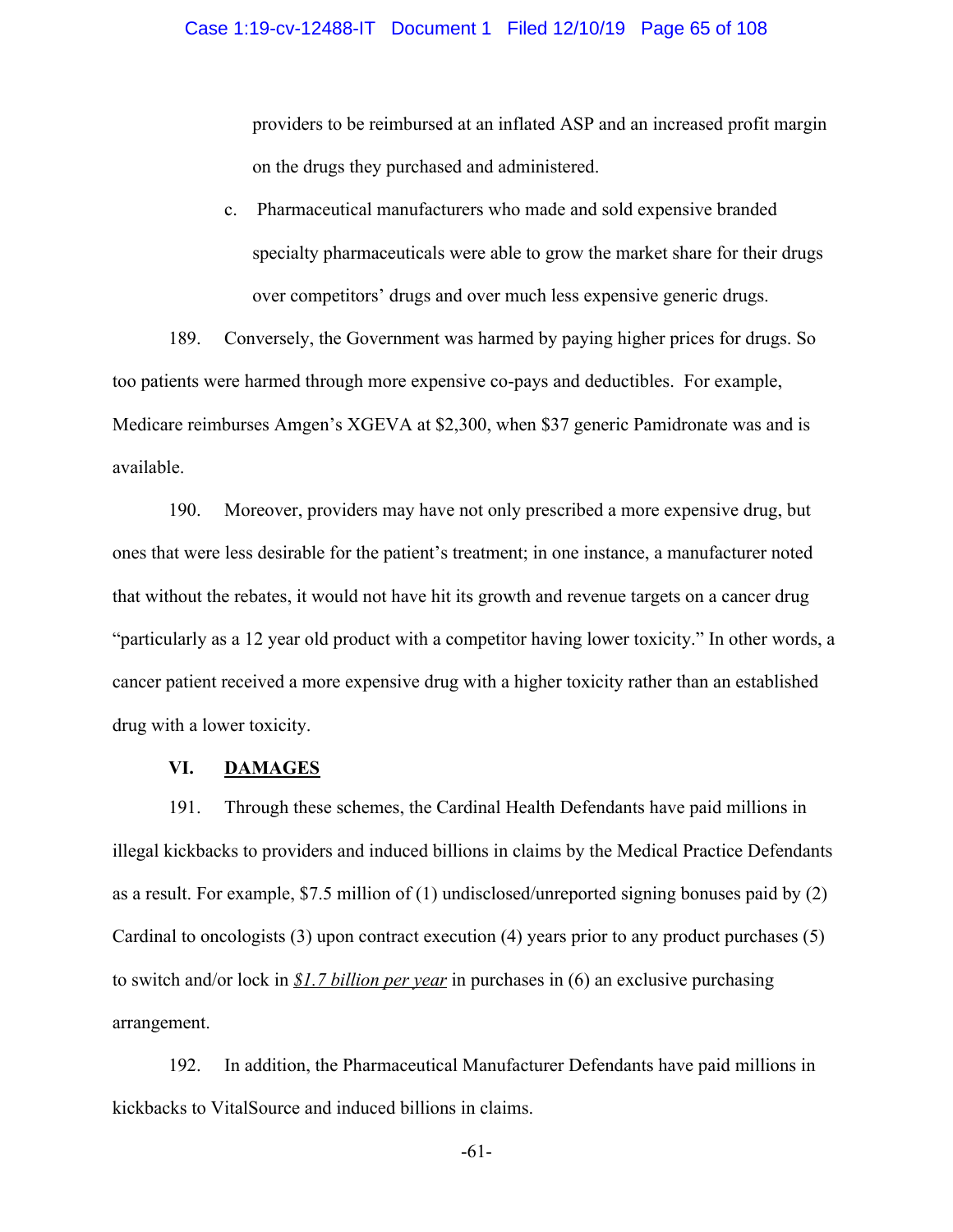### **VII. CLAIMS FOR RELIEF**

### **Count I**

### **Federal False Claims Act – False Claims 31 U.S.C. § 3729(a)(1)(A) (2009)**

193. Relators reallege and incorporate by reference the allegations contained in the foregoing paragraphs as though fully set forth herein.

194. This is a claim for treble damages and penalties under the False Claims Act, 31 U.S.C. §§ 3729, *et seq*. as amended.

195. By and through the acts described above, Defendants have knowingly presented or caused to be presented false or fraudulent claims for payment or approval.

196. The Government, unaware of the falsity of all such claims made or caused to be made by Defendants, has paid and continues to pay such false or fraudulent claims that would not be paid but for Defendants' illegal conduct.

197. By reason of Defendants' acts, the United States has been damaged, and continues to be damaged, in a substantial amount to be determined at trial.

198. Additionally, the United States is entitled to the maximum penalty of up to

\$11,000 (or other statutory maximum provided for by law) for each and every violation alleged herein.

## **Count II**

## **Federal False Claims Act – False Records or Statements 31 U.S.C. § 3729(a)(1)(B) (2009)**

199. Relators reallege and incorporate by reference the allegations contained in the foregoing paragraphs as though fully set forth herein.

200. This is a claim for treble damages and penalties under the False Claims Act, 31 U.S.C. §§ 3729, *et seq*. as amended.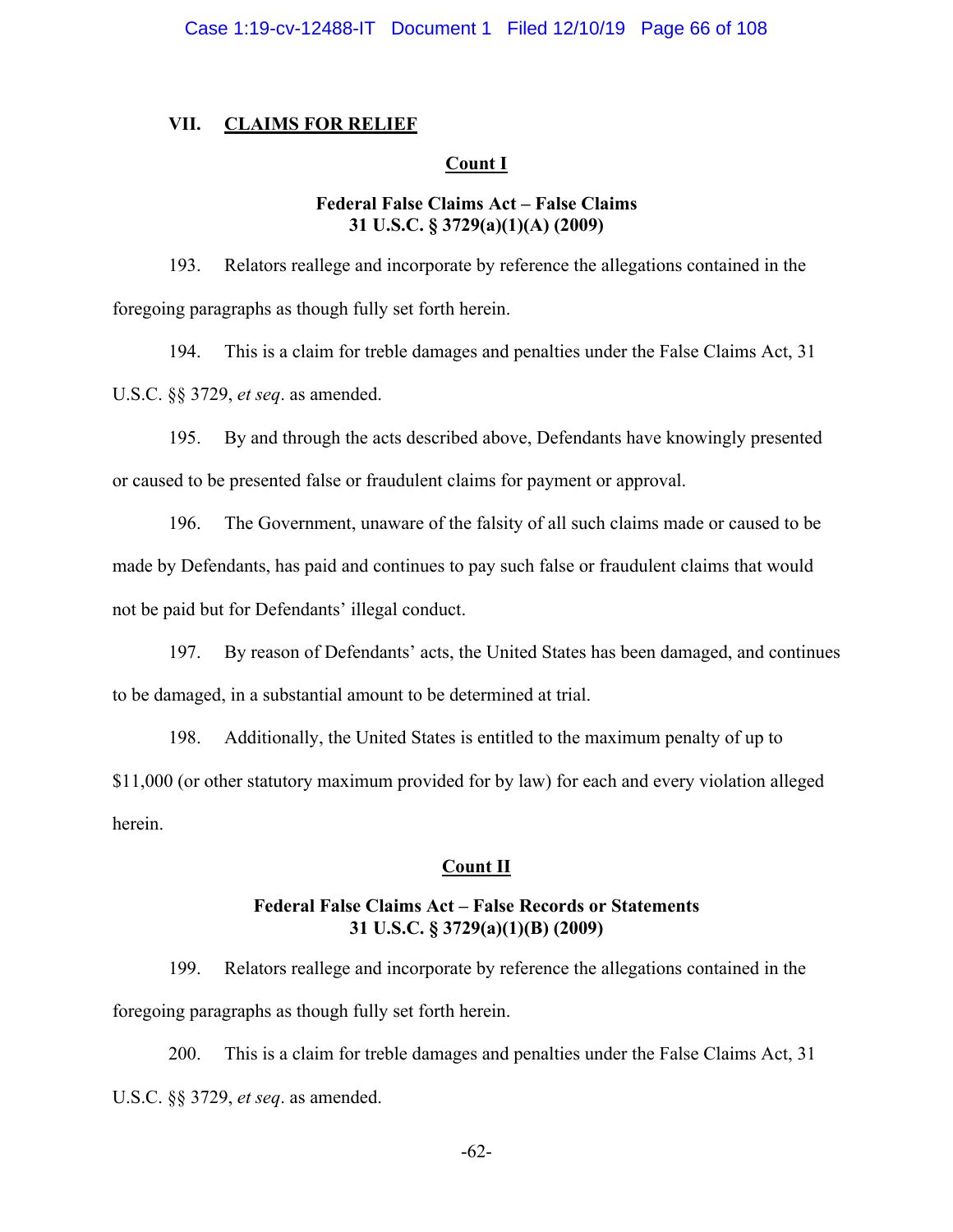#### Case 1:19-cv-12488-IT Document 1 Filed 12/10/19 Page 67 of 108

201. By and through the acts described above, Defendants knowingly made, used, or caused to be made or used false records or statements material to false or fraudulent claims.

202. The Government, unaware of the falsity of the records, statements, and claims made or caused to be made by Defendants, has paid and continues to pay claims that would not be paid but for Defendants' illegal conduct.

203. By reason of Defendants' acts, the United States has been damaged, and continues to be damaged, in a substantial amount to be determined at trial.

204. Additionally, the United States is entitled to the maximum penalty of up to \$11,000 (or other statutory maximum provided for by law) for each and every violation alleged herein.

#### **Count III**

## **Federal False Claims Act – Reverse False Claims 31 U.S.C. § 3729(a)(1)(G) (2009)**

205. Relators reallege and incorporate by reference the allegations contained in the foregoing paragraphs as though fully set forth herein.

206. This is a claim for treble damages and penalties under the False Claims Act, 31 U.S.C. §§ 3729, *et seq*. as amended.

207. By and through the acts described above, Defendants have knowingly made, used, or caused to be made or used a false record or statement material to an obligation to pay money to the Government and they have concealed and improperly avoided an obligation to pay money to the Government, including specifically Defendants' obligation to report and repay past overpayments of Medicare and other Government Health Care Program claims for which Defendants knew they were not entitled to and therefore refunds were properly due and owing to the United States.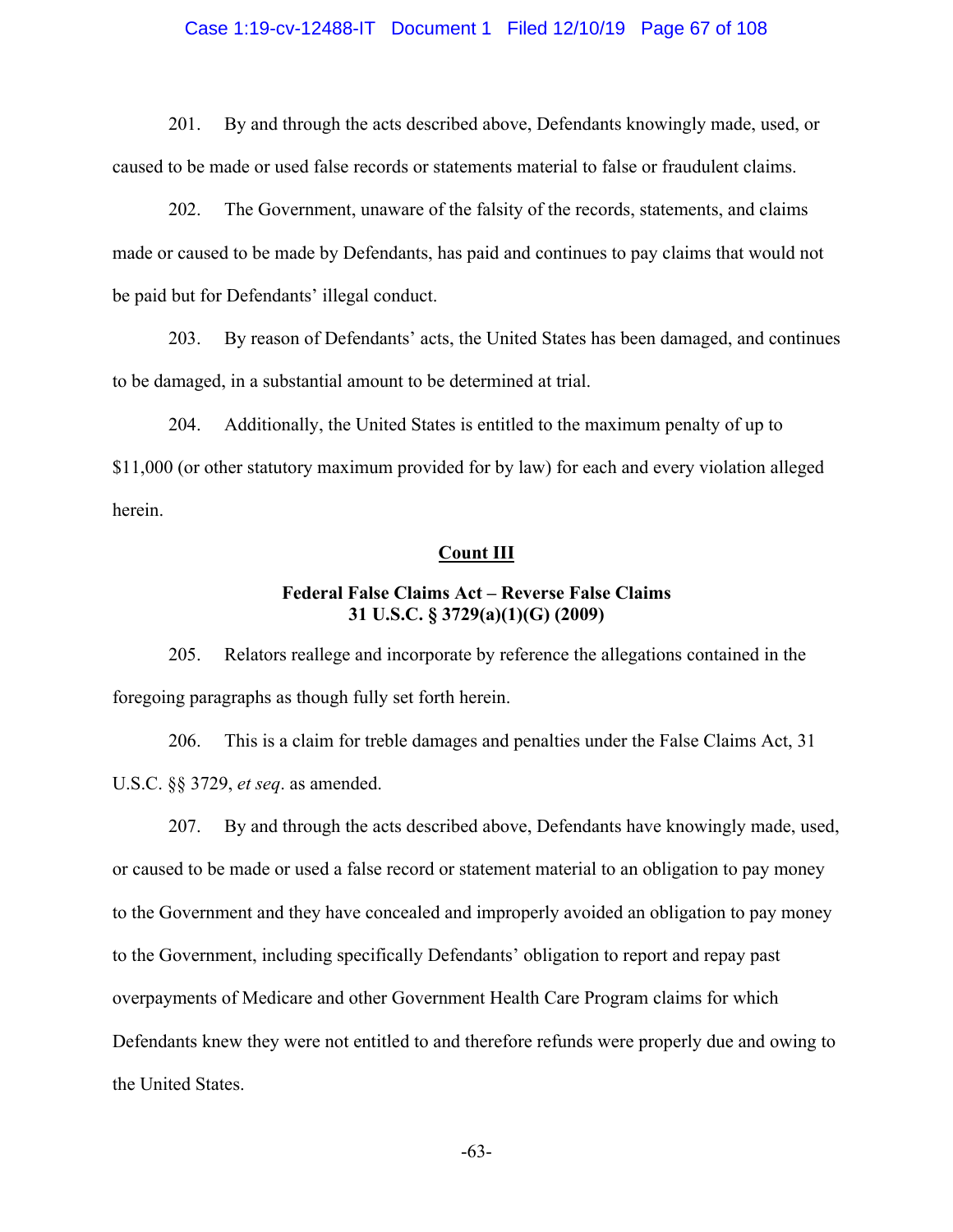### Case 1:19-cv-12488-IT Document 1 Filed 12/10/19 Page 68 of 108

208. The Government, unaware of the concealment by the Defendants, has not made

demand for or collected the years of overpayments due from the Defendants.

209. By reason of Defendants' acts, the United States has been damaged, and continues to be damaged, in a substantial amount to be determined at trial.

210. Additionally, the United States is entitled to the maximum penalty of up to \$11,000 (or other statutory maximum provided for by law) for each and every violation alleged herein.

#### **Count IV**

## **Federal False Claims Act - Conspiracy 31 U.S.C. § 3729(a)(1)(C) (2009)**

211. Relators reallege and incorporate by reference the allegations contained in the foregoing paragraphs above as though fully set forth herein.

212. This is a claim for treble damages and penalties under the False Claims Act, 31 U.S.C. §§ 3729, *et seq*. as amended.

213. By and through the acts described above, Defendants conspired to commit violations of 31 U.S.C. § 3729(a)(1)(A), (B), and (G). Further to Defendants' conspiracy and fraudulent scheme, despite knowing that billions in payments from the federal government have been received in violation of the False Claims Act and in violation of the Anti-Kickback Statute's prohibition on receipt of payment for services rendered in connection with an improper financial arrangement, Defendants have refused and failed to refund these payments and have continued to submit false or fraudulent claims, statements, and records to the United States.

214. The Government, unaware of the Defendants' conspiracy and fraudulent schemes, has paid and continues to pay claims that would not be paid but for Defendants' illegal conduct.

-64-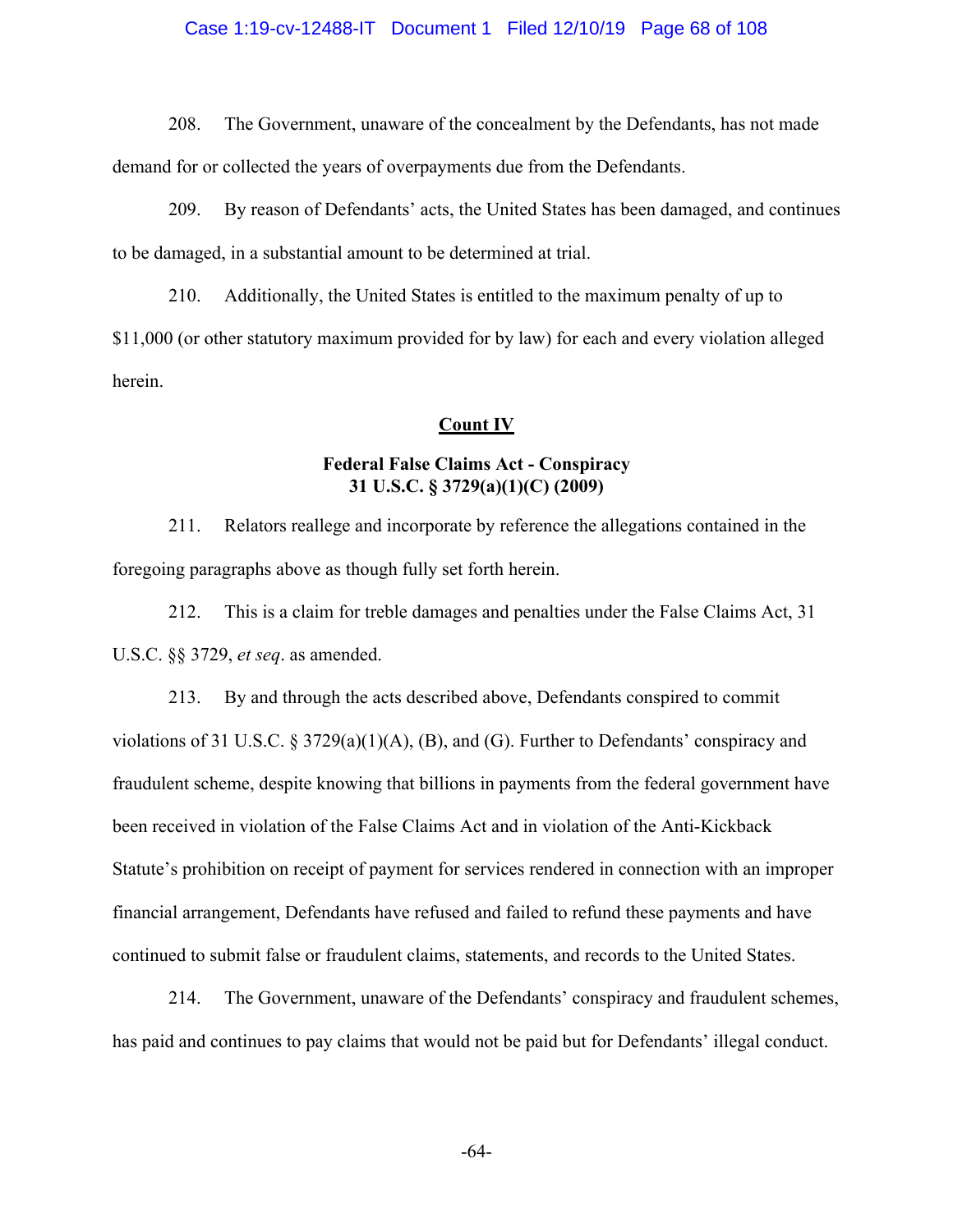#### Case 1:19-cv-12488-IT Document 1 Filed 12/10/19 Page 69 of 108

215. By reason of Defendants' acts, the United States has been damaged, and continues to be damaged, in a substantial amount to be determined at trial.

216. Additionally, the United States is entitled to the maximum penalty of up to \$11,000 (or other statutory maximum provided for by law) for each and every violation alleged herein.

### **Count V**

## **California False Claims Act Cal. Gov't Code § 12650,** *et seq***.**

217. Relators incorporate by reference the preceding paragraphs as though fully set forth herein.

218. This is a civil action brought by Relators, on behalf of the State of California, against Defendants under the California False Claims Act, Cal. Gov. Code  $\S$  12652(c).

219. The California FCA, Cal. Gov. Code  $\S$  12651(a)(1), creates liability for any person who "[k]nowingly presents or causes to be presented a false or fraudulent claim for payment or approval." Defendants have violated this provision of the California FCA.

220. The California FCA, Cal. Gov. Code  $\S 12651(a)(2)$ , creates liability for any person who "[k]nowingly makes, uses, or causes to be made or used a false record or statement material to a false or fraudulent claim." Defendants have violated this provision of the California FCA.

221. The California FCA, Cal. Gov. Code  $\S$  12651(a)(7), creates liability for any person who "[k]nowingly makes, uses, or causes to be made or used a false record or statement material to an obligation to pay or transmit money or property to the state or to any political subdivision, or knowingly conceals or knowingly and improperly avoids, or decreases an

-65-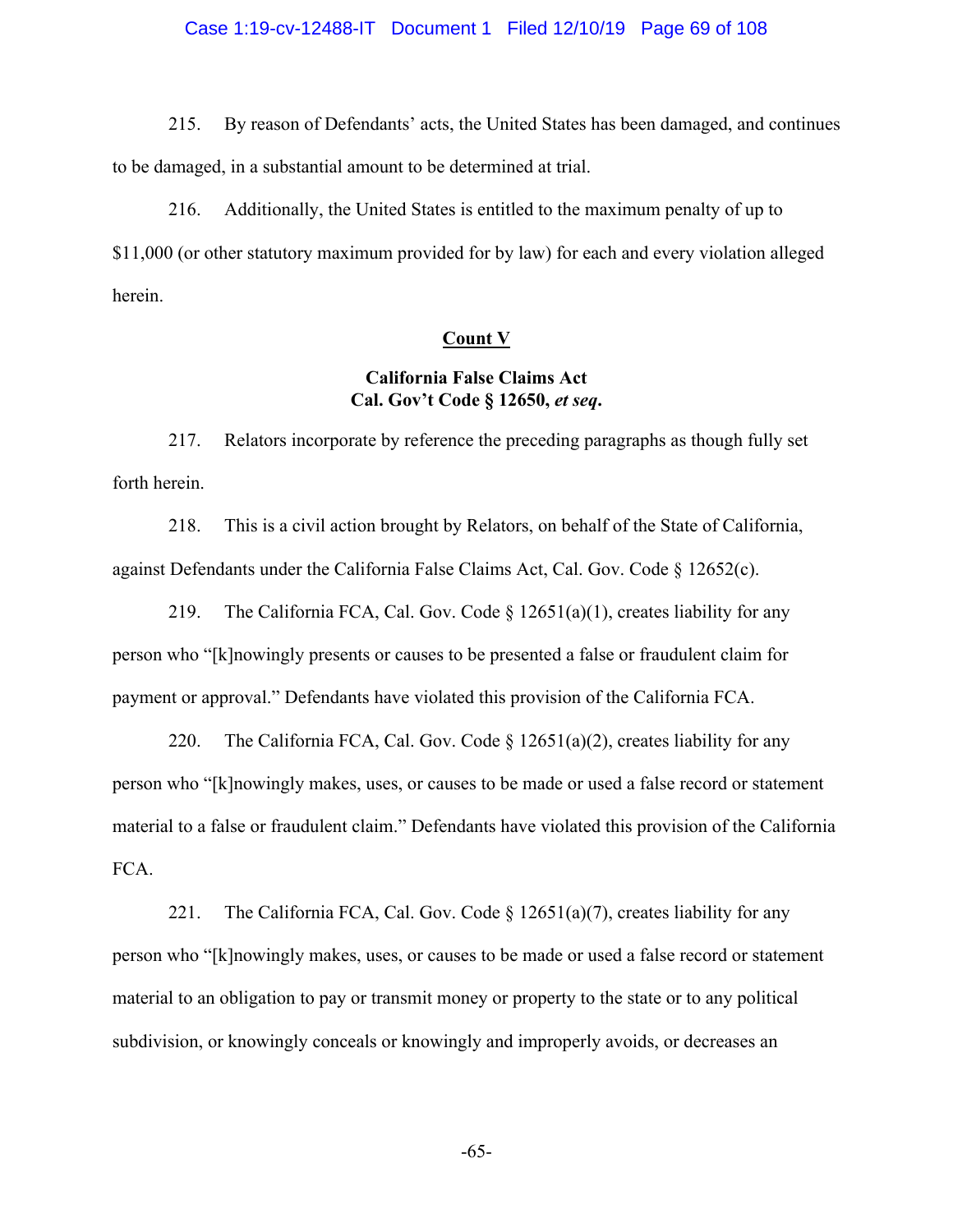#### Case 1:19-cv-12488-IT Document 1 Filed 12/10/19 Page 70 of 108

obligation to pay or transmit money or property to the state or to any political subdivision." Defendants have violated this provision of the California FCA.

222. The California FCA, Cal. Gov. Code  $\S 12651(a)(3)$ , creates liability for any person who "[c]onspires to commit a violation of this subdivision." Defendants have violated this provision of the California FCA.

223. Pursuant to the California FCA, Defendants are thus liable to the State for statutorily defined damages sustained because of the acts of Defendants and civil penalties. Cal. Gov. Code § 12651(a)(1).

### **Count VI**

# **Colorado Medicaid False Claims Act Colo. Rev. Stat. § 25.5-4-303.5,** *et seq.*

224. Relators incorporate by reference the preceding paragraphs as though fully set forth herein.

225. This is a civil action brought by Relators, in the name of the State of Colorado, against Defendants pursuant to the State of Colorado Medicaid False Claims Act, Colo. Rev. Stat. § 25.5-4-306 *et seq.*.

226. The Colorado FCA, Colo. Rev. Stat. § 25.5-4-305(1)(a), creates liability for any person who "[k]nowingly presents, or causes to be presented, to an officer or employee of the state a false or fraudulent claim for payment or approval." Defendants have violated this provision of the Colorado FCA.

227. The Colorado FCA, Colo. Rev. Stat. § 25.5-4- 305(1)(b), creates liability for any person who "[k]nowingly makes, uses, or causes to be made or used a false record or statement material to a false or fraudulent claim." Defendants have violated this provision of the Colorado FCA.

-66-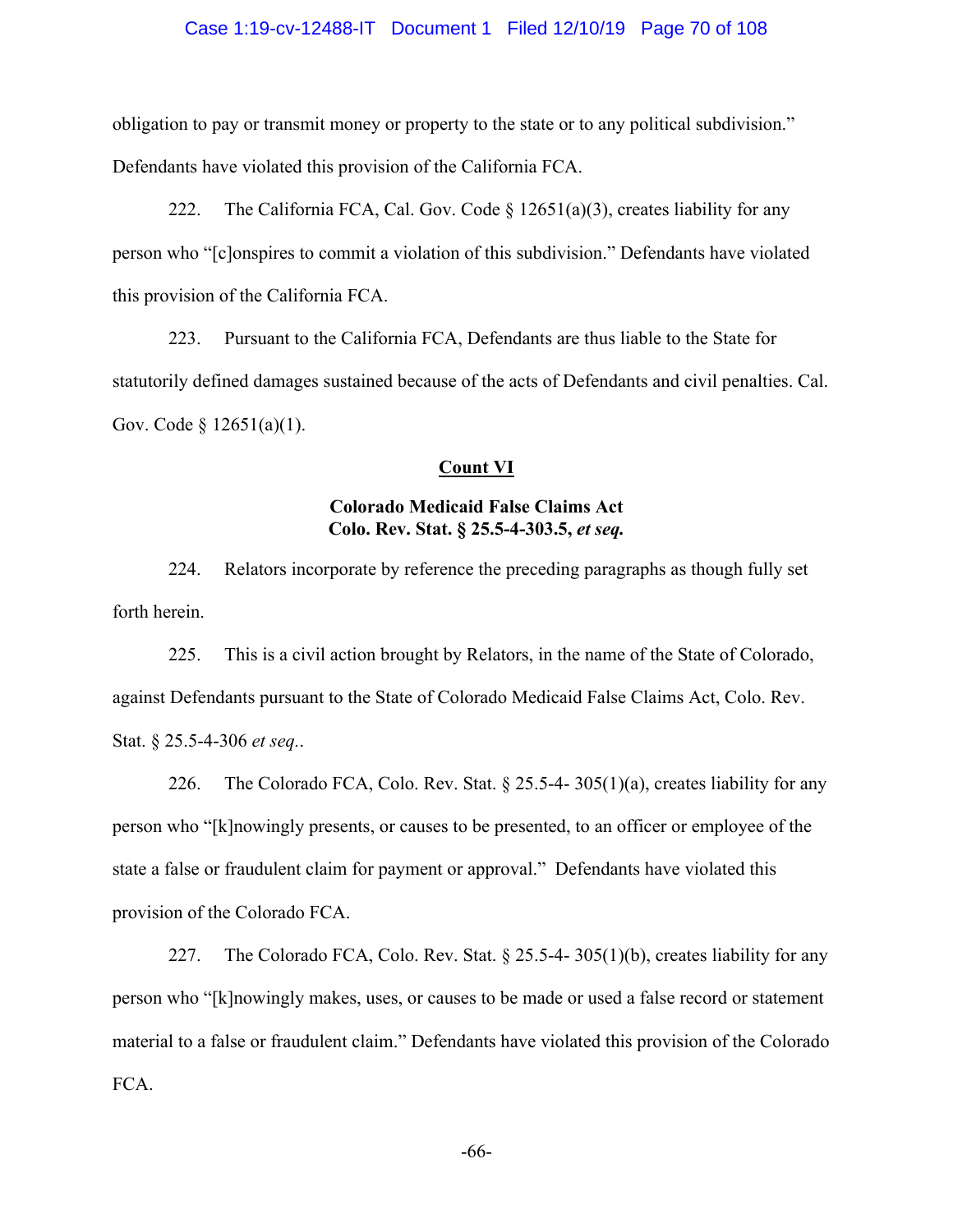#### Case 1:19-cv-12488-IT Document 1 Filed 12/10/19 Page 71 of 108

228. The Colorado FCA, Colo. Rev. Stat.  $\S 25.5-4-305(1)(f)$ , creates liability for any person who "[k]nowingly makes, uses, or causes to be made or used, a false record or statement material to an obligation to pay or transmit money or property to the state in connection with the 'Colorado Medical Assistance Act', or knowingly conceals or knowingly and improperly avoids or decreases an obligation to pay or transmit money or property to the state in connection with the 'Colorado Medical Assistance Act'." Defendants have violated this provision of the Colorado FCA.

229. The Colorado FCA, Colo. Rev. Stat. § 25.5-4-305(1)(g), creates liability for any person who "[c]onspires to commit a violation of paragraphs (a) to (f) of this subsection (1)" Defendants have violated this provision of the Colorado FCA.

230. Pursuant to the Colorado FCA, Defendants are thus liable to the State for statutorily defined damages sustained because of the acts of Defendants and civil penalties. Colo. Rev. Stat. § 25.5-4- 305(1).

#### **Count VII**

## **Connecticut False Claims Act Conn. Gen. Stat. § 4-274,** *et seq***.**

231. Relators incorporate by reference the preceding paragraphs as though fully set forth herein.

232. This is a civil action brought by Relators, in the name of the State of Connecticut, against Defendants pursuant to the State of Connecticut False Claims Act, Conn. Gen. Stat. § 4- 277.

233. The Connecticut FCA, Conn. Gen. Stat.  $\S$  4-275(a)(1), provides that no person shall "[k]nowingly present, or cause to be presented, a false or fraudulent claim for payment or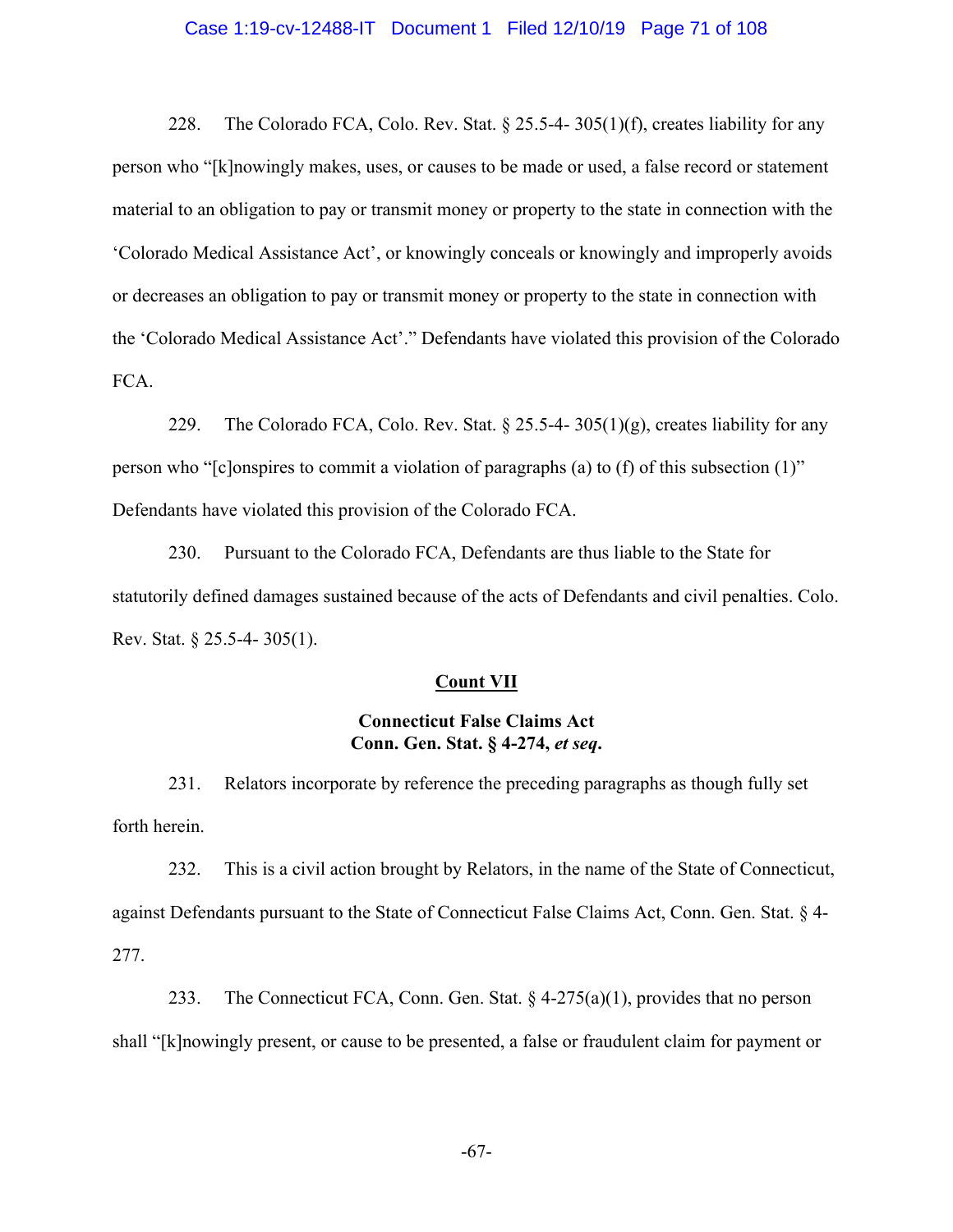#### Case 1:19-cv-12488-IT Document 1 Filed 12/10/19 Page 72 of 108

approval under a state-administered health or human services program." Defendants have violated this provision of the Connecticut FCA.

234. The Connecticut FCA, Conn. Gen. Stat.  $\S$  4-275(a)(2), provides that no person shall "[k]nowingly make, use or cause to be made or used, a false record or statement material to a false or fraudulent claim under a state-administered health or human services program." Defendants have violated this provision of the Connecticut FCA.

235. The Connecticut FCA, Conn. Gen. Stat.  $\S$  4-275(a)(7), provides that no person shall "[k]nowingly make, use or cause to be made or used, a false record or statement material to an obligation to pay or transmit money or property to the state under a state-administered health or human services program." Defendants have violated this provision of the Connecticut FCA.

236. The Connecticut FCA, Conn. Gen. Stat.  $\S$  4-275(a)(8), provides that no person shall "[k]nowingly conceal or knowingly and improperly avoid or decrease an obligation to pay or transmit money or property to the state under a state-administered health or human services program." Defendants have violated this provision of the Connecticut FCA.

237. The Connecticut FCA, Conn. Gen. Stat.  $\S$  4-275(a)(3), provides that no person shall "[c]onspire to commit a violation of this section." Defendants have violated this provision of the Connecticut FCA.

238. Pursuant to the Connecticut FCA, Defendants are thus liable to the State for statutorily defined damages sustained because of the acts of Defendants and civil penalties. Conn. Gen. Stat. § 4-275(b).

-68-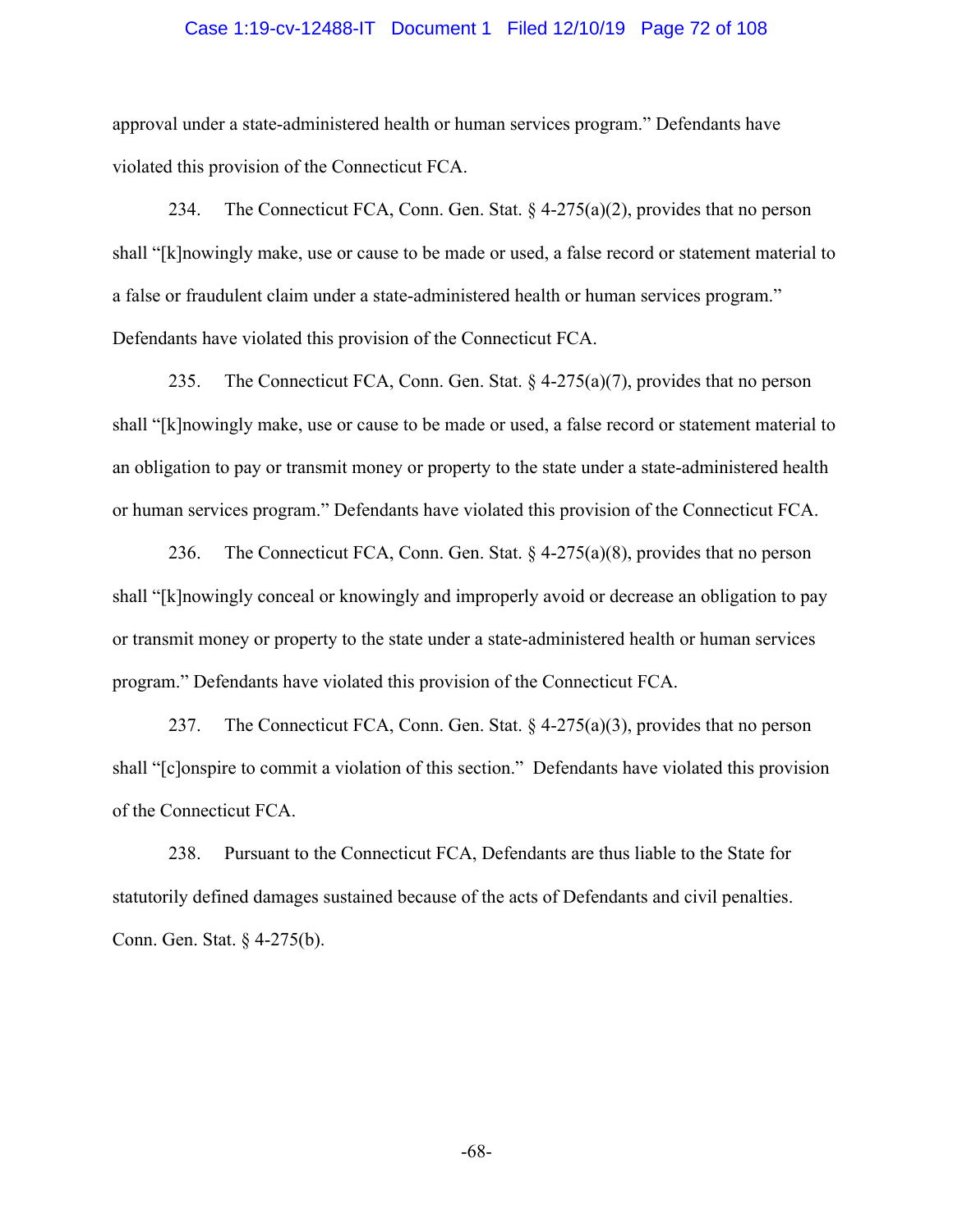### **Count VIII**

# **Delaware False Claims And Reporting Act Del. Code Ann. Tit. 6 §§ 1201,** *et seq***.**

239. Relators incorporate by reference the preceding paragraphs as though fully set forth herein.

240. This is a civil action brought by Relators, on behalf of the Government of the State of Delaware, against Defendants under the State of Delaware's False Claims and Reporting Act, Del. Code Ann. Tit. 6, § 1203(b)(1).

241. The Delaware FCA, Del. Code Ann. Tit.  $6, §1201(a)(1)$ , creates liability for any person who "[k]nowingly presents, or causes to be presented a false or fraudulent claim for payment or approval." Defendants have violated this provision of the Delaware FCA.

242. The Delaware FCA, Del. Code Ann. Tit.  $6, \frac{81201(a)(2)}{2}$ , creates liability for any person who "[k]nowingly makes, uses or causes to be made or used a false record or statement material to a false or fraudulent claim." Defendants have violated this provision of the Delaware FCA.

243. The Delaware FCA, Del. Code Ann. Tit. 6, §1201(a)(7), creates liability for any person who "[k]nowingly makes, uses, or causes to be made or used a false record or statement material to an obligation to pay or transmit money or property to the Government, or knowingly conceals or knowingly and improperly avoids or decreases an obligation to pay or transmit money or property to the Government." Defendants have violated this provision of the Delaware FCA.

244. The Delaware FCA, Del. Code Ann. Tit.  $6, §1201(a)(3)$ , creates liability for any person who "[c]onspires to commit a violation of" the law. Defendants have violated this provision of the Delaware FCA

-69-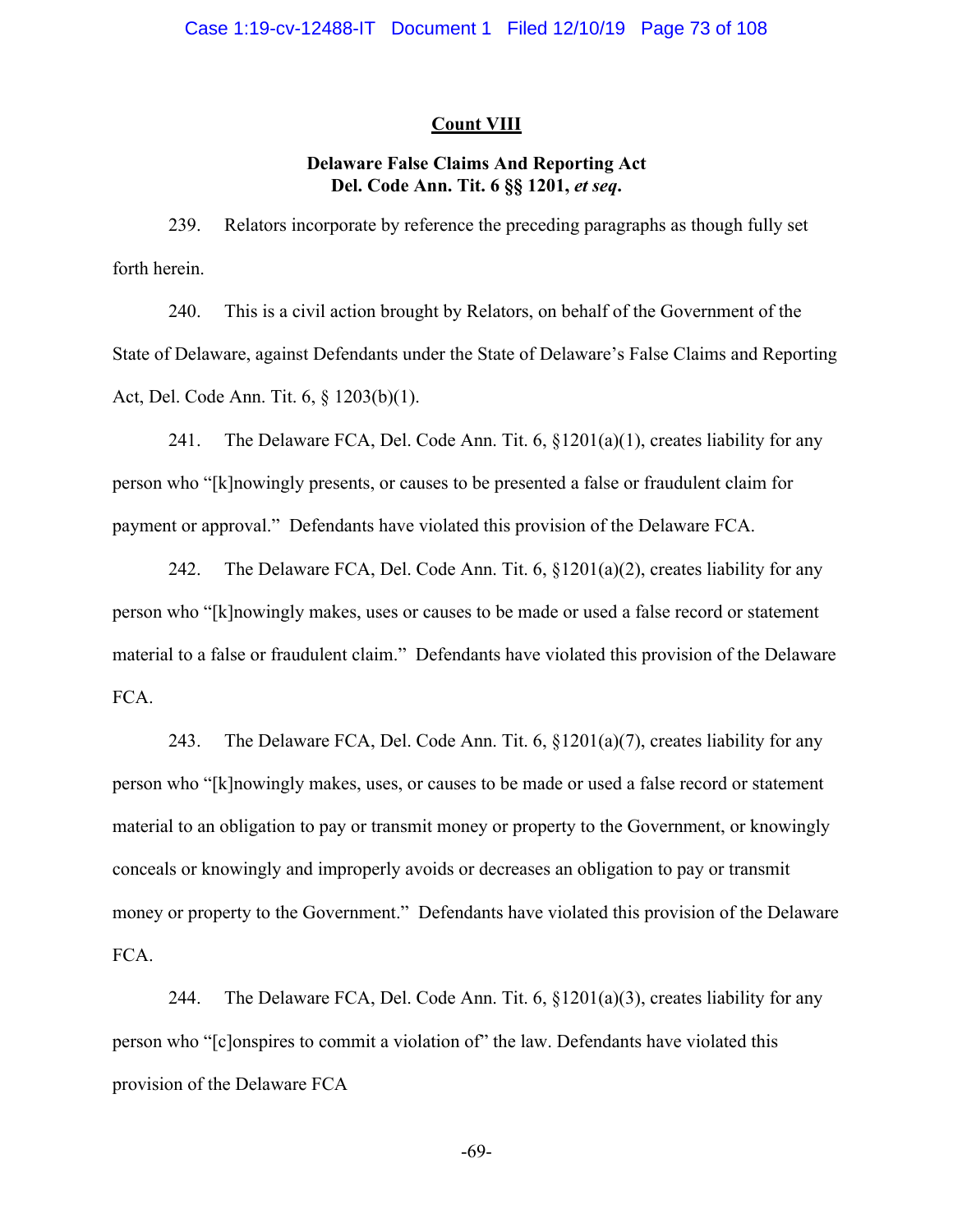245. Pursuant to the Delaware FCA, Defendants are thus liable to the State for statutorily defined damages sustained because of the acts of Defendants and civil penalties. Del. Code Ann. tit. 6, §1201(a).

### **Count IX**

# **District of Columbia False Claims Act D.C. Code Ann. §§ 2.381.01,** *et seq***.**

246. Relators incorporate by reference the preceding paragraphs as though fully set forth herein.

247. This is a civil action brought by Relators, in the name of the District of Columbia, against Defendants under the District of Columbia False Claims Act, D.C. Code Ann. § 2- 381.03(b)(1).

248. The D.C. FCA, D.C. Code Ann. § 2-381.02(a)(1), creates liability for any person who "[k]nowingly presents, or causes to be presented, a false or fraudulent claim for payment or approval." Defendants have violated this provision of the D.C. FCA.

249. The D.C. FCA, D.C. Code Ann. § 2-381.02(a)(2), creates liability for any person who "[k]nowingly makes, uses, or causes to be made or used, a false record or statement material to a false or fraudulent claim." Defendants have violated this provision of the D.C. FCA.

250. The D.C. FCA, D.C. Code Ann. § 2-381.02(a)(6), creates liability for any person who "[k]nowingly makes, uses, or causes to be made or used, a false record or statement material to an obligation to pay or transmit money or property to the District, or knowingly conceals or knowingly and improperly avoids or decreases an obligation to pay or transmit money or property to the District." Defendants have violated this provision of the D.C. FCA.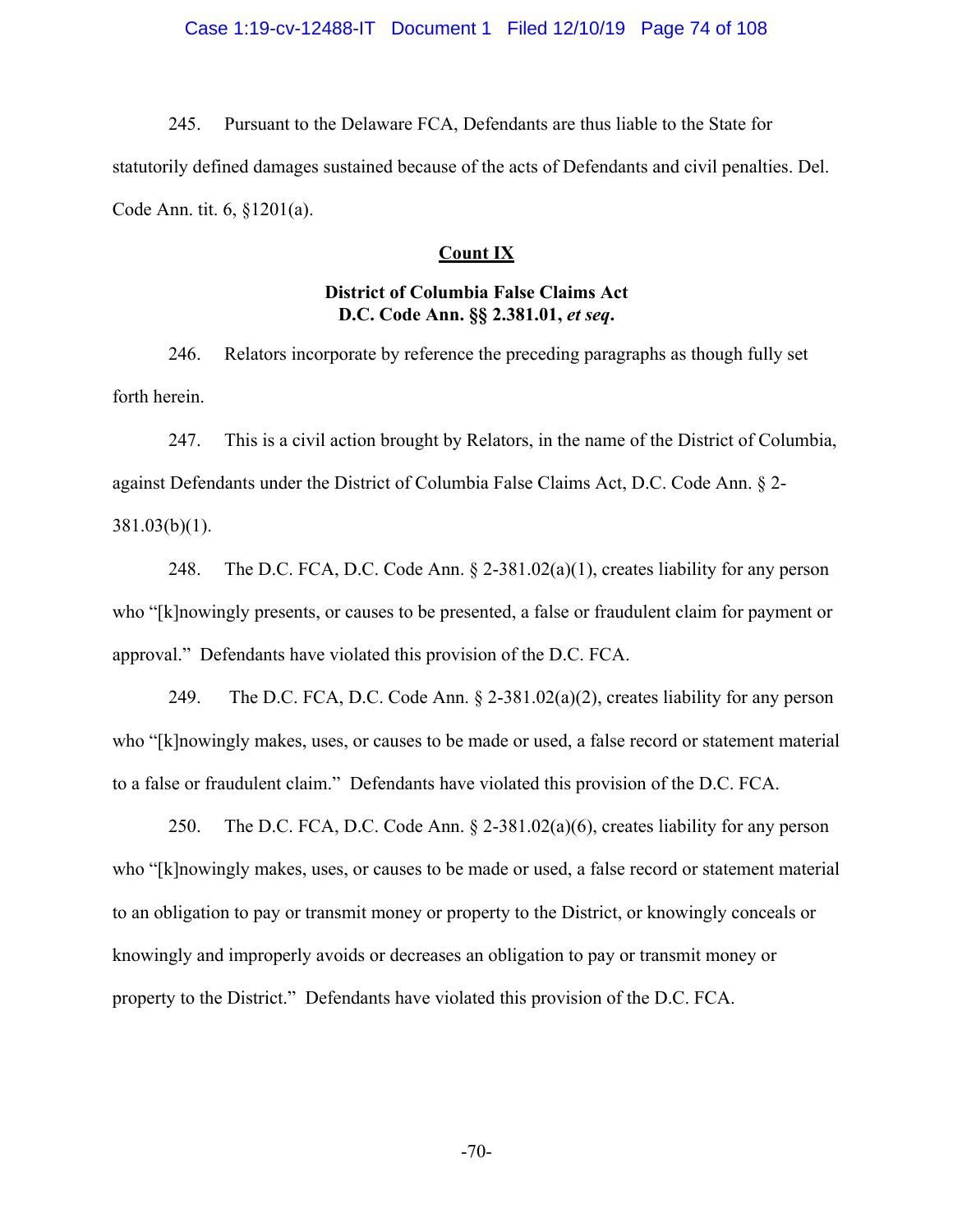251. The D.C. FCA, D.C. Code Ann. § 2-381.02(a)(7), creates liability for any person who "[c]onspires to commit a violation of paragraph." Defendants have violated this provision of the D.C. FCA.

252. Pursuant to the D.C. FCA, Defendants are thus liable to the District for statutorily defined damages sustained because of the acts of Defendants and civil penalties. D.C. Code Ann.  $§$  2-381.02(a).

## **Count X**

# **Florida False Claims Act Fla. Stat. § 68.081,** *et seq***.**

253. Relators incorporate by reference the preceding paragraphs as though fully set forth herein.

254. This is a civil action brought by Relators, on behalf of the State of Florida, against Defendants under the State of Florida's False Claims Act, Fla. Stat. § 68.083(2).

255. The Florida FCA, Fla. Stat.  $\S 68.082(2)(a)$ , creates liability for any person who "[k]nowingly presents or causes to be presented a false or fraudulent claim for payment or approval." Defendants have violated this provision of the Florida FCA.

256. The Florida FCA, Fla. Stat. § 68.082(2)(b), creates liability for any person who "[k]nowingly makes, uses, or causes to be made or used a false record or statement material to a false or fraudulent claim." Defendants have violated this provision of the Florida FCA.

257. The Florida FCA, Fla. Stat.  $\S 68.082(2)(g)$ , creates liability for any person who "[k]nowingly makes, uses, or causes to be made or used a false record or statement material to an obligation to pay or transmit money or property to the state, or knowingly conceals or knowingly and improperly avoids or decreases an obligation to pay or transmit money or property to the state." Defendants have violated this provision of the Florida FCA.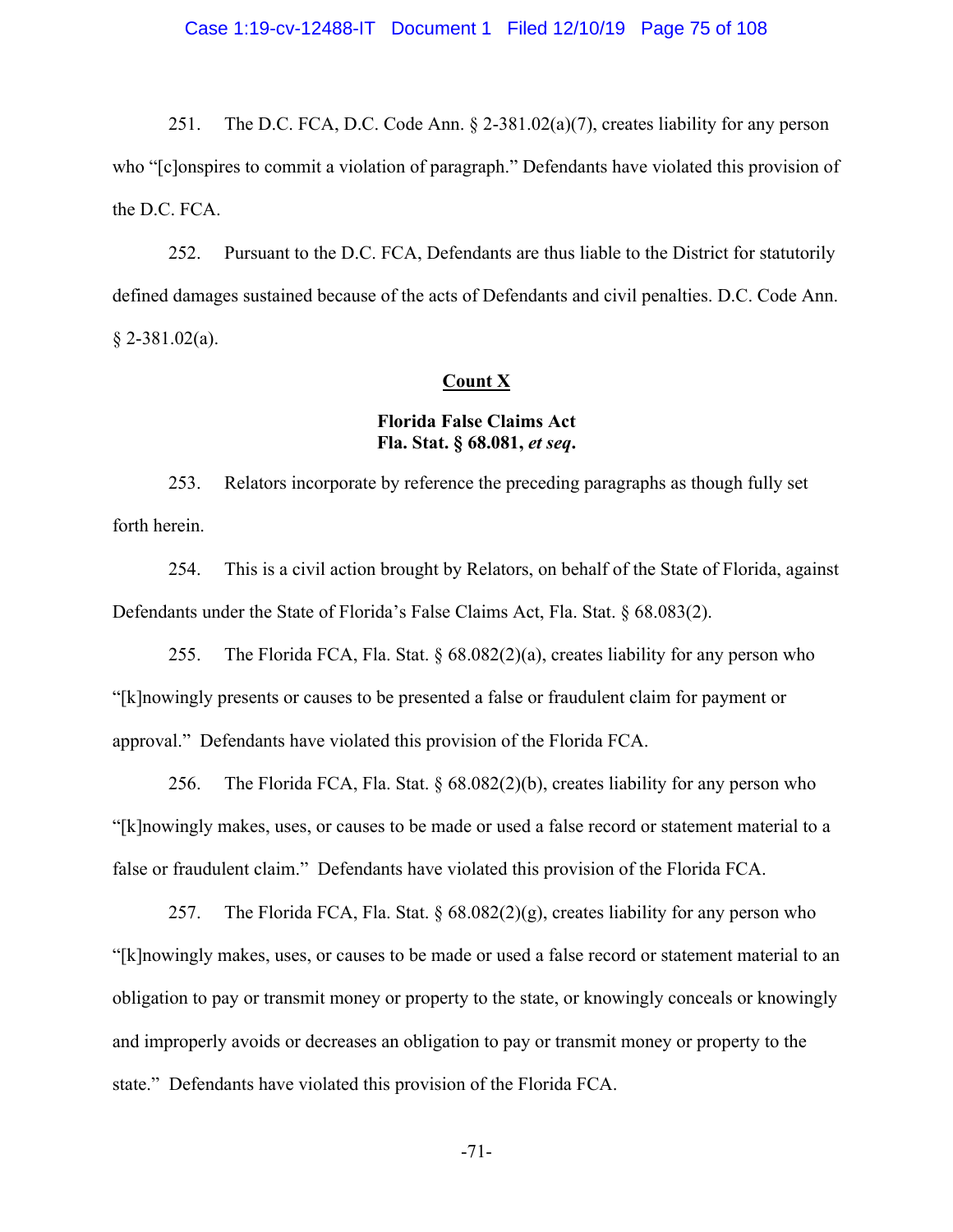258. The Florida FCA, Fla. Stat.  $\S 68.082(2)(c)$ , creates liability for any person who "[c]onspires to commit a violation of this subsection." Defendants have violated this provision of the Florida FCA.

259. Pursuant to the Florida FCA, Defendants are thus liable to the State for statutorily defined damages sustained because of the acts of Defendants and civil penalties. Fla. Stat. § 68.082(2).

## **Count XI**

# **Georgia False Medicaid Claims Act Ga. Code Ann. §§ 49-4-168,** *et seq***.**

260. Relators incorporate by reference the preceding paragraphs as though fully set forth herein.

261. This is a civil action brought by Relators, in the name of the State of Georgia, against Defendants pursuant to the State of Georgia False Medicaid Claims Act, Ga. Code Ann.  $§$  49-4-168.2(b).

262. The Georgia FCA, Ga. Code Ann.  $\S$  49-4-168.1(a)(1), creates liability for any person who "[k]nowingly presents or causes to be presented to the Georgia Medicaid program a false or fraudulent claim for payment or approval." Defendants have violated this provision of the Georgia FCA.

263. The Georgia FCA, Ga. Code Ann.  $\S$  49-4-168.1(a)(2), creates liability for any person who "[k]nowingly makes, uses, or causes to be made or used a false record or statement material to a false or fraudulent claim." Defendants have violated this provision of the Georgia FCA.

264. The Georgia FCA, Ga. Code Ann.  $\S$  49-4-168.1(a)(7), creates liability for any person who "[k]nowingly makes, uses, or causes to be made or used a false record or statement

-72-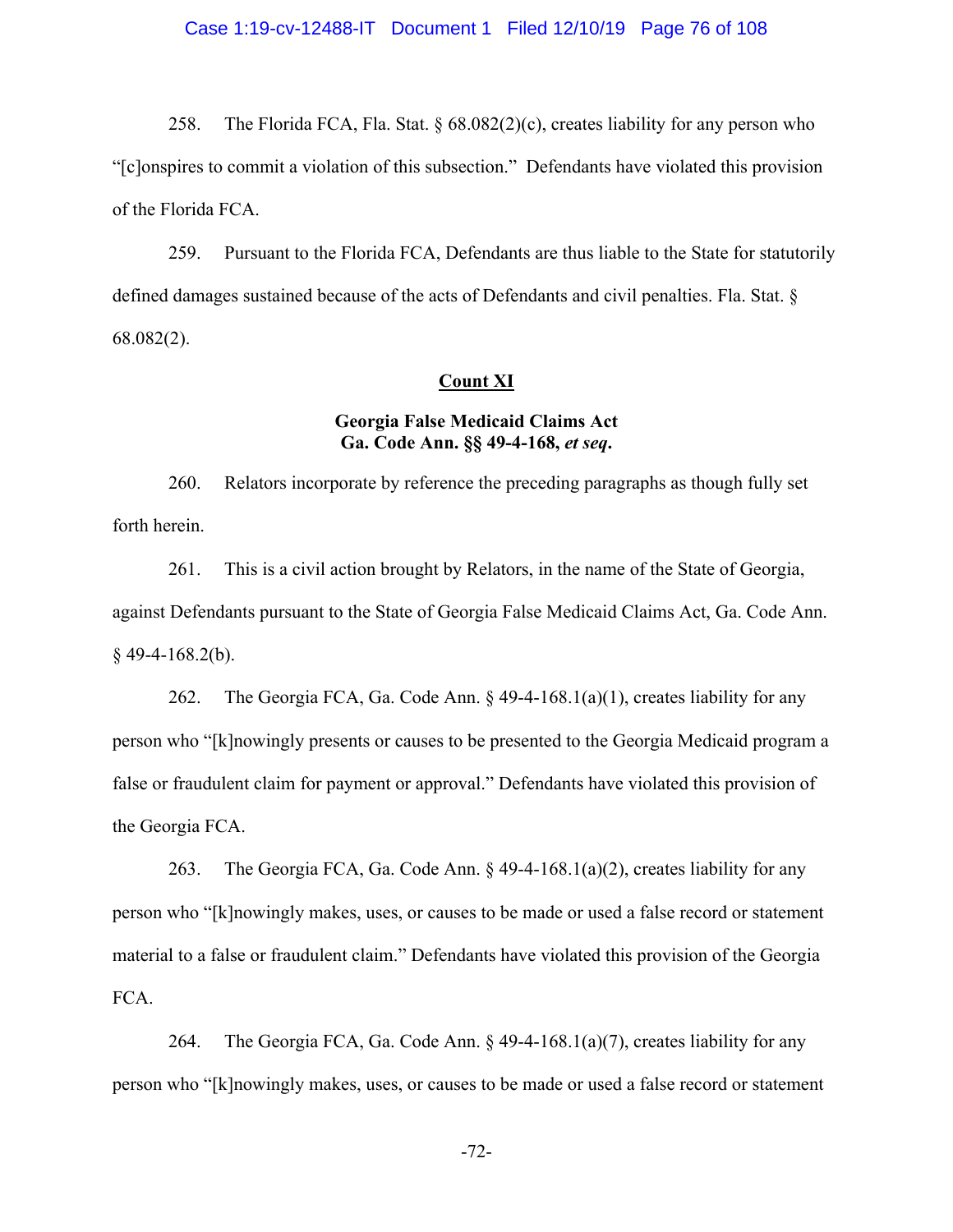### Case 1:19-cv-12488-IT Document 1 Filed 12/10/19 Page 77 of 108

material to an obligation to pay or transmit property or money to the Georgia Medicaid program, or knowingly conceals or knowingly and improperly avoids or decreases an obligation to pay or transmit property or money to the Georgia Medicaid program." Defendants have violated this provision of the Georgia FCA.

265. The Georgia FCA, Ga. Code Ann.  $\S$  49-4-168.1(a)(3), creates liability for any person who "Conspires to defraud the Georgia Medicaid program by getting a false or fraudulent claim allowed or paid." Defendants have violated this provision of the Georgia FCA.

266. Pursuant to the Georgia FCA, Defendants are thus liable to the State for statutorily defined damages sustained because of the acts of Defendants and civil penalties. Ga. Code Ann. § 49-4-168.1(a).

### **Count XII**

# **Hawaii False Claims Act Haw. Rev. Stat. §§ 661-21,** *et seq***.**

267. Relators incorporate by reference the preceding paragraphs as though fully set forth herein.

268. This is a civil action brought by Relators, on behalf of the State of Hawaii and its political subdivisions, against Defendants under the Hawaii False Claims Act, Haw. Rev. Stat.  $§ 661-25(a).$ 

269. The Hawaii FCA, Haw. Rev. Stat.  $\S 661-21(a)(1)$ , creates liability for any person who "[k]nowingly presents, or causes to be presented, a false or fraudulent claim for payment or approval." Defendants have violated this provision of the Hawaii FCA.

270. The Hawaii FCA, Haw. Rev. Stat. § 661-21(a)(2), creates liability for any person who "[k]nowingly makes, uses, or causes to be made or used, a false record or statement material to a false or fraudulent claim." Defendants have violated this provision of the Hawaii FCA.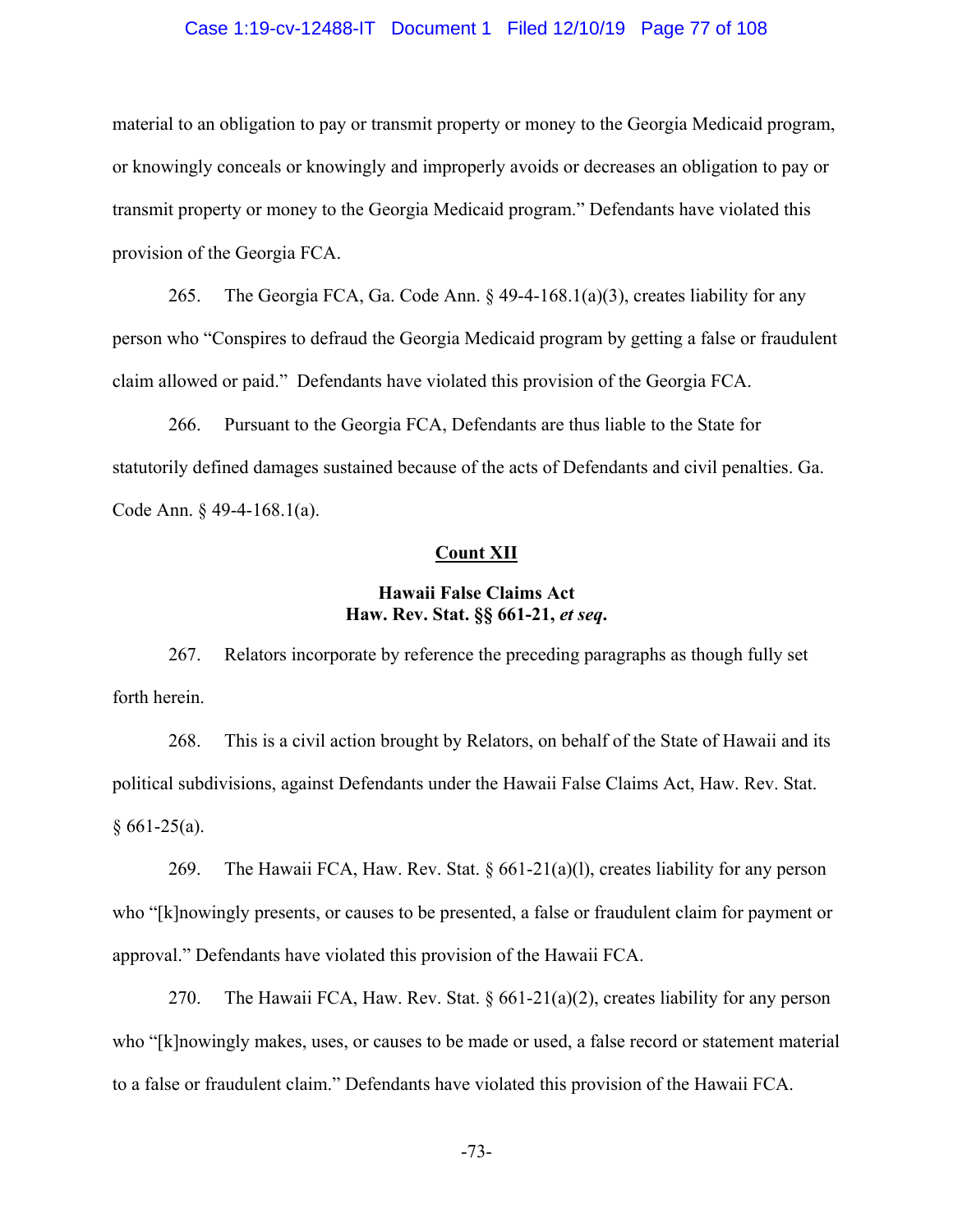### Case 1:19-cv-12488-IT Document 1 Filed 12/10/19 Page 78 of 108

271. The Hawaii FCA, Haw. Rev. Stat. § 661-21(a)(6), creates liability for any person who "[k]nowingly makes, uses, or causes to be made or used, a false record or statement material to an obligation to pay or transmit money or property to the State, or knowingly conceals, or knowingly and improperly avoids or decreases an obligation to pay or transmit money or property to the State." Defendants have violated this provision of the Hawaii FCA.

272. The Hawaii FCA, Haw. Rev. Stat. § 661-21(a)(8), creates liability for any person who "Conspires to commit any of the conduct described in this subsection." Defendants have violated this provision of the Hawaii FCA.

273. Pursuant to the Hawaii FCA, Defendants are thus liable to the State for statutorily defined damages sustained because of the acts of Defendants and civil penalties. Haw. Rev. Stat.  $§ 661-21(a).$ 

### **Count XIII**

# **Illinois False Claims Act 740 Ill. Comp. Stat. §§ 175/1, e***t seq***.**

274. Relators incorporate by reference the preceding paragraphs as though fully set forth herein.

275. This is a civil action brought by Relators, on behalf of the State of Illinois, against Defendants under the Illinois False Claims Act, 740 Ill. Comp. Stat. § 175/4(b).

276. The Illinois FCA, 740 Ill. Comp. Stat.  $\S 175/3(a)(1)(A)$ , creates liability for any person who "knowingly presents, or causes to be presented, a false or fraudulent claim for payment or approval." Defendants have violated this provision of the Illinois FCA.

277. The Illinois FCA, 740 Ill. Comp. Stat.  $\S 175/3(a)(1)(B)$ , creates liability for any person who "knowingly makes, uses, or causes to be made or used, a false record or statement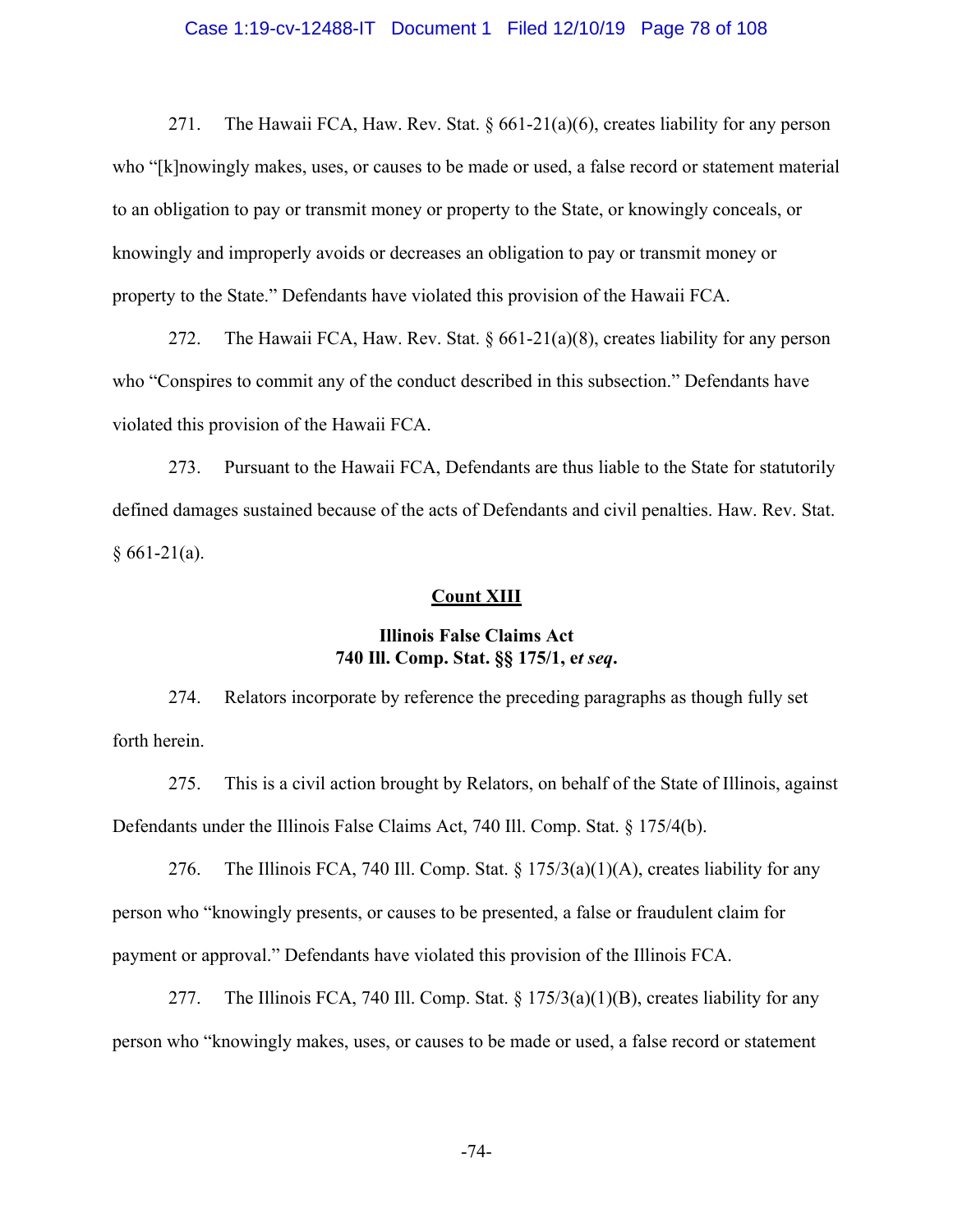### Case 1:19-cv-12488-IT Document 1 Filed 12/10/19 Page 79 of 108

material to a false or fraudulent claim." Defendants have violated this provision of the Illinois FCA.

278. The Illinois FCA, 740 Ill. Comp. Stat.  $\S 175/3(a)(1)(G)$ , creates liability for any person who "knowingly makes, uses, or causes to be made or used, a false record or statement material to an obligation to pay or transmit money or property to the State, or knowingly conceals or knowingly and improperly avoids or decreases an obligation to pay or transmit money or property to the State." Defendants have violated this provision of the Illinois FCA.

279. The Illinois FCA, 740 Ill. Comp. Stat.  $\S 175/3(a)(1)(C)$ , creates liability for any person who "conspires to commit a violation of" the law. Defendants have violated this provision of the Illinois FCA.

280. Pursuant to the Illinois FCA, Defendants are thus liable to the State for statutorily defined damages sustained because of the acts of Defendants and civil penalties. 740 Ill. Comp. Stat.  $§ 175/3(a)$ .

#### **Count XIV**

# **Indiana Medicaid False Claims and Whistleblower Protection Act Ind. Code § 5-11-5.7,** *et seq***.**

281. Relators incorporate by reference the preceding paragraphs as though fully set forth herein.

282. This is a civil action brought by Relators, on behalf of the State of Indiana, against Defendants under the State of Indiana False Claims and Whistleblower Protection Act, Ind. Code § 5-11-5.7-4(a).

283. The Indiana FCA, Ind. Code  $\S$  5-11-5.7-2(a)(1), creates liability for any person who "knowingly presents, or causes to be presented, a false or fraudulent claim for payment or approval." Defendants have violated this provision of the Indiana FCA.

-75-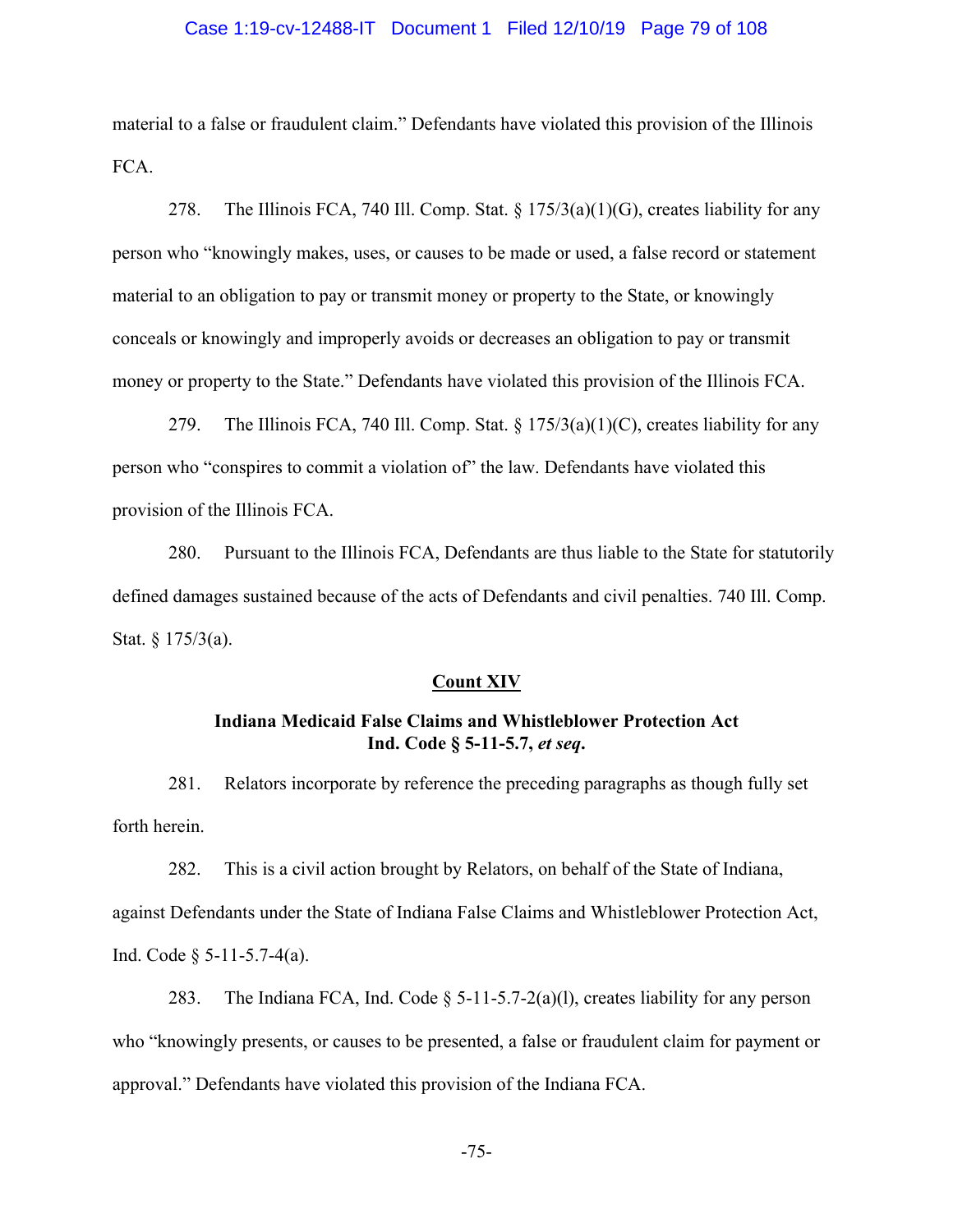### Case 1:19-cv-12488-IT Document 1 Filed 12/10/19 Page 80 of 108

284. The Indiana FCA, Ind. Code  $\S$  5-11-5.7-2(a)(2), creates liability for any person who "knowingly makes, uses, or causes to be made or used, a false record or statement that is material to a false or fraudulent claim." Defendants have violated this provision of the Indiana FCA.

285. The Indiana FCA, Ind. Code  $\S$  5-11-5.7-2(a)(6)(A)-(B), creates liability for any person who "(A) makes, uses, or causes to be made or used, a false record or statement concerning an obligation to pay or transmit money or property to the state; or (B) conceals or knowingly and improperly avoids or decreases an obligation to pay or transmit money or property to the state." Defendants have violated this provision of the Indiana FCA.

286. The Indiana FCA, Ind. Code  $\S$  5-11-5.5-2(b)(7), creates liability for any person who "conspires with another person to perform an act described in subdivisions (1) through (6)." Defendants have violated this provision of the Indiana FCA.

287. Pursuant to the Indiana FCA, Defendants are thus liable to the State for statutorily defined damages sustained because of the acts of Defendants and civil penalties. Ind. Code § 5-  $11-5.5-2(b)$ .

#### **Count XV**

# **Iowa False Claims Act Iowa Code §§ 685.1,** *et seq***.**

288. Relators incorporate by reference the preceding paragraphs as though fully set forth herein.

289. This is a civil action brought by Relators, on behalf of the State of Iowa, against Defendants under the State of Iowa False Claims Act, Iowa Code § 685.3(2).a.

-76-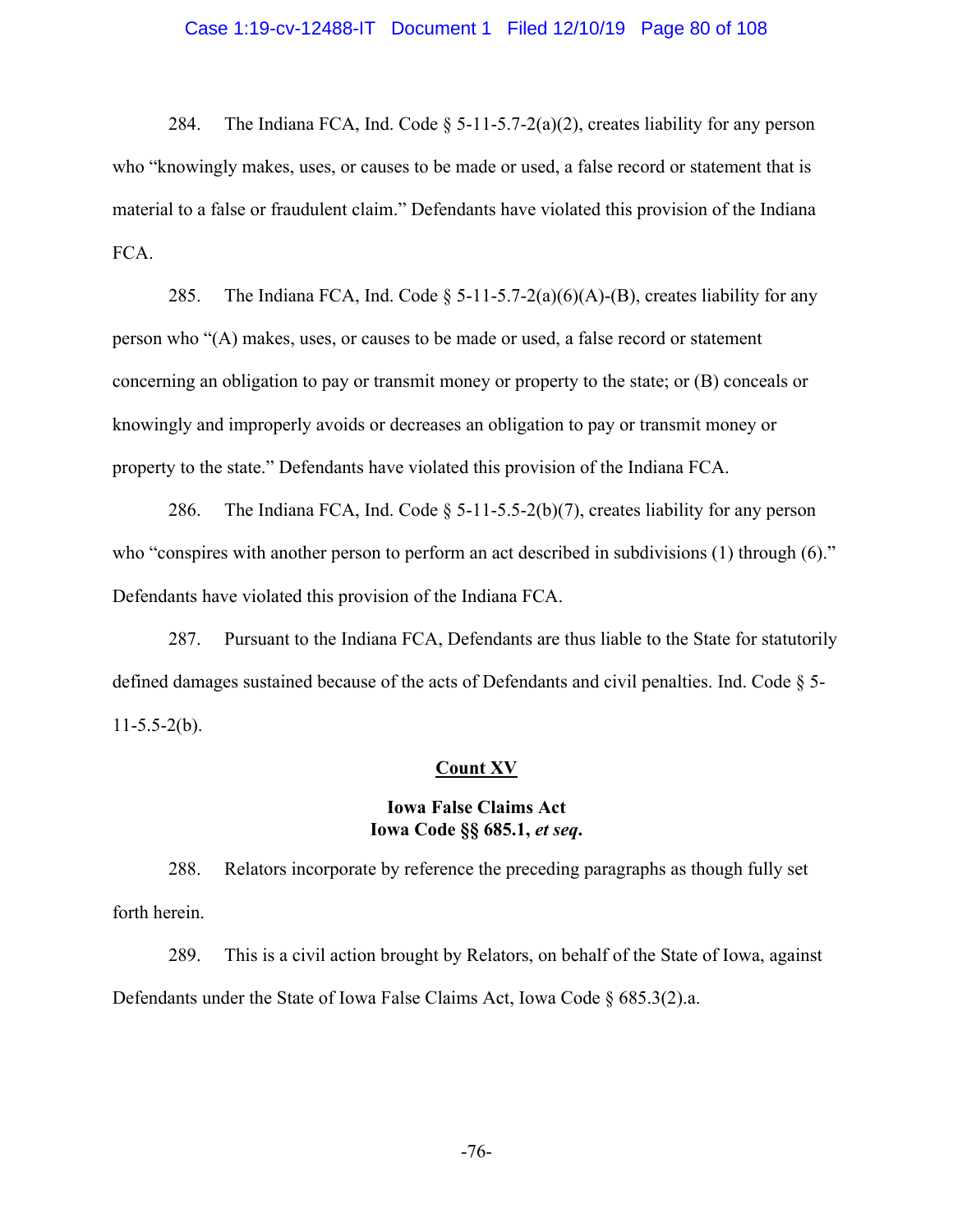### Case 1:19-cv-12488-IT Document 1 Filed 12/10/19 Page 81 of 108

290. The Iowa FCA, Iowa Code  $\S$  685.2(1).a, creates liability for any person who "[k]nowingly presents, or causes to be presented, a false or fraudulent claim for payment or approval." Defendants have violated this provision of the Iowa FCA.

291. The Iowa FCA, Iowa Code  $\S 685.2(1)$ .b, creates liability for any person who "[k]nowingly makes, uses, or causes to be made or used, a false record or statement material to a false or fraudulent claim." Defendants have violated this provision of the Iowa FCA.

292. The Iowa FCA, Iowa Code  $\S$  685.2(1).g, creates liability for any person who "[k]nowingly makes, uses, or causes to be made or used, a false record or statement material to an obligation to pay or transmit money or property to the state, or knowingly conceals or knowingly and improperly avoids or decreases an obligation to pay or transmit money or property to the state." Defendants have violated this provision of the Iowa FCA.

293. The Iowa FCA, Iowa Code  $\S$  685.2(1).g, creates liability for any person who "conspires to commit a violation of" the law. Defendants have violated this provision of the Iowa FCA.

294. Pursuant to the Iowa FCA, Defendants are thus liable to the State for statutorily defined damages sustained because of the acts of Defendants and civil penalties. Iowa Code § 685.2(1).

#### **Count XVI**

## **Louisiana Medical Assistance Programs Integrity Law La. Rev. Stat. Ann. §§ 46:437.1,** *et seq***.**

295. Relators incorporate by reference the preceding paragraphs as though fully set forth herein.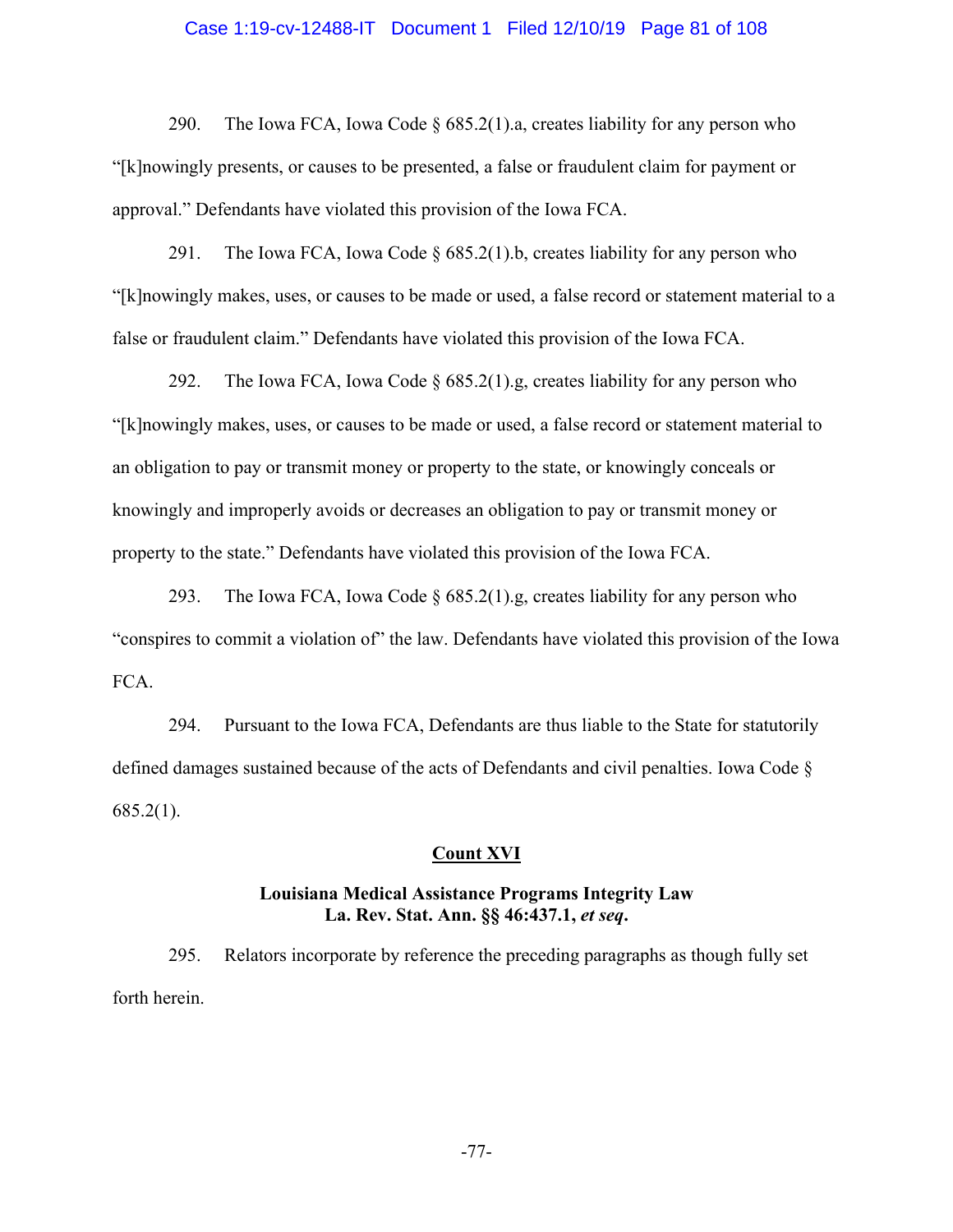### Case 1:19-cv-12488-IT Document 1 Filed 12/10/19 Page 82 of 108

296. This is a civil action brought by Relators, on behalf of the State of Louisiana's medical assistance programs, against Defendants under the State of Louisiana Medical Assistance Programs Integrity Law, La. Rev. Stat. Ann. § 46:439.1.A.

297. The Louisiana FCA, La. Rev. Stat. Ann. § 46:438.3.A, provides that "[n]o person shall knowingly present or cause to be presented a false or fraudulent claim." Defendants have violated this provision of the Louisiana FCA.

298. The Louisiana FCA, La. Rev. Stat. Ann. § 46:438.3.B, provides that "[n]o person shall knowingly engage in misrepresentation or make, use, or cause to be made or used, a false record or statement material to a false or fraudulent claim." Defendants have violated this provision of the Louisiana FCA.

299. The Louisiana FCA, La. Rev. Stat. Ann. § 46:438.3.C, provides that "[n]o person shall knowingly make, use, or cause to be made or used, a false record or statement material to an obligation to pay or transmit money or property to the medical assistance programs, or to knowingly conceal, avoid, or decrease an obligation to pay or transmit money or property to the medical assistance programs." Defendants have violated this provision of the Louisiana FCA.

300. The Louisiana FCA, La. Rev. Stat. Ann. § 46:438.3.D, provides that "[n]o person shall conspire to defraud, or attempt to defraud, the medical assistance programs through misrepresentation or by obtaining, or attempting to obtain, payment for a false or fraudulent claim." Defendants have violated this provision of the Louisiana FCA

301. Pursuant to the Louisiana FCA, Defendants are thus liable to the State for statutorily defined damages sustained because of the acts of Defendants and civil penalties. La. Rev. Stat. Ann. § 46:438.6.

-78-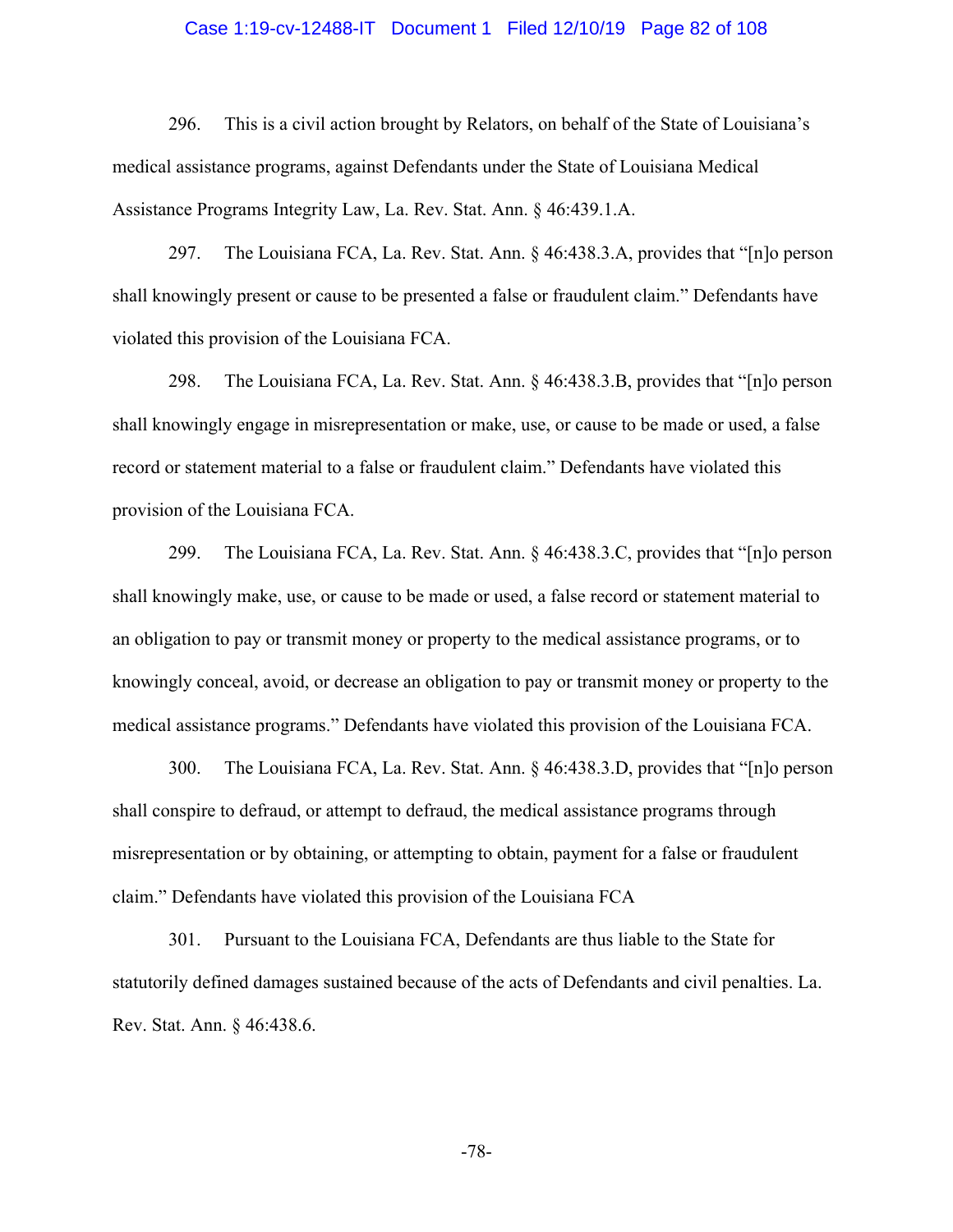### **Count XVII**

# **Maryland False Health Claims Act Md. Code Ann. Health-Gen. §§ 2-601,** *et seq***.**

302. Relators incorporate by reference the preceding paragraphs as though fully set forth herein.

303. This is a civil action brought by Relators, on behalf of the State of Maryland, against Defendants under the State of Maryland False Health Claims Act, Md. Code Ann. Health-Gen. § 2-604(a)(1).

304. The Maryland FCA, Md. Code Ann. Health-Gen. § 2-602(a)(1), provides that a person may not "[k]nowingly present or cause to be presented a false or fraudulent claim for payment or approval." Defendants have violated this provision of the Maryland FCA.

305. The Maryland FCA, Md. Code Ann. Health-Gen.  $\S$  2-602(a)(2), provides that a person may not "[k]nowingly make, use, or cause to be made or used a false record or statement material to a false or fraudulent claim." Defendants have violated this provision of the Maryland FCA.

306. The Maryland FCA, Md. Code Ann. Health-Gen. § 2-602(a)(7), provides that a person may not "[k]nowingly make, use, or cause to be made or used, a false record or statement material to an obligation to pay or transmit money or other property to the State." Defendants have violated this provision of the Maryland FCA.

307. The Maryland FCA, Md. Code Ann. Health-Gen. § 2-602(a)(8), provides that a person may not "[k]nowingly conceal, or knowingly and improperly avoid or decrease, an obligation to pay or transmit money or other property to the State." Defendants have violated this provision of the Maryland FCA.

-79-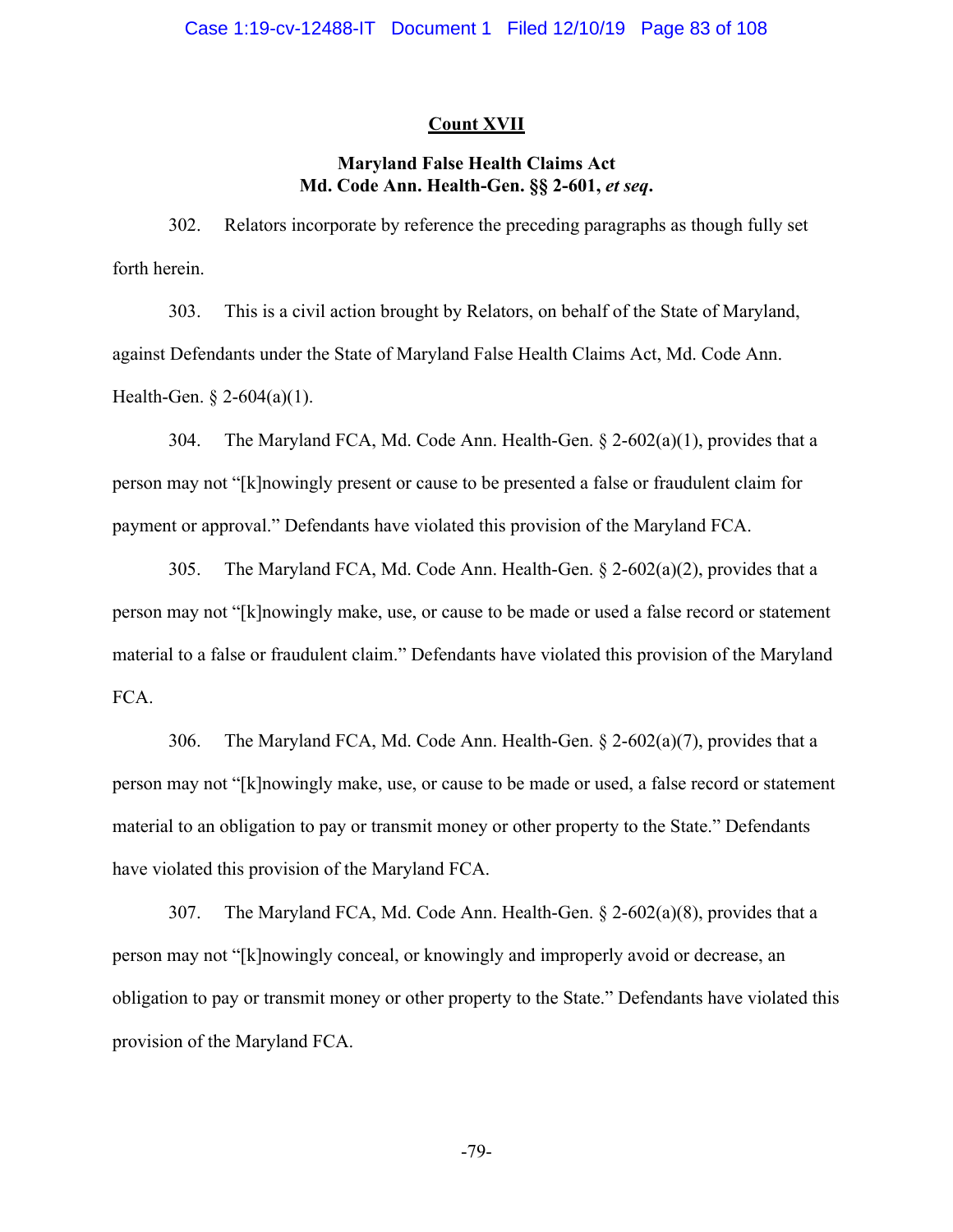### Case 1:19-cv-12488-IT Document 1 Filed 12/10/19 Page 84 of 108

308. The Maryland FCA, Md. Code Ann. Health-Gen. § 2-602(a)(9), provides that a person may not "[k]nowingly make any other false or fraudulent claim against a State health plan or a State health program." Defendants have violated this provision of the Maryland FCA.

309. The Maryland FCA, Md. Code Ann. Health-Gen.  $\S$  2-602(a)(3), provides that a person may not "[c]onspire to commit a violation under this subtitle." Defendants have violated this provision of the Maryland FCA.

310. Pursuant to the Maryland FCA, Defendants are thus liable to the State for statutorily defined damages sustained because of the acts of Defendants and civil penalties. Md. Code Ann. Health-Gen. § 2-602(b).

### **Count XVIII**

# **Massachusetts False Claims Act Mass. Gen. Laws Ch. 12, § 5a,** *et seq***.**

311. Relators incorporate by reference the preceding paragraphs as though fully set forth herein.

312. This is a civil action brought by Relators, on behalf of the Commonwealth of Massachusetts, against Defendants under the Massachusetts False Claims Act, Mass. Ann. Laws, ch. 12,  $\S$  5C(2).

313. The Massachusetts FCA, Mass. Ann. Laws, ch. 12, § 5B(1), creates liability for any person who "knowingly presents, or causes to be presented, a false or fraudulent claim for payment or approval." Defendants have violated this provision of the Massachusetts FCA.

314. The Massachusetts FCA, Mass. Ann. Laws, ch. 12, § 5B(2), creates liability for any person who "knowingly makes, uses or causes to be made or used a false record or statement material to a false or fraudulent claim." Defendants have violated this provision of the Massachusetts FCA.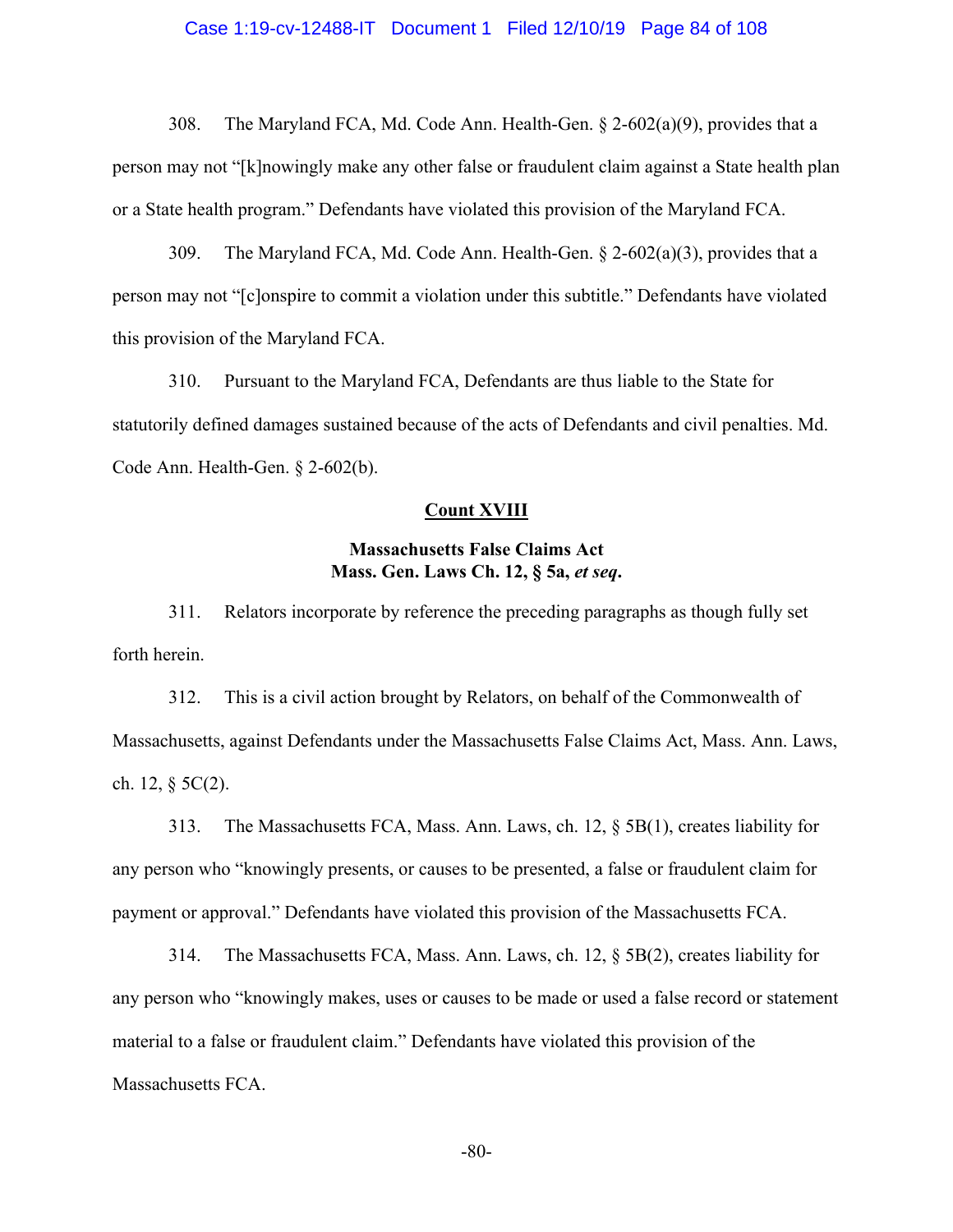### Case 1:19-cv-12488-IT Document 1 Filed 12/10/19 Page 85 of 108

315. The Massachusetts FCA, Mass. Ann. Laws, ch. 12, § 5B(9), creates liability for any person who "knowingly makes, uses or causes to be made or used a false record or statement material to an obligation to pay or to transmit money or property to the commonwealth or a political subdivision thereof, or knowingly conceals or knowingly and improperly avoids or decreases an obligation to pay or transmit money or property to the commonwealth or a political subdivision thereof." Defendants have violated this provision of the Massachusetts FCA.

316. The Massachusetts FCA, Mass. Ann. Laws, ch. 12, § 5B(3), creates liability for any person who "conspires to commit a violation of this subsection." Defendants have violated this provision of the Massachusetts FCA.

317. Pursuant to the Massachusetts FCA, Defendants are thus liable to the Commonwealth for statutorily defined damages sustained because of the acts of Defendants and civil penalties. Mass. Ann. Laws, ch. 12, § 5B(a).

### **Count XIX**

### **Michigan Medicaid False Claims Act Mich. Comp. Laws Serv. §§ 400.601,** *et seq***.**

318. Relators incorporate by reference the preceding paragraphs as though fully set forth herein.

319. This is a civil action brought by Relators, in the name of the State of Michigan, against Defendants under the State of Michigan Medicaid False Claims Act, MICH. COMP.

LAWS SERV. § 400.610a(l).

320. The Michigan FCA, Mich. Comp. Laws. Serv. § 400.603(1)-(3), provides that:

"(1) A person shall not knowingly make or cause to be made a false statement or false representation of a material fact in an application for medicaid benefits.

(2) A person shall not knowingly make or cause to be made a false statement or false representation of a material fact for use in determining rights to a medicaid benefit.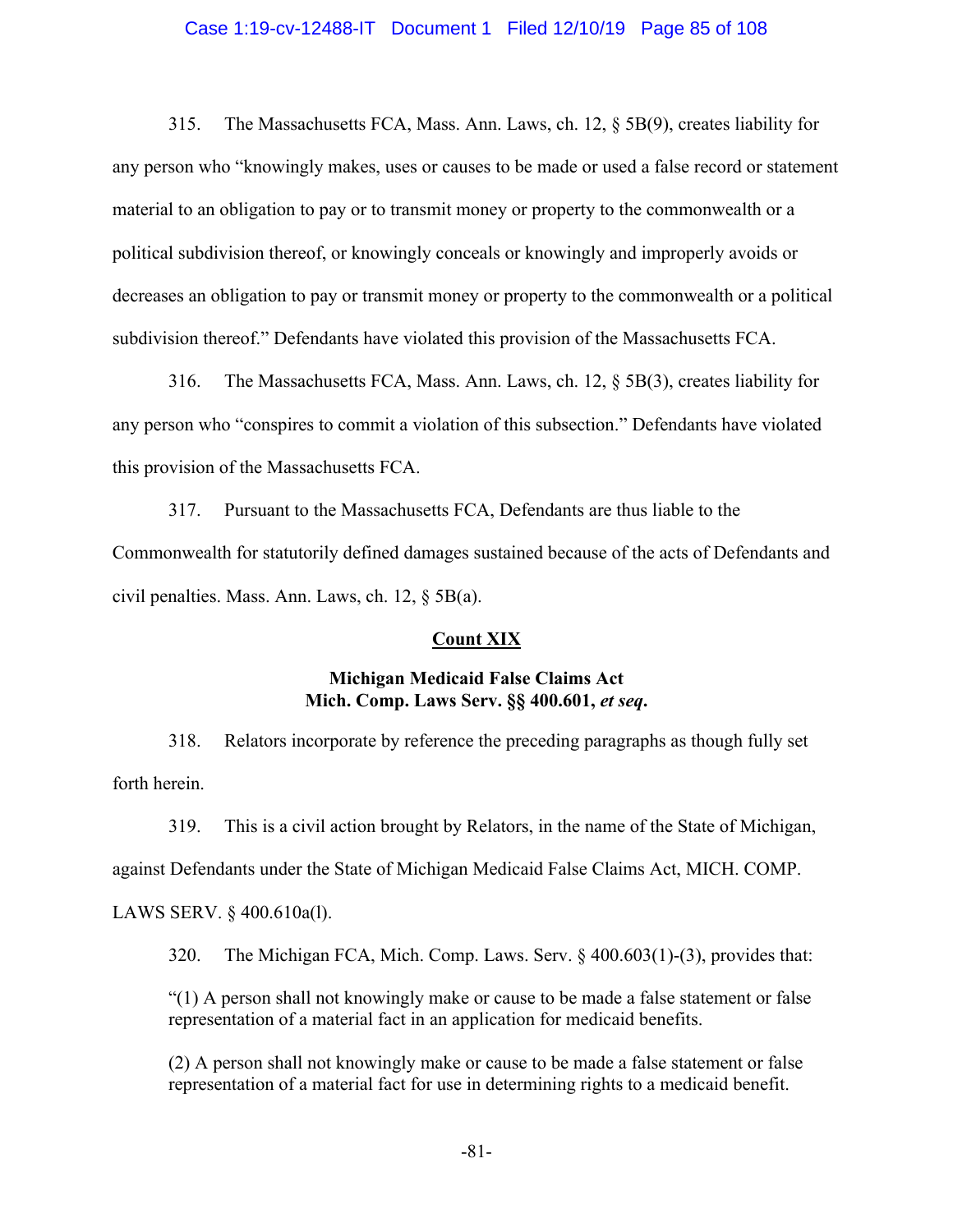### Case 1:19-cv-12488-IT Document 1 Filed 12/10/19 Page 86 of 108

(3) A person, who having knowledge of the occurrence of an event affecting his initial or continued right to receive a medicaid benefit or the initial or continued right of any other person on whose behalf he has applied for or is receiving a benefit, shall not conceal or fail to disclose that event with intent to obtain a benefit to which the person or any other person is not entitled or in an amount greater than that to which the person or any other person is entitled."

Defendants have violated each of these provisions of the Michigan FCA.

321. The Michigan FCA, Mich. Comp. Laws. Serv. § 400.607(1), provides that "[a] person shall not make or present or cause to be made or presented to an employee or officer of this state a claim under the social welfare act, 1939 PA 280, MCL 400.1 to 400.119b, upon or against the state, knowing the claim to be false." Defendants have violated this provision of the Michigan FCA.

322. The Michigan FCA, Mich. Comp. Laws. Serv. § 400.607(3), provides that "[a] person shall not knowingly make, use, or cause to be made or used a false record or statement to conceal, avoid, or decrease an obligation to pay or transmit money or property to the state pertaining to a claim presented under the social welfare act." Defendants have violated this provision of the Michigan FCA.

323. The Michigan FCA, Mich. Comp. Laws. Serv. § 400.606(1), provides that "[a] person shall not enter into an agreement, combination, or conspiracy to defraud the state by obtaining or aiding another to obtain the payment or allowance of a false claim under the social welfare act, Act No. 280 of the Public Acts of 1939, as amended, being sections 400.1 to 400.121 of the Michigan Compiled Laws." Defendants have violated this provision of the Michigan FCA.

324. Pursuant to the Michigan FCA, Defendants are thus liable to the State for statutorily defined damages sustained because of the acts of Defendants and civil penalties. Mich. Comp. Laws. Serv. § 400.612.

-82-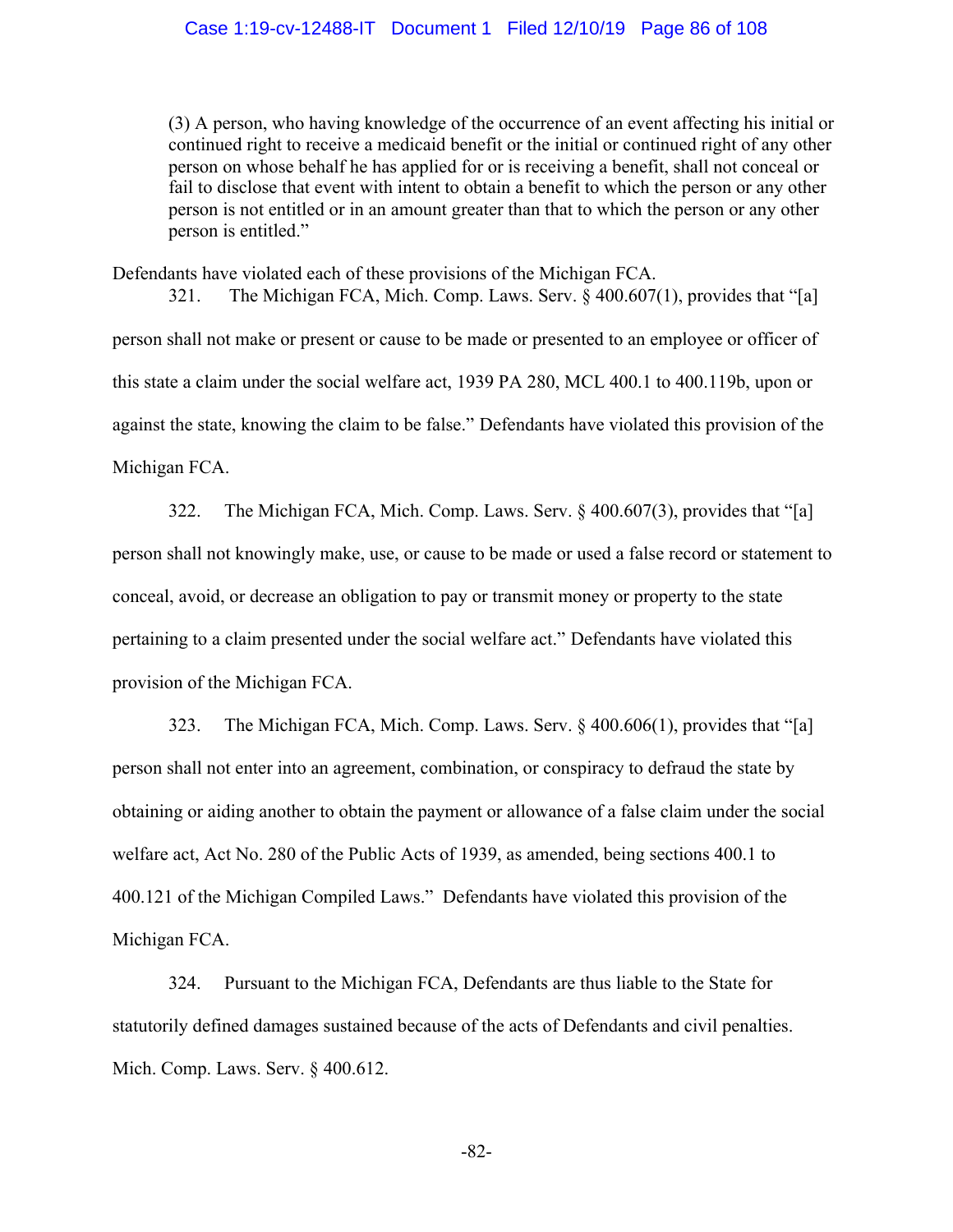### **Count XX**

# **Minnesota False Claims Act Minn. Stat. §§ 15c.01,** *et seq***.**

325. Relators incorporate by reference the preceding paragraphs as though fully set forth herein.

326. This is a civil action brought by Relators, on behalf of the State of Minnesota and its political subdivisions, against Defendants under the State of Minnesota False Claims Act, Minn. Stat. § 15C.05(a).

327. The Minnesota FCA, Minn. Stat. § 15C.02(a)(1) creates liability for any person who*,* "knowingly presents, or causes to be presented, a false or fraudulent claim for payment or approval." Defendants have violated this provision of the Minnesota FCA.

328. Minnesota FCA, Minn. Stat. § 15C.02(a)(2) creates liability for any person who "knowingly makes or uses, or causes to be made or used, a false record or statement material to a false or fraudulent claim." Defendants have violated this provision of the Minnesota FCA.

329. Minnesota FCA, Minn. Stat. § 15C.02(a)(7) creates liability for any person who "knowingly makes or uses, or causes to be made or used, a false record or statement material to an obligation to pay or transmit money or property to the state or a political subdivision, or knowingly conceals or knowingly and improperly avoids or decreases an obligation to pay or transmit money or property to the state or a political subdivision." Defendants have violated this provision of the Minnesota FCA.

330. Minnesota FCA, Minn. Stat. § 15C.02(a)(3) creates liability for any person who "knowingly conspires to commit a violation of" the law. Defendants have violated this provision of the Minnesota FCA.

-83-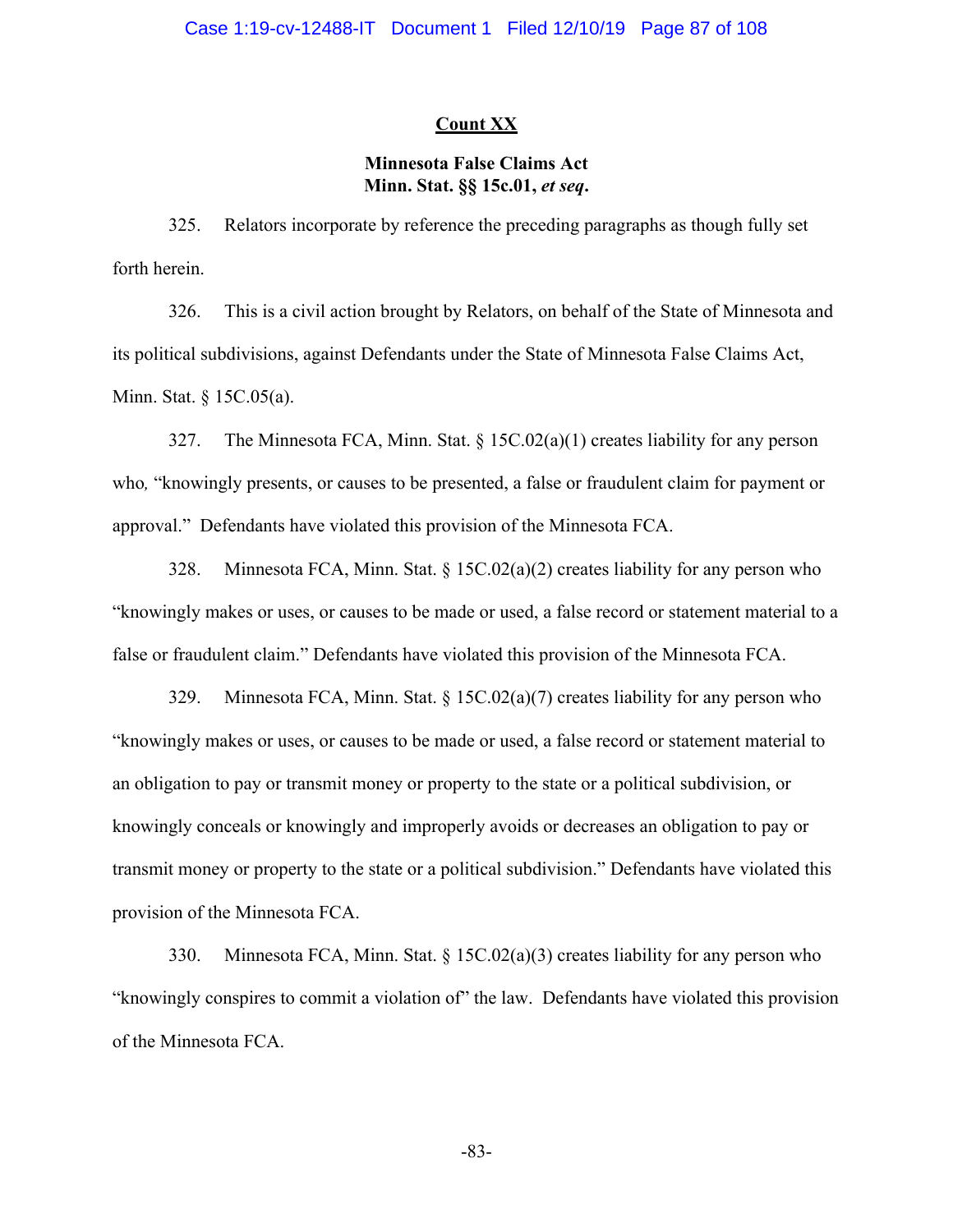331. Pursuant to the Minnesota FCA, Defendants are thus liable to the State for statutorily defined damages sustained because of the acts of Defendants and civil penalties. Minn. Stat. § 15C.02(a).

### **Count XXI**

# **Montana False Claims Act Mont. Code Ann. §§ 17-8-401,** *et seq***.**

332. Relators incorporate by reference the preceding paragraphs as though fully set forth herein.

333. This is a civil action brought by Relators, on behalf of the State of Montana, against Defendants under the State of Montana False Claims Act, Mont. Code Ann. § 17- 8- 406(1).

334. The Montana FCA, Mont. Code Ann.  $\S 17-8-403(1)(a)$ , creates liability for any person who, "knowingly presents or causes to be presented a false or fraudulent claim for payment or approval." Defendants have violated this provision of the Montana FCA.

335. The Montana FCA, Mont. Code Ann. § 17- 8-403(1)(b), creates liability for any person who "knowingly makes, uses, or causes to be made or used a false record or statement material to a false or fraudulent claim." Defendants have violated this provision of the Montana FCA.

336. The Montana FCA, Mont. Code Ann. § 17- 8-403(1)(g), creates liability for any person who "knowingly makes, uses, or causes to be made or used a false record or statement material to an obligation to pay or transmit money or property to a governmental entity or knowingly conceals or knowingly and improperly avoids or decreases an obligation to pay or transmit money or property to a governmental entity." Defendants have violated this provision of the Montana FCA.

-84-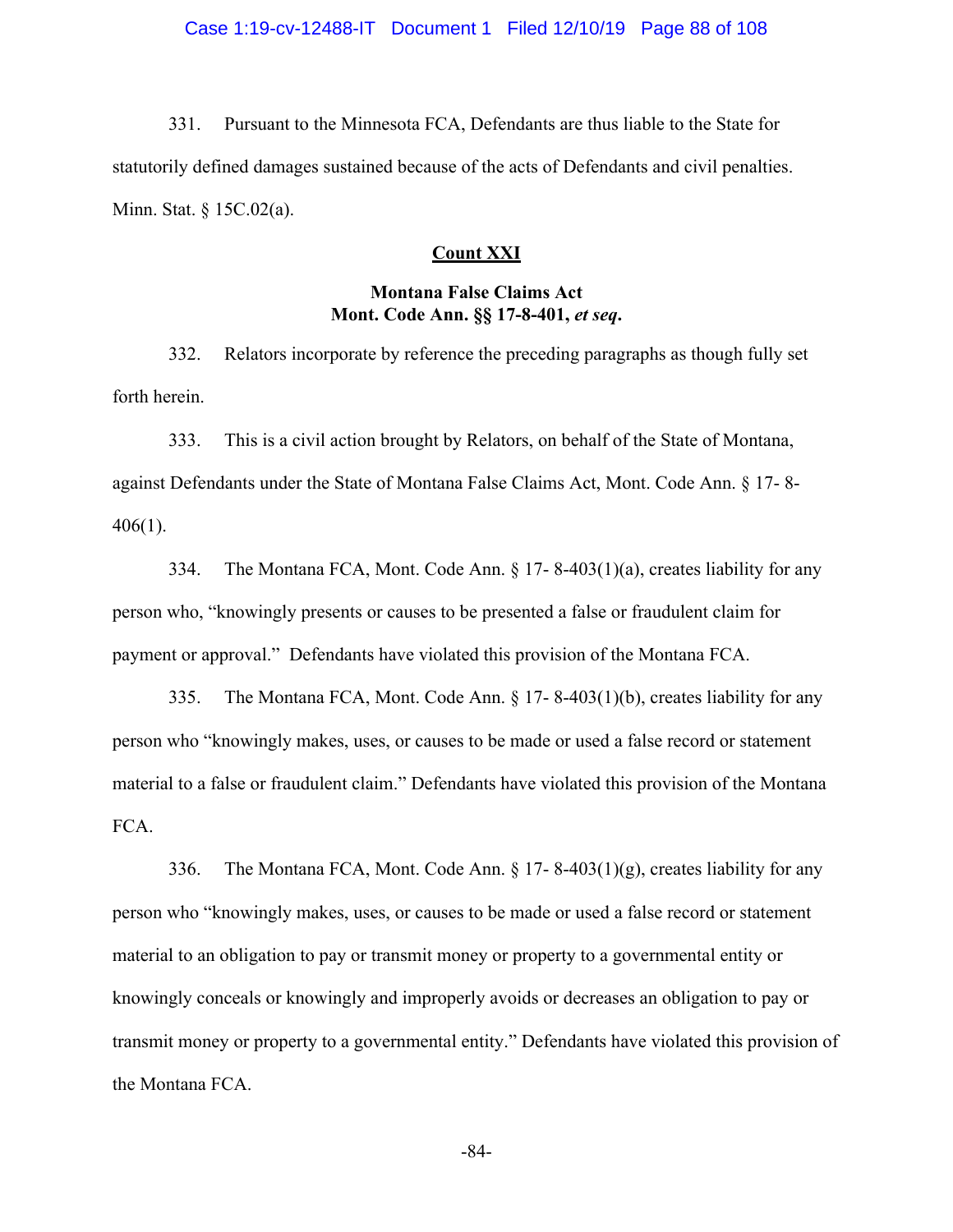### Case 1:19-cv-12488-IT Document 1 Filed 12/10/19 Page 89 of 108

337. The Montana FCA, Mont. Code Ann. § 17- 8-403(1)(c), creates liability for any person who "conspires to commit a violation of this subsection." Defendants have violated this provision of the Montana FCA.

338. Pursuant to the Montana FCA, Defendants are thus liable to the State for statutorily defined damages sustained because of the acts of Defendants and civil penalties. Mont. Code Ann. § 17- 8-403(2).

### **Count XXII**

# **Nevada Submission of False Claims To State Or Local Government Act Nev. Rev. Stat. §§ 357.010,** *et seq***.**

339. Relators incorporate by reference the preceding paragraphs as though fully set forth herein.

340. This is a civil action brought by Relators, on behalf of the State of Nevada, against Defendants under the State of Nevada Submission of False Claims to State or Local Government Act, Nev. Rev. Stat. § 357.080(1).

341. The Nevada FCA, Nev. Rev. Stat. § 357.040(l)(a), creates liability for any person who*,* "knowingly presents or causes to be presented a false or fraudulent claim for payment or approval." Defendants have violated this provision of the Nevada FCA.

342. The Nevada FCA, Nev. Rev. Stat. § 357.040(l)(b), creates liability for any person who, "Knowingly makes or uses, or causes to be made or used, a false record or statement that is material to a false or fraudulent clam." Defendants have violated this provision of the Nevada FCA.

343. The Nevada FCA, Nev. Rev. Stat. § 357.040(l)(f), creates liability for any person who, "Knowingly makes or uses, or causes to be made or used, a false record or statement that is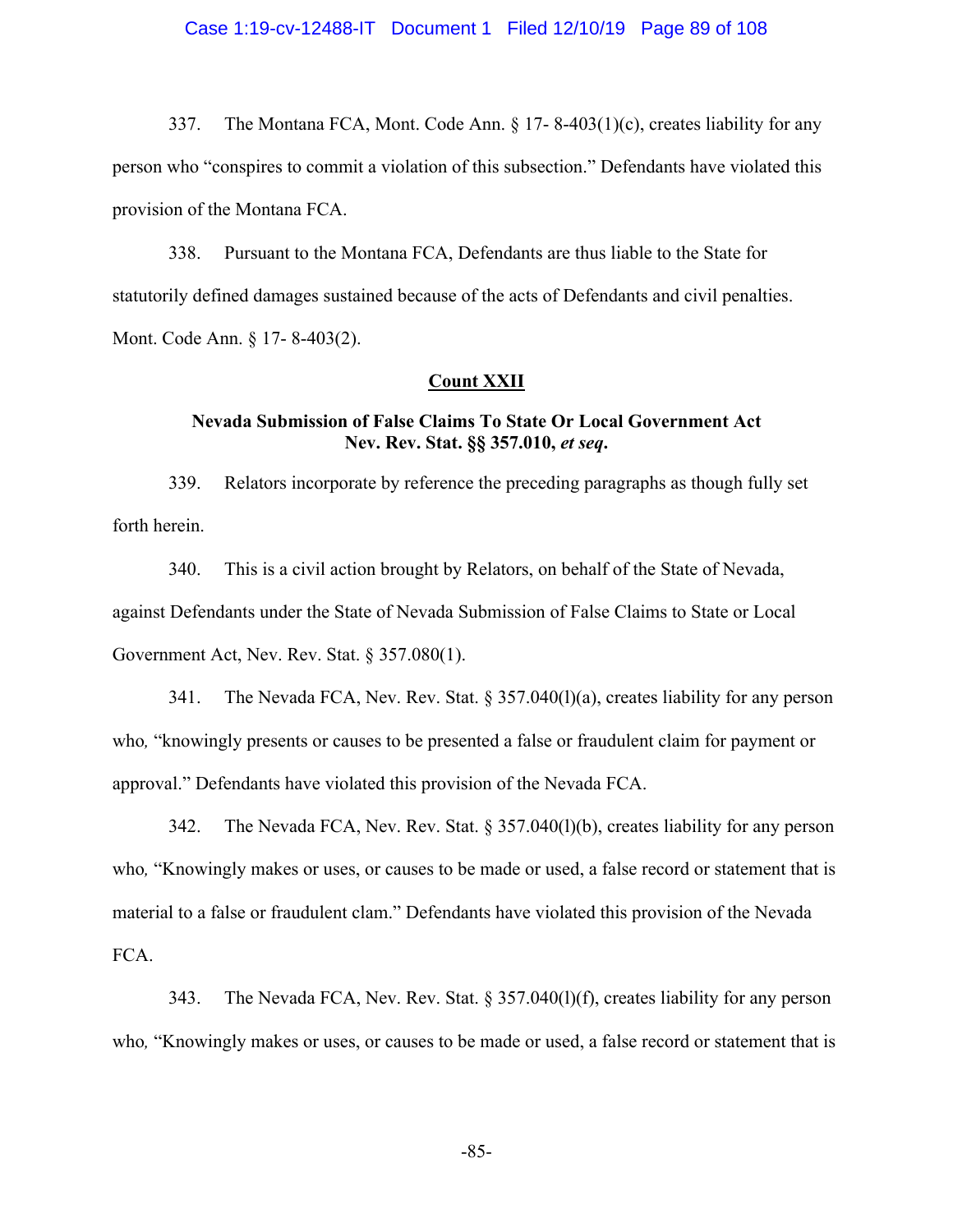### Case 1:19-cv-12488-IT Document 1 Filed 12/10/19 Page 90 of 108

material to an obligation to pay or transmit money or property to the State or a political subdivision." Defendants have violated this provision of the Nevada FCA.

344. The Nevada FCA, Nev. Rev. Stat.  $\S 357.040(1)(g)$ , creates liability for any person who*,* "Knowingly conceals or knowingly and improperly avoids or decreases an obligation to pay or transmit money or property to the State or a political subdivision." Defendants have violated this provision of the Nevada FCA.

345. The Nevada FCA, Nev. Rev. Stat. § 357.040(l)(i), creates liability for any person who, "Conspires to commit any of the acts set forth in this subsection." Defendants have violated this provision of the Nevada FCA.

346. Pursuant to the Nevada FCA, Defendants are thus liable to the State for statutorily defined damages sustained because of the acts of Defendants and civil penalties. Nev. Rev. Stat.  $§$  357.040(2).

#### **Count XXIII**

## **New Jersey False Claims Act N.J. Stat. Ann. §§ 2a:32c-1,** *et seq***.**

347. Relators incorporate by reference the preceding paragraphs as though fully set forth herein.

348. This is a civil action brought by Relators, in the name of the State of New Jersey, against Defendants pursuant to the State of New Jersey False Claims Act, N.J. Stat. Ann. § 2A:32C-5.b.

349. The New Jersey FCA, N.J. Stat. Ann. § 2A:32C-3(a) creates liability for any person who "[k]nowingly presents or causes to be presented to an employee, officer or agent of the State, or to any contractor, grantee, or other recipient of State funds, a false or fraudulent claim for payment or approval." Defendants have violated this provision of the New Jersey FCA.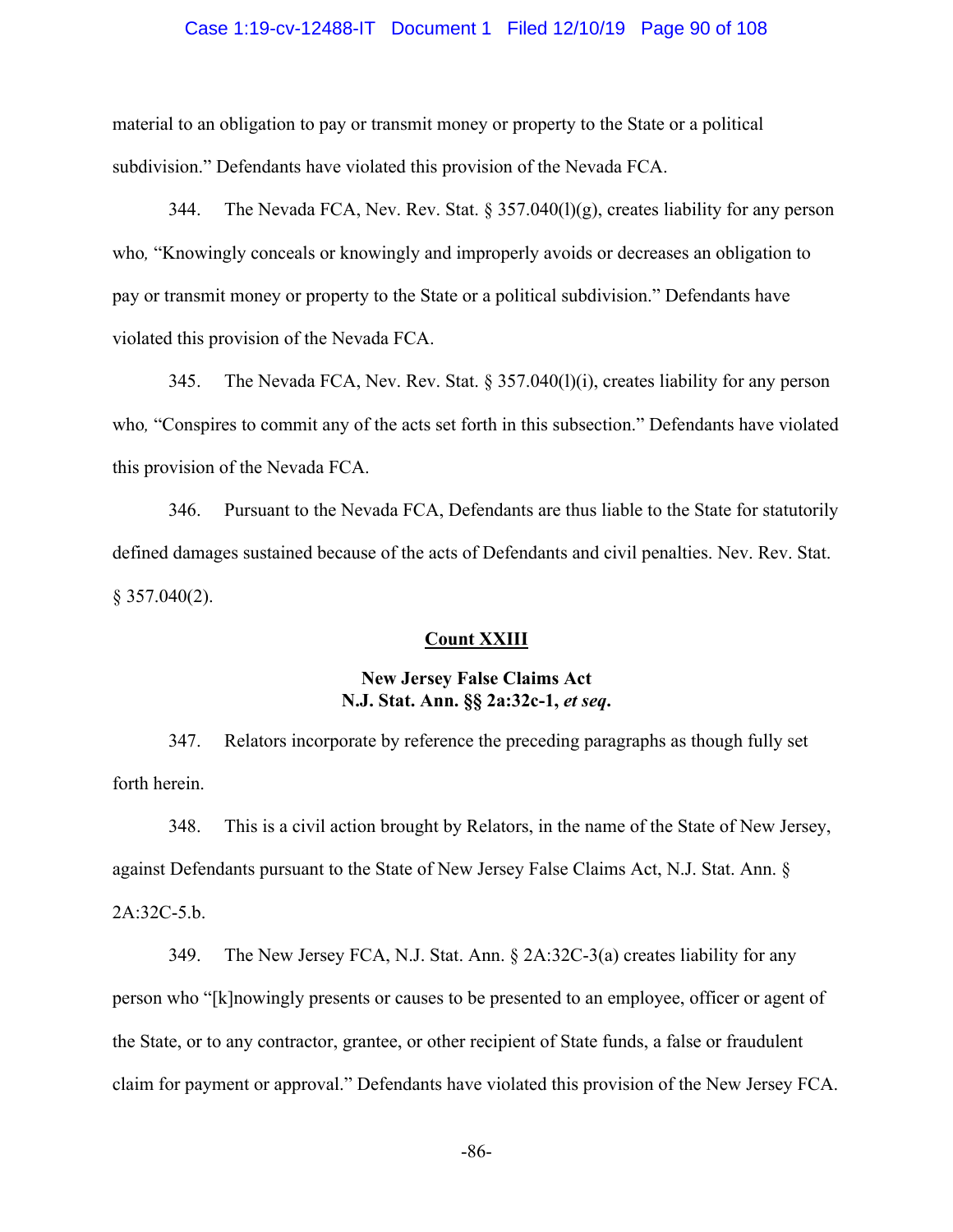### Case 1:19-cv-12488-IT Document 1 Filed 12/10/19 Page 91 of 108

350. The New Jersey FCA, N.J. Stat. Ann. § 2A:32C-3(b) creates liability for any person who "[k]nowingly makes, uses, or causes to be made or used a false record or statement to get a false or fraudulent claim paid or approved by the State." Defendants have violated this provision of the New Jersey FCA.

351. The New Jersey FCA, N.J. Stat. Ann. § 2A:32C-3(g) creates liability for any person who "[k]nowingly makes, uses, or causes to be made or used a false record or statement to conceal, avoid, or decrease an obligation to pay or transmit money or property to the State." Defendants have violated this provision of the New Jersey FCA.

352. The New Jersey FCA, N.J. Stat. Ann. § 2A:32C-3(c) creates liability for any person who "[c]onspires to defraud the State by getting a false or fraudulent claim allowed or paid by the State." Defendants have violated this provision of the New Jersey FCA.

353. Pursuant to the New Jersey FCA, Defendants are thus liable to the State for statutorily defined damages sustained because of the acts of Defendants and civil penalties. N.J. Stat. Ann. § 2A:32C-3.

### **Count XXIV**

## **New Mexico Medicaid False Claims Act N.M. Stat. Ann. §§ 27-14-1,** *et seq.*

354. Relators incorporate by reference the preceding paragraphs as though fully set forth herein.

355. This is a civil action brought by Relators, on behalf of the State of New Mexico, against Defendants under the State of New Mexico Medicaid False Claims Act, N.M. Stat. Ann. § 27-14-7.B.

356. The New Mexico FCA, N.M. Stat. Ann. § 27-14-4(A), creates liability for any person "presents, or causes to be presented, to the state a claim for payment under the medicaid

-87-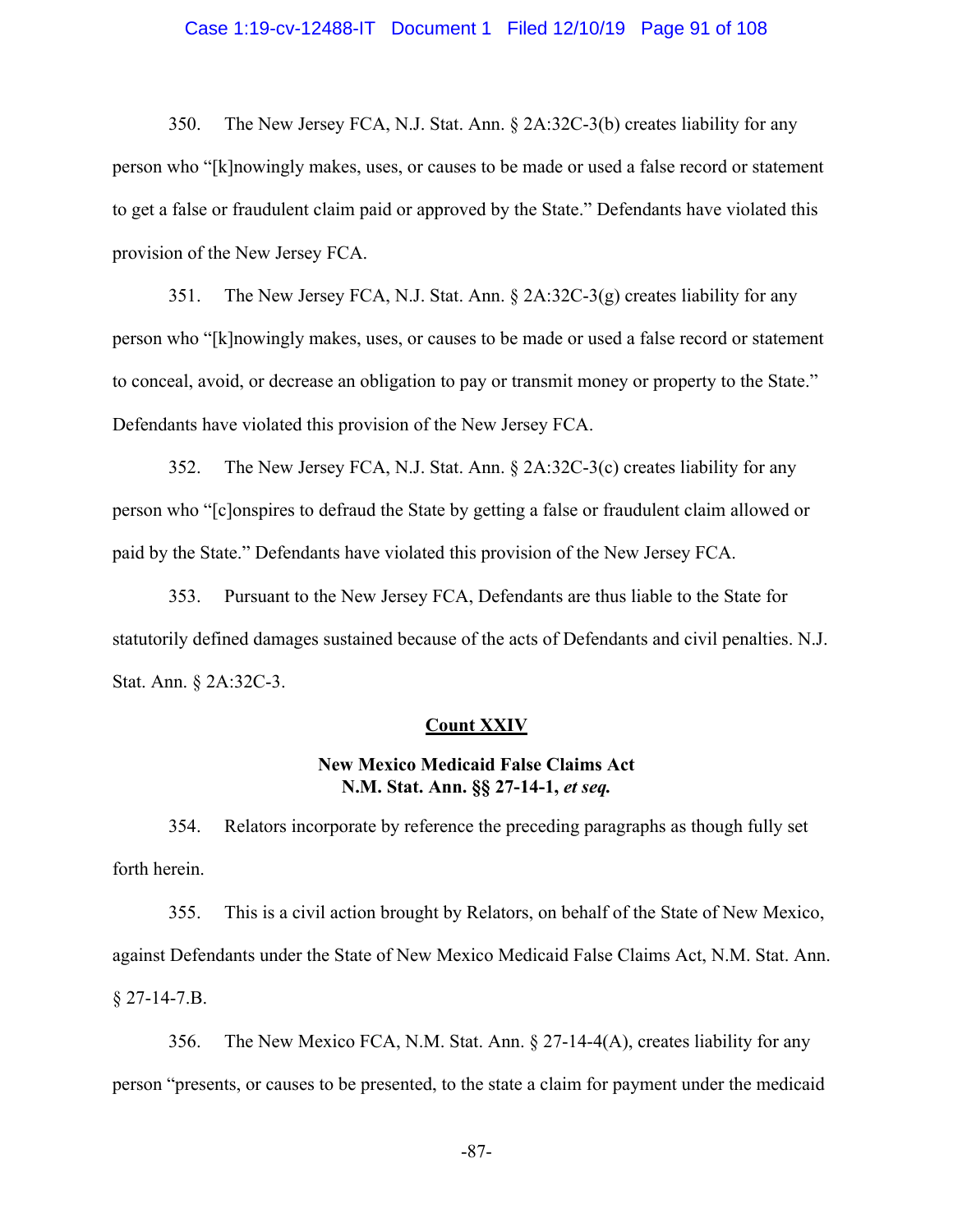### Case 1:19-cv-12488-IT Document 1 Filed 12/10/19 Page 92 of 108

program knowing that such claim is false or fraudulent." Defendants have violated this provision of the New Mexico FCA.

357. The New Mexico FCA, N.M. Stat. Ann. § 27-14-4(B), creates liability for any person "presents, or causes to be presented, to the state a claim for payment under the medicaid program knowing that the person receiving a medicaid benefit or payment is not authorized or is not eligible for a benefit under the medicaid program." Defendants have violated this provision of the New Mexico FCA.

358. The New Mexico FCA, N.M. Stat. Ann. § 27-14-4(C), creates liability for any person "makes, uses or causes to be made or used a record or statement to obtain a false or fraudulent claim under the medicaid program paid for or approved by the state knowing such record or statement is false." Defendants have violated this provision of the New Mexico FCA.

359. The New Mexico FCA, N.M. Stat. Ann. § 27-14-4(E), creates liability for any person "makes, uses or causes to be made or used a record or statement to conceal, avoid or decrease an obligation to pay or transmit money or property to the state, relative to the medicaid program, knowing that such record or statement is false." Defendants have violated this provision of the New Mexico FCA.

360. The New Mexico FCA, N.M. Stat. Ann. § 27-14-4(D), creates liability for any person "conspires to defraud the state by getting a claim allowed or paid under the medicaid program knowing that such claim is false or fraudulent." Defendants have violated this provision of the New Mexico FCA.

361. Pursuant to the New Mexico FCA, Defendants are thus liable to the State for statutorily defined damages sustained because of the acts of Defendants and such other relief as authorized. N.M. Stat. Ann. § 27-14-4.

-88-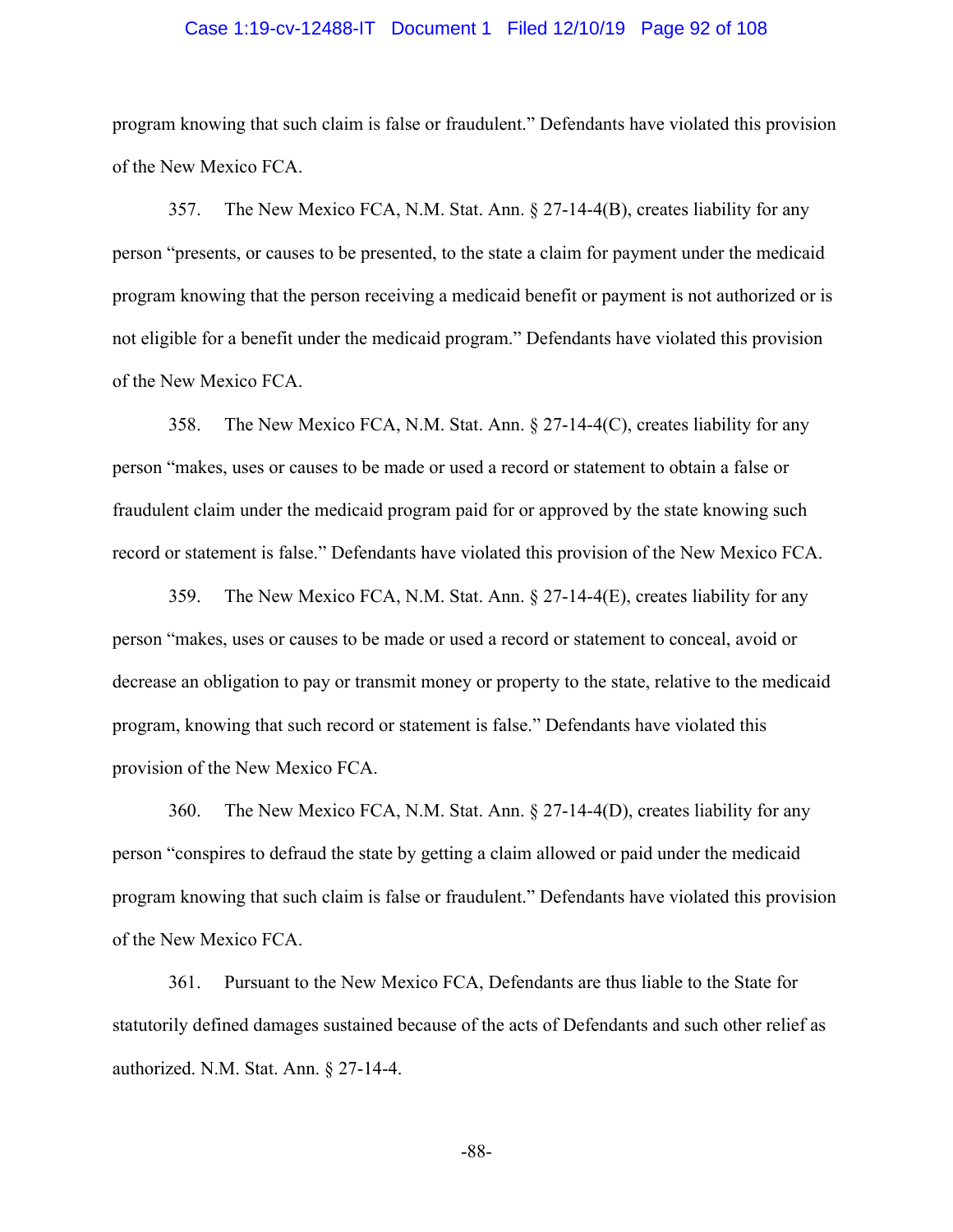## **Count XXV**

# **New York False Claims Act N.Y. Fin. Law §§ 187,** *et seq***.**

362. Relators incorporate by reference the preceding paragraphs as though fully set forth herein.

363. This is a civil action brought by Relators, on behalf of the State of New York, against Defendants under the State of New York False Claims Act, N.Y. Fin. Law § 190(2).

364. The New York FCA, N.Y. Fin. Law § 189(1)(a), creates liability for any person who "knowingly presents, or causes to be presented a false or fraudulent claim for payment or approval." Defendants have violated this provision of the New York FCA.

365. The New York FCA, N.Y. Fin. Law § 189(1)(b), creates liability for any person who "knowingly makes, uses, or causes to be made or used, a false record or statement material to a false or fraudulent claim." Defendants have violated this provision of the New York FCA.

366. The New York FCA, N.Y. Fin. Law  $\S 189(1)(g)$ , creates liability for any person who "knowingly makes, uses, or causes to be made or used, a false record or statement material to an obligation to pay or transmit money or property to the state or a local government." Defendants have violated this provision of the New York FCA.

367. The New York FCA, N.Y. Fin. Law § 189(1)(h), creates liability for any person who "knowingly conceals or knowingly and improperly avoids or decreases an obligation to pay or transmit money or property to the state or a local government, or conspires to do the same." Defendants have violated this provision of the New York FCA.

368. The New York FCA, N.Y. Fin. Law § 189(1)(c), creates liability for any person who "conspires to commit a violation of" the law. Defendants have violated this provision of the New York FCA.

-89-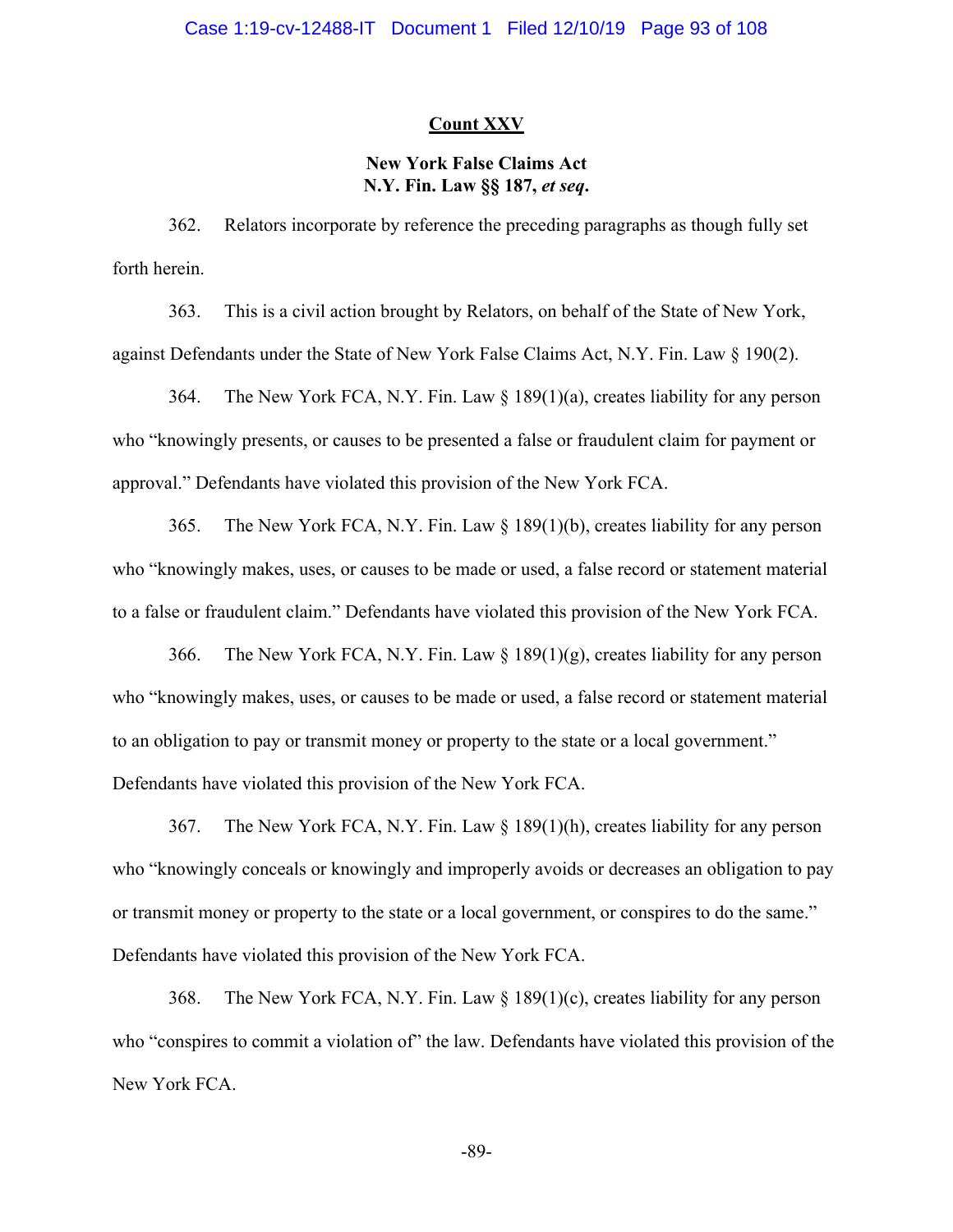369. Pursuant to the New York FCA, Defendants is thus liable to the State for statutorily defined damages sustained because of the acts of Defendants and civil penalties. N.Y. Fin. Law § 189(1).

### **Count XXVI**

## **North Carolina False Claims Act N.C. Gen. Stat. §§ 1-605,** *et seq***.**

370. Relators incorporate by reference the preceding paragraphs as though fully set forth herein.

371. This is a civil action brought by Relators, on behalf of the State of North Carolina, against Defendants under the State of North Carolina False Claims Act, N.C. Gen. Stat. § 1- 608(b).

372. The North Carolina FCA, N.C. Gen. Stat.  $\S 1-607(a)(1)$ , creates liability for any person "[k]nowingly presents or causes to be presented a false or fraudulent claim for payment or approval." Defendants have violated this provision of the North Carolina FCA.

373. The North Carolina FCA, N.C. Gen. Stat.  $\S 1-607(a)(2)$ , creates liability for any person "[k]nowingly makes, uses, or causes to be made or used, a false record or statement material to a false or fraudulent claim." Defendants have violated this provision of the North Carolina FCA.

374. The North Carolina FCA, N.C. Gen. Stat.  $\S 1-607(a)(7)$ , creates liability for any person "[k]nowingly makes, uses, or causes to be made or used, a false record or statement material to an obligation to pay or transmit money or property to the State, or knowingly conceals or knowingly and improperly avoids or decreases an obligation to pay or transmit money or property to the State." Defendants have violated this provision of the North Carolina FCA.

-90-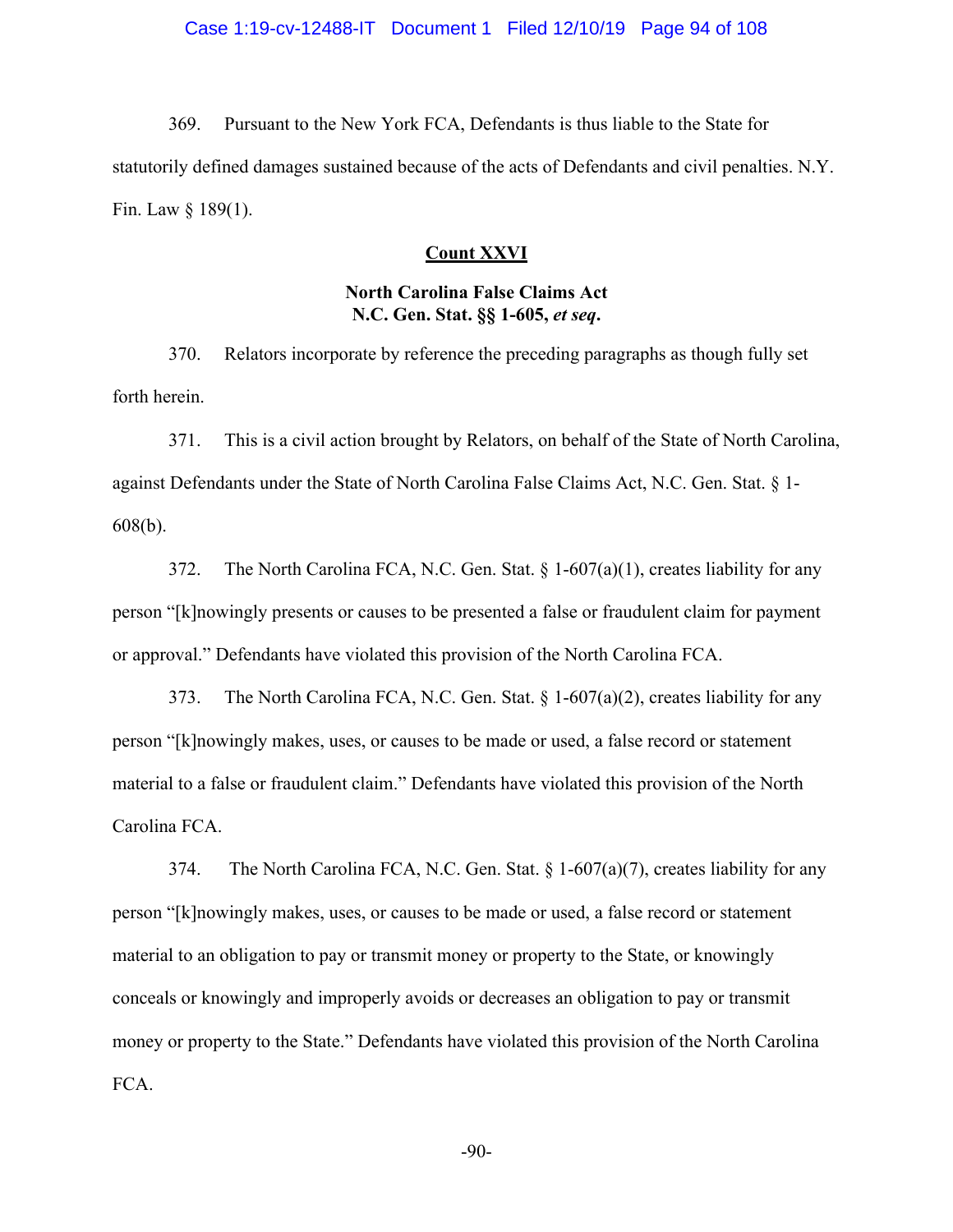### Case 1:19-cv-12488-IT Document 1 Filed 12/10/19 Page 95 of 108

375. The North Carolina FCA, N.C. Gen. Stat.  $\S 1-607(a)(3)$ , creates liability for any person "[c]onspires to commit a violation of" the law. Defendants have violated this provision of the North Carolina FCA.

376. Pursuant to the North Carolina FCA, Defendants are thus liable to the State for statutorily defined damages sustained because of the acts of Defendants and civil penalties. N.C. Gen. Stat. § 1-607(a).

### **Count XXVII**

# **Oklahoma Medicaid False Claims Act Okla. Stat. §§ 63-5053 (2007),** *et seq*

377. Relators incorporate by reference the preceding paragraphs as though fully set forth herein.

378. This is a civil action brought by Relators, in the name of the State of Oklahoma, against Defendants pursuant to the State of Oklahoma Medicaid False Claims Act, Okla. Stat § 63-5053.2(B).

379. The Oklahoma FCA, Okla. Stat § 63-5053.1(B)(1), creates liability for any person who "[k]nowingly presents, or causes to be presented, to an officer or employee of the State of Oklahoma, a false or fraudulent claim for payment or approval." Defendants have violated this provision of the Oklahoma FCA.

380. The Oklahoma FCA, Okla. Stat § 63-5053.1(B)(2), creates liability for any person who "[k]nowingly makes, uses, or causes to be made or used, a false record or statement to get a false or fraudulent claim paid or approved by the state." Defendants have violated this provision of the Oklahoma FCA.

381. The Oklahoma FCA, Okla. Stat § 63-5053.1(B)(7), creates liability for any person who "[k]nowingly makes, uses, or causes to be made or used, a false record or statement to

-91-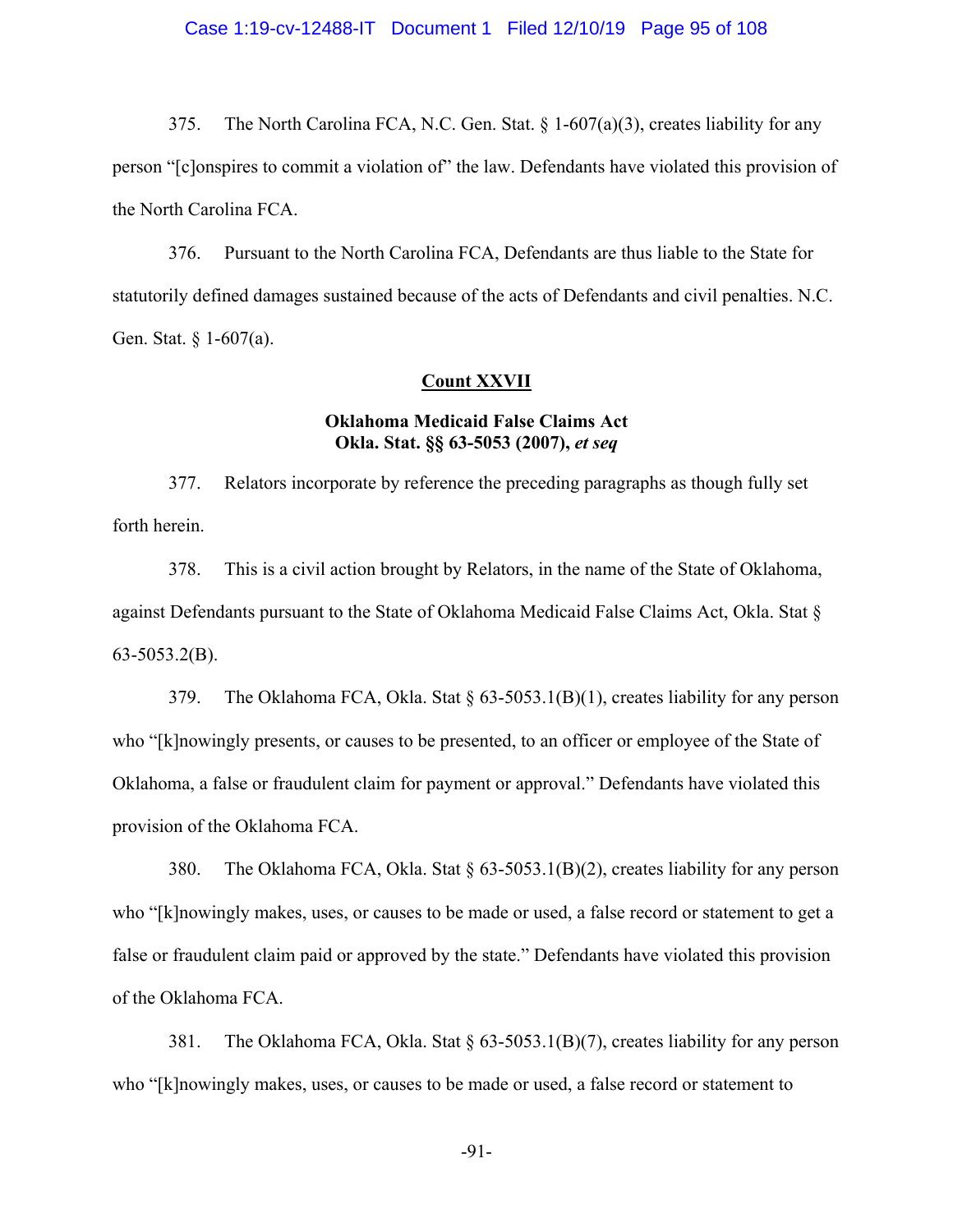### Case 1:19-cv-12488-IT Document 1 Filed 12/10/19 Page 96 of 108

conceal, avoid, or decrease an obligation to pay or transmit money or property to the state." Defendants have violated this provision of the Oklahoma FCA.

382. The Oklahoma FCA, Okla. Stat § 63-5053.1(B)(3), creates liability for any person who "[c]onspires to defraud the state by getting a false or fraudulent claim allowed or paid." Defendants have violated this provision of the Oklahoma FCA.

383. Pursuant to the Oklahoma FCA, Defendants are thus liable to the State for statutorily defined damages sustained because of the acts of Defendants and civil penalties. Okla. Stat § 63-5053.1(B).

#### **Count XXVIII**

## **Fraudulent Claims to Programs, Contracts, and Services of the Government of Puerto Rico Act P.R. Laws Ann. Tit 32, § 2934,** *et seq***.**

384. Relators incorporate by reference the preceding paragraphs as though fully set forth herein.

385. This is a civil action brought by Relators, in the name of the Commonwealth of Puerto Rico, against Defendants under the Fraudulent Claims to Programs, Contracts, and Services of the Government of Puerto Rico Act, P.R. Laws Ann. Tit. 32, § 2934a.

386. The Puerto Rico FCA, P.R. Laws Ann. Tit. 32, § 2934(1)(a), creates liability for any person "[k]nowingly presents, or causes to be presented, a false or fraudulent claim for payment or approval of benefits under any Government Program or under a service contract." Defendants have violated this provision of the Puerto Rico FCA.

387. The Puerto Rico FCA, P.R. Laws Ann. Tit. 32, § 2934(1)(b), creates liability for any person who "[k]nowingly makes, uses, or causes to be made or used, a false record or statement material to a false or fraudulent claim under any Government Program or under a service contract." Defendants have violated this provision of the Puerto Rico FCA.

-92-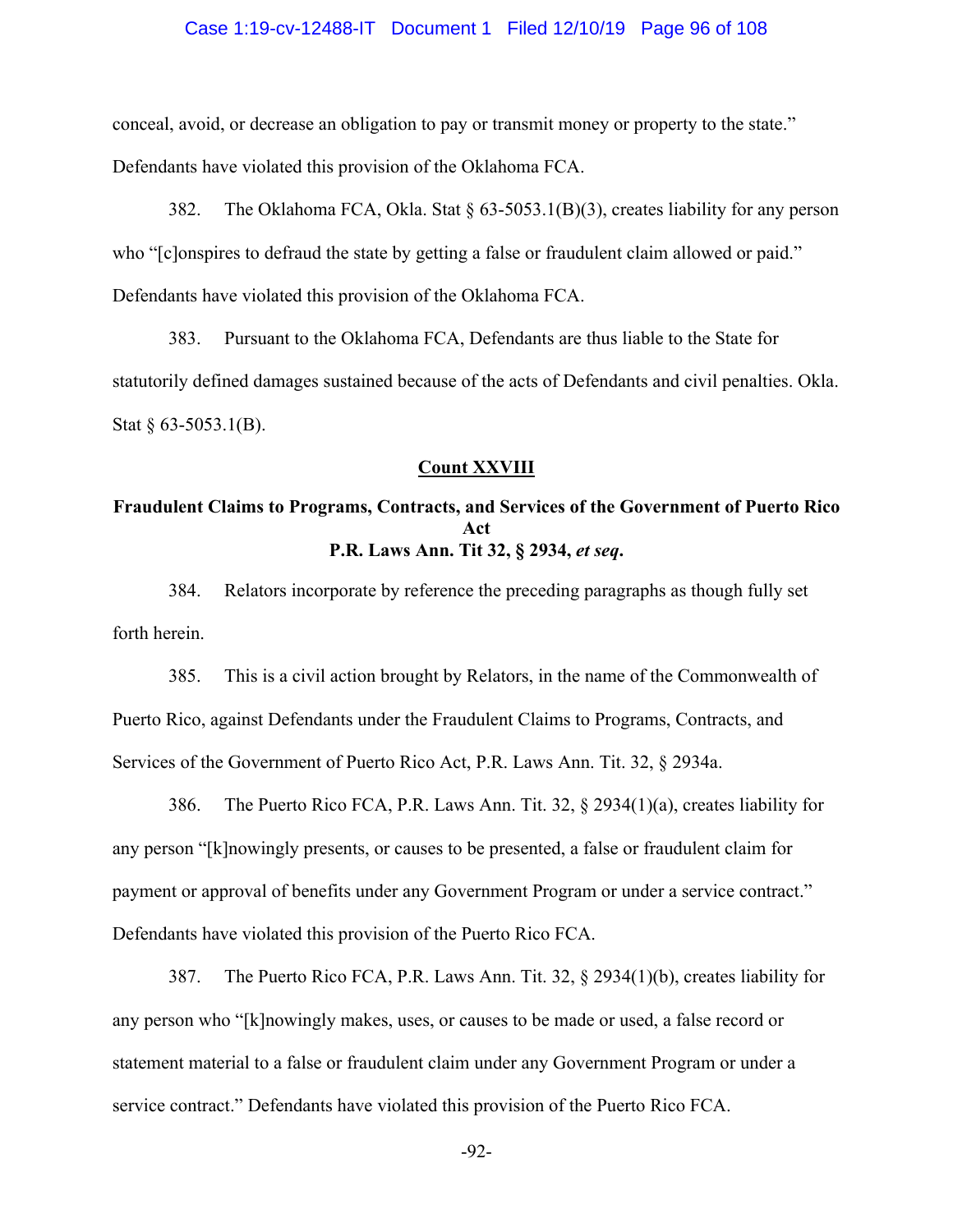### Case 1:19-cv-12488-IT Document 1 Filed 12/10/19 Page 97 of 108

388. The Puerto Rico FCA, P.R. Laws Ann. Tit. 32, § 2934(1)(d), creates liability for any person who "[k]nowingly makes, uses, or causes to be made or used, a false record or statement material to an obligation to pay or transmit money or property to the Government, or knowingly conceals or knowingly and improperly avoids or decreases an obligation to pay or transmit money or property, relating to any Government Program or any service contract." Defendants have violated this provision of the Puerto Rico FCA.

389. The Puerto Rico FCA, P.R. Laws Ann. Tit. 32, § 2934(1)(d), creates liability for any person who "[c]onspires to commit a violation of" the law. Defendants have violated this provision of the Puerto Rico FCA.

390. Pursuant to the Puerto Rico FCA, Defendants are thus liable to the Commonwealth for statutorily defined damages sustained because of the acts of Defendants and civil penalties. P.R. Laws Ann. tit. 32, § 2934.

#### **Count XXIX**

## **Rhode Island False Claims Act R.I. Gen. Laws §§ 9-1.1-1,** *et seq.*

391. Relators incorporate by reference the preceding paragraphs as though fully set forth herein.

392. This is a civil action brought by Relators, in the name of the State of Rhode Island, against Defendants pursuant to the State of Rhode Island False Claims Act, R.I. Gen. Laws  $§$  9-1.1-4(b).

393. The Rhode Island FCA, R.I. Gen. Laws  $\S 9-1.1-3(a)(1)$ , creates liability for any person who "[k]nowingly presents, or causes to be presented a false or fraudulent claim for payment or approval." Defendants have violated this provision of the Rhodes Island FCA.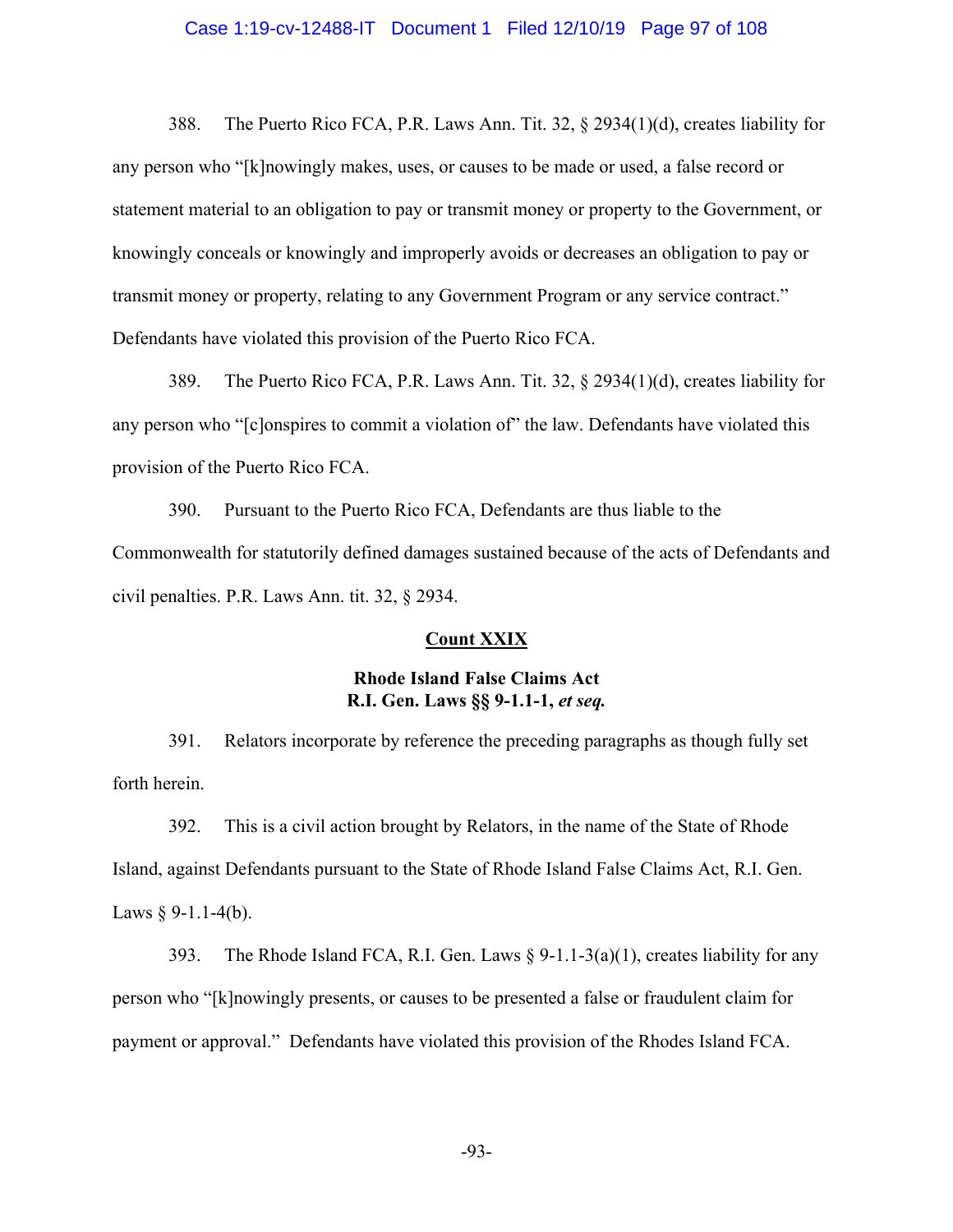### Case 1:19-cv-12488-IT Document 1 Filed 12/10/19 Page 98 of 108

394. The Rhode Island FCA, R.I. Gen. Laws  $\S$  9-1.1-3(a)(2), creates liability for any person who "[k]nowingly makes, uses, or causes to be made or used, a false record or statement material to a false or fraudulent claim." Defendants have violated this provision of the Rhodes Island FCA.

395. The Rhode Island FCA, R.I. Gen. Laws  $\S$  9-1.1-3(a)(7), creates liability for any person who "[k]nowingly makes, uses, or causes to be made or used, a false record or statement material to an obligation to pay or transmit money or property to the state, or knowingly conceals or knowingly and improperly avoids or decreases an obligation to pay or transmit money or property to the state." Defendants have violated this provision of the Rhodes Island FCA.

396. The Rhode Island FCA, R.I. Gen. Laws  $\S$  9-1.1-3(a)(3), creates liability for any person who "[c]onspires to commit a violation of" the law. Defendants have violated this provision of the Rhodes Island FCA.

397. Pursuant to the Rhode Island FCA, Defendants are thus liable to the State for statutorily defined damages sustained because of the acts of Defendants and civil penalties. R.I. Gen. Laws § 9-1.1-3(a).

#### **Count XXX**

# **Tennessee Medicaid False Claims Act Tenn. Code Ann. §§ 71-5-181,** *et seq***.**

398. Relators incorporate by reference the preceding paragraphs as though fully set forth herein.

399. This is a civil action brought by Relators, in the name of the State of Tennessee, against Defendants under the Tennessee Medicaid False Claims Act, Tenn. Code Ann. § 71-5-  $183(b)(1)$ .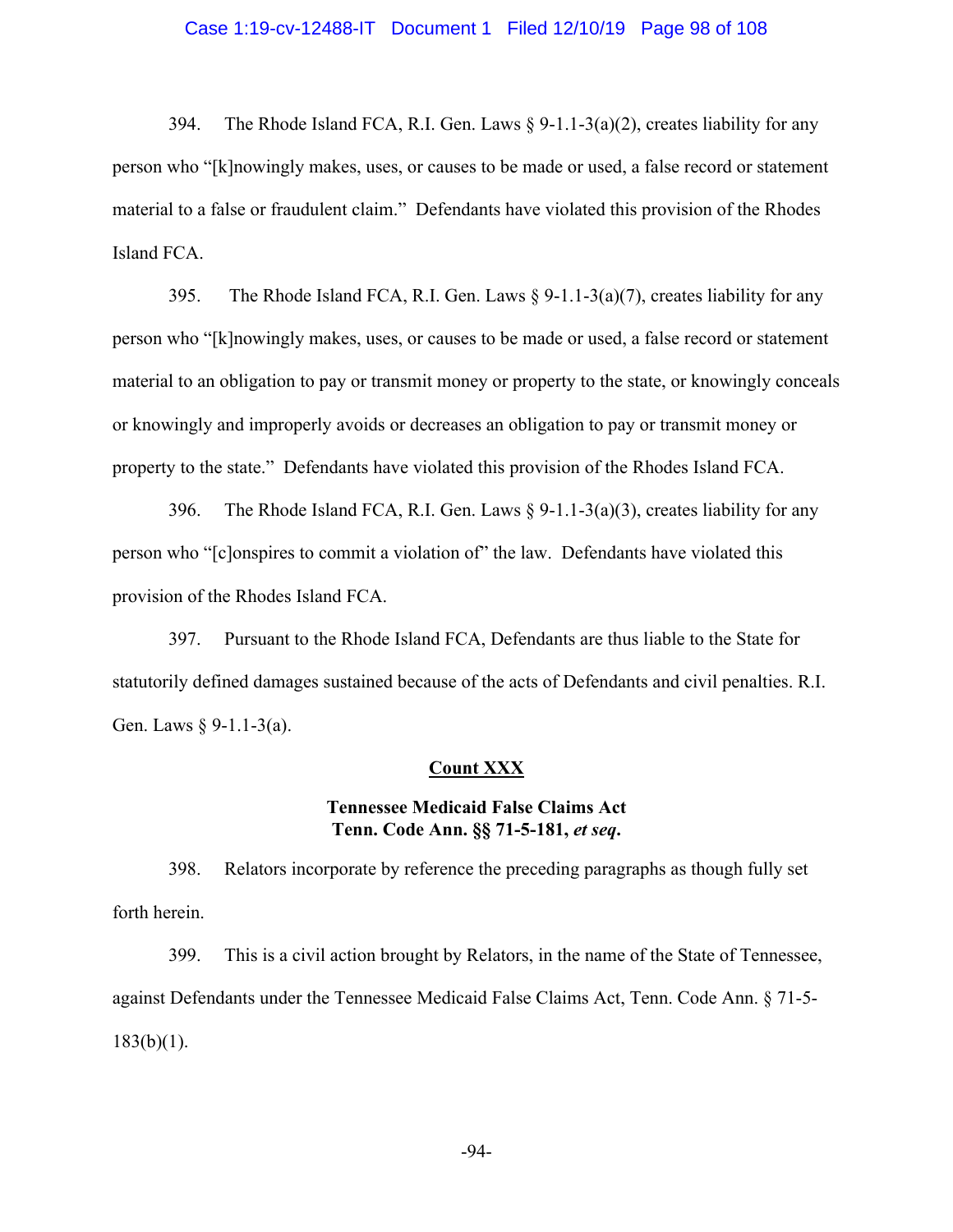### Case 1:19-cv-12488-IT Document 1 Filed 12/10/19 Page 99 of 108

400. The Tennessee FCA, Tenn. Code Ann. § 71-5-182(a)(l)(A), creates liability for any person who "[k]nowingly presents, or causes to be presented, a false or fraudulent claim for payment or approval under the medicaid program." Defendants have violated this provision of the Tennessee FCA.

401. The Tennessee FCA, Tenn. Code Ann. § 71-5-182(a)(l)(B), creates liability for any person who "[k]nowingly makes, uses, or causes to be made or used, a false record or statement material to a false or fraudulent claim under the medicaid program." Defendants have violated this provision of the Tennessee FCA.

402. The Tennessee FCA, Tenn. Code Ann. § 71-5-182(a)(l)(D), creates liability for any person who "[k]nowingly makes, uses, or causes to be made or used, a false record or statement material to an obligation to pay or transmit money, or property to the state, or knowingly conceals, or knowingly and improperly, avoids, or decreases an obligation to pay or transmit money or property to the state, relative to the medicaid program." Defendants have violated this provision of the Tennessee FCA.

403. The Tennessee FCA, Tenn. Code Ann. § 71-5-182(a)(l)(C), creates liability for any person who "[c]onspires to commit a violation of" the law. Defendants have violated this provision of the Tennessee FCA

404. Pursuant to the Tennessee FCA, Defendants are thus liable to the State for statutorily defined damages sustained because of the acts of Defendants and civil penalties. Tenn. Code Ann. § 71-5-182(a).

-95-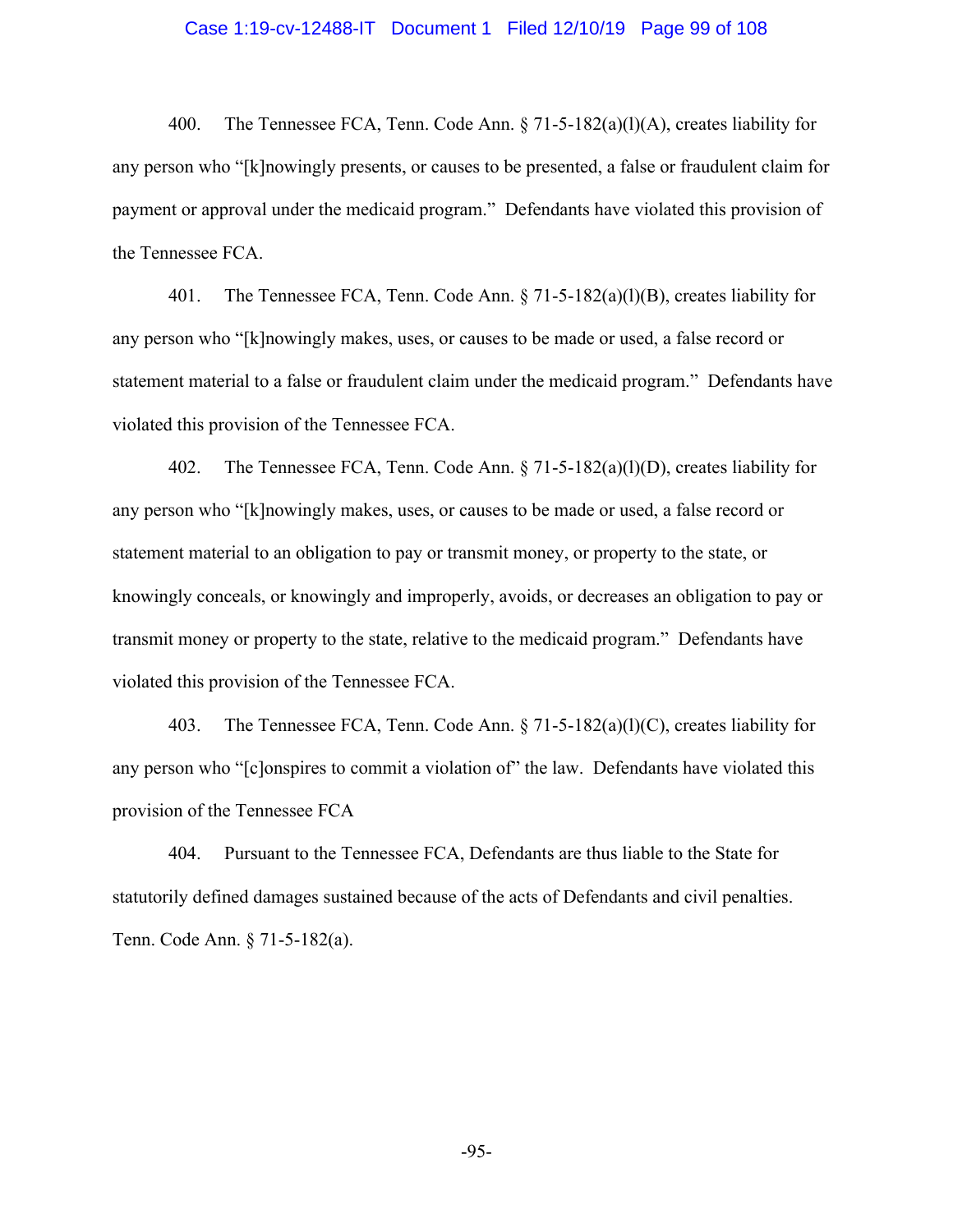### **Count XXXI**

# **Texas Medicaid Fraud Prevention Act Tex. Hum. Res. Code § 36.001,** *et seq***.**

405. Relators incorporate by reference the preceding paragraphs as though fully set forth herein.

406. This is a civil action brought by Relators, in the name of the State of Texas, against Defendants under the State of Texas Medicaid Fraud Prevention Act, Tex. Hum. Res. Code § 36.101(a).

407. The Texas FCA, Tex. Hum. Res. Code § 36.002(1), creates liability for any person who "knowingly makes or causes to be made a false statement or misrepresentation of a material fact to permit a person to receive a benefit or payment under the Medicaid program that is not authorized or that is greater than the benefit or payment that is authorized." Defendants have violated this provision of the Texas FCA.

408. The Texas FCA, Tex. Hum. Res. Code § 36.002(2), creates liability for any person who "knowingly conceals or fails to disclose information that permits a person to receive a benefit or payment under the Medicaid program that is not authorized or that is greater than the benefit or payment that is authorized." Defendants have violated this provision of the Texas FCA.

409. The Texas FCA, Tex. Hum. Res. Code § 36.002(3), creates liability for any person who "knowingly applies for and receives a benefit or payment on behalf of another person under the Medicaid program and converts any part of the benefit or payment to a use other than for the benefit of the person on whose behalf it was received." Defendants have violated this provision of the Texas FCA.

-96-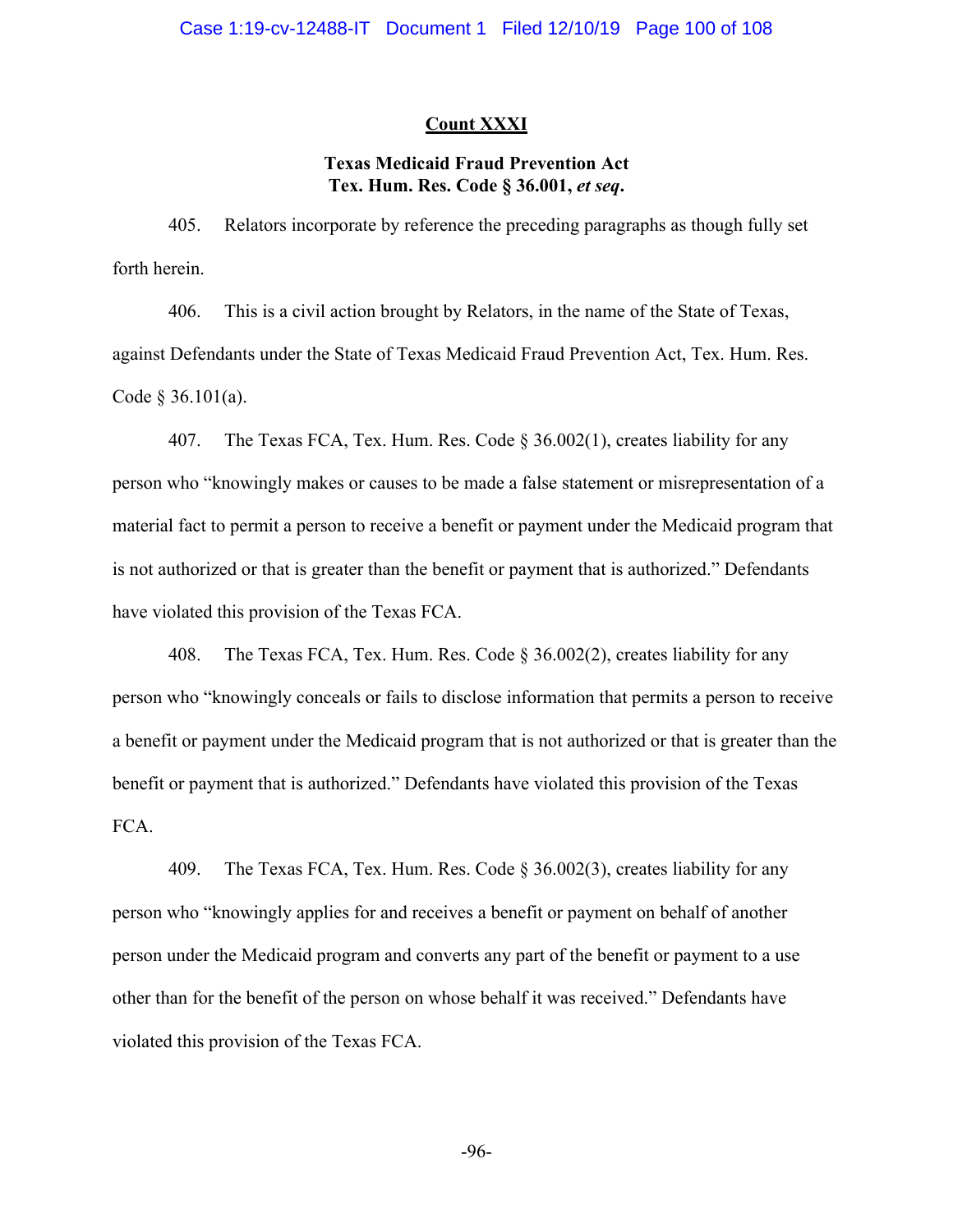### Case 1:19-cv-12488-IT Document 1 Filed 12/10/19 Page 101 of 108

410. The Texas FCA, Tex. Hum. Res. Code § 36.002(12), creates liability for any person who "knowingly makes, uses, or causes the making or use of a false record or statement material to an obligation to pay or transmit money or property to this state under the Medicaid program, or knowingly conceals or knowingly and improperly avoids or decreases an obligation to pay or transmit money or property to this state under the Medicaid program." Defendants have violated this provision of the Texas FCA.

411. The Texas FCA, Tex. Hum. Res. Code § 36.002(13), creates liability for any person who "knowingly engages in conduct that constitutes a violation under Section 32.039(b)." Defendants have violated this provision of the Texas FCA.

412. The Texas FCA, Tex. Hum. Res. Code § 36.002(9), creates liability for any person who "conspires to commit a violation" of the law. Defendants have violated this provision of the Texas FCA.

413. Pursuant to the Texas FCA, Defendants are thus liable to the State for statutorily defined damages sustained because of the acts of Defendants and civil penalties. Tex. Hum. Res. Code § 36.052.

#### **Count XXXII**

## **Vermont False Claims Act 32 V.S.A. Chapter 7, Subchapter 8,** *et seq.*

414. Relators incorporate by reference the preceding paragraphs as though fully set forth herein.

415. This is a civil action brought by Relators, in the name of the State of Vermont, against Defendants under the State of Vermont False Claims Act, 32 V.S.A. Chapter 7, Subchapter 8, § 632(b).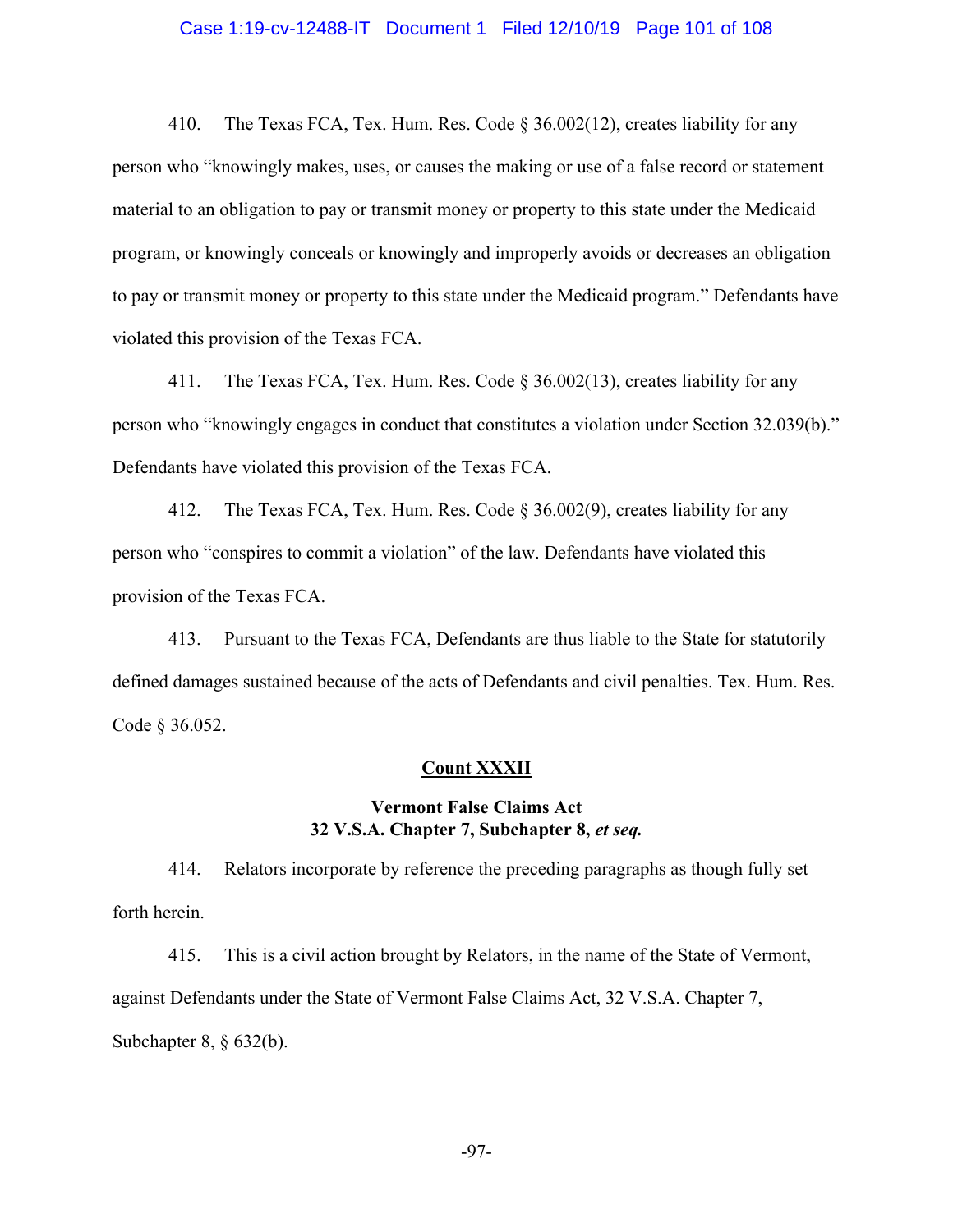### Case 1:19-cv-12488-IT Document 1 Filed 12/10/19 Page 102 of 108

416. The Vermont FCA, 32 V.S.A. Chapter 7, Subchapter 8, § 631(a)(1), provides that no person shall "knowingly present, or cause to be presented, a false or fraudulent claim for payment or approval." Defendants have violated this provision of the Vermont FCA.

417. The Vermont FCA, 32 V.S.A. Chapter 7, Subchapter 8, § 631(a)(2), provides that no person shall "knowingly make, use, or cause to be made or used, a false record or statement material to a false or fraudulent claim." Defendants have violated this provision of the Vermont FCA.

418. The Vermont FCA, 32 V.S.A. Chapter 7, Subchapter 8, § 631(a)(3), provides that no person shall "knowingly present, or cause to be presented, a claim that includes items or services resulting from a violation of 13 V.S.A. chapter 21 or section 1128B of the Social Security Act, 42 U.S.C. §§ 1320a-7b." Defendants have violated this provision of the Vermont FCA.

419. The Vermont FCA, 32 V.S.A. Chapter 7, Subchapter 8, § 631(a)(4), provides that no person shall "knowingly present, or cause to be presented, a claim that includes items or services for which the State could not receive payment from the federal government due to the operation of 42 U.S.C.  $\S$  1396b(s) because the claim includes designated health services (as defined in 42 U.S.C. § 1395nn(h)(6)) furnished to an individual on the basis of a referral that would result in the denial of payment under 42 U.S.C. chapter 7, subchapter XVIII (the "Medicare program"), due to a violation of 42 U.S.C. § 1395nn." Defendants have violated this provision of the Vermont FCA.

420. The Vermont FCA, 32 V.S.A. Chapter 7, Subchapter 8, § 631(a)(9), provides that no person shall "knowingly make, use or cause to be made or used, a false record or statement

-98-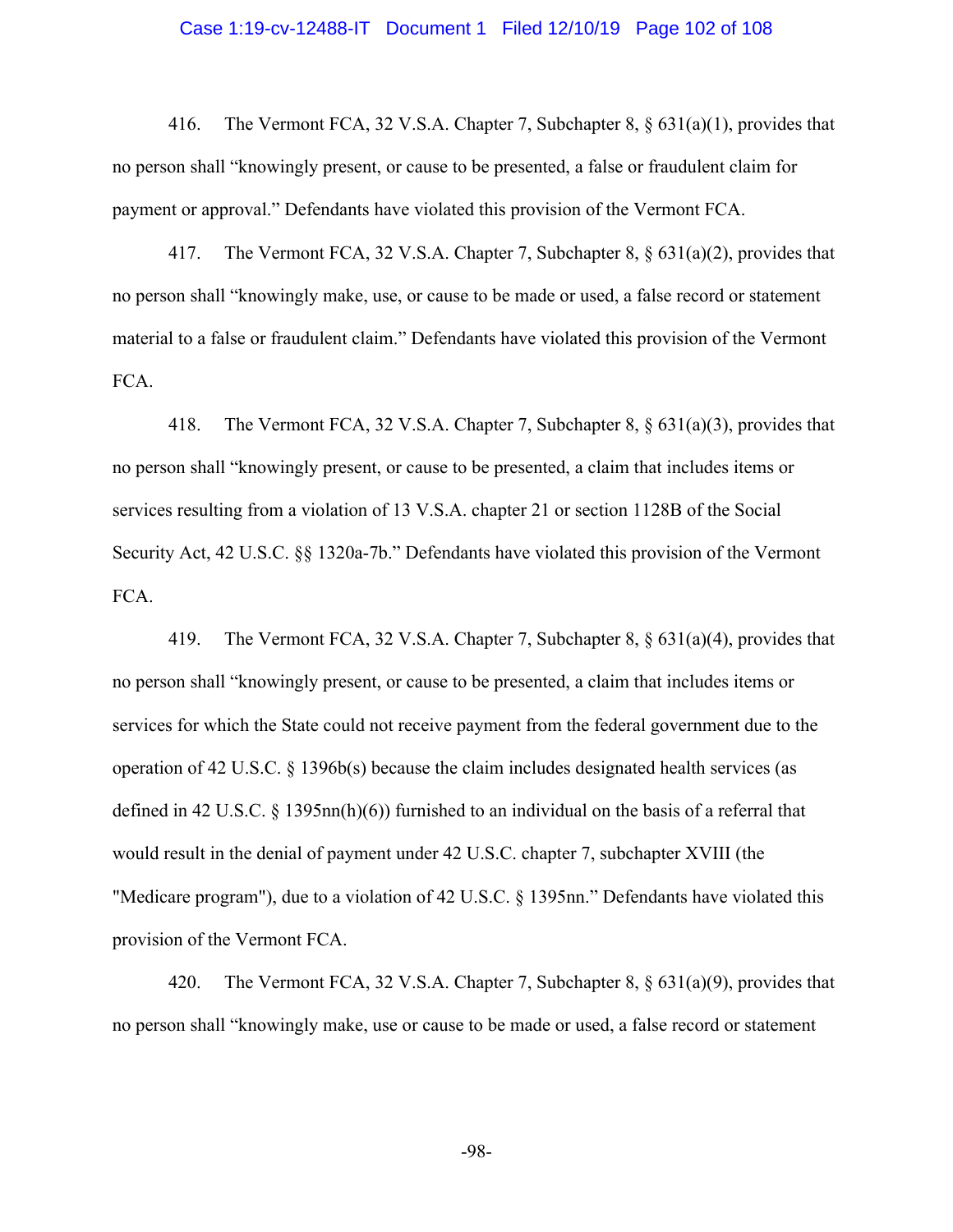### Case 1:19-cv-12488-IT Document 1 Filed 12/10/19 Page 103 of 108

material to an obligation to pay or transmit money or property to the State;." Defendants have violated this provision of the Vermont FCA.

421. The Vermont FCA, 32 V.S.A. Chapter 7, Subchapter 8, § 631(a)(10), provides that no person shall "knowingly conceal or knowingly and improperly avoid or decrease an obligation to pay or transmit money or property to the State." Defendants have violated this provision of the Vermont FCA.

422. The Vermont FCA, 32 V.S.A. Chapter 7, Subchapter 8, § 631(a)(11), provides that no person shall "as a beneficiary of an inadvertent submission of a false claim to the State, or as a beneficiary of an overpayment from the State, and who subsequently discovers the falsity of the claim or the receipt of overpayment, fail to disclose the false claim or receipt of overpayment." Defendants have violated this provision of the Vermont FCA.

423. The Vermont FCA, 32 V.S.A. Chapter 7, Subchapter 8, § 631(a)(12), provides that no person shall "conspire to commit a violation of this subsection." Defendants have violated this provision of the Vermont FCA.

424. Pursuant to the Vermont FCA, Defendants are thus liable to the State for statutorily defined damages sustained because of the acts of Defendants and civil penalties. 32 V.S.A. Chapter 7, Subchapter 8, § 631(b).

### **Count XXXIII**

## **Virginia Fraud Against Taxpayers Act Va. Code Ann. §§ 8.01-216.1,** *et seq***.**

425. Relators incorporate by reference the preceding paragraphs as though fully set forth herein.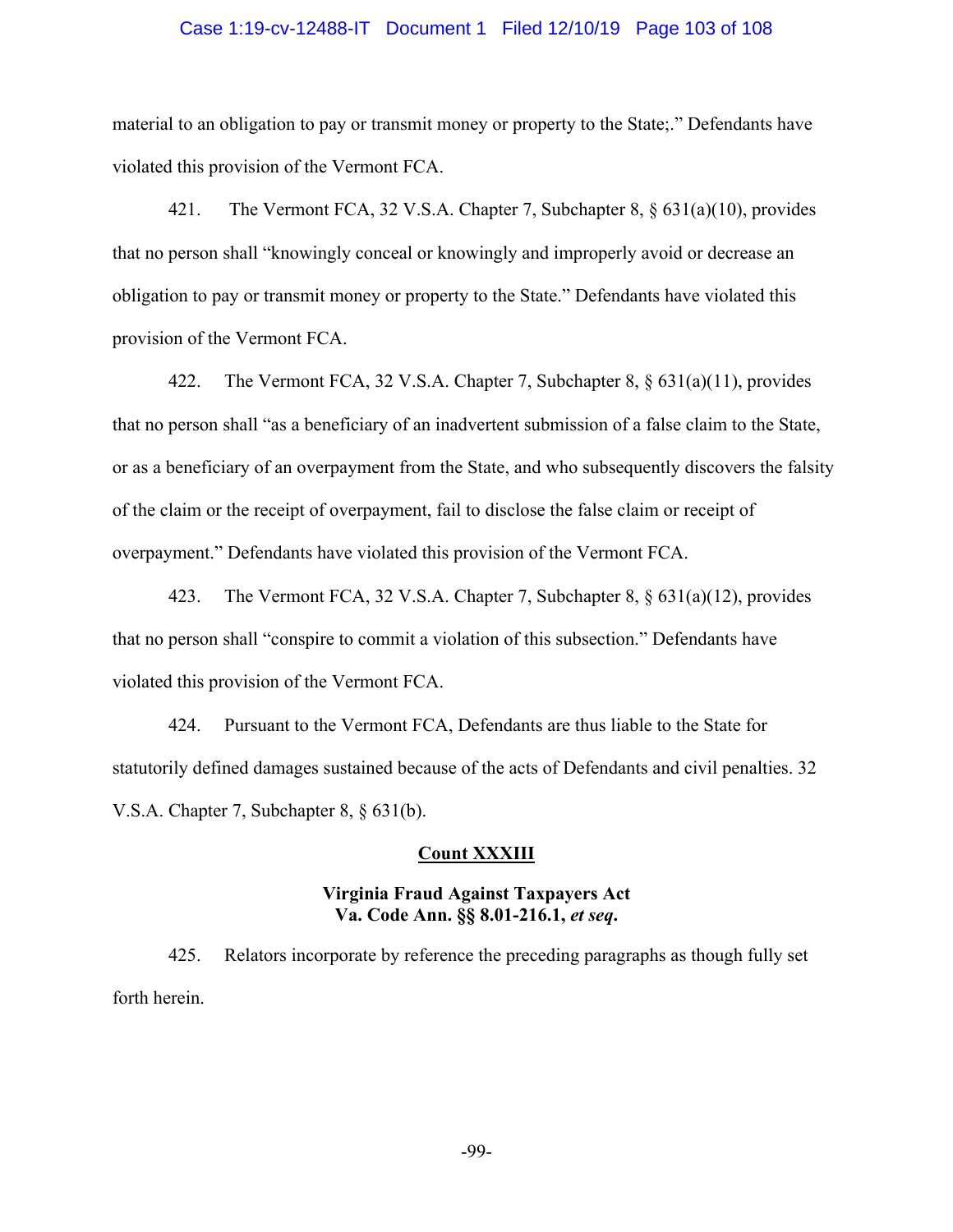### Case 1:19-cv-12488-IT Document 1 Filed 12/10/19 Page 104 of 108

426. This is a civil action brought by Relators, on behalf of the Commonwealth of Virginia, against Defendants under the Commonwealth of Virginia Fraud Against Taxpayers Act, Va. Code Ann. § 8.01-216.5(A).

427. The Virginia FCA, Va. Code Ann. § 8.01-216.3(A)(1), creates liability for any person who "[k]nowingly presents, or causes to be presented, a false or fraudulent claim for payment or approval." Defendants have violated this provision of the Virginia FCA.

428. The Virginia FCA, Va. Code Ann. § 8.01-216.3(A)(2), creates liability for any person who "[k]nowingly makes, uses, or causes to be made or used, a false record or statement material to a false or fraudulent claim." Defendants have violated this provision of the Virginia FCA.

429. The Virginia FCA, Va. Code Ann. § 8.01-216.3(A)(7), creates liability for any person who "[k]nowingly makes, uses, or causes to be made or used, a false record or statement material to an obligation to pay or transmit money or property to the Commonwealth or knowingly conceals or knowingly and improperly avoids or decreases an obligation to pay or transmit money or property to the Commonwealth." Defendants have violated this provision of the Virginia FCA.

430. The Virginia FCA, Va. Code Ann. § 8.01-216.3(A)(3), creates liability for any person who "conspires to commit a violation of" the law. Defendants have violated this provision of the Virginia FCA.

431. Pursuant to the Virginia FCA, Defendants are thus liable to the State for statutorily defined damages sustained because of the acts of Defendants and civil penalties. Va. Code Ann. § 8.01-216.3(A).

-100-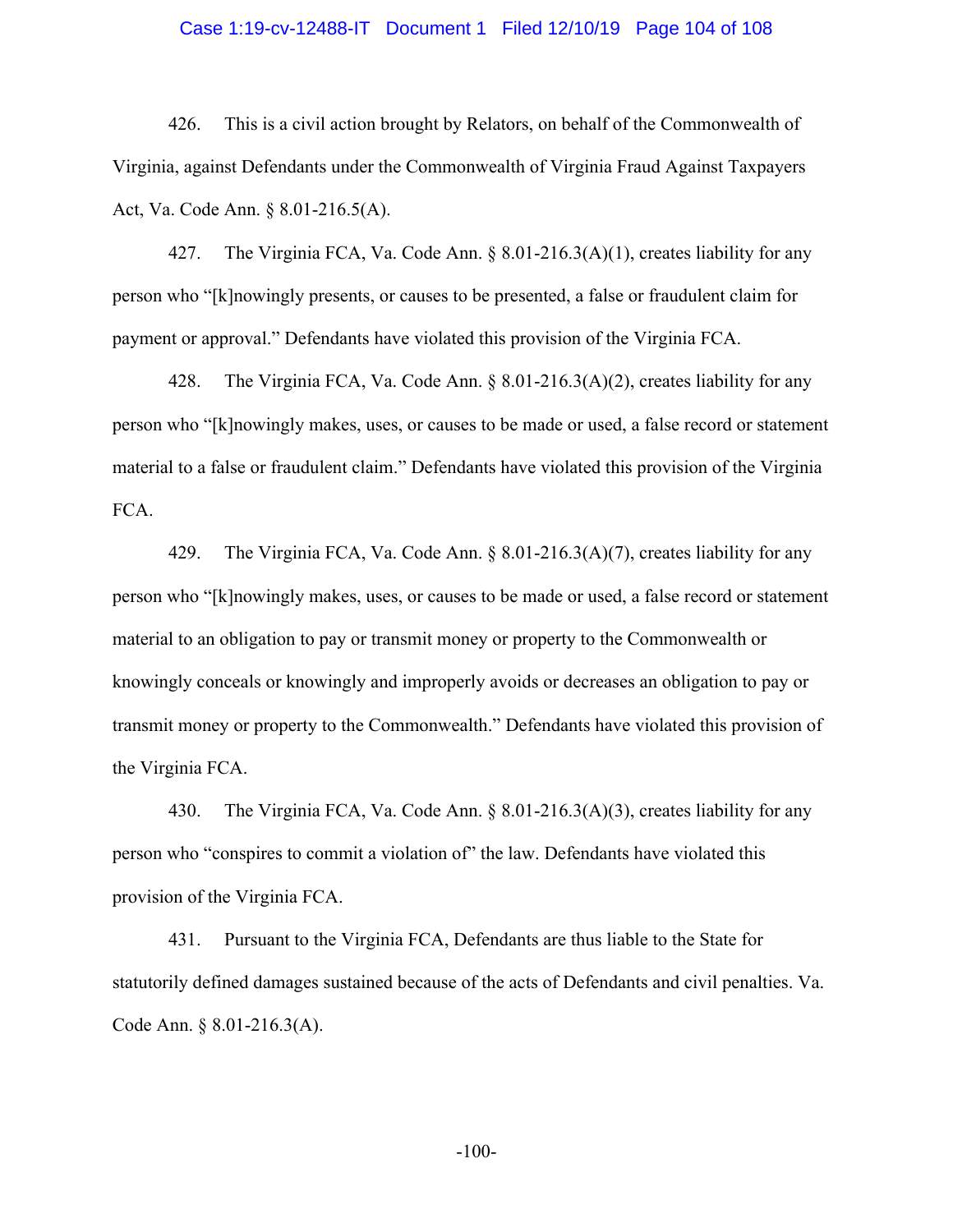### **Count XXXIV**

# **Washington State Medicaid Fraud False Claims Act Wash. Rev. Code §§ 74.66.005,** *et seq*

432. Relators incorporate by reference the preceding paragraphs as though fully set forth herein.

433. This is a civil action brought by Relators, on behalf of the State of Washington, against Defemdamts under the Washington State Medicaid Fraud False Claims Act, Wash. Rev. Code § 74.66.050(1).

434. The Washington FCA, Wash. Rev. Code § 74.66.020(1)(a), creates liability for any person who "[k]nowingly presents, or causes to be presented, a false or fraudulent claim for payment or approval." Defendants have violated this provision of the Washington FCA.

435. The Washington FCA, Wash. Rev. Code § 74.66.020(1)(b), creates liability for any person who "[k]nowingly makes, uses, or causes to be made or used, a false record or statement material to a false or fraudulent claim." Defendants have violated this provision of the Washington FCA.

436. The Washington FCA, Wash. Rev. Code § 74.66.020(1)(g), creates liability for any person who "[k]nowingly makes, uses, or causes to be made or used, a false record or statement material to an obligation to pay or transmit money or property to the government entity, or knowingly conceals or knowingly and improperly avoids or decreases an obligation to pay or transmit money or property to the government entity." Defendants have violated this provision of the Washington FCA.

437. The Washington FCA, Wash. Rev. Code § 74.66.020(1)(c), creates liability for any person who "[c]onspires to commit one or more of the violations in this subsection (1)." Defendants have violated this provision of the Washington FCA.

-101-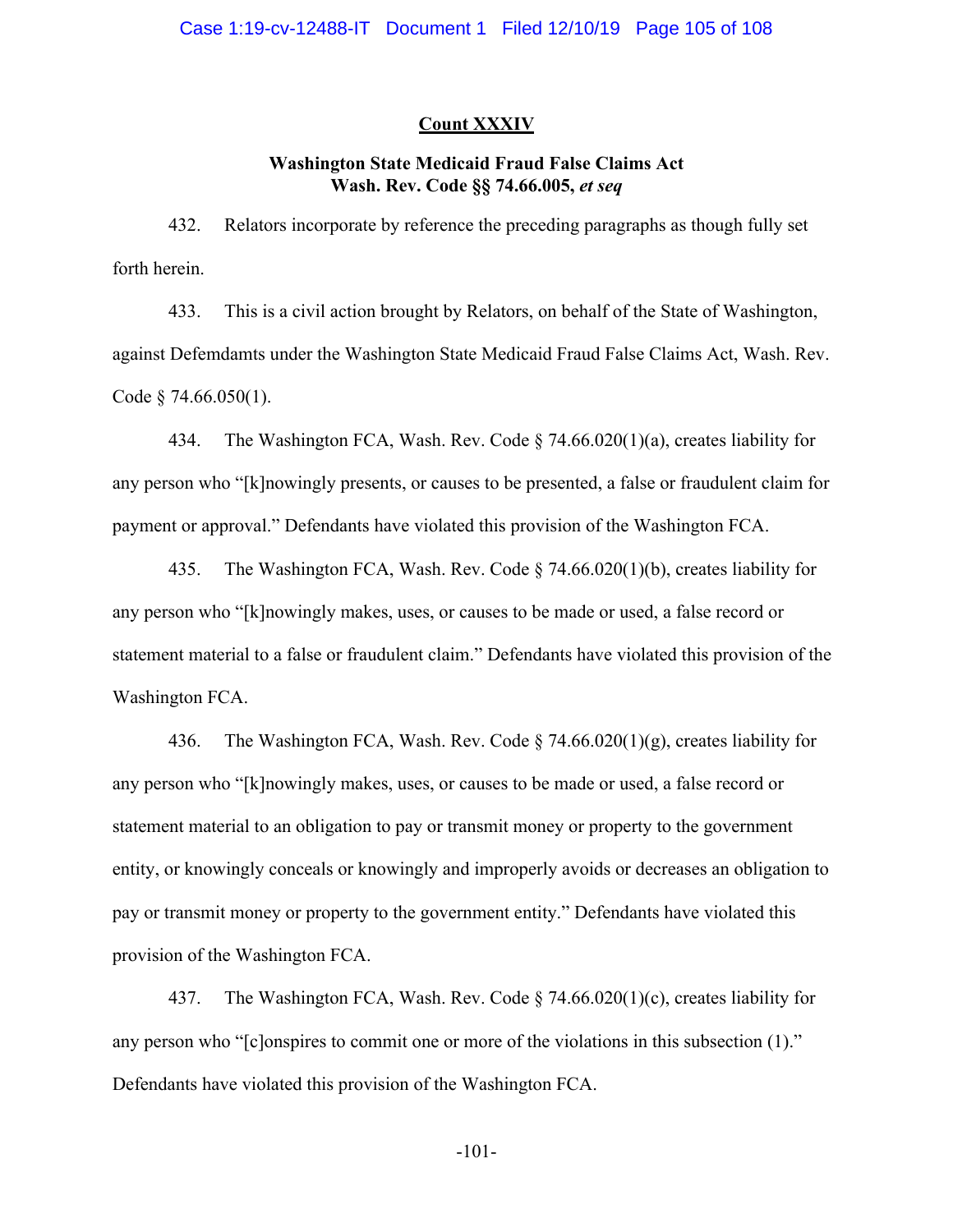438. Pursuant to the Washington FCA, Defendants are thus liable to the State for statutorily defined damages sustained because of the acts of Defendants and civil penalties. Wash. Rev. Code § 74.66.020(1).

#### **Count XXXV**

## **Wisconsin False Claims for Medical Assistance Act Wis. Stat. § 20.931,** *et seq***.**

439. Relators incorporate by reference the preceding paragraphs as though fully set forth herein.

440. This is a civil action brought by Relators, on behalf of the State of Wisconsin, against Defendants under the State of Wisconsin False Claims for Medical Assistance Act, Wis. Stat.  $\S 20.931(5)(a)$ , for acts occurring prior to the non-retroactive repeal of that law effective July 14, 2015.

441. The Wisconsin FCA, Wis. Stat.  $\S 20.931(2)(a)$ , creates liability for any person who "[k]nowingly presents or causes to be presented to any officer, employee, or agent of this state a false claim for medical assistance." Defendants have violated this provision of the Wisconsin FCA.

442. The Wisconsin FCA, Wis. Stat. § 20.931(2)(b), creates liability for any person who "[k]nowingly makes, uses, or causes to be made or used a false record or statement to obtain approval or payment of a false claim for medical assistance." Defendants have violated this provision of the Wisconsin FCA.

443. The Wisconsin FCA, Wis. Stat. § 20.931(2)(g), creates liability for any person who "[k]nowingly makes, uses, or causes to be made or used a false record or statement to conceal, avoid, or decrease any obligation to pay or transmit money or property to the Medical Assistance program." Defendants have violated this provision of the Wisconsin FCA.

-102-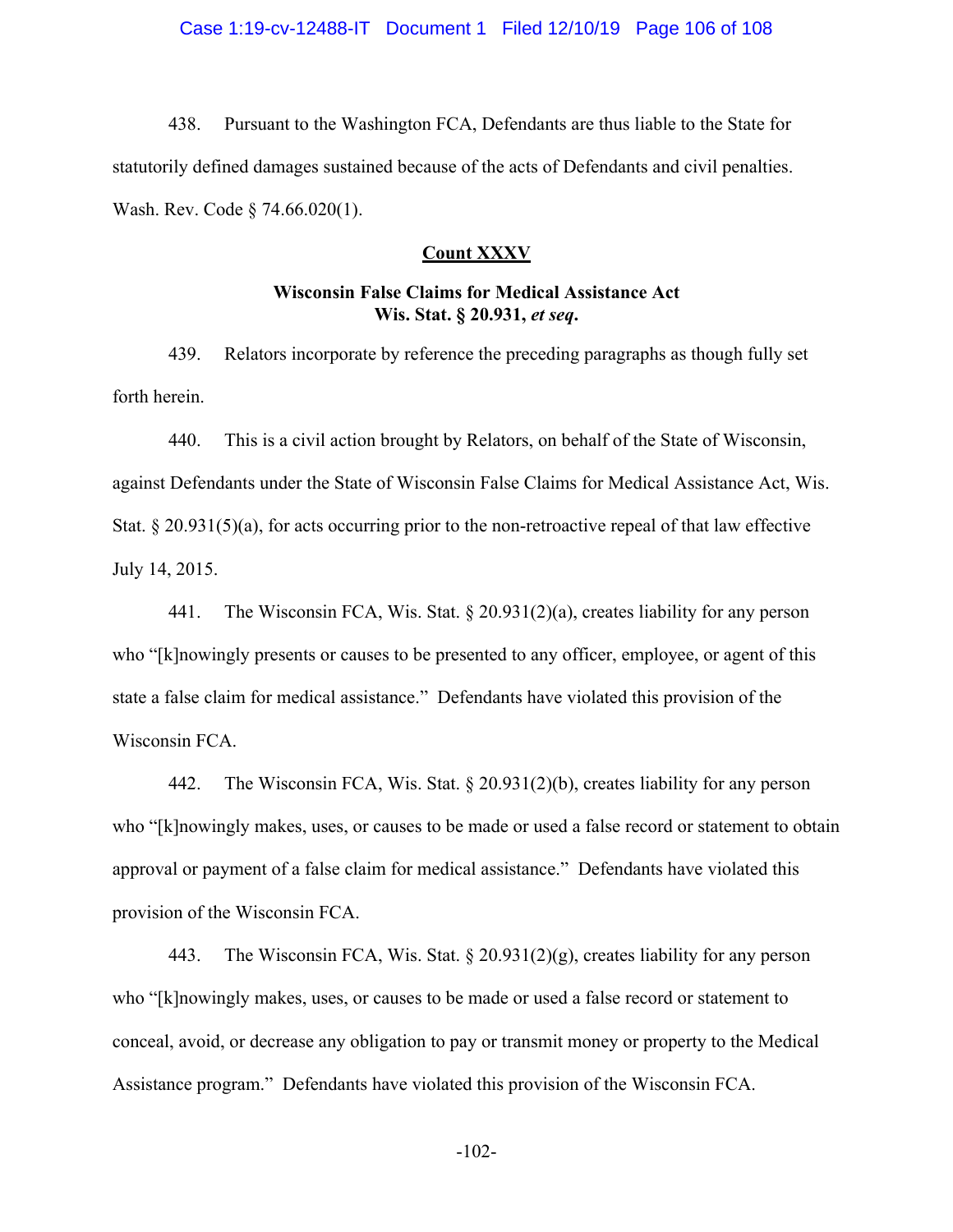### Case 1:19-cv-12488-IT Document 1 Filed 12/10/19 Page 107 of 108

444. The Wisconsin FCA, Wis. Stat. § 20.931(2)(c), creates liability for any person who "[c]onspires to defraud this state by obtaining allowance or payment of a false claim for medical assistance, or by knowingly making or using, or causing to be made or used, a false record or statement to conceal, avoid, or decrease an obligation to pay or transmit money or property to the Medical Assistance program." Defendants have violated this provision of the Wisconsin FCA.

445. Defendants have violated each of these provisions of the Wisconsin FCA, with respect to conduct and claims prior to July 14, 2015.

446. Pursuant to the Wisconsin FCA, Defendants are thus liable to the State for statutorily defined damages sustained because of the acts of Defendants and civil penalties. Wis. Stat. § 20.931(2).

### **VIII. PRAYERS FOR RELIEF**

WHEREFORE, Relators pray for judgment against Defendants as follows:

A. That Defendants are enjoined from violating the Federal False Claims Act, 31 U.S.C. §§ 3729, *et seq.* and the State FCAs;

B. That judgment be entered against Defendants and in favor of the United States and the Relators in an amount equal to three times the amount of damages caused by Defendants' misconduct, as well as a civil penalty for each FCA violation in the maximum statutory amount;

C. That judgment be entered against Defendants and in favor of the *Qui Tam* States and the Relators in the amount of the damages sustained by the *Qui Tam* States multiplied as provided for in the State FCAs, plus civil penalties in the ranges provided by the State FCAs;

D. That Defendants be ordered to disgorge all sums by which they have been enriched unjustly by their wrongful conduct;

-103-